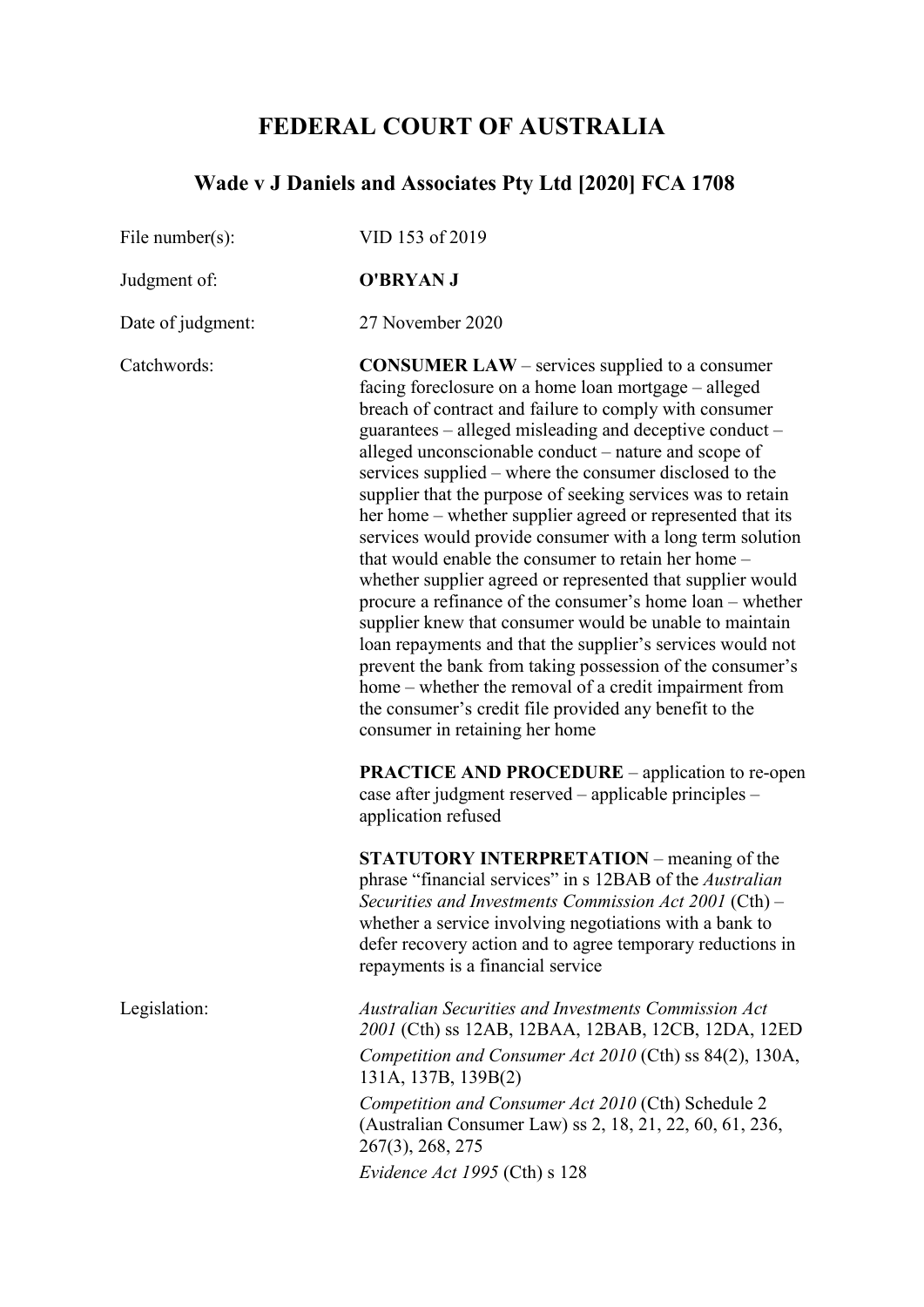|              | Federal Court of Australia Act 1976 (Cth) ss 37M, 43,<br>$51A(1)(a)$ , 52                                                             |
|--------------|---------------------------------------------------------------------------------------------------------------------------------------|
|              | Wrongs Act 1958 (Vic)                                                                                                                 |
|              | Federal Court Rules 2011 (Cth) r 39.06                                                                                                |
| Cases cited: | Ample Source International Ltd v Bonython Metals Group<br>Pty Ltd (No 6) [2011] FCA 1484; 285 ALR 488                                 |
|              | Aon Risk Services Australia Ltd v Australian National<br><i>University</i> (2009) 239 CLR 175                                         |
|              | Australian Competition and Consumer Commission v Lux<br>Distributors Pty Ltd [2013] FCAFC 90; ATPR 42-447                             |
|              | Australian Competition and Consumer Commission v TPG<br>Internet Pty Ltd [2020] FCAFC 130; 381 ALR 507                                |
|              | Australian Securities and Investments Commission v<br>Australia and New Zealand Banking Group Limited [2019]<br>FCA 1284; 139 ACSR 52 |
|              | Australian Securities and Investments Commission v Kobelt<br>[2019] HCA 18; 93 ALJR 743                                               |
|              | Australian Securities and Investments Commission v<br>Narain (2008) 169 FCR 211                                                       |
|              | Baltic Shipping Co v Dillon (The Mikhail Lermontov)<br>(1993) 176 CLR 344                                                             |
|              | Butcher v Lachlan Elder Realty Pty Ltd (2004) 218 CLR<br>592                                                                          |
|              | Campbell v Backoffice Investments Pty Ltd (2009) 238 CLR<br>304                                                                       |
|              | CCP Australian Airships v Primus Telecommunications Pty<br>Ltd [2004] VSCA 232; (2005) ATPR 42-042                                    |
|              | David Jones Ltd v Willis (1934) 52 CLR 110                                                                                            |
|              | Demagogue Pty Ltd v Ramensky (1992) 39 FCR 31                                                                                         |
|              | Effem Foods Ltd v Nicholls [2004] NSWCA 332; ATPR<br>42-034                                                                           |
|              | F.Y.D Investments Pty Ltd v Promptair Pty Ltd [2017] FCA<br>1097                                                                      |
|              | Foots v Southern Cross Mine Management Pty Ltd (2007)<br>234 CLR 52                                                                   |
|              | Grant v Australian Knitting Mills Ltd (1935) 54 CLR 49                                                                                |
|              | International Harvester Company of Australia Pty Ltd v<br>Carrigan's Hazeldene Pastoral Company (1958) 100 CLR<br>644                 |
|              | Jenyns v Public Curator ( $Qld$ ) (1953) 90 CLR 113                                                                                   |
|              | The "Juliana" (1822) 2 Dods 504                                                                                                       |
|              | Kelly v The Queen $(2004)$ 218 CLR 216                                                                                                |
|              | Kimberley NZI Finance Ltd v Torero Pty Ltd [1989] ATPR<br>(Digest) 53,193                                                             |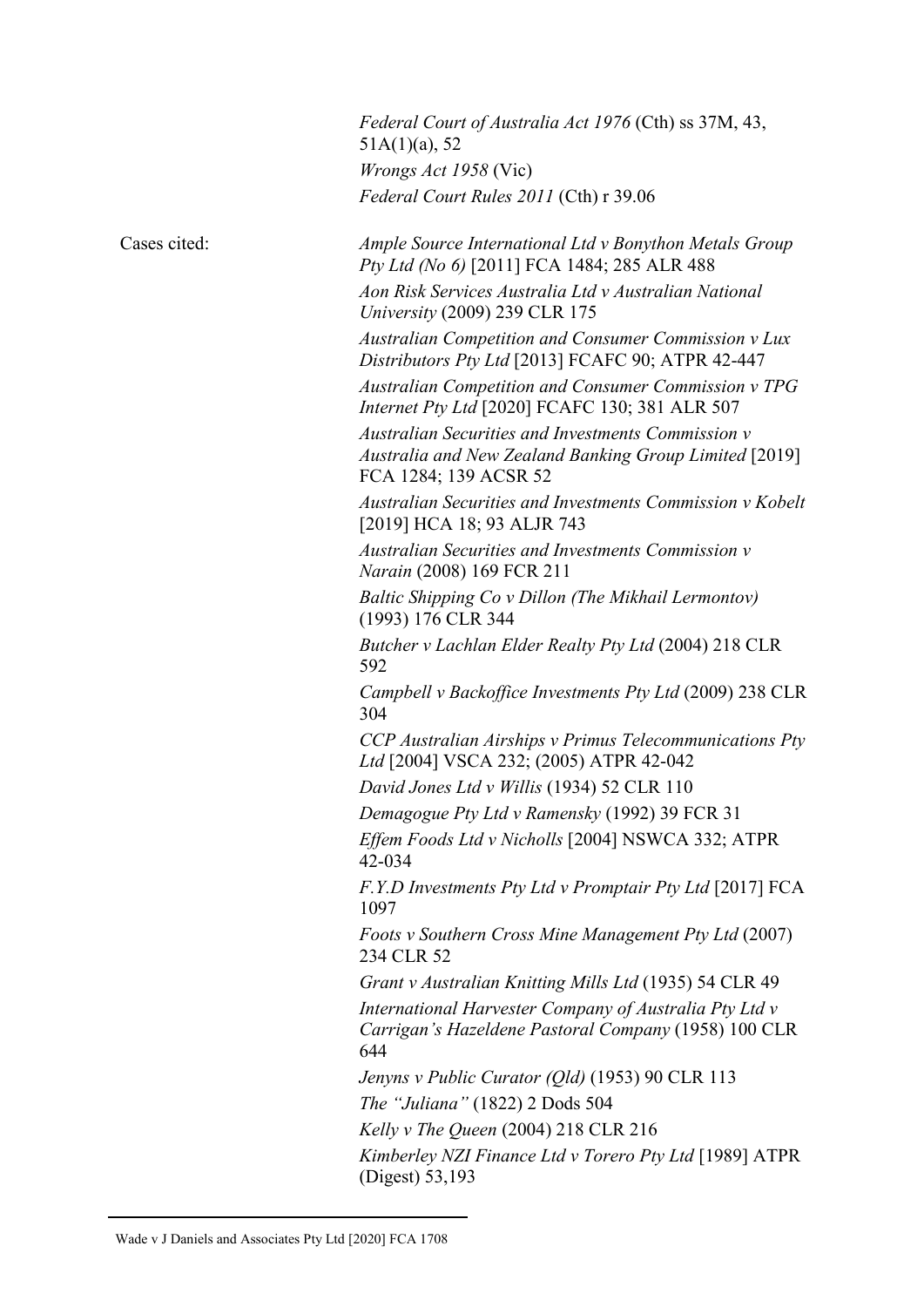|                              | King (Trustee), in the matter of Zetta Jet Pte Ltd v Linkage<br>Access Limited [2018] FCA 1979               |
|------------------------------|--------------------------------------------------------------------------------------------------------------|
|                              | Let's Go Adventures Pty Ltd v Barrett [2017] NSWCA 243                                                       |
|                              | Miller & Associates Insurance Broking Pty Ltd v BMW<br>Australia (2010) 241 CLR 357                          |
|                              | Moore v Scenic Tours Pty Ltd [2020] HCA 17; 94 ALJR<br>481                                                   |
|                              | O'Grady v Northern Queensland Company Ltd (1990) 169<br><b>CLR 356</b>                                       |
|                              | Olson v Keefe (No 3) [2018] FCA 2001                                                                         |
|                              | Oshlack v Richmond River Council (1998) 193 CLR 72                                                           |
|                              | Paciocco v Australia & New Zealand Banking Group Ltd<br>(2015) 236 FCR 199                                   |
|                              | Paciocco v Australia & New Zealand Banking Group Ltd<br>(2016) 258 CLR 525                                   |
|                              | <b>PMT Partners Pty Ltd (in lig) v Australian National Parks</b><br>and Wildlife Services (1995) 184 CLR 301 |
|                              | Queensland North Australia Pty Ltd v Takeovers Panel (No<br>2) (2015) 236 FCR 370                            |
|                              | <i>Ruddock v Vadarlis (No 2)</i> (2001) 115 FCR 229                                                          |
|                              | Scenic Tours Pty Ltd v Moore [2018] NSWCA 238; 339<br><b>FLR 244</b>                                         |
|                              | Smith v New South Wales Bar Association (1992) 176 CLR<br>256                                                |
|                              | Spotlight Pty Ltd v NCON Australia Ltd (2012) 46 VR 1                                                        |
|                              | Trade Practices Commission v Sun Alliance Australia Ltd<br>(1994) ATPR 41-286                                |
|                              | Walplan Pty Ltd v Wallace (1986) 8 FCR 27                                                                    |
| Division:                    | <b>General Division</b>                                                                                      |
| Registry:                    | Victoria                                                                                                     |
| National Practice Area:      | Commercial and Corporations                                                                                  |
| Sub-area:                    | <b>Regulator and Consumer Protection</b>                                                                     |
| Number of paragraphs:        | 413                                                                                                          |
| Date of hearing:             | 14, 15, 16, 29 October 2019 and 17 December 2020                                                             |
| Counsel for the Applicant:   | C H Truong QC, L F Alampi, M W Guo                                                                           |
| Solicitor for the Applicant: | <b>Consumer Action Law Centre</b>                                                                            |
| Counsel for the Respondent:  | S Clement                                                                                                    |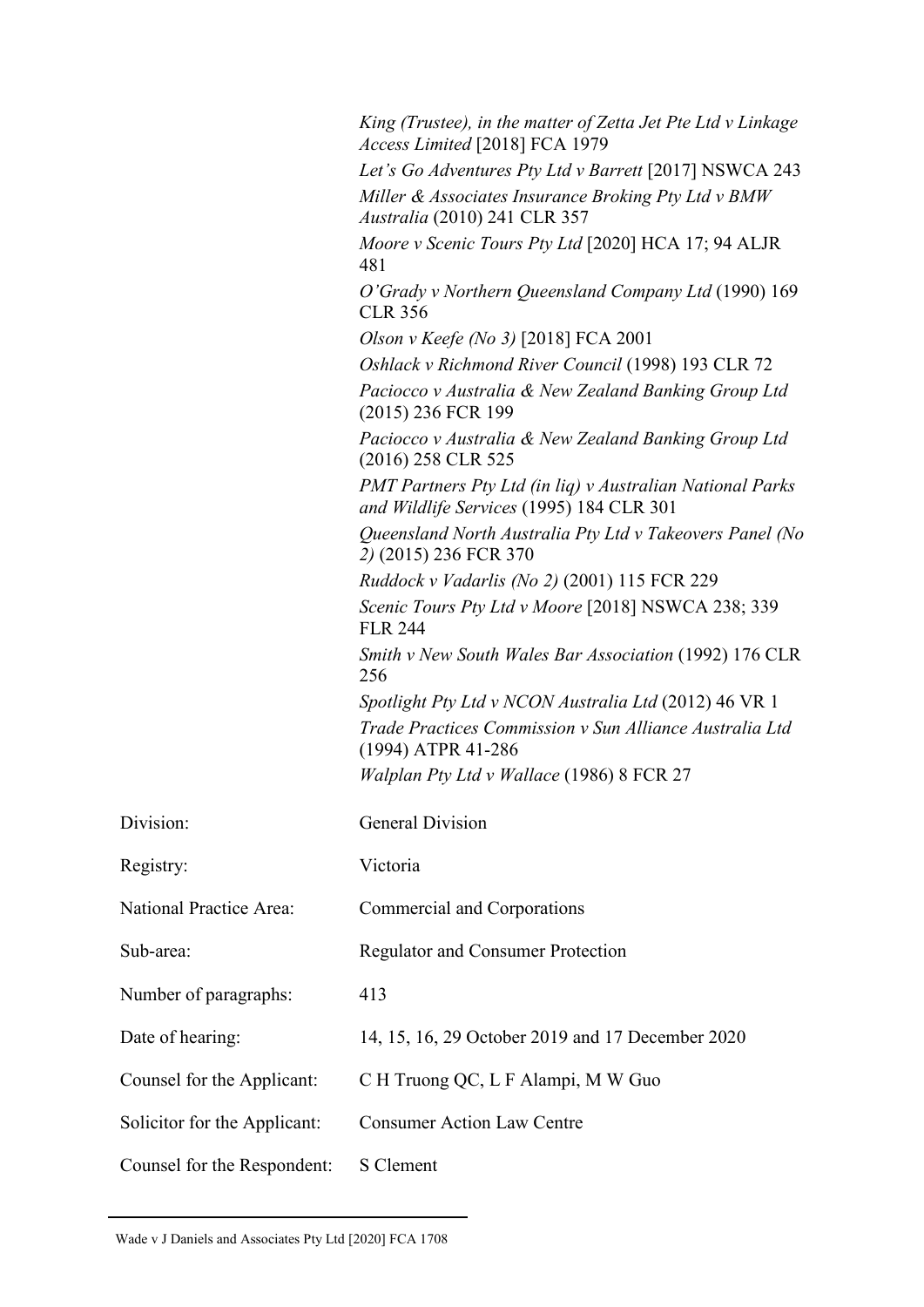Solicitor for the Respondent Macpherson Kelly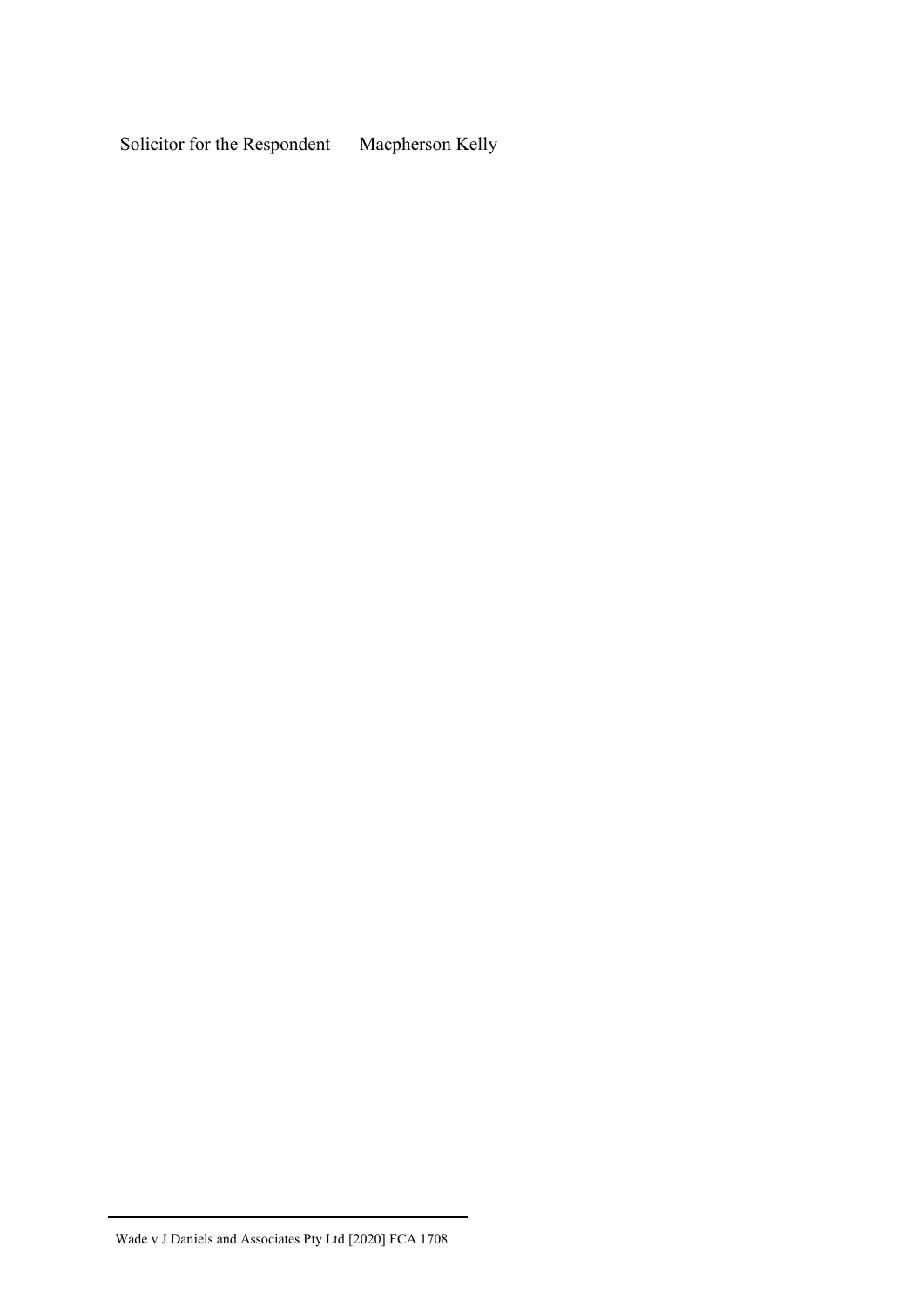## **ORDERS**

**VID 153 of 2019**

#### **BETWEEN: BRENDA MAREE WADE** Applicant

**AND: J DANIELS AND ASSOCIATES PTY LTD (ACN 159 769 534)** Respondent

## **ORDER MADE BY: O'BRYAN J DATE OF ORDER: 27 NOVEMBER 2020**

## **THE COURT ORDERS THAT:**

- 1. The applicant's interlocutory application dated 10 December 2019 seeking leave to reopen the applicant's case be dismissed.
- 2. The respondent pay to the applicant the sum of \$2,000 plus interest from 10 November 2017 to the date of judgment at the rate specified in Section 2 of the Federal Court Interest on Judgments Practice Note (GPN-INT) (**Judgment Sum**).
- 3. Interest is payable on the Judgment Sum from the date of judgment to the date of payment at the rate specified in r 39.06 of the *Federal Court Rules 2011* (Cth).
- 4. The applicant's amended originating application be otherwise dismissed.
- 5. The applicant pay 50% of the respondent's costs of the proceeding.
- 6. The parties have leave to apply to the Court by written notice within 14 days to vary paragraph 5 of these orders or seek further orders consequent upon the judgment of the Court.

Note: Entry of orders is dealt with in Rule 39.32 of the *Federal Court Rules 2011*.

#### Wade v J Daniels and Associates Pty Ltd [2020] FCA 1708 in the state of the state of the state of the state of the state of the state of the state of the state of the state of the state of the state of the state of the sta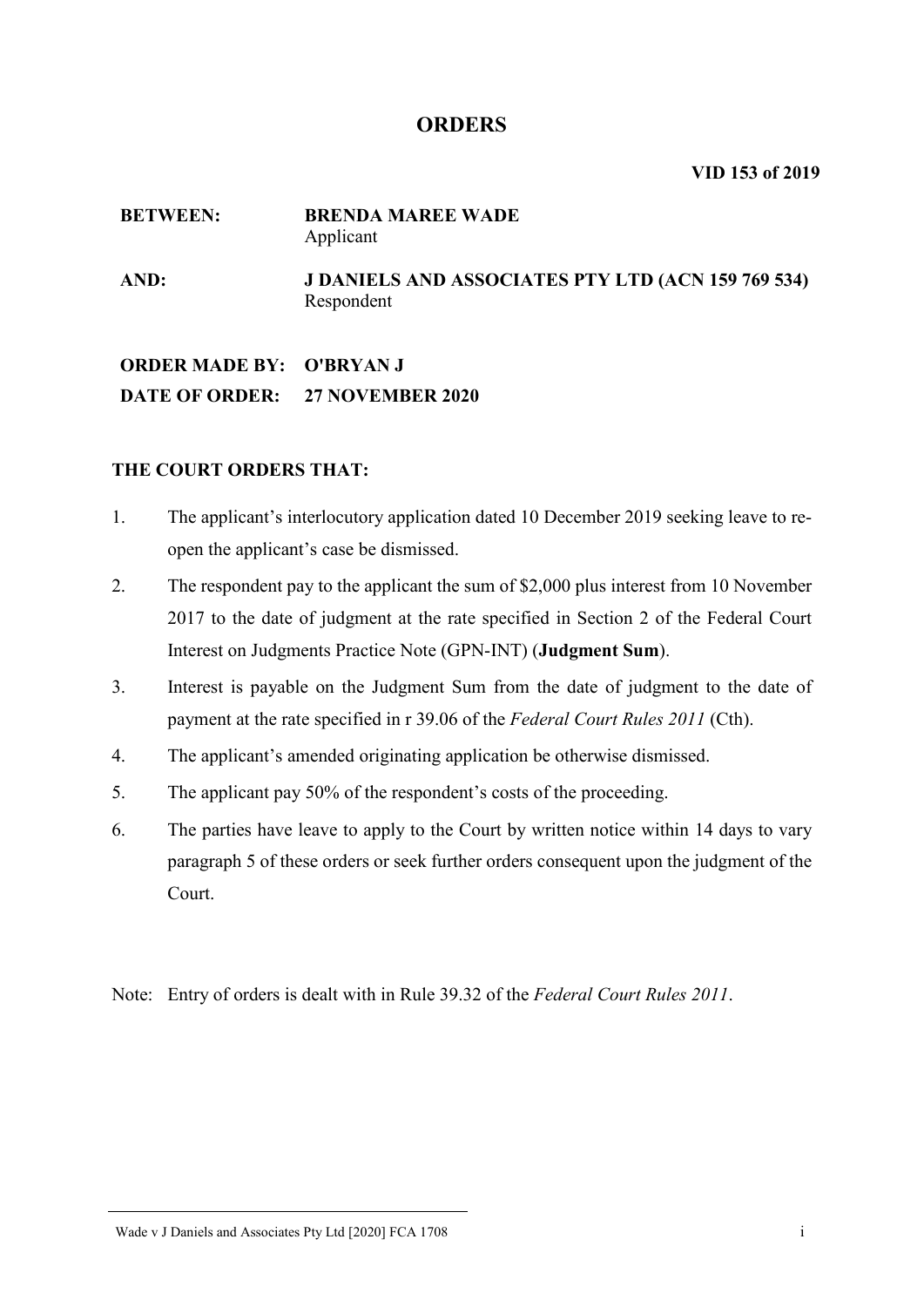## **REASONS FOR JUDGMENT**

#### **O'BRYAN J:**

#### **A. INTRODUCTION**

- 1 Until November 2017, the applicant, Ms Wade, was the owner of a house in the suburb of Craigieburn in the city of Melbourne in Victoria. In 2011, Ms Wade refinanced her home loan with the National Australia Bank (**NAB**), which took a mortgage over the property as security. In the first half of 2016, Ms Wade was in persistent default under her NAB home loan. In mid-July 2016, NAB gave notice to Ms Wade that it intended to issue proceedings for possession of her home and recovery of the home loan.
- 2 At that time, Ms Wade engaged the respondent, J Daniels and Associates Pty Ltd (**JDA**), to assist her. Three contracts were entered into and certain services were provided in the period from July to December 2016. The scope of JDA's contractual engagement, and the promises made, were in dispute between the parties. Nevertheless, it is uncontroversial that, on behalf of Ms Wade, JDA negotiated a deferral of NAB's foreclosure proceedings and then a temporary adjustment to Ms Wade's repayment obligations with NAB. Ultimately, Ms Wade fell back into arrears and her house was sold in September 2017 by arrangement with NAB to repay the home loan and settlement of the sale occurred on 10 November 2017.
- 3 The evidence showed that two other companies also provided services to Ms Wade in relation to her financial predicament: Australian Real Estate Group (**AREG**) and National Home Loan Group (**NHLG**). The relationship between JDA, AREG and NHLG and the services each offered and provided were matters of dispute. Ms Wade alleged that AREG was an agent of JDA.
- 4 JDA charged Ms Wade a total amount of \$9,832 for services rendered and costs incurred. JDA also lodged a caveat over Ms Wade's house to secure payment of the amounts charged. When the sale of Ms Wade's home was completed on 10 November 2017, part of the sale proceeds was applied in payment of the amount charged by JDA (and the caveat was discharged).
- 5 By her amended statement of claim filed on 7 October 2019, Ms Wade alleges that JDA, in providing services to her under and in connection with the three contracts:
	- (a) breached the terms of the contracts, including the "due care and skill" and "fitness for purpose" warranties implied by s 12ED of the *Australian Securities and Investments*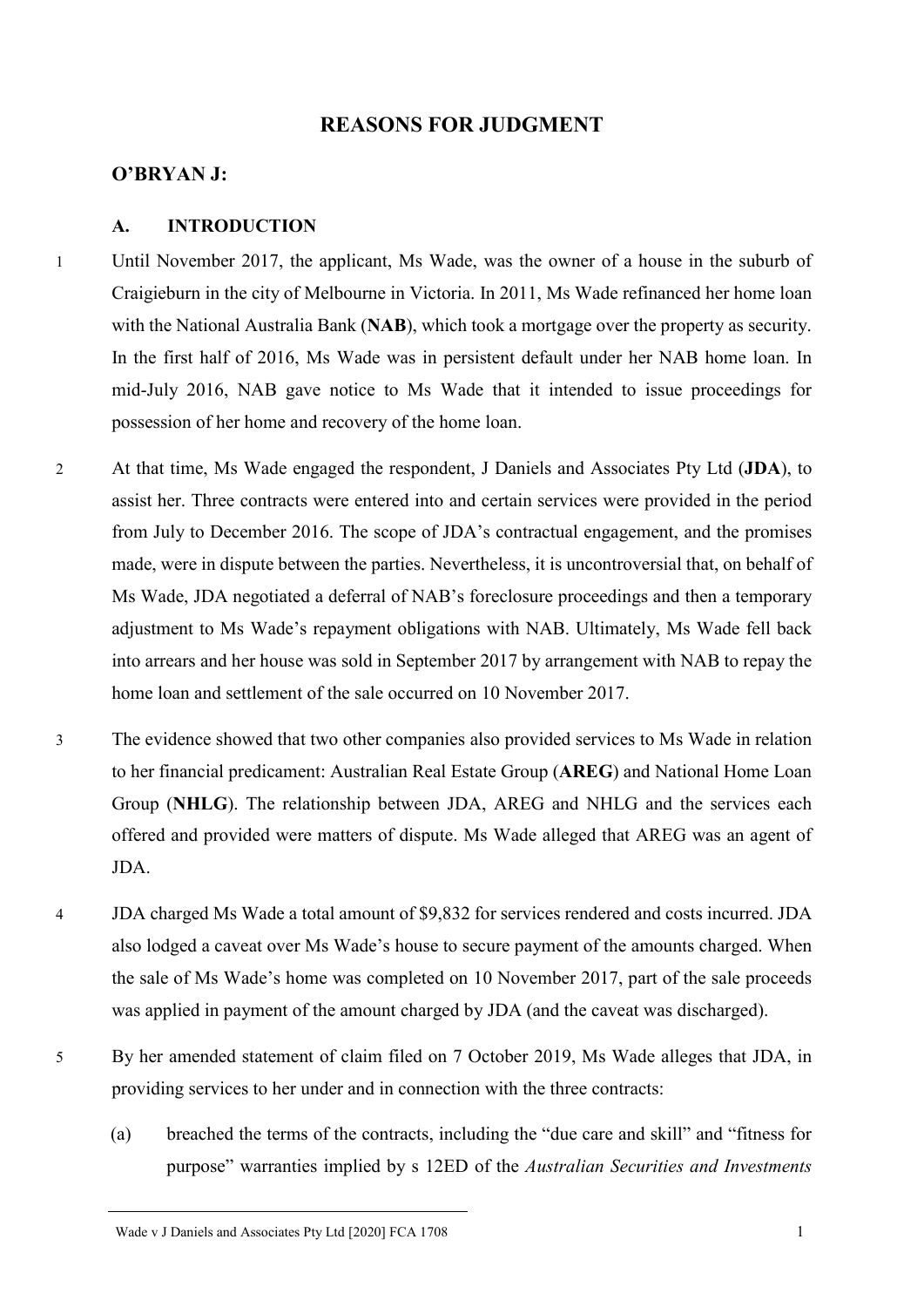*Commission Act 2001* (Cth) (**ASIC Act**), alternatively failed to comply with the "due care and skill" and "fitness for purpose" consumer guarantees in ss 60 and 61 of the Australian Consumer Law (**ACL**) (being Schedule 2 to the *Competition and Consumer Act 2010* (Cth) (**CCA**)) (**breach of contract and consumer guarantee claim**);

- (b) engaged in misleading or deceptive conduct in contravention of s 18 of ACL and/or s 12DA of the ASIC Act (**misleading conduct claim**); and
- (c) engaged in unconscionable conduct in contravention of s 21 of the ACL and/or s 12CB of the ASIC Act (**unconscionable conduct claim**).
- 6 By her amended originating application filed on 7 October 2019, Ms Wade sought declaratory relief and damages or compensation for the loss caused by that wrongful conduct. The amount of the loss claimed was the amount paid to JDA plus unspecified loss for distress, physical inconvenience and disappointment.
- 7 The dealings between Ms Wade and JDA were the subject of material dispute. Ms Wade gave *vive voce* evidence of her recollection of the relevant events and communications with representatives of JDA. The communications largely occurred by telephone or by email. The telephone communications were recorded and the recordings and transcripts of the recordings were adduced in evidence. In material respects, Ms Wade's recollection of both telephone and email communications with JDA (and other entities) was shown by the evidence to be inaccurate, partial or incomplete.
- 8 For the reasons explained below, I have found that, in supplying services under the second contract (involving the removal of a credit impairment from Ms Wade's credit file in October 2016), JDA:
	- (a) breached its contract with Ms Wade in failing to consult with her;
	- (b) failed to comply with the consumer guarantee in s 61 of the ACL in that the service was not reasonably fit for the disclosed purpose of assisting Ms Wade to retain her home; and
	- (c) engaged in unconscionable conduct in contravention of s 21 of the ACL.
- 9 I otherwise dismiss the claims made by Ms Wade.
- 10 The monetary amount claimed by Ms Wade in this proceeding is very modest. Ordinarily, such a claim would be brought in a Tribunal (such as the Victorian Civil and Appeals Tribunal) or

Wade v J Daniels and Associates Pty Ltd [2020] FCA 1708 2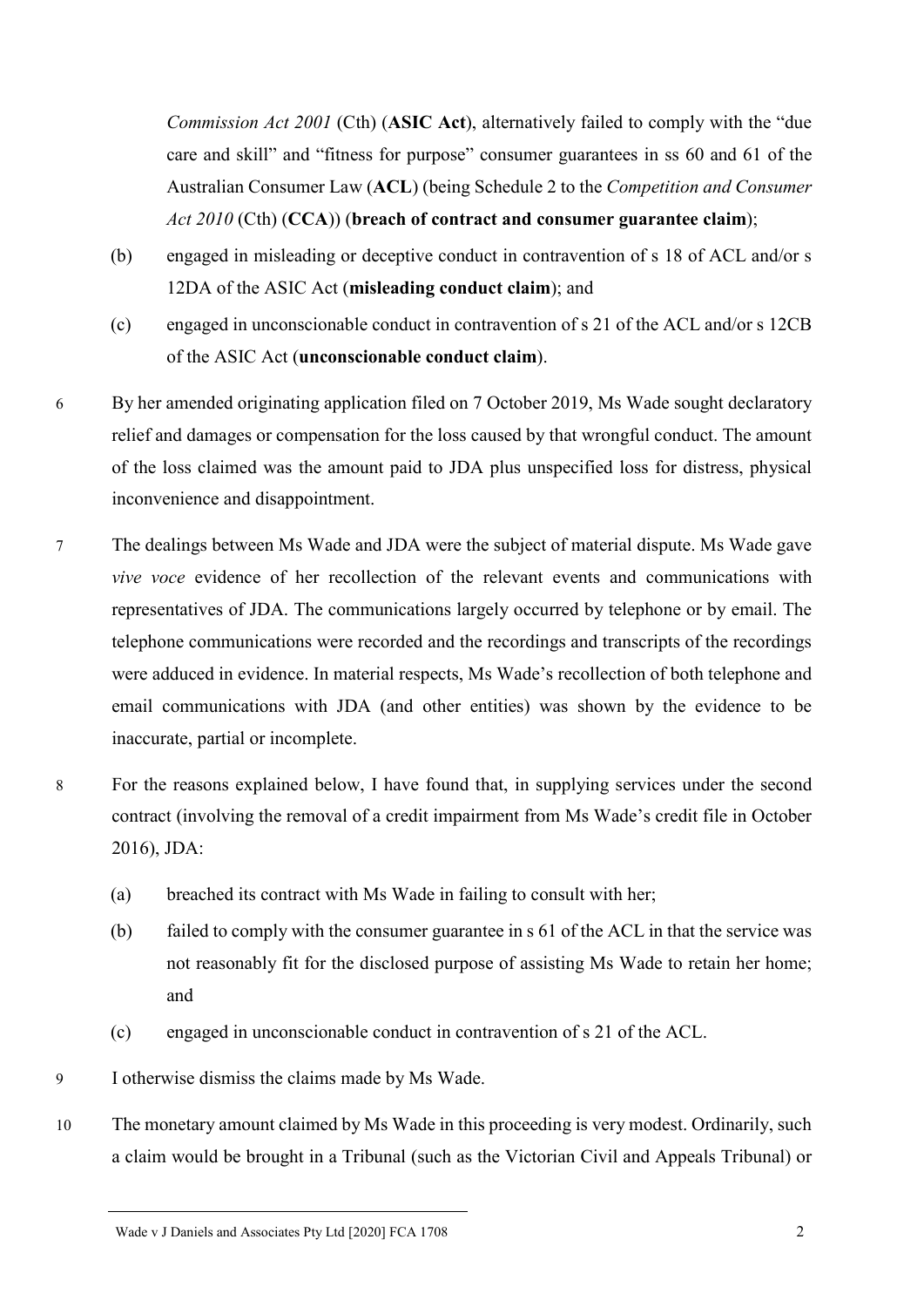a lower court where the legal costs for all parties would be far more modest than a proceeding in the Federal Court. Ms Wade was represented in this proceeding by the Consumer Action Law Centre (**CALC**). CALC brought the proceeding in the Federal Court because it believed that the issues raised in the proceeding have wider application and it was appropriate for the issues to be considered by this Court.

- 11 I accept that the issues raised in this proceeding potentially have wider application. In its contracts, JDA describes itself as a "specialised consultancy who assist individuals and companies in home loan distress" and "specialised consultants who provide assessment and consulting services in respect of credit reporting". The evidence shows that JDA provides advocacy services to persons who are experiencing financial difficulty with their home loans. In the normal course, it can be expected that other companies provide similar services. It can also be expected that many clients of JDA and similar suppliers will be financially and emotionally vulnerable. Many clients may have limited financial knowledge and limited experience of, or confidence in, negotiating with banks and will be reliant on suppliers such as JDA for advice and assistance. The provisions of Australia's consumer laws are framed to protect consumers in vulnerable circumstances. In particular, the consumer guarantees in ss 60 and 61 of the ACL are designed to ensure that services are supplied with due care and skill and are reasonably fit for the purpose disclosed to the supplier by the consumer. The prohibition of unconscionable conduct in s 21 of the ACL is intended to ensure that suppliers do not exploit, take advantage of or deliberately harm consumers. Those legislative obligations require that companies supplying services to consumers ensure that the services are suitable and appropriate for the consumer. The common law maxim "*caveat emptor*" and contractual limitations and exclusions must give way to the legislative obligations. The statutory consumer laws will be contravened if companies take advantage of vulnerable consumers and supply services that are unsuitable and inappropriate, thereby profiting from the consumer's vulnerability (as opposed to profiting from the provision of needed services).
- 12 Further, in some circumstances, Australia's consumer laws may require a supplier, dealing with a vulnerable consumer, to enquire about the consumer's needs and investigate the consumer's circumstances. Obligations of that kind may arise under both the "due care and skill" and "fit for purpose" consumer guarantees, and also under the prohibition of unconscionable conduct. However, issues of that kind do not arise in this case. Ms Wade did not allege that JDA failed to comply with the consumer guarantees, or acted unconscionably, by failing to enquire about or investigate Ms Wade's circumstances.

Wade v J Daniels and Associates Pty Ltd [2020] FCA 1708 3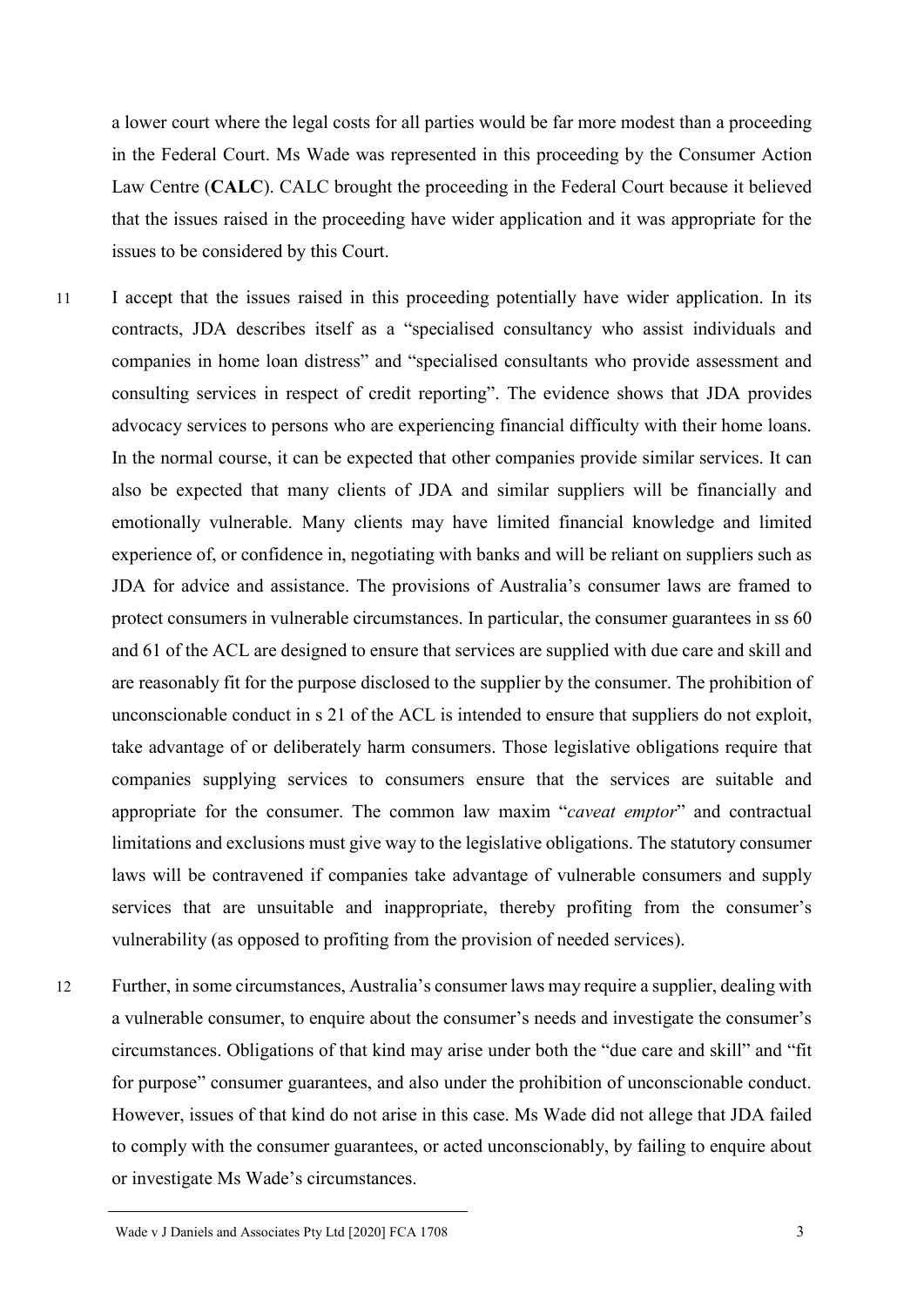13 In closing submissions, Ms Wade's case was framed simply and directly: it was never realistically possible for Ms Wade to keep her home, refinancing or not, which was her disclosed purpose for engaging the services of JDA, and JDA as a purported expert assisting persons in home loan distress either actually knew, or at least ought to have known, that that was the case. The case so framed went beyond the pleaded case. Ms Wade did not allege that JDA ought to have known that it was never realistically possible for her to keep her home. She only alleged that JDA knew that. Regardless, I have rejected the central contention advanced by Ms Wade on a number of bases. First, the services offered and provided by JDA involved a temporary reprieve from foreclosure by NAB and JDA never offered or promised anything else. The temporary reprieve was to afford Ms Wade an opportunity to explore a refinancing and, when it became apparent that that could not be achieved at that time, to provide Ms Wade with time to consolidate her financial positon with the hope that she would be able to meet her home loan repayments and retain her home. Second, JDA did not know that there was no realistic prospect that Ms Wade could keep her home. Third, and in any event, I am not satisfied on the evidence that there was no realistic prospect that Ms Wade could keep her home. Save in respect of the removal of a credit impairment pursuant to the second contract, the evidence does not establish that JDA supplied services to Ms Wade in circumstances where JDA knew that the services had no benefit for Ms Wade.

#### **B. OVERVIEW OF THE EVIDENCE**

14 Most of the evidence adduced in the proceeding was documentary. As noted earlier, that included recordings of telephone communications between Ms Wade and JDA and transcripts of those recordings. All of the evidence was adduced by Ms Wade. JDA elected not to call any additional evidence.

#### **Ms Wade's financial circumstances**

- 15 Testimonial and documentary evidence was adduced by Ms Wade as to her financial circumstances during 2014 to 2016, but the evidence was piecemeal. The documentary evidence principally comprised bank statements for her bank accounts for limited periods of time. The bank accounts were:
	- (a) the NAB home loan account ending 9898;
	- (b) an ING transaction account ending 4144; and
	- (c) an ANZ transaction account ending 7581 (which had an overdraft of \$1,000).

Wade v J Daniels and Associates Pty Ltd [2020] FCA 1708 4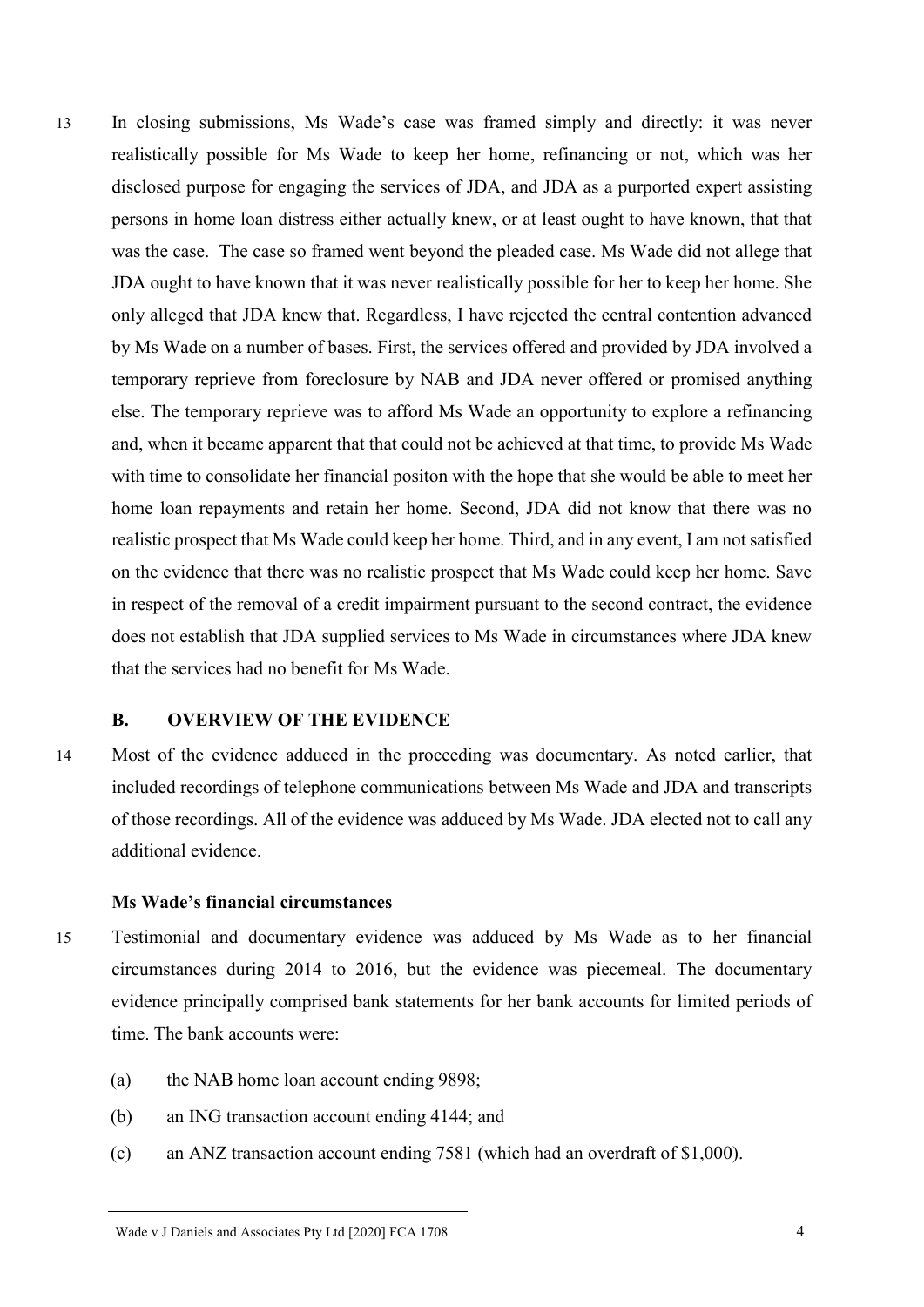16 Ms Wade confirmed in evidence that she had only two accounts (apart from the home loan) which were the ING and ANZ accounts. Ultimately, the statements that were produced provided only a limited picture of Ms Wade's financial circumstances, particularly in relation to her expenditure. As discussed further below, the difficulty in making any findings with respect to Ms Wade's necessary or discretionary spending is exacerbated by the fact that Ms Wade made many cash withdrawals from her accounts using ATM or EFTPOS cash withdrawal facilities. Ms Wade bore the onus of proof and it was within her power to obtain complete banking records and provide a more comprehensive picture of her financial circumstances at the relevant time, but she failed to do so.

### **Dealings between Ms Wade and JDA, AREG and NHLG**

- 17 Documentary evidence was also adduced by Ms Wade comprising the telephone and email communications between her and each of JDA, AREG and NHLG, as well as internal business records of each of those companies. The business records of JDA were provided to Ms Wade in the course of discovery and the business records of AREG and NHLG were obtained by Ms Wade by the issue of subpoenas.
- 18 Ms Wade gave *vive voce* evidence in her case and was cross-examined. That evidence is considered below. I find that Ms Wade was not a reliable witness. It is inevitable that an individual's recollection of events and conversations that occurred up to two years prior to giving evidence is unlikely to be completely accurate. However, Ms Wade's testimony about events was frequently contradictory. More significantly, and as discussed below, Ms Wade persisted with evidence about conversations with JDA that were shown to be inaccurate by transcripts of recordings of conversations. Ms Wade also sought to adhere to the case formulated on the pleadings, that her first contact was with JDA and that AREG was an agent (or division) of JDA, when that case was shown to be inconsistent with the documentary evidence.
- 19 In examination in chief, Ms Wade gave evidence to the effect that:
	- (a) JDA were the people whom Ms Wade first had contact with;
	- (b) JDA said that they would obtain refinancing for her loan;
	- (c) she was not kept up to date about the course of dealings with NAB or about the seeking of alternative finance;
	- (d) she was never told that it may not be possible for her to refinance her loan;

Wade v J Daniels and Associates Pty Ltd [2020] FCA 1708 5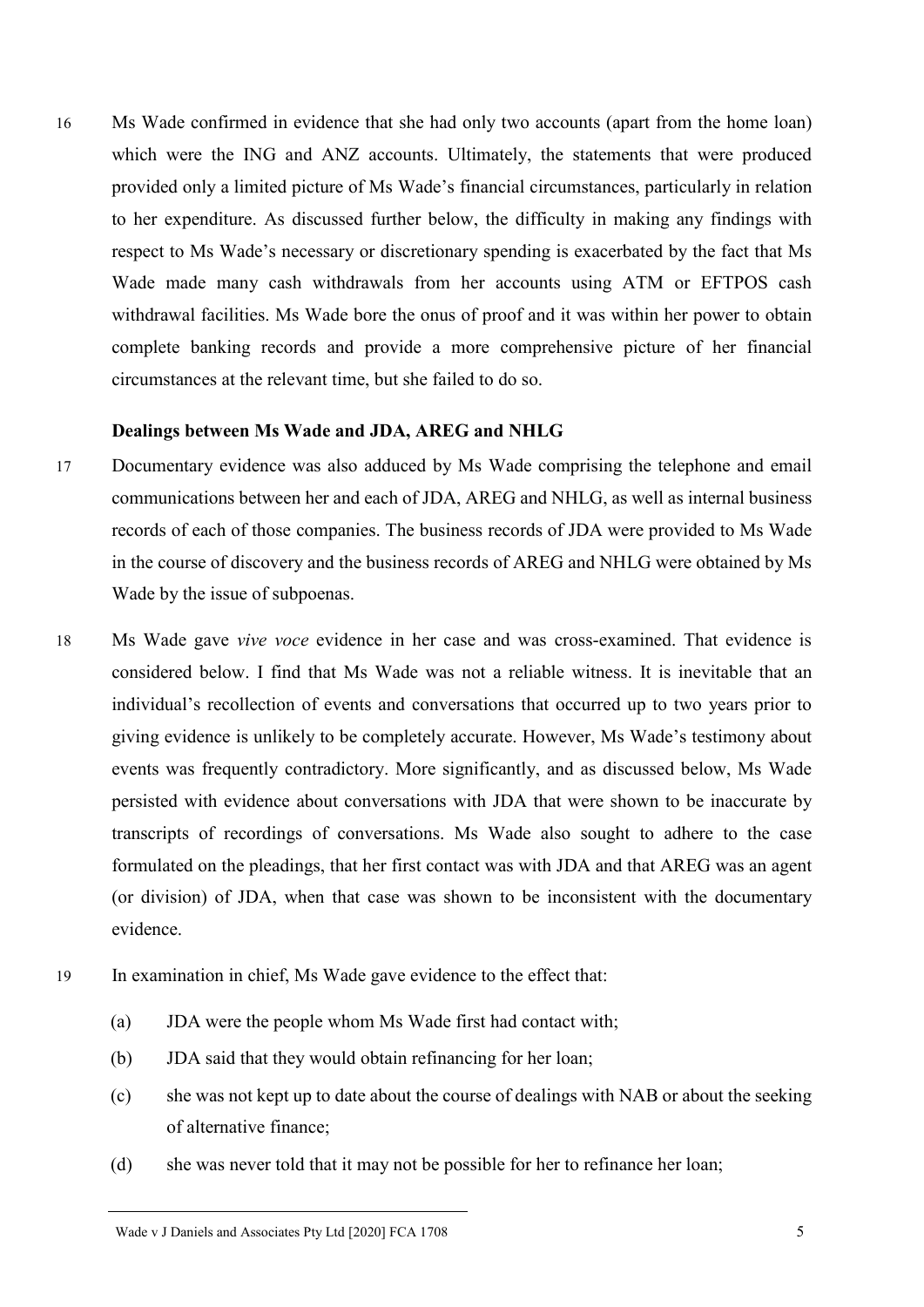- (e) she did not know that JDA was negotiating with NAB on her behalf or that JDA had negotiated terms with NAB to give Ms Wade time to seek refinancing; and
- (f) when the third contract expired, JDA made no further contact with her and refused to return her calls.
- 20 I reject all of that evidence. It is contradicted by the records of telephone and email communications between JDA and Ms Wade that were in evidence, as discussed below. The evidence shows that each of JDA, AREG and NHLG diligently sought to contact and inform Ms Wade on regular occasions, but frequently they were unable to get through to Ms Wade and Ms Wade did not return messages to call back. Ultimately, I have concluded that many of the statements made by Ms Wade when giving evidence were not merely inaccurate but were also dishonest.
- 21 Ms Wade was also cross-examined about her appointment as a director of certain insolvent companies in 2019 and the circumstances of her appointment. It appears that Ms Wade was paid for accepting the appointments, but the appointments have now resulted in legal proceedings being issued against her in respect of the appointments and regulatory investigations being undertaken in respect of the persons behind the appointments. Counsel for JDA submitted that the evidence was relevant to Ms Wade's credit. In the course of questioning, I had reason to issue a certificate under s 128 of the *Evidence Act 1995* (Cth) in respect of certain answers given by Ms Wade. In my view, the evidence was of very marginal relevance and I have not placed any reliance upon it. It is unnecessary to refer to it further.

#### **Expert evidence**

- 22 Ms Wade also called an expert witness, Jason Fallscheer, and tendered an expert report from Mr Fallscheer. Mr Fallscheer holds a Bachelor of Business Finance from Deakin University and a Diploma in Finance and Mortgage Broking Management. He worked in business and corporate banking in Australia and England from 1993 to 2018 at a number of different banks. At the time of giving evidence, Mr Fallscheer was employed by Pitcher Partners Finance as Client Director where he advised clients on banking, funding and debt related matters. Mr Fallscheer was asked to express his opinion on certain questions concerning the likelihood of Ms Wade being able to refinance her NAB home loan. The questions were:
	- a. Was it reasonably possible for Wade to obtain finance for the purpose of refinancing her Home Loan from another Credit Provider in July 2016 having regard to the market and her personal and financial circumstances as set out in the SoFP (with the assumption that child support payments would cease in

Wade v J Daniels and Associates Pty Ltd [2020] FCA 1708 6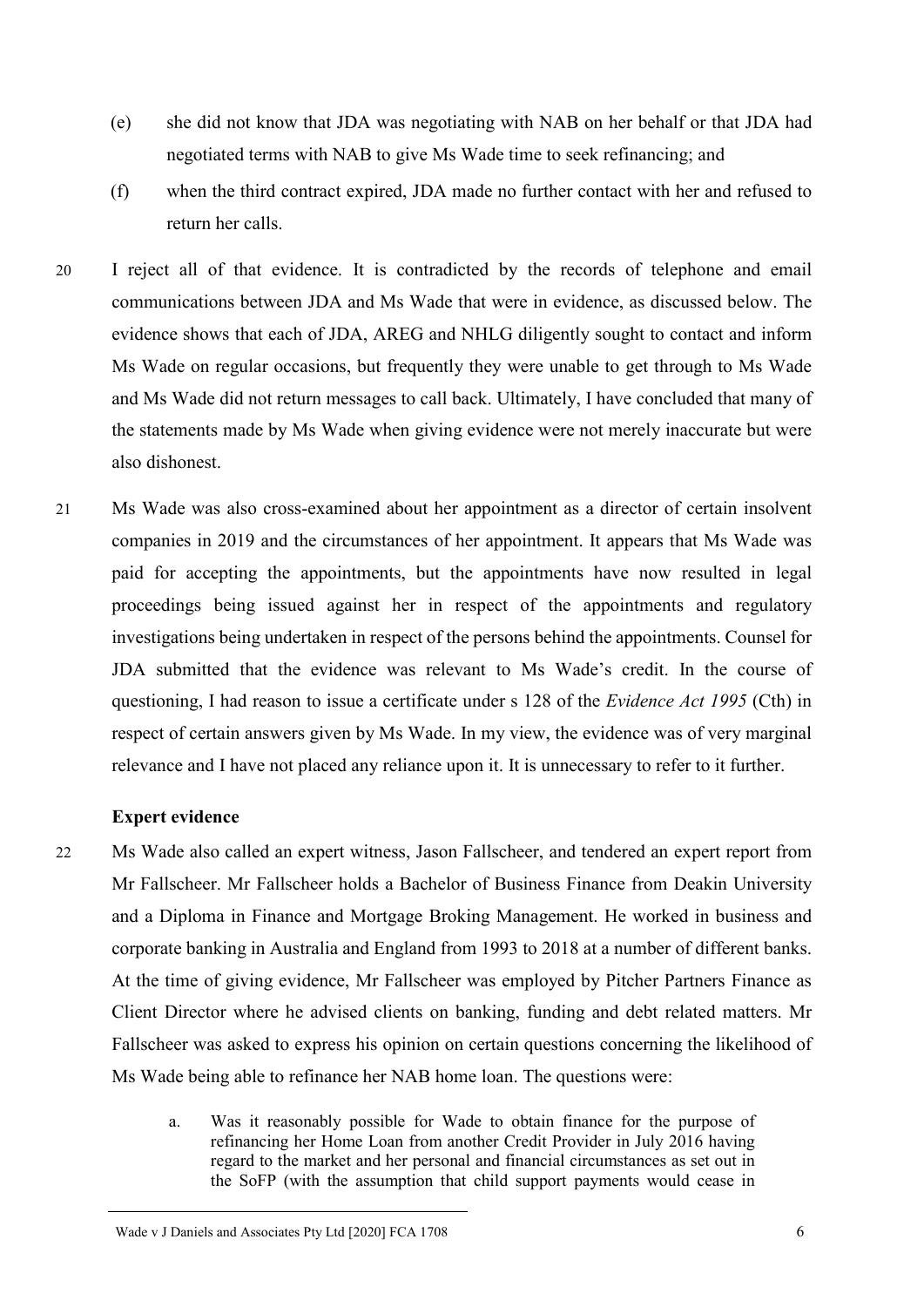March 2017) as set out above and in the statement of claim?

- b. If a person required a loan for \$195,061.09 and could afford repayments of \$700.00 per month, was there a loan available to meet those requirements in July 2016?
- c. If a person required a loan for \$195,061.09 and could afford repayments of \$900.00 per month, was there a loan available to meet those requirements in July 2016?
- d. Whether or not there was a loan available on the market to meet the needs set out in paragraphs b. and c. above, what interest rates and loan term would be applicable for such a loan if the repayments were set at either:
	- i. \$700.00 per calendar month
	- ii. \$900.00 per calendar month
- e. Would a diligent and prudent lender responsibly provide a loan to a 51 year old with a 20, 25 or 30 year term? If so, what would those repayments be?
- 23 Mr Fallscheer's report and the evidence given in cross-examination is considered below.

## **Relationship between JDA, AREG and NHLG**

- 24 An ASIC company extract for JDA showed that the company was incorporated on 3 August 2012. From 13 May 2014 its registered office and principal place of business had been located at Unit 1005, 343 Little Collins Street, Melbourne in Victoria. James Daniels was a director and secretary from the date of incorporation until 28 March 2019. Robert Mancy became an additional director and secretary on 1 July 2014 and, at the time of trial, was the sole director and secretary. The company was originally owned by James Daniels but, at the time of trial, was owned by Robert Mancy.
- 25 An ASIC company extract for AREG showed that the company was incorporated on 10 August 2010. From 17 May 2014 its registered office and principal place of business had been located at Unit 37, 777 Bell Street, Preston in Victoria. Since 2 March 2011, its sole director, secretary and shareholder was Maclaren Pow Law.
- 26 An ASIC company extract for NHLG showed that the company was incorporated on 7 April 2014. From 22 March 2018 its registered office and principal place of business had been located at 3 Hossack Avenue, Coburg North in Victoria. Kiara Halley has been a director and secretary and the sole shareholder since incorporation. For a brief period of two months in 2014, Pierre Haddad was also a director.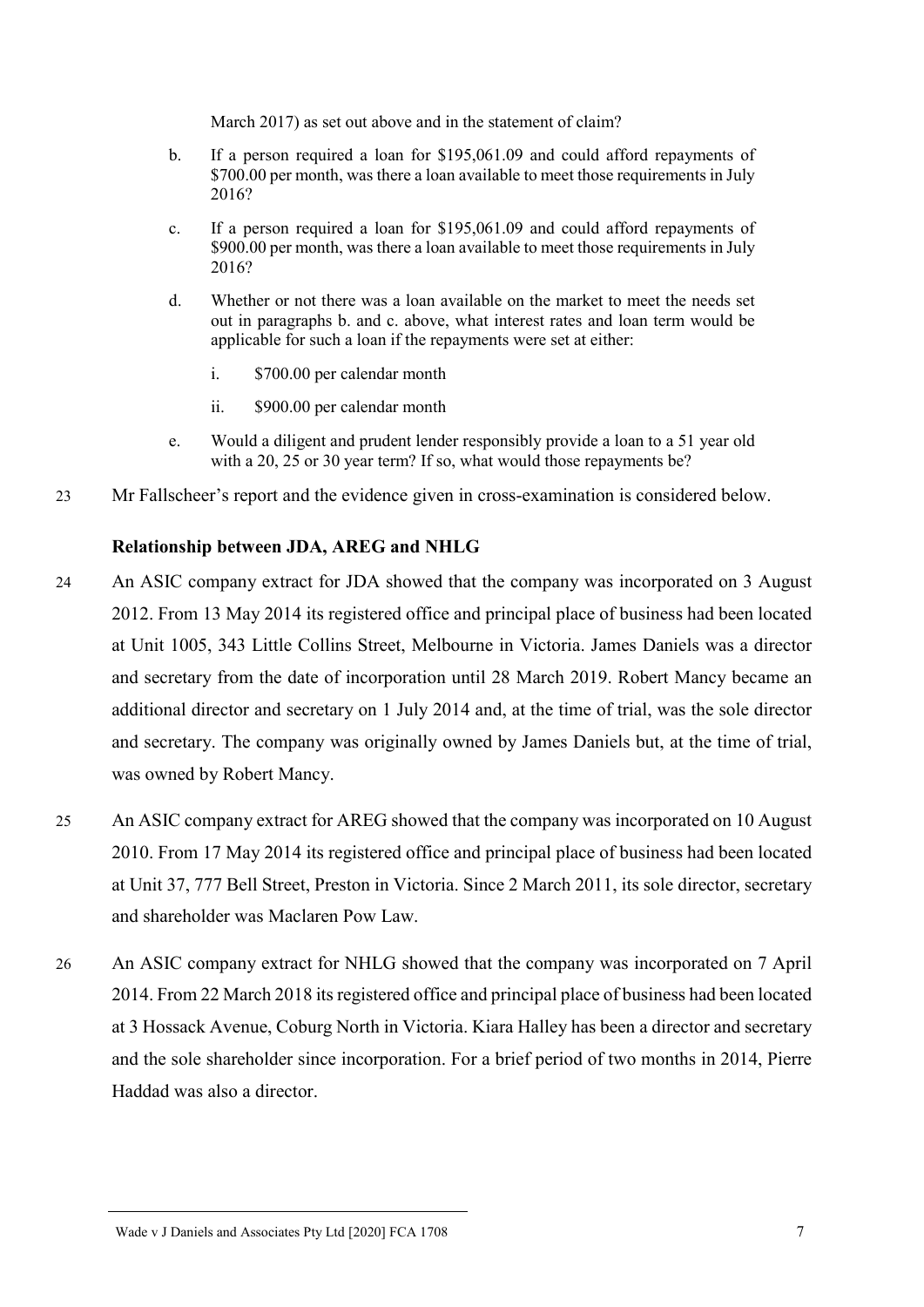- 27 No evidence was adduced of any corporate relationship between JDA, AREG and NHLG. The factual findings sets out below establish that there was a commercial relationship between the companies in that:
	- (a) AREG referred Ms Wade to JDA to provide services involving negotiating with NAB to defer recovery activity in respect of the home loan; and
	- (b) AREG referred Ms Wade to NHLG to explore alternative finance options for her home loan.
- 28 It is not alleged that either AREG or NHLG charged Ms Wade any fees for work done. Only JDA charged fees and the proceeding has been issued solely against JDA. Ms Wade alleges, though, that AREG acted as agent of JDA at all times. The basis for that allegation rested solely on the apparent commercial relationship and dealings between AREG and JDA. However, the fact that AREG and JDA might have a commercial relationship involving the referral of clients and sharing of information does not establish an agency relationship between them. The evidence set out below does not establish any basis for inferring an agency relationship.

### **C. FACTUAL FINDINGS**

#### **Ms Wade's personal and financial circumstances up to June 2016**

- 29 As noted earlier, Ms Wade gave evidence *vive voce* rather than by affidavit. Her evidence in chief did not provide a comprehensive picture of her personal and financial circumstances in the period to June 2016. Ms Wade tendered a range of documents relevant to that question. However, the documents were far from complete and raised many questions about her income and expenses during that period.
- 30 Ms Wade lived at 4 Winsham Court, Craigieburn in Victoria from 1989 until the house was sold in 2017. She built the house with her former husband, with a joint mortgage loan from Citibank. Ms Wade's two daughters were born and raised in the house.
- 31 From the time her eldest daughter was born (in 1994), Ms Wade was treated for depression and anxiety. Her treating doctor until the present day has been her general practitioner, Dr Psycharis. Ms Wade has taken anti-depressant medication over time.
- 32 Ms Wade and her former husband divorced in 2004. Ms Wade became the sole owner of the house in Craigieburn and refinanced the loan through Members Equity.

Wade v J Daniels and Associates Pty Ltd [2020] FCA 1708 8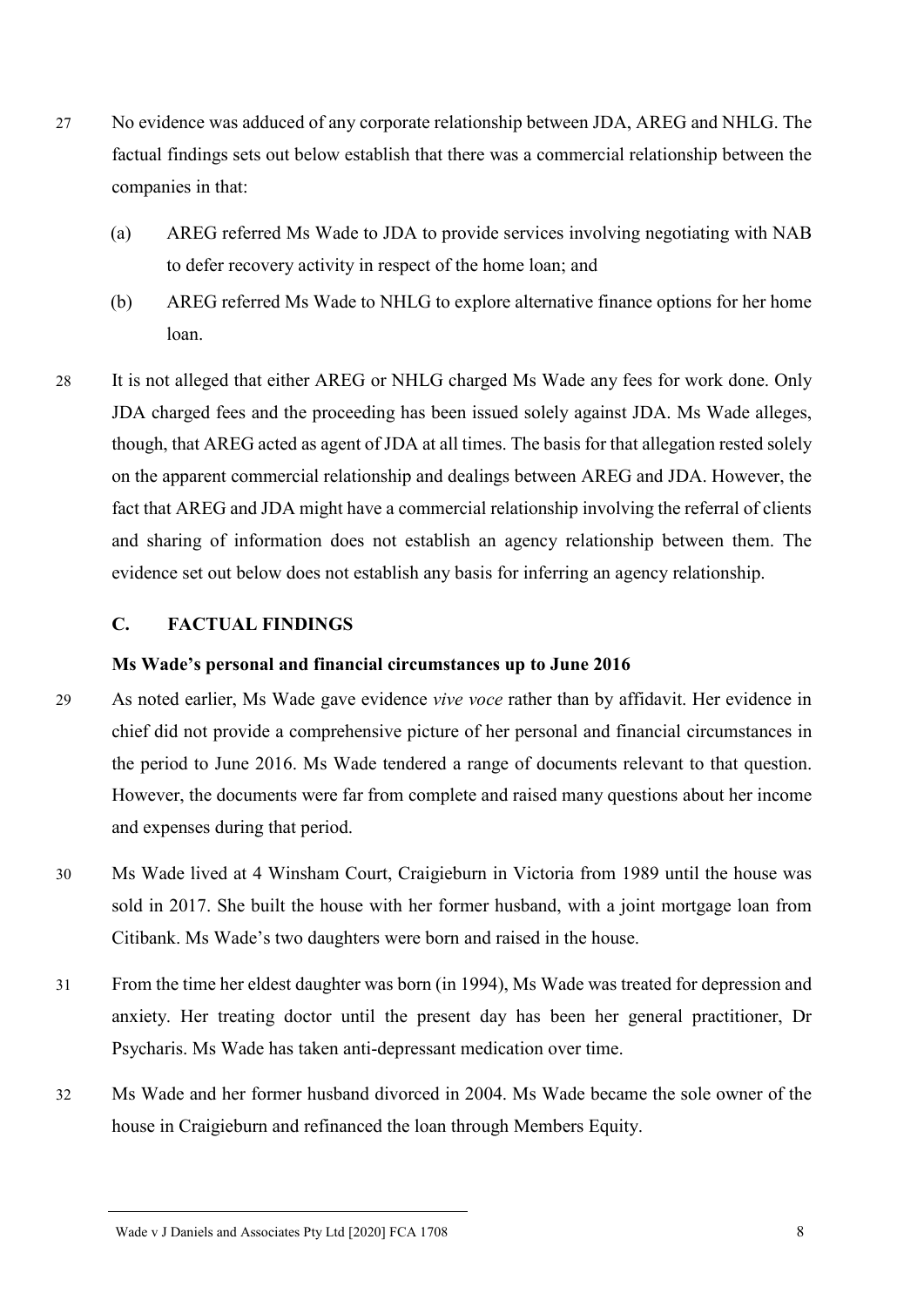- 33 A letter dated 29 June 2011 from Homeside (a division of NAB) to Ms Wade recorded that a drawdown on Ms Wade's credit facility took place on that day in the amount of \$190,000 (which is the loan at the centre of this proceeding, being account ending 9898). The monies were applied in a number of ways, including payment of \$166,579.11 to Perpetual Limited. It was common ground that that was a repayment of a loan to Perpetual. Ms Wade explained in evidence that the loan from NAB enabled her to consolidate her existing home loan and car loan. The letter recorded an initial interest rate on the loan of 7.1% pa, a minimum monthly repayment of \$1,287 with fortnightly repayments of \$644 and a loan term of 30 years.
- 34 At that time, Ms Wade was employed by Bill Kerry Machinery Transport Pty Ltd (**Bill Kerry**) as a clerical assistant and cleaner. Ms Wade commenced that employment in 2003. In cross-examination, Ms Wade stated that she was earning about \$530 a fortnight from Bill Kerry as at the time of the commencement of the NAB loan. It is significant to note that that was less than the Centrelink Newstart benefits that Ms Wade was receiving from 2014 when she fell into default under her home loan.
- 35 Ms Wade gave somewhat inconsistent evidence about her employment in early 2014. At first, Ms Wade said that she finished up at Bill Kerry around 2014. She said that, in early 2014, she fractured her knee in a workplace accident and went on to WorkCover payments. Ms Wade was also treated for anxiety and depression and she began to fall behind in her mortgage repayments. Subsequently, Ms Wade said that she was sacked by Bill Kerry because she did not get along with one of the owners and was suffering depression, and went onto Centrelink. Ms Wade did not state when that occurred, but I infer from her dealings with NAB, referred to below, that it occurred in 2013 or early 2014.
- 36 On 20 March 2014, NAB wrote to Ms Wade advising that a fortnightly loan repayment of \$530.41 sought to be drawn from her ING transaction account ending 4144 by way of direct debit was dishonoured. I will refer to such letters as a dishonour letter. The second page of the dishonour letter explained options available to a borrower if they were experiencing financial difficulty. One of the options was to go to the Financial Services Ombudsman (**FOS**) and have enforcement action put on hold while any complaint was considered. In cross-examination, Ms Wade confirmed that she was aware of that option.
- 37 On 3 April 2014, Ms Wade received a further dishonour letter from NAB.

#### Wade v J Daniels and Associates Pty Ltd [2020] FCA 1708 9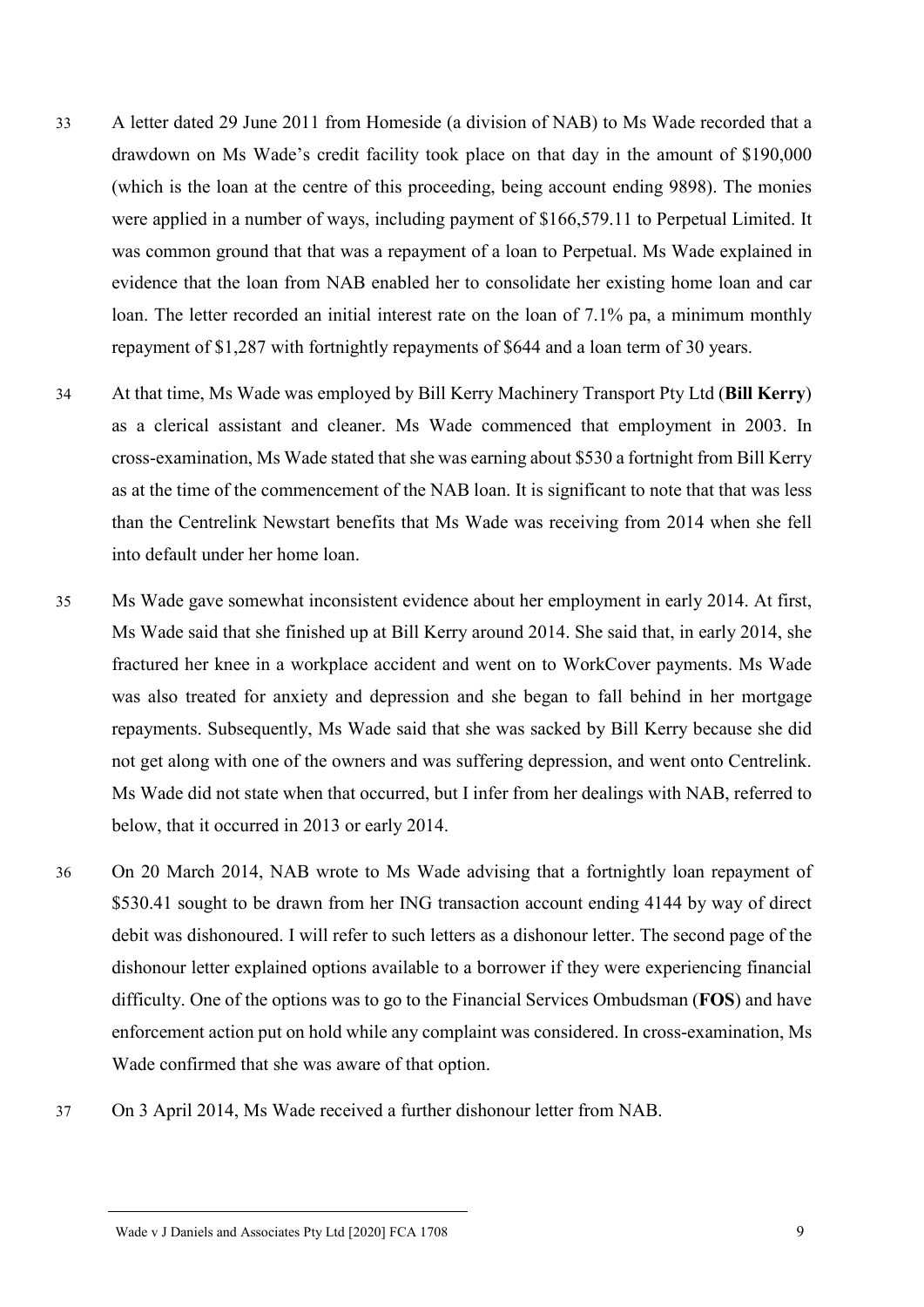- 38 At about that time, Ms Wade made an application to NAB for financial assistance. A copy of the application, being an online form, was tendered in evidence. The document was undated but a handwritten date of May 2014 appeared at the top and Ms Wade confirmed that the application was made at that time. Ms Wade gave evidence that she gave instructions to NAB for the online form to be completed. The form stated that Ms Wade had had a substantial amount of time off work due to illness and she had run out of sick pay; this resulted in her having time off work without pay, thus not having enough funds to meet expenses; the situation was improving as a result of medication and counselling. In terms of her financial position, the form recorded that:
	- (a) Ms Wade was employed part time by Bill Kerry as a clerical assistant and had been employed for 3 years or more;
	- (b) Ms Wade had a Centrelink debt of \$5,000;
	- (c) Ms Wade's fortnightly income after tax was \$530 and she also received a fortnightly Centrelink benefit of \$690 and received child maintenance of \$650; and
	- (d) Ms Wade's monthly household expenses were around \$2,300 per month.
- 39 As already noted, there is a degree of inconsistency between the oral testimony given by Ms Wade and the financial assistance application. The application refers to Ms Wade receiving fortnightly income of \$530, which I infer is a reference to income from Bill Kerry, as well as Centrelink benefits. Ms Wade's bank statements for the period from 1 April 2014, referred to below, show that Ms Wade was receiving the Newstart benefit, which is an unemployment (income support) benefit, and do not show the receipt of any income from Bill Kerry. There is no evidence that suggests that Ms Wade was receiving any form of WorkCover benefits. Despite that, and despite Ms Wade's earlier testimony that she had been sacked by Bill Kerry, when asked about the NAB financial assistance application, Ms Wade said that she was employed by Bill Kerry until she began caring for her father in February 2015. I reject that evidence. The evidence supports the conclusion that, by 1 April 2014, Ms Wade was no longer employed by Bill Kerry and was not receiving income from employment (contrary to what was stated in the financial hardship application), but was receiving Newstart benefits, Family Tax benefits and Child Support payments from her former husband. The application did not provide any breakdown of the estimated monthly household expenses of \$2,300. However, a subsequent financial hardship application submitted to NAB at the end of October 2014

Wade v J Daniels and Associates Pty Ltd [2020] FCA 1708 10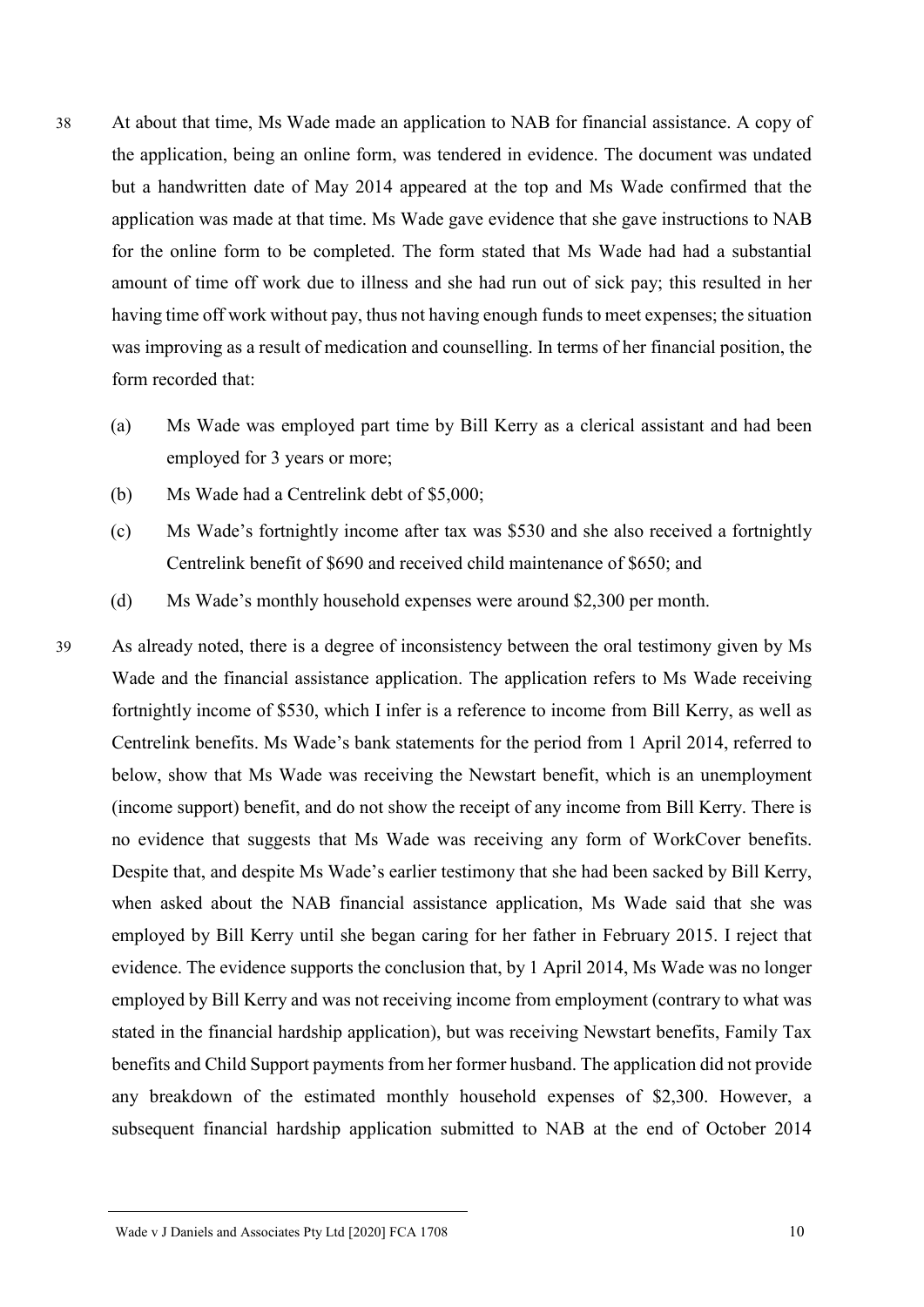provided the same estimate of household expenses, comprising loan repayments of \$1,210 and other household expenses of \$1,100.

- 40 On 15 May 2014, Ms Wade received a further dishonour letter from NAB.
- 41 On 20 May 2014, NAB wrote to Ms Wade and informed her that her application for relief in respect of her home loan had been approved, that she would not be required to make repayments for the next 3 months (expiring 29 August 2014) but interest would continue to accrue on her loan.
- 42 Ms Wade's bank statement in respect of her ING account ending 4144 for the period 1 April 2014 to 30 June 2014 showed that Ms Wade was receiving a fortnightly Centrelink Newstart benefit (which varied in amounts between \$530.78 and \$480.78), a fortnightly Family Tax Benefit payments (totalling \$160.72) and, in each of April and May, a Child Support payment from her former husband of \$1,400. The statement also showed regular payments for various household goods and services such as Woolworths, Council rates, insurances, electricity and gas, home telephony (Optus), mobile phone (Vodafone) and Foxtel. The bank statement also records the dishonour of the attempted loan repayment on 2 April 2014 due to a lack of funds. No loan repayments were made from the account during the period of the statement.
- 43 The ING bank statement also showed regular cash withdrawals via ATMs and EFTPOS transactions (the cash withdrawal accompanying an EFTPOS purchase transaction). In April, the cash withdrawals totalled approximately \$1,250; in May the cash withdrawals totalled \$1,150; in June the cash withdrawals totalled approximately \$650. The cash withdrawals showed a somewhat unusual pattern in that multiple withdrawals were often made on the same day. For example, on 10 April 2014, a cash withdrawal of \$200 was made with an EFTPOS purchase at Big W Craigieburn, followed by two separate cash withdrawals of \$100 and \$80 from a Westpac ATM in Craigieburn. On 30 April 2014, a cash withdrawal of \$200 was made with an EFTPOS purchase at Woolworths Craigieburn, followed by two separate cash withdrawals of \$200 each from ATMs. On 29 May 2014, two separate cash ATM withdrawals of \$200 each were made. On 31 May 2014, an EFTPOS cash withdrawal of \$200 was made from the Craigieburn Sporting Centre followed by a cash withdrawal of \$200 from a nearby ATM. On 19 June 2014, an ATM cash withdrawal of \$100 was made followed by an EFTPOS cash withdrawal of \$200.

Wade v J Daniels and Associates Pty Ltd [2020] FCA 1708 11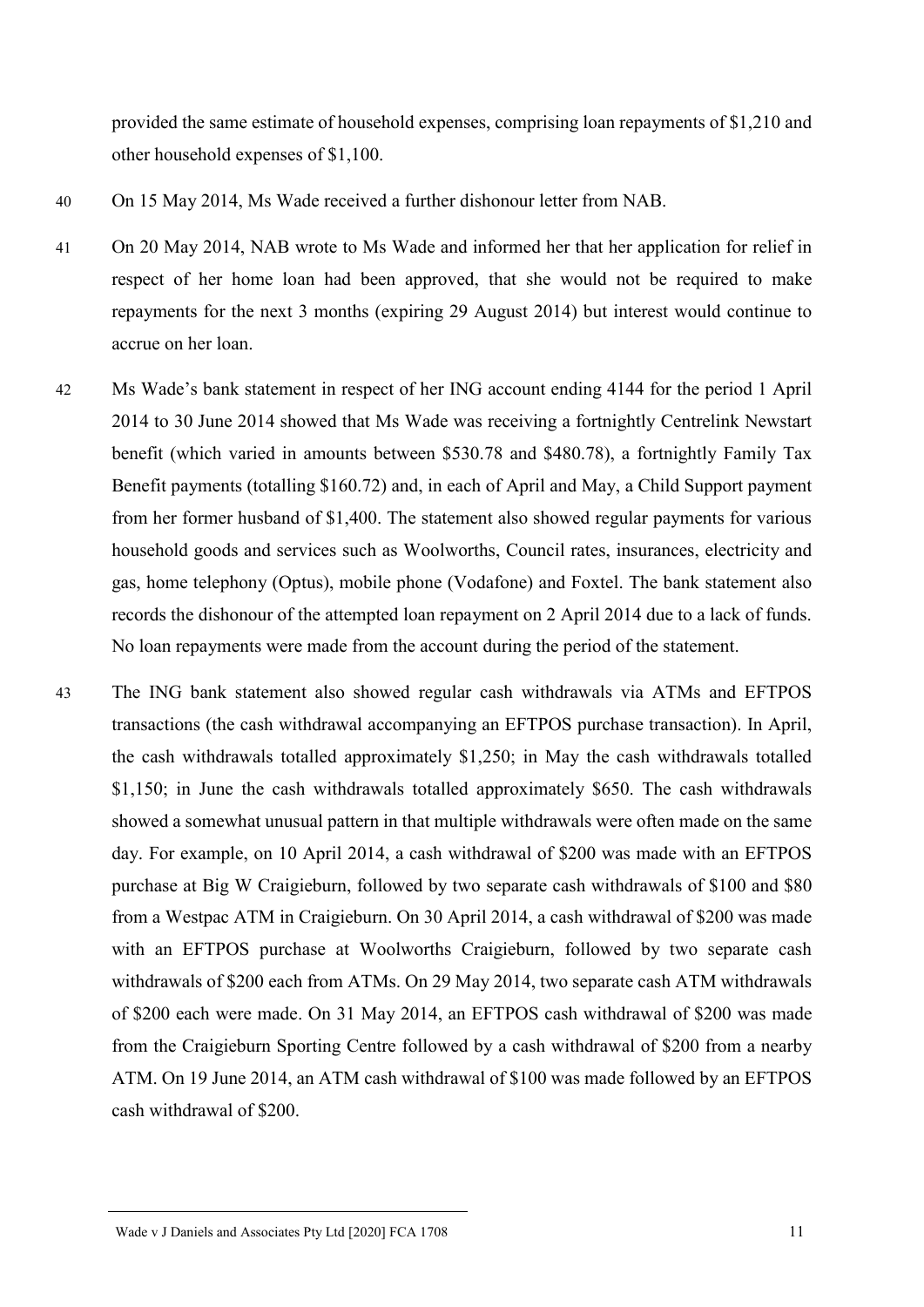- 44 Ms Wade's cash expenditure, and particularly her expenditure on gambling activities such as poker machines (colloquially referred to as pokies) was the subject of cross-examination and is considered below.
- 45 The ING bank statement also showed that Ms Wade made a number of transfers to and from her ANZ account ending 7581, indicating that the ANZ account was in existence during that period. However, no bank statement for that account in that period was adduced in evidence.
- 46 On 30 July 2014, NAB wrote to Ms Wade reminding her that monthly repayments on her home loan would recommence on 29 August 2014 in an amount of \$1,060.82. For reasons that were not explained, on 7 and 21 August 2014, Ms Wade received further dishonour letters from NAB (before repayments were due to recommence on 29 August 2014).
- 47 Ms Wade's bank statement in respect of her ING account ending 4144 for the period 1 July 2014 to 30 September 2014 showed similar receipts and payments to the previous quarter. Ms Wade received a child support payment of \$1,400 on 1 July 2014, which I infer related to the previous month as a further payment of \$1,400 was received on 29 July 2014. In August, the child support payments reduced to \$700. Ms Wade continued to receive the fortnightly Centrelink Newstart benefit and the fortnightly Family Tax Benefit payments (which by mid-August had increased to around \$197). She also received the Schoolkids Bonus of \$410 and an Income Support Bonus of \$686.10. The statement also showed similar payments for various household goods and services and also a similar pattern of cash withdrawals. In July, the cash withdrawals totalled \$3,060; in August, the cash withdrawals totalled \$1,640; in September, the cash withdrawals totalled \$1,430. The cash withdrawals had a similar pattern to the previous quarter in that multiple withdrawals were often made on the same day. For example, on 1 July 2014, a withdrawal of \$500 and a withdrawal of \$200 were made from an ATM on the Corner of Craigieburn Road West. On 17 July 2014, an EFTPOS cash withdrawal of \$150 at Woolworths Craigieburn was made, as well as an ATM withdrawal at BP Craigieburn of \$100 and an ATM withdrawal of \$100 at Craigieburn Safeway. On 18 July 2014, an ATM withdrawal of \$800 was made as well as an EFTPOS cash withdrawal of \$200. That pattern repeated itself many times. No loan repayments were made from the account during the period of the statement.
- 

<sup>48</sup> Again, no bank statements for Ms Wade's ANZ account in that period were adduced in evidence.

Wade v J Daniels and Associates Pty Ltd [2020] FCA 1708 12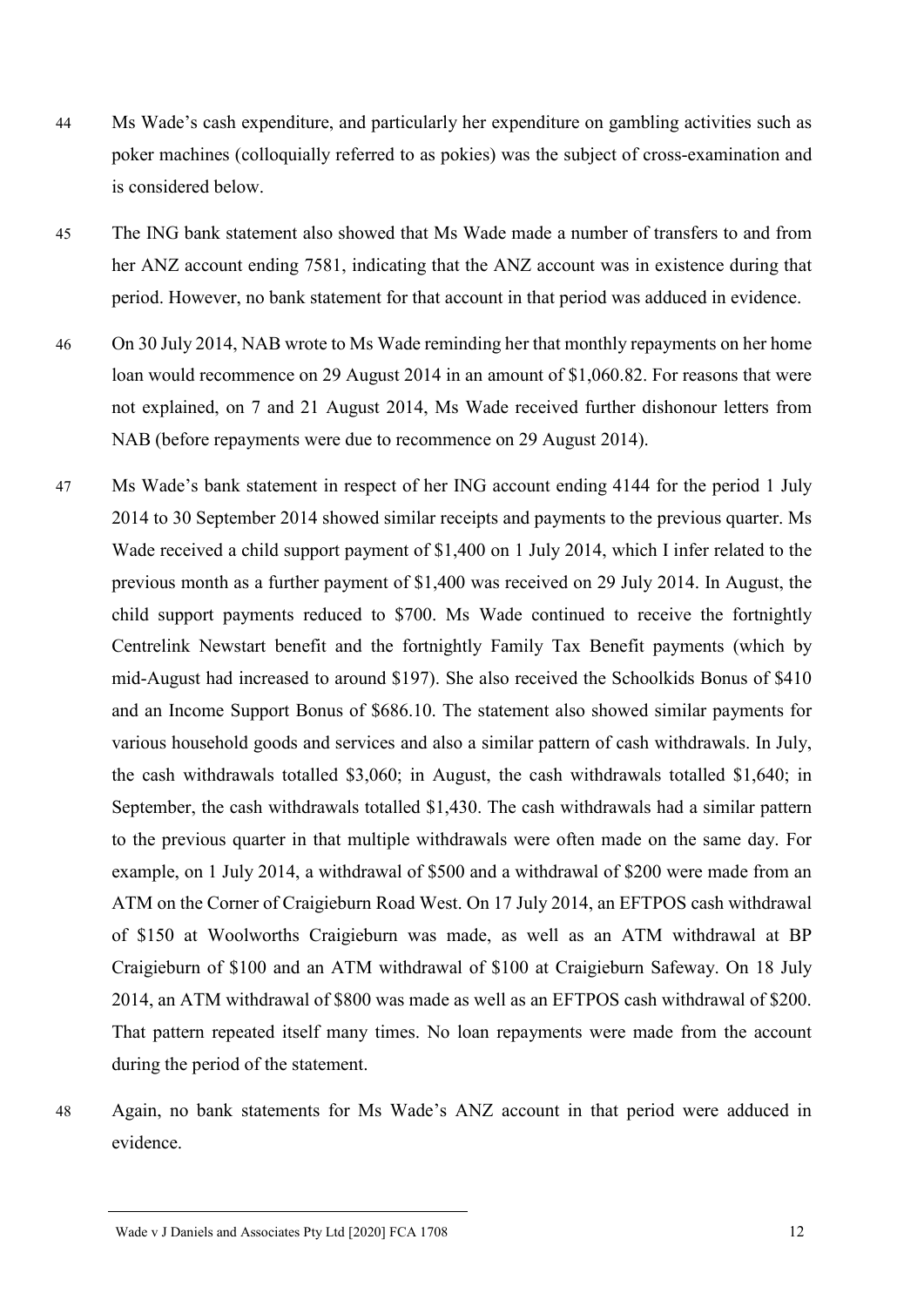- 49 Ms Wade gave evidence that she applied to NAB in September 2014 over the telephone for an extension of the relief from repayments in respect of her home loan, and NAB approved the extension. There was no documentary record of that extension. I accept Ms Wade's evidence, but the extension appears to have been for September 2014 only because Ms Wade continued to receive dishonour letters in October 2014.
- 50 No bank statements (other than for the home loan) were adduced in evidence for the period from 1 October 2014 until 1 January 2016.
- 51 In October 2014, Ms Wade lodged a medical certificate with Centrelink signed by Dr Psycharis on 6 October 2014 stating that Ms Wade was suffering from anxiety with depression and would be unfit for work or study for a period of 3 months until 6 January 2015. An objection was taken to the truth of the contents of the document on the ground that the doctor had not been called. Ms Wade gave evidence that she saw Dr Psycharis and received the diagnosis and certificate so that she would not be required to attend work interviews in order to retain Centrelink Newstart benefits. I accept that evidence.
- 52 On 16 and 30 October 2014, Ms Wade received further dishonour letters from NAB.
- 53 On 31 October 2014, Ms Wade sent an email to "nabcare@nab.com.au" attaching a written application for variation of her home loan contract due to financial hardship. A copy of the application was tendered in evidence. It was signed by Ms Wade on 23 September 2014. The application contained two statements giving the reason for the application. The first, typewritten, stated (errors in original):

Was having a substantial amount of time of work due to diagnosed depression  $\&$ anxiety. medication was helping depression but anxiety was becoming worst as the pressure from my boss about going back to work permanently was mounting, they could no longer accommodate to my absences, so eventually my employment was terminated. I have decided to study a short course in computerised book keeping. then I'm starting my own business. I am only now beginning to control my anxiety  $\&$ depression with changing doses of medication, councilling & numerous self help journals.

54 The second, which was handwritten, stated (errors in original):

I would like to apply for extension on hardship till end of December, I have had a return of deppresive illness which set back my plans of studying & opening own book keeping business. I am beginning to now stabilise & am going to enquire on the short course needed to complete my studies & begin recruiting customers. I am very aware that I have already been granted time off from paying repayments  $\&$  I'm also aware that the principal of the loan is rising, thus being the reason I wish to only apply for hardship till the end of December.

Wade v J Daniels and Associates Pty Ltd [2020] FCA 1708 13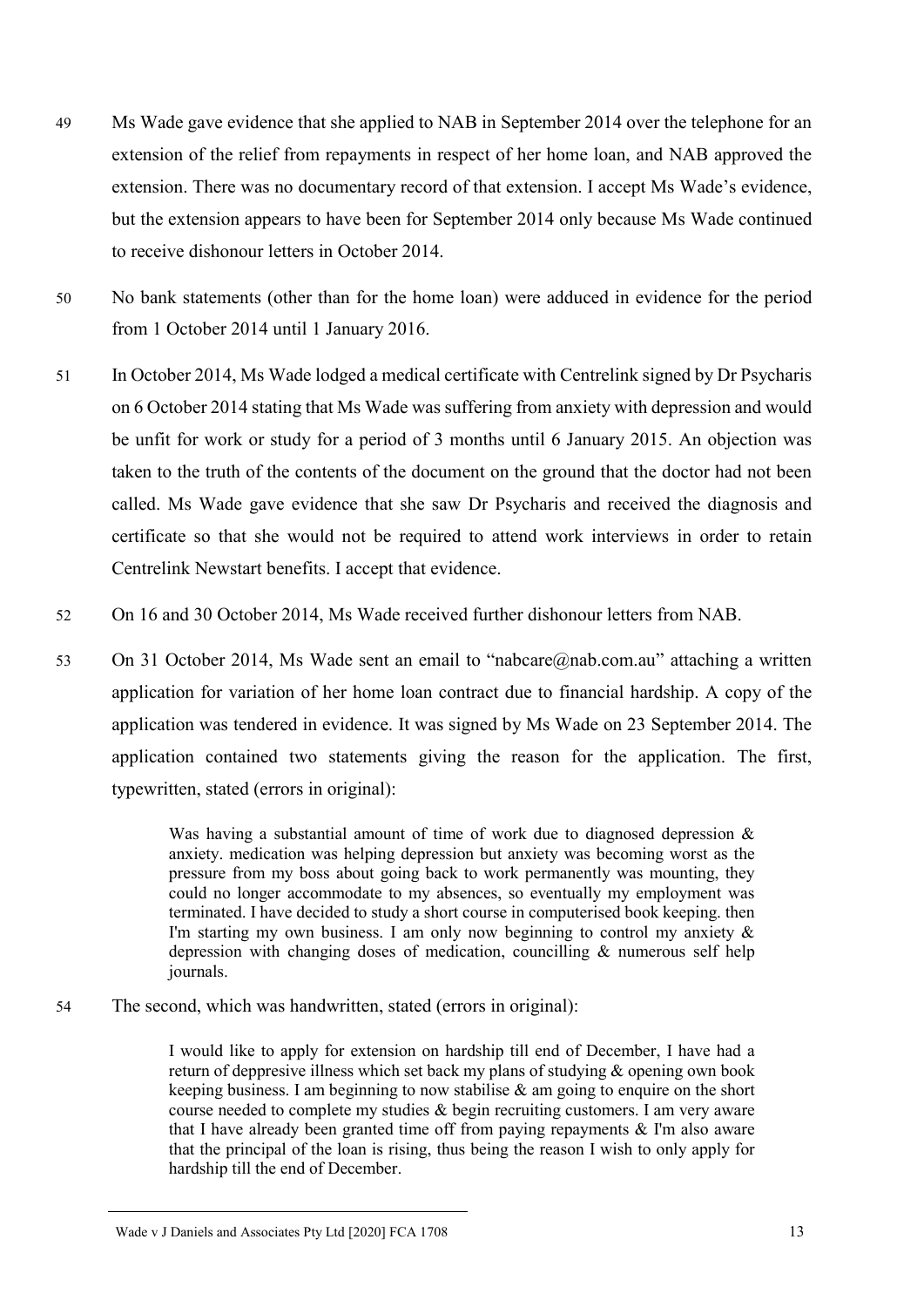- 55 The application form also stated that:
	- (a) Ms Wade's monthly income (after tax) comprised Centrelink benefits of \$1,631.50 and child maintenance of \$700;
	- (b) Ms Wades' monthly expenditure comprised loan repayments of \$1,210 and other expenditure of \$1,100, totalling \$2,331.50.
- 56 A further email was sent by Ms Wade to "nabcare@nab.com.au" on 2 November 2014 again attaching the hardship application.
- 57 Ms Wade gave evidence that the statements in the hardship application were true and correct. I generally accept that evidence. However, Ms Wade also gave evidence that her anxiety was becoming worse because of the pressure from her "boss", which I understand is a reference to the owner at Bill Kerry with whom Ms Wade had had a falling out. She said that she was being pressured to return to work, but Ms Wade said that she could not face going to work to face her "boss". I reject that evidence for the reasons already given. It is inconsistent with her earlier evidence that she was sacked and that caused her to fall behind in her repayments. It is also inconsistent with the fact that, by this time, Ms Wade had been on the Newstart benefit for at least 6 months. It is also inconsistent with the lodgement of the medical certificate with Centrelink the purpose of which was to exempt her from applying for jobs.
- 58 On 6 November 2014, NAB wrote to Ms Wade about the arrears on her home loan which then stood at \$5,720.66. The letter stated that NAB had been trying to get in touch with Ms Wade but had not been able to reach her. The letter stated that NAB wished to see how they could assist Ms Wade, but required Ms Wade to contact the bank to avoid further collection activities. The letter did not refer to the hardship application. The evidence did not establish whether NAB actually received the hardship application (there was no evidence about the "nabcare" email address used by Ms Wade) or whether NAB responded to it. Nor did the evidence show any further steps taken by Ms Wade either in respect of the hardship application or in response to NAB's letter.
- 59 On 13 and 27 November 2014, Ms Wade received further dishonour letters from NAB.
- 60 On 12 December 2014, NAB sent Ms Wade a formal default notice under her home loan contract. At that time, the arrears on the loan were \$6,251.07. The letter demanded repayment of that amount within 31 days failing which the whole of the loan would become repayable and foreclosure might then follow. The letter contained standard information about applying to the

Wade v J Daniels and Associates Pty Ltd [2020] FCA 1708 14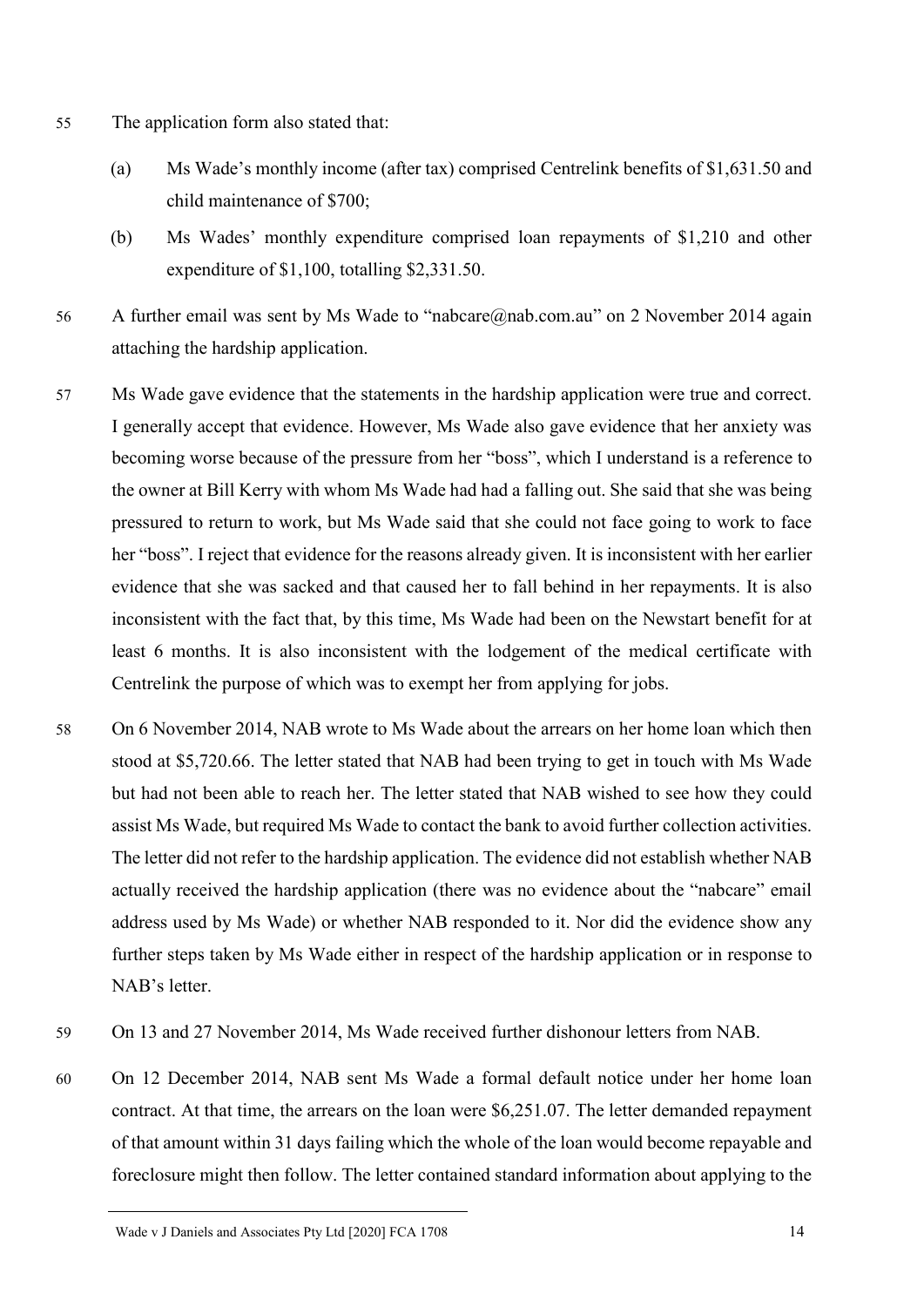bank to vary the contract if Ms Wade was experiencing financial hardship, and the ability to apply to the FOS to review the bank's decision with respect to varying the contract. The letter also stated that Ms Wade could contact a financial counsellor (and provided a free call number) and had the right to ask the bank to postpone any enforcement action. The letter contained hand-written annotations. Ms Wade gave evidence that the annotations were made by her and recorded details from one or more telephone conversations she had at about that time with a representative of NAB and a financial counsellor recommended by NAB. Ms Wade's recollection of the annotations and the telephone conversations was limited, but the annotations indicate that Ms Wade discussed a 6 month variation to her home loan contract to reduce the repayment obligations during that period.

- 61 On 29 December 2014 and 8 and 22 January 2014, Ms Wade received further dishonour letters from NAB.
- 62 Ms Wade gave evidence that, in February 2015, her father, John, was diagnosed with cancer and came to live with Ms Wade and her daughters. Ms Wade became a full time carer for her father. Ms Wade began to receive a Centrelink Carer's benefit (instead of Newstart). Ms Wade's father passed away in about February 2016. Ms Wade said that caring for her father at home put a strain on the whole family. As the cancer took hold, her father's disposition changed and made circumstances very difficult for Ms Wade. At some point, which was not specified by Ms Wade, her father went into palliative care. During that period, Ms Wade said that she was trying to maintain her father's business, which was a mobile mechanic business (using a van to deliver specialist hand tools to customers such as motor mechanics). However, Ms Wade conceded that she did not know anything about tools. It became apparent during the course of evidence that Ms Wade never took any real steps to conduct her father's business.
- 63 On 4 February 2015, Vodafone sent a letter of demand to Ms Wade stating that an amount of \$933.69 was overdue and demanding repayment of a total balance of \$965.62. The letter stated that Ms Wade had failed to respond to all prior Vodafone communications which had caused Vodafone to demand repayment. The letter asked Ms Wade to make contact within 72 hours, after which recovery action might be taken. The letter contained handwritten annotations. Ms Wade gave evidence that the annotations recorded a telephone conversation with Vodafone in which she agreed to pay \$150 per fortnight.
- 64 On 18 February 2015, Vodafone sent a further letter to Ms Wade stating that it had cancelled her service. The letter contained handwritten annotations. Ms Wade gave evidence that the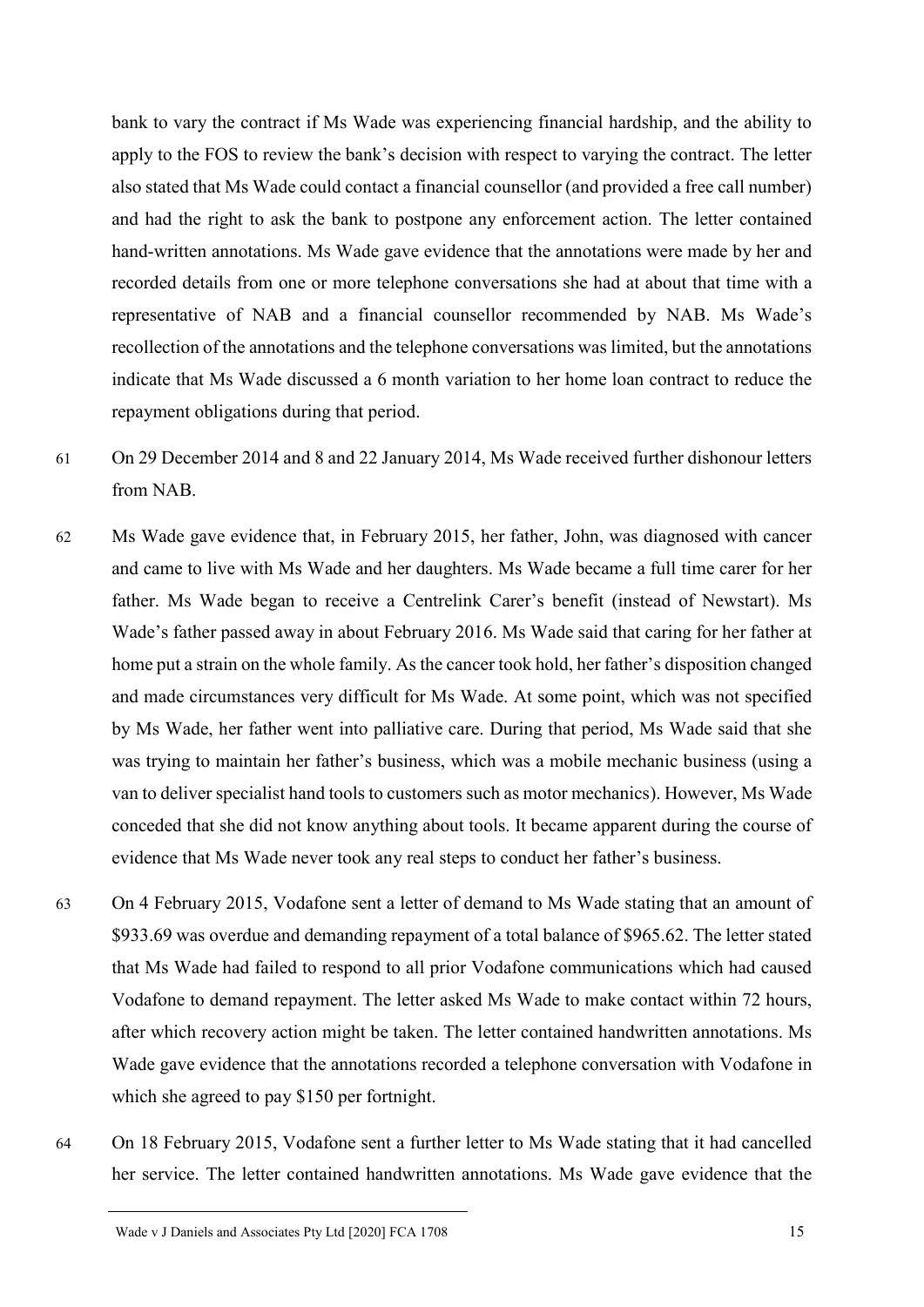annotations recorded amounts that Ms Wade had paid Vodafone (which were less than \$150 per fortnight) and a reminder to herself that she needed to pay \$150 per fortnight.

65 On 17 March 2015, Australian Debt Recoveries wrote to Ms Wade regarding her outstanding debt to Vodafone in an amount of \$1,207.03 and demanding immediate repayment. The letter stated:

> Our client may exercise their right to place a default listing on your credit file if they have not already done so (a default listing will stay on file for up to five years and may impact on your ability to obtain credit in the future) and/or additionally, our client may exercise their right to commence legal action to recover this debt.

- 66 As set out below, the evidence showed that a credit impairment in respect of the Vodafone debt was recorded on Ms Wade's credit file and was subsequently removed in October 2016 through action taken by JDA on behalf of Ms Wade pursuant to the second contract entered into.
- 67 On 14 May 2015, Mercantile Legal wrote to Ms Wade on behalf of Australian Debt Recoveries regarding her outstanding debt to Vodafone advising that if the debt was not repaid within 10 days legal proceedings would be commenced.
- 68 In the first half of 2015, there was very little documentary evidence of communications between Ms Wade and NAB. On 27 April 2015, Ms Wade sent an email to a NAB representative called Adam suggesting that she may be able to apply her superannuation toward repayment of her home loan and asking Adam to confirm whether the bank required a copy of her father's will. On 3 June 2015, Ms Wade again sent an email to Adam stating that she would be paying two instalments that weekend. The email also stated that "unfortunately after 11 years of my ex husband paying Child Support without any problems whatsoever, last month he just decided I was getting to (sic) much so he halved the payments he was sending me". That statement was inaccurate in so far as the reduction had occurred earlier than suggested by Ms Wade. The ING bank statements referred to earlier show that the monthly Child Support payments had reduced from \$1,400 to \$700 in August 2014, some 10 months earlier. Nevertheless, the reduction in Child Support was formalised in a letter from the Child Support Agency to Ms Wade dated 27 July 2015 which stated that, going forward, the Child Support payments would be \$701.33 per month.
- 69 In respect of the second half of 2015, there was no documentary evidence of communications between Ms Wade and NAB. A bank statement in respect of Ms Wade's loan account ending 9898 for the period 1 July 2015 to 31 December 2015 showed that Ms Wade made irregular

Wade v J Daniels and Associates Pty Ltd [2020] FCA 1708 16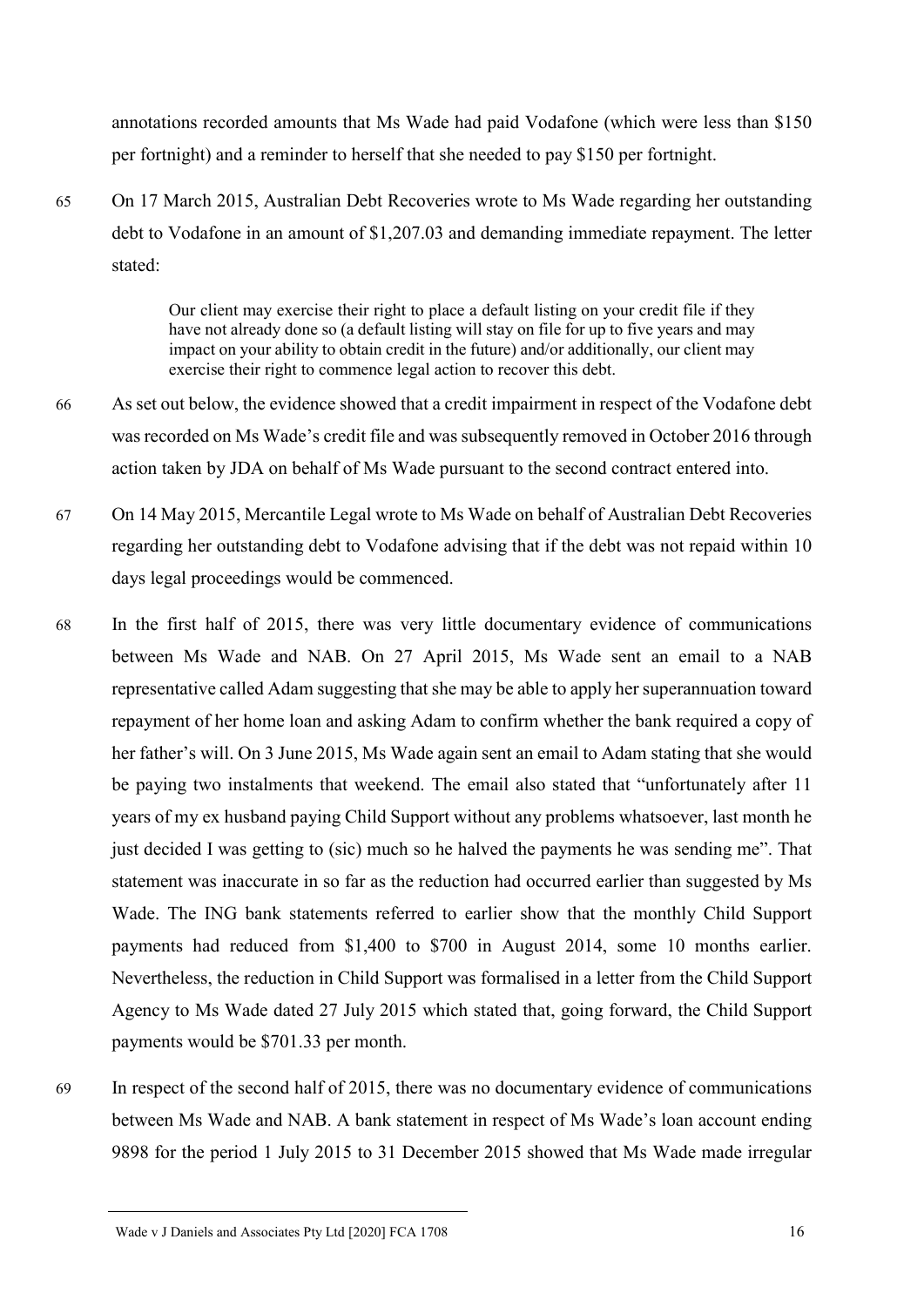loan repayments during that period. At the beginning of the period, the loan stood at \$192,046.56 and, at the end of that period, the loan was slightly higher at \$194,311.02.

- 70 On or about 20 November 2015, Ms Wade entered into a loan contract with Cash Converters to borrow \$720 which required fortnightly repayments over the course of the following 12 months commencing 4 December 2015. The loan had an establishment fee of \$120 and monthly fees over the course of the loan of \$408. Ms Wade gave evidence that she borrowed those monies for day to day expenses.
- 71 On 25 January 2016, Gadens Lawyers wrote to Ms Wade on behalf of NAB regarding the arrears on her loan which then stood at \$15,238.81. The letter referred to a telephone call that had occurred on 13 January 2016 and stated that the NAB shared Ms Wade's willingness to explore possible options to resolve the default. The letter proposed the following arrangements:

…the Bank is willing to defer its enforcement action and allow you time to remedy the default, subject to your compliance with the following conditions:

- 1. By Friday, 29 January 2016, the Bank is to receive in cleared funds into the Account the amount of \$250.82 being the difference of the missed minimum monthly repayments for December 2015.
- 2. In addition to the payments provided for in paragraph 1, all future repayments are to be made on time and in the amount indicated in the loan agreements.

The next minimum monthly repayment in the amount of \$1,060.82 falls due on 28 January 2016 and on the 29<sup>th</sup> day of each month thereafter. Based on the payments made to date, a further amount of \$250.82 will be required to be paid by 29 January 2016.

3. There is to be no further and/or other defaults under the terms of the mortgage or loan agreement.

Kindly confirm your acceptance of the above proposal by Friday, 5 February 2016 by signing and returning a copy of the letter.

If you do not comply with all of the above conditions, the Bank will proceed with enforcement action, without further notice.

- 72 Ms Wade signed the letter on 26 January 2016 signifying her agreement to the conditions. On 5 February 2016, Ms Wade sent a copy of the signed letter to Gadens by email.
- 73 As stated above, Ms Wade's father, John, died in about February 2016. Ms Wade said in evidence that she was very upset by his death and could not accept that he had died. Ms Wade also gave evidence that, by that time, her father's business was not generating income that Ms Wade could use.

Wade v J Daniels and Associates Pty Ltd [2020] FCA 1708 17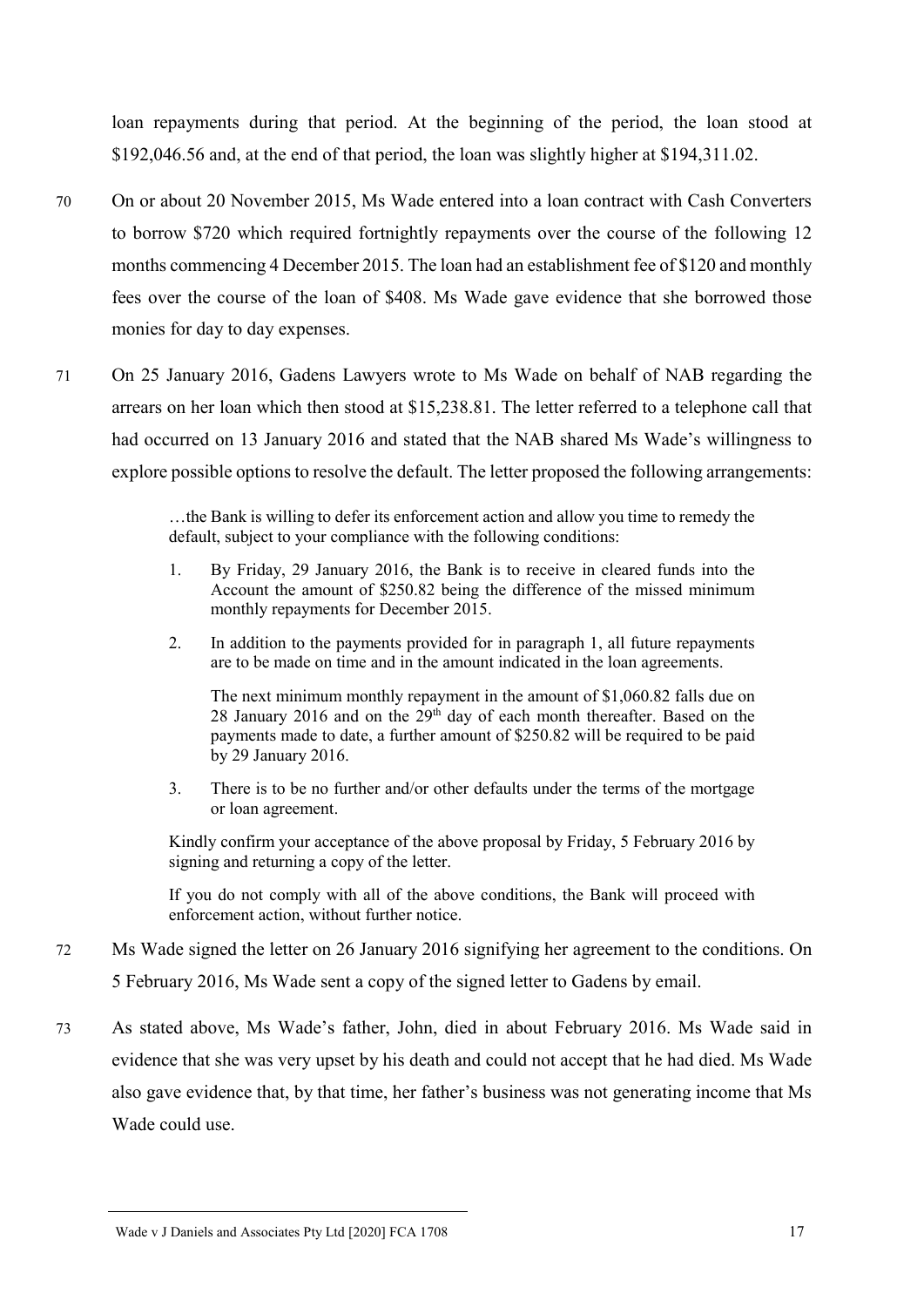- 74 The bank statement in respect of Ms Wade's loan account ending 9898 for the period 1 January 2016 to 30 June 2016 showed that, at the beginning of the period, Ms Wade's loan stood at \$194,311.02. Ms Wade made loan repayments until 15 April 2016, but no further payments after that. The repayments in January and February were approximately \$270 per week, and in March and the first half of April were approximately \$250 per week. At the end of the statement period, the balance of the loan stood slightly higher than at the beginning, being \$195,061.09. In cross-examination, Ms Wade agreed that during the period of 1 January 2016 to mid-April 2016, she was able to make regular payments to NAB on her home loan. It was put to Ms Wade that she had sufficient monies available to continue to meet her loan repayments on an ongoing basis, and could have done so but for her cash expenditure, particularly from mid-April 2016. Ms Wade's evidence about her cash expenditure is considered below. I found her evidence unsatisfactory. I am not persuaded that Ms Wade was unable to meet her loan repayments during 2016 from her available income. Whether due to a gambling addiction or choices she made about her expenditure, Ms Wade put herself into a position where she had insufficient funds available to make repayments.
- 75 Bank statements for Ms Wade's ING account for the period from 1 January 2016 to mid-July 2016, and her ANZ account for the period from 15 January 2016 to mid-July 2016, were adduced in evidence.
- 76 Ms Wade's bank statement in respect of her ING account ending 4144 for the period 1 January 2016 to 31 March 2016 showed that Ms Wade received a weekly Centrelink Carer's benefit in alternating amounts each week of \$401.25 and \$465.75 and a monthly Child Support payment of \$700. An additional Centrelink Carer's benefit of \$4,756.05 was paid on 26 February 2016 which I infer was a payment associated with her father's death. Ms Wade also received two payments (on 4 January 2016 and 18 January 2016) of \$500 each designated "CBA Loan Land Rates" which were not explained. The statement showed similar payments for various household goods and services as shown in the ING statements in 2014. The statement also showed significant cash withdrawals, although to some extent those withdrawals were offset by receipt of the additional Centrelink Carer's benefit of \$4,756.05. The cash withdrawals in January totalled approximately \$1,270 but the withdrawals in January were generally smaller amounts and more evenly spaced over time. The withdrawals in February totalled approximately \$3,750, however, most of them were made following the receipt of the additional Carer's benefit on 26 February 2016. Two ATM withdrawals of \$500 and \$600 were made on 26 February 2016; two ATM withdrawals of \$200 and \$250, as well as an EFTPOS

Wade v J Daniels and Associates Pty Ltd [2020] FCA 1708 18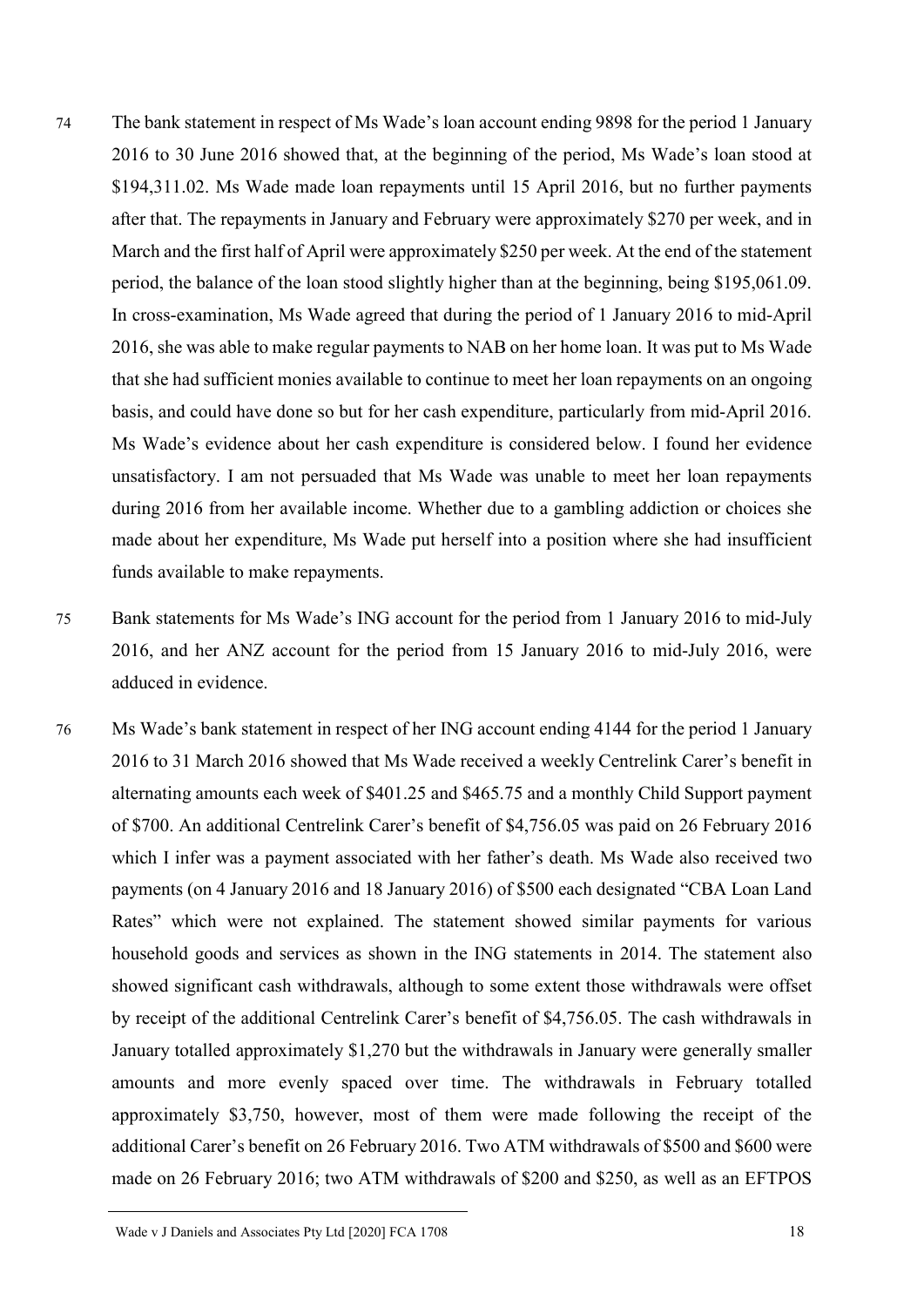cash withdrawal of \$30 were made on 27 February 2016; three ATM withdrawals of \$300, \$300 and \$400 were made on 28 February 2016; and a further EFTPOS cash withdrawal of \$200 was made on 29 February 2016. The withdrawals in March totalled approximately \$990, although an additional amount of \$550 was spent at the TAB.

- 77 Ms Wade's bank statement in respect of her ANZ account ending 7581 for the period 15 January 2016 to 15 March 2016 showed that Ms Wade received a fortnightly Family Tax Benefit totalling approximately \$196. Ms Wade also received a Centrelink Carer's benefit of \$123.50 on 29 January 2016 and 12 February 2016. Ms Wade also received another payment of \$500 titled "CBA Loan Land Rates" on 29 January 2016 and a payment of \$1,000 titled "CBA Probate Balance" on 14 March 2016. The statement also recorded expenditure on a range of household goods and services such as groceries (Woolworths and Coles), electricity and gas and mobile phone (Virgin). The format of the ANZ account statement did not state whether EFTPOS transactions included a cash withdrawal component (in contrast to the ING statements). Generally, though, the ANZ account showed fewer ATM and EFTPOS transactions in comparison to the ING account statement for the same period. Nevertheless, on 15 February 2016, there was an EFTPOS transaction at the Highlands Hotel for \$40 (excluding the \$2.50 withdrawal fee) and a further EFTPOS transaction at Woolworths that day.
- 78 Ms Wade's bank statement in respect of her ANZ account ending 7581 for the period 15 March 2016 to 13 May 2016 showed that Ms Wade continued to receive a fortnightly Family Tax Benefit totalling approximately \$196. The statement also recorded other amounts received by Ms Wade on an almost daily basis between 17 March and 18 April for "CBA Wages", "John Wade Pay Outstanding", "CBA Car Maintenance", "Wade", "John Wade", "John Wade Petty Cash", "John Wade Online Probate", "John Wade to pay GST", "John Wade Business Transition". John Wade was Ms Wade's father who passed away in February 2016. Ms Wade gave evidence that those amounts were received by her in connection with the management of his business following his death. The amounts paid totalled \$7,325. Coincident with those receipts, the statement shows an increase in ATM and EFTPOS withdrawal transactions, with multiple transactions occurring on the one day and often at the same location (for example multiple EFTPOS transactions at Woolworths Craigieburn on the one day in combination with ATM withdrawals). Many transactions occurred at locations with pokie machines. For example, on 21 March there was an EFTPOS withdrawal of \$80 at the First and Last Hotel Fawkner and an ATM withdrawal in Fawkner of \$100. There were also three separate EFTPOS transactions at Woolworths Craigieburn that day, as well as Visa debit transactions at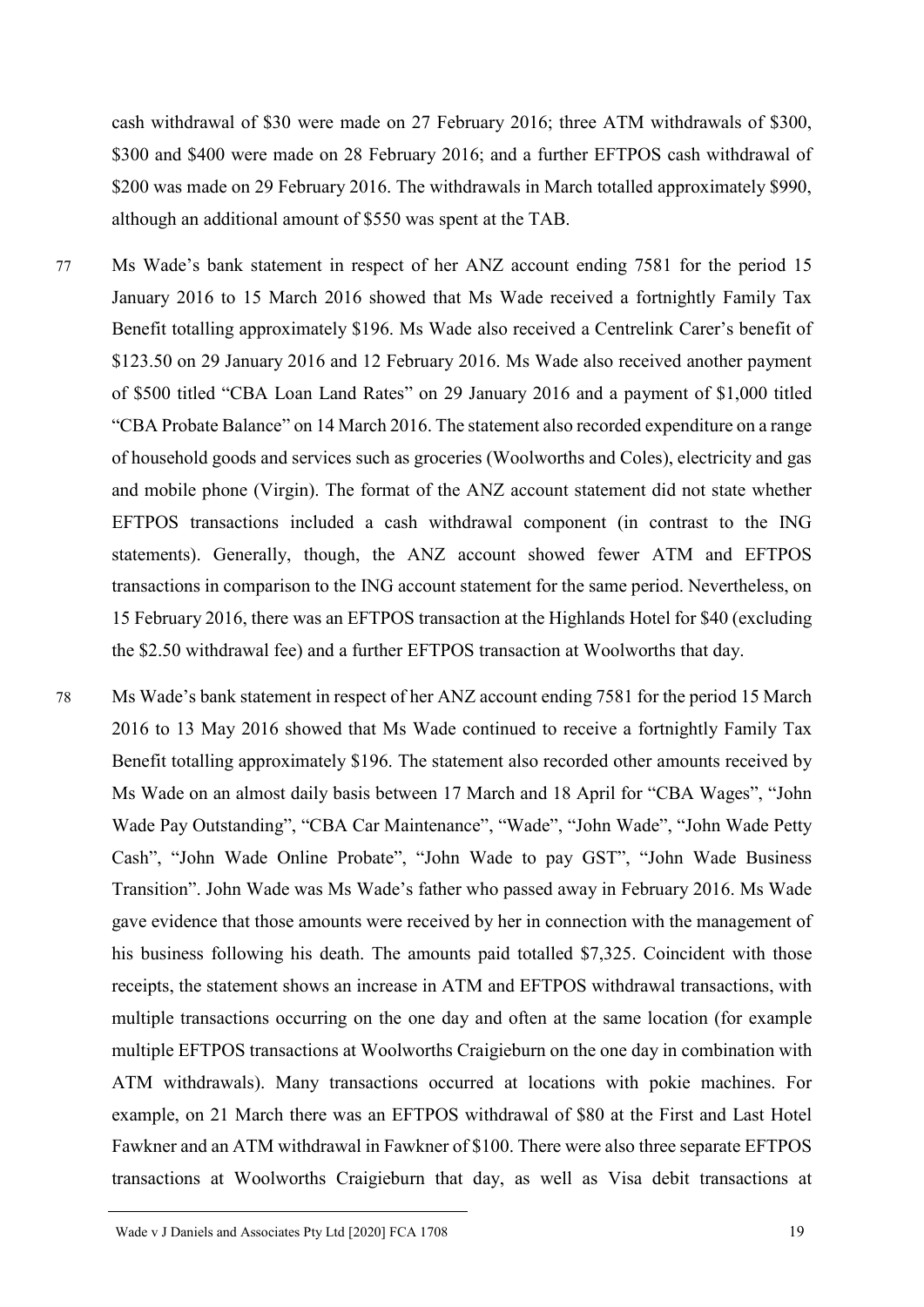Foodworks and Coles. On 29 March, there were two ATM withdrawals of \$250 and \$80, as well as an EFTPOS transaction at Woolworths Craigieburn and Visa debit transactions at Safeway Craigieburn and Coles Craigieburn (the latter shown as 31 March but with an effective date of 29 March). On 30 March, there were three EFTPOS withdrawals of \$50 each at the Highlands Hotel Craigieburn, as well as two EFTPOS transactions at Woolworths Craigieburn and Coles Craigieburn. On 31 March, there was a further EFTPOS transactions at Woolworths Craigieburn. On 1 April, there was an EFTPOS withdrawal of \$200 at the Craigieburn Sporting Club, as well as an EFTPOS transaction at Woolworths Craigieburn and a further Visa debit transaction at Woolworths Craigieburn. On 2 April, there was an EFTPOS withdrawal of \$100 at the Craigieburn Sporting Club (recorded on 4 April but with an effective date of 2 April). On 4 April, there was an EFTPOS transaction at Woolworths Craigieburn and a Visa debit transaction at ALDI (recorded on 6 April but with an effective date of 4 April). On 5 April there were two more EFTPOS withdrawals at the Craigieburn Sporting Club of \$100 each as well as an EFTPOS withdrawal at Woolworths Craigieburn. On 6 April, there was an ATM withdrawal of \$200 as well as an EFTPOS withdrawal at Woolworths Craigieburn. On 8 April, there was an ATM withdrawal of \$500. On 18 April, there were three ATM withdrawals totalling \$570 and an EFTPOS withdrawal at Woolworths.

79 Ms Wade's bank statement in respect of her ING account ending 4144 for the period 1 April 2016 to 30 June 2016 showed that Ms Wade received a weekly Centrelink Carer's benefit in alternating amounts each week of \$404.45 and \$469.45 until 16 May 2016. Ms Wade also received a monthly Child Support payment of \$700. The statement showed similar payments for various household goods and services as shown in the previous ING statements. Cash withdrawals in April totalled approximately \$1,000; in May they totalled approximately \$1,200; and in June they totalled approximately \$600. In this period, there were fewer instances where multiple cash withdrawal transactions occurred on a single day. However, on 9 May, there were three EFTPOS cash withdrawals of \$100 each, the first two both being at Woolworths Craigieburn and the third at Coles Craigieburn. On 14 May, there were two EFTPOS cash withdrawals of \$50 each at the First and Last Hotel Fawkner. On 16 May, there were two EFTPOS cash withdrawals of \$100 each at the Craigieburn Sporting Club and a further EFTPOS cash withdrawal of \$170 at Woolworths Craigieburn. An internet print out for Ms Wade's ING account shows further cash withdrawals after 30 June including a withdrawal of \$40 at the Highlands Hotel on 11 July.

Wade v J Daniels and Associates Pty Ltd [2020] FCA 1708 20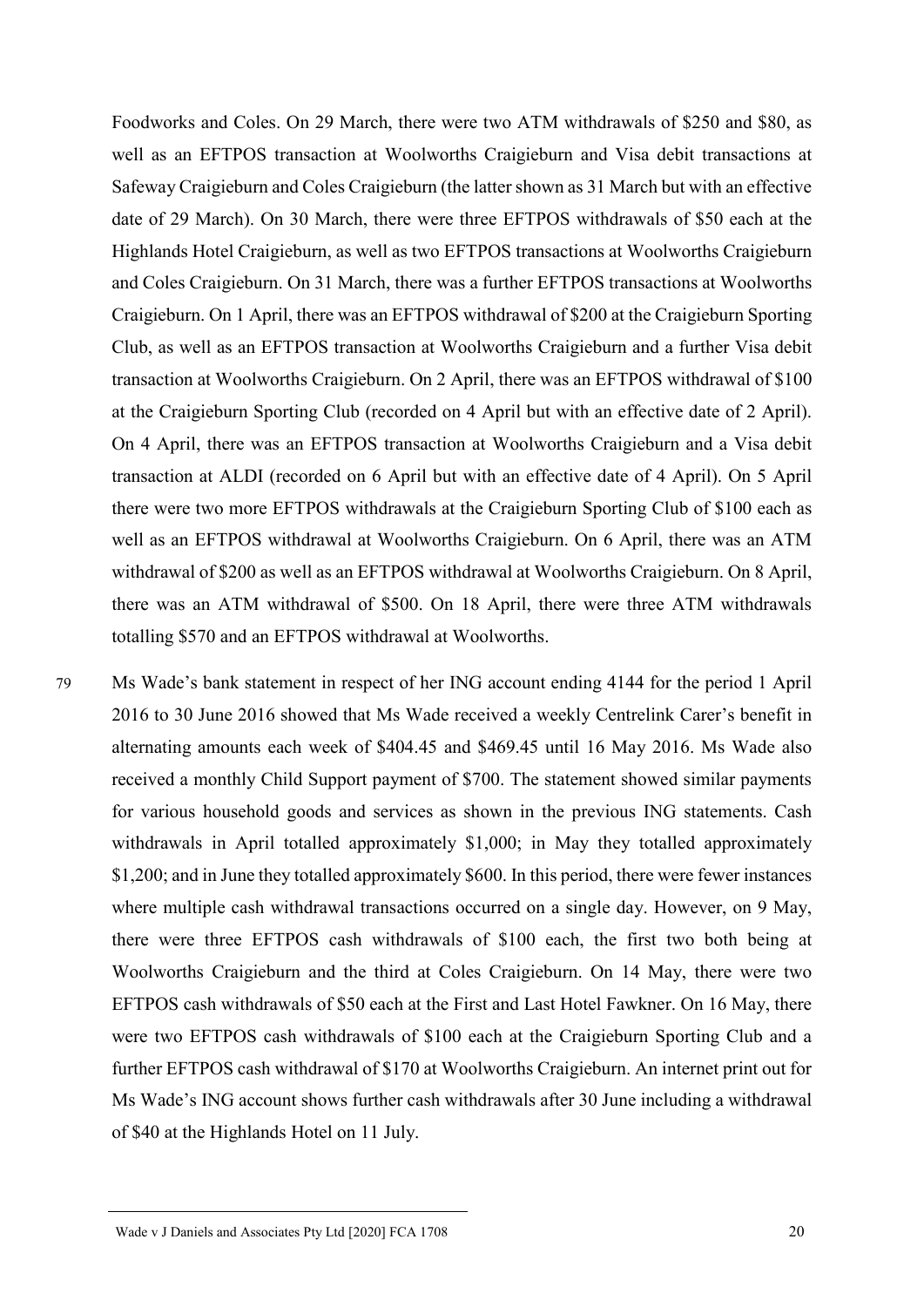- 80 Ms Wade's bank statement in respect of her ANZ account ending 7581 for the period 13 May 2016 to 15 July 2016 showed that Ms Wade continued to receive a fortnightly Family Tax Benefit totalling approximately \$196. On 27 May 2016, Ms Wade began to receive a weekly Centrelink Newstart benefit of approximately \$290. On 14 July 2016, Ms Wade received the Schoolkids bonus of \$428. Substantial cash withdrawals from the account are shown totalling at least \$400 in May, \$790 in June and \$850 (as noted earlier, the ANZ statement did not specify whether EFTPOS transactions involved cash withdrawals, although in some instances it is possible to infer a cash withdrawal from the standard withdrawal fee of \$2.50). The withdrawals included the following. On 3 June 2016, a withdrawal of \$40 was made at the Highlands Hotel and \$150 was withdrawn from an ATM at the nearby Bridgehaven Stockland. On 10 June 2016, a withdrawal of \$50 was made at the Epping Plaza Hotel. On 16 June 2016, \$150 was withdrawn at the Westmeadows Tavern and a further \$100 was withdrawn from an ATM at the nearby Caltex Greenvale. On 27 June 2016, \$100 was withdrawn at the Craigieburn Sporting Club and a further \$100 at the nearby Woolworths Craigieburn. On 15 July 2016, \$200 was withdrawn at an ATM in Fawkner and a further \$300 at an ATM in Craigieburn. An internet print out for Ms Wade's ANZ account shows further cash withdrawals of \$500 at an ATM at the Highlands Hotel on 18 July 2016, \$300 at an ATM on 19 July 2016 and \$50 at the Craigieburn Sporting Club on 21 July 2016.
- 81 On or about 12 May 2016, Ms Wade entered into a further loan contract with Cash Converters to borrow \$322.80 which required 3 fortnightly repayments commencing 27 May 2016. The loan had an establishment fee of \$53.80 and monthly fees over the course of the loan of \$21.52.
- 82 On or about 30 May 2016, Gadens Lawyers wrote to Ms Wade on behalf of NAB regarding the arrears on her loan which then stood at \$16,258.57 and enforcement expenses of \$1,920.61. The letter referred to a telephone call that had occurred on 27 May 2016 and again stated that the NAB shared Ms Wade's willingness to explore possible options to resolve the default. The letter contained an offer in similar form to the offer contained in the Gadens' letter of 25 January 2016 as follows:

As a further gesture of goodwill, the Bank is willing to defer its enforcement action, for the time being, subject to your strict compliance with the following conditions:

1. Commencing on 29 June 2016, the Bank is to receive payment of at least your minimum monthly loan repayments into the Account, and on or before the 29<sup>th</sup> day of each subsequent month.

Your next minimum monthly loan repayment in the amount of \$1,124.47 is due on or before 29 June 2016. Please note that your minimum monthly loan

Wade v J Daniels and Associates Pty Ltd [2020] FCA 1708 21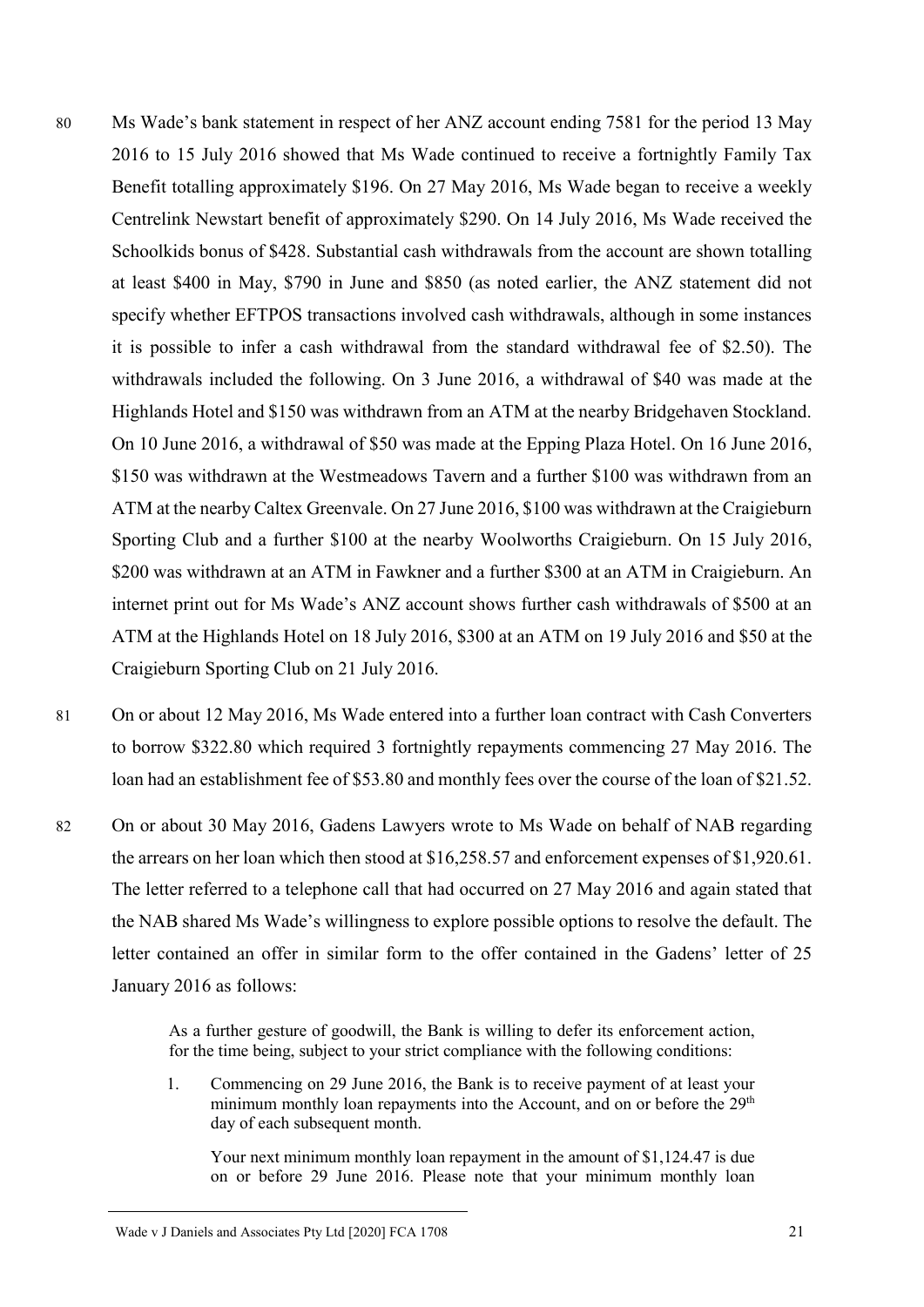repayments may increase.

2. There is to be no further and/or other defaults under the terms of the mortgage and loan agreement.

If you do not strictly comply with the above conditions (for example, if you fail to pay the full amount of your minimum monthly loan repayments as they fall due on time) the Bank will be unable to assist you any further, and we are instructed to proceed with enforcement action, without further notice.

If you strictly comply with the all (sic) of the above terms for a period of six months, expiring on 29 November 2016 and evidence your ability to service the Account going forward, the Bank will review the matter further after 29 November 2016 with a view to capitalising the Notional Arrears and Enforcement Expenses, that remain owing at that time, onto the Account.

- 83 The letter invited Ms Wade to accept the offer by signing a copy of the letter. A signed copy was not in evidence. Ms Wade did not recall what she had done with the letter.
- 84 On 7 June 2016, Cash Converters wrote to Ms Wade notifying that she had defaulted on one of her loan repayments.
- 85 On 9 June 2016, Dun & Bradstreet (Australia) Pty Ltd wrote to Ms Wade in respect of amounts owing to Lumo Energy totalling \$2,494.40. The letter recorded that an agreement had previously been made for Ms Wade to make fortnightly instalments of \$50 but that she had defaulted on that agreement. The letter sought payment of the whole of the arrears. On 29 June 2016, Dun & Bradstreet (Australia) Pty Ltd wrote a further letter to Ms Wade acknowledging receipt of an instalment payment, but again seeking payment of the whole of the arrears.

## **Ms Wade's cash expenditure**

86 Ms Wade was cross-examined in respect of the cash withdrawals from her ING and ANZ accounts, particularly in the period from May 2016 when she again fell behind in home loan repayments. Ms Wade agreed that her regular household bills (such as utilities, rates and insurance) were paid by direct debit or BPAY and purchases such as groceries from Woolworths and Coles were paid by EFTPOS transactions and not by cash. It was put to Ms Wade that a considerable portion of the cash withdrawals shown on her bank statements was spent on gaming activities such as pokies and the TAB. Ms Wade agreed that she spent some money at the pokies. She confirmed that the First and Last Hotel Fawkner, the Craigieburn Sporting Club, the Highlands Hotel in Craigieburn and the Epping Plaza Hotel had pokies, although she could not recall whether they also had a TAB, and she agreed that she spent money on the pokies at those venues. Ms Wade also confirmed that Woolworths Craigieburn is only

Wade v J Daniels and Associates Pty Ltd [2020] FCA 1708 22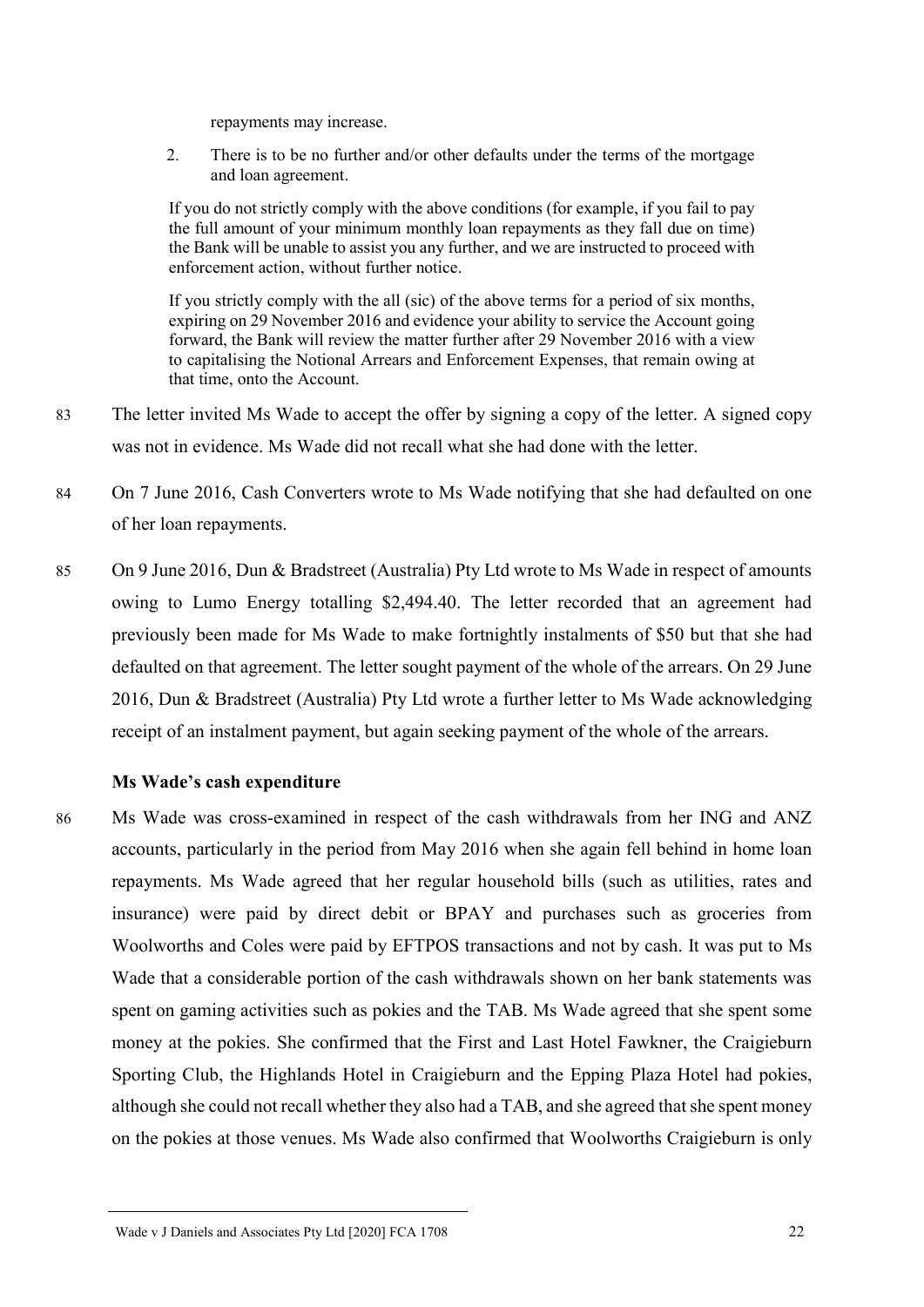a short distance from the Craigieburn Sporting Club, a fact confirmed by a Google map that was tendered in evidence.

- 87 Ms Wade agreed that some of the cash withdrawn from her ING and ANZ accounts was used to gamble at the above-named venues. However, Ms Wade denied that all of the cash withdrawals was spent in that way. When asked how the money was spent, Ms Wade said that some of the cash withdrawn was loaned to friends, stating that "we often loaned money to each other". Ms Wade agreed that the cash withdrawn as part of an EFTPOS transaction at Woolworths or Coles was not spent on groceries, but she maintained that not all of it was spent on pokies and some of it was paid to people she had borrowed money from. Later in her cross-examination, Ms Wade said that some was spent on her late father's business.
- 88 I accept the possibility that some of the cash that was withdrawn was loaned to other people or used to repay amounts Ms Wade had borrowed, but that explanation begs similar questions. In so far as the cash was applied to repay an inter-personal borrowing, how and in what circumstances was the original sum borrowed and where was that sum spent? In so far as the cash was loaned to others, why did Ms Wade prioritise such inter-personal lending over repayment of her home loan? I reject Ms Wade's evidence that the cash was spent on her late father's business. The evidence establishes that that business never operated after her father died. I do not accept that Ms Wade was responsible for any expenses of her late father's business. Ms Wade gave evidence that the van that was used in her late father's business was never transferred into her name, and nor was the accompanying finance lease.
- 89 Ms Wade said that she was not an addicted gambler. However, she admitted that:

I just desperately tried to get money, and then go to the pokies, because people did win, and I thought, if I could win,  $I - I$  just didn't know what to do.

90 On another occasion when challenged about her evidence that, although she could not recall the cash expenditure in 2016, there would have been a reason that she needed to spend large amounts of cash rather than pay her home loan repayments, Ms Wade responded:

> So sometimes there were issues that I thought were more important; sometimes, yes, pokies, in the hope that I could win, because friends did win, and try and get out of the mess I was in.

91 When asked if she had a gambling problem in 2016, Ms Wade responded:

Not a gambling problem. I had hope.  $My - my - my$  best friend won, like, a lot of money in – in a casino. I've never been – I've been to a casino once. I was desperate.

Wade v J Daniels and Associates Pty Ltd [2020] FCA 1708 23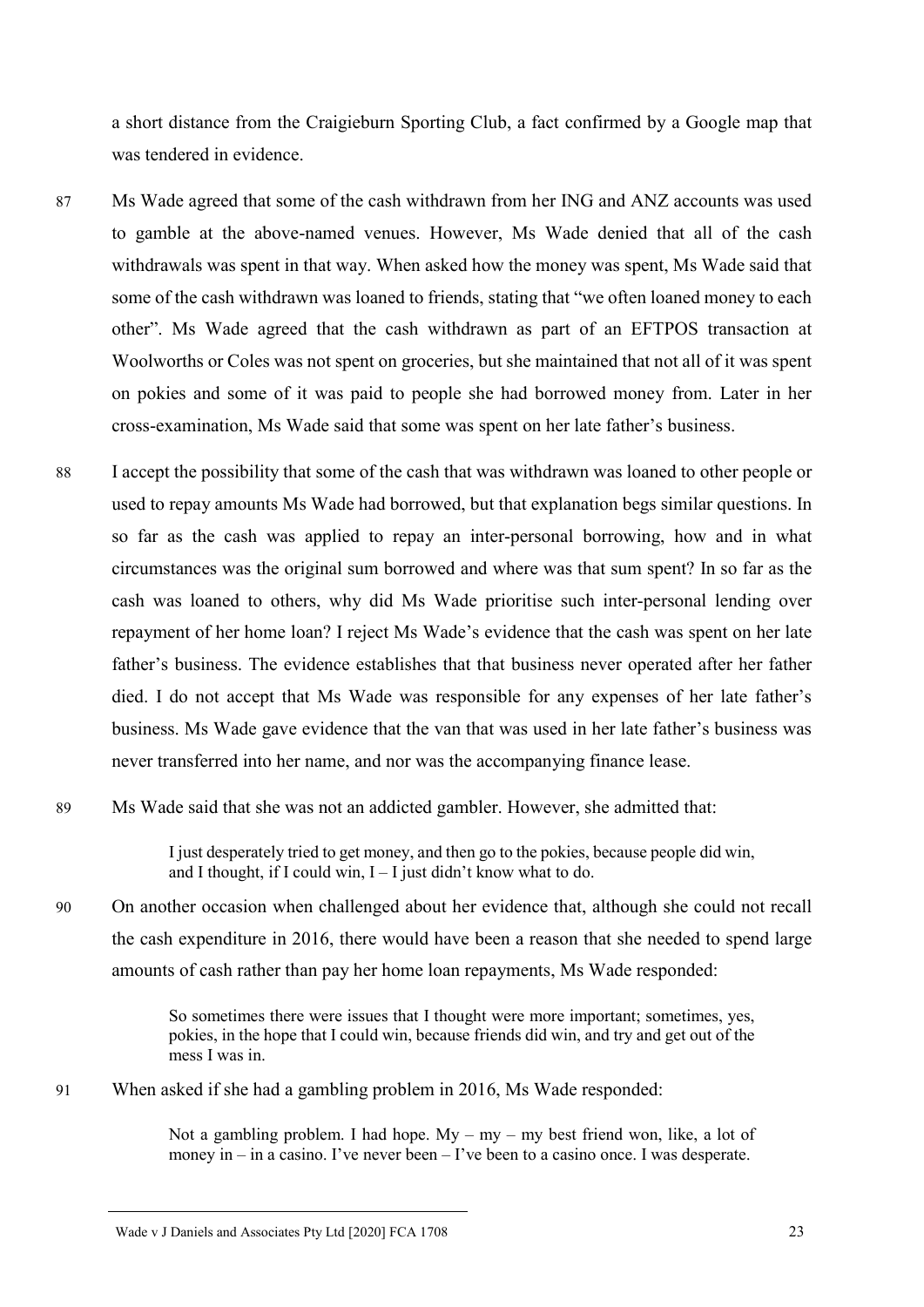$\dots$  wasn't doing too well. But I didn't have a gambling problem in such. I'm  $-1 - I$ don't stop at any – or hang to go to pokies or anything like that. I urge for a relief in any way I could. And, like, there was no other way. No – no bank was going to loan me any more money or anything like that ..... the loans. My friends had won at the pokies. I thought if I could win – you know, anything. Just anything. I felt like I had failed.

- 92 An examination of Ms Wade's bank statements, both in 2014 and 2016, and Ms Wade's testimony, leads me to conclude that Ms Wade spent a considerable amount of cash on pokies or at the TAB. It is not possible to make specific findings about the amount of money that was spent in that way. However, Ms Wade's testimony confirms that the cash was not used for her regular household expenses, but large quantities of cash were withdrawn. In a case in which Ms Wade's financial circumstances and ability to service a loan are key issues, Ms Wade carried an evidentiary onus to explain how the large cash withdrawals from her account were spent. The failure to provide an adequate explanation supports an inference that a considerable amount was spent on gambling activities. Further, and as discussed below, I am not satisfied that Ms Wade was unable to meet her minimum home loan repayments and regular household expenditure needs from the income she was receiving. Ms Wade's bank statements show that, each month, cash withdrawals which exceeded her home loan repayments were made, but Ms Wade did not show that the cash was spent on her household necessities.
- 93 Bank statements for Ms Wade's ING and ANZ accounts for August and September 2016 were not in evidence, but Ms Wade said that they would have shown a similar pattern of cash withdrawals. Ms Wade's bank statement in respect of her ING account ending 4144 for the period 1 October 2016 to 31 December 2016 showed that Ms Wade received a monthly Child Support payment of about \$650. The statement showed similar payments for various household goods and services as shown in the previous ING statements. The statement also showed large cash withdrawals of \$840 in October, \$350 in November and \$500 in December. Those withdrawals included an ATM withdrawal of \$500 and EFTPOS withdrawal of \$40 on 4 October 2016; an ATM withdrawal of \$200 and EFTPOS withdrawal of \$100 on 12 October; two EFTPOS withdrawals at the Craigieburn Sporting Club totalling \$60 and an EFTPOS withdrawal at Woolworths Craigieburn of \$50 and an EFTPOS withdrawal at Coles Craigieburn of \$40 on 8 November; an ATM withdrawal of \$200 on 9 November; an ATM withdrawal of \$450 and an EFTPOS withdrawal at Woolworths Craigieburn of \$30 and an EFTPOS withdrawal at Coles Craigieburn of \$20 on 2 December. Ms Wade's bank statement for her ANZ account for the same period was not in evidence.

Wade v J Daniels and Associates Pty Ltd [2020] FCA 1708 24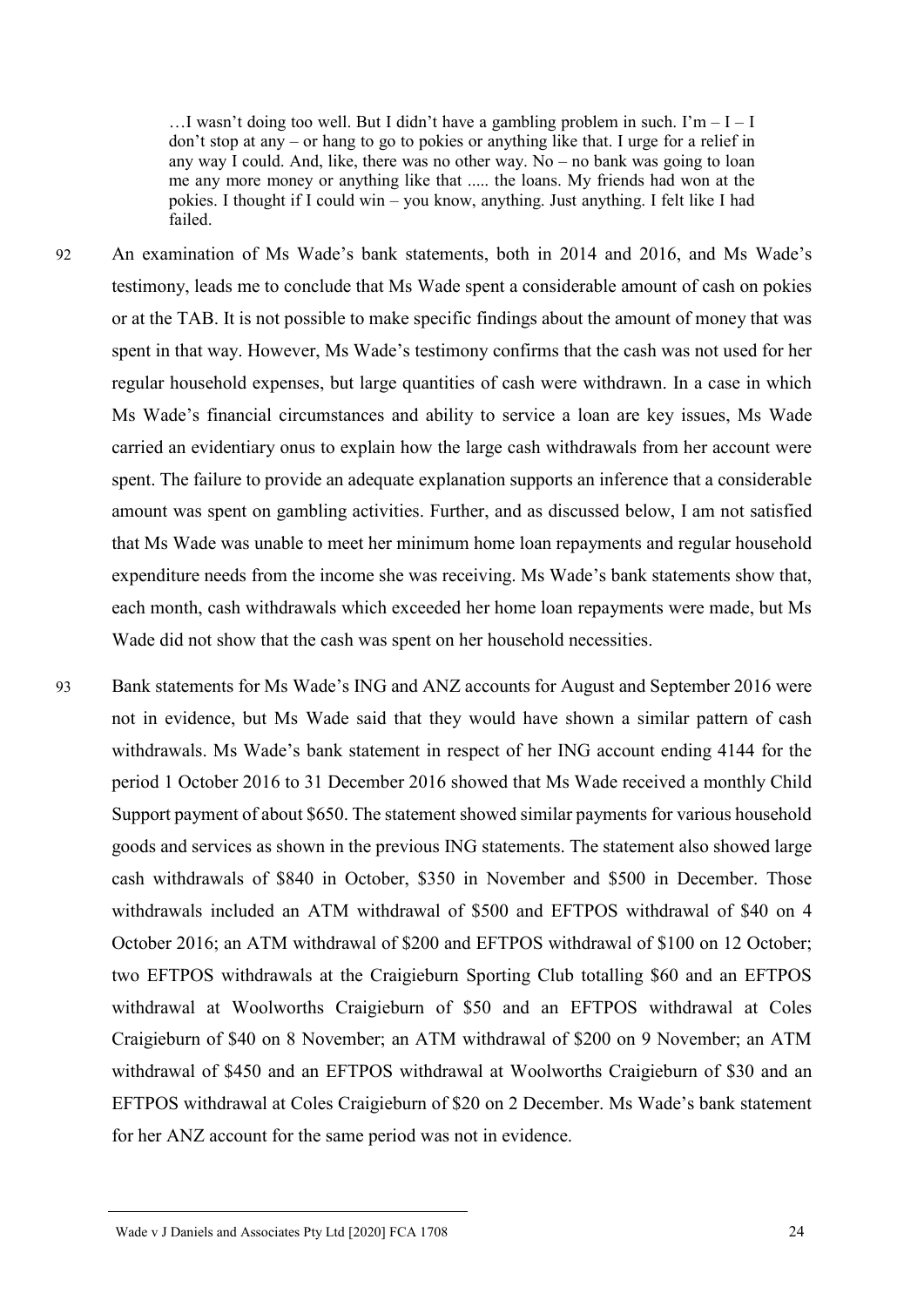#### **NAB threatens recovery action from July 2016**

94 On 15 July 2016, Gadens Lawyers wrote to Ms Wade on behalf of NAB in relation to her home loan as follows:

> We refer to our letter of 31 May 2016 setting out an arrangement between yourself and our client to enable to remedy (sic) the default under the Account.

> As at the time of writing, you have not complied with the conditions set out in that letter including that you have not made the minimum monthly repayment due under the Account, on time, or for the amount required under the Loan Agreement.

> In the circumstances, we are instructed to proceed with enforcement action, including commencing proceedings for possession of the Property and recovery of the mortgage debt, without further notice.

> Should you wish to make a further proposal, please do so and we will seek the Bank's further instructions. However please be aware that until such time as an agreement is made in writing, enforcement action will continue.

- 95 The letter suggests that Ms Wade had agreed to the proposal set out in the letter of 31 May 2016 even though a signed copy was not in evidence.
- 96 Ms Wade gave evidence that, on receiving that letter, she believed that she had no options left, there was no further opportunity to negotiate with NAB and NAB would proceed with recovery action.
- 97 On 19 July 2016, NAB filed a Writ in the Supreme Court of Victoria seeking possession of the mortgaged property and payment of the home loan with interest.

#### **Ms Wade's dealings with AREG and JDA**

98 Ms Wade gave evidence that, shortly after receipt of the letter from Gadens in July 2016, she received a number of promotional letters from businesses offering services such as selling her house or "saving" her house. Ms Wade said that she telephoned one of the businesses who had sent promotional material, but could not remember which one. The promotional material was not adduced in evidence. I infer from the evidence that follows that Ms Wade called AREG.

#### *Thursday, 21 July 2016*

99 Internal files notes produced by AREG concerning Ms Wade were tendered in evidence (**AREG file notes**). Two notes were made in relation to 21 July 2016. The first recorded that the note-taker had spoken to Ms Wade by phone; an assessment was completed; NAB had advised that it will be taking her home and Ms Wade had been through her father's passing and was now trying to take over his business. The second recorded that the note-taker had

Wade v J Daniels and Associates Pty Ltd [2020] FCA 1708 25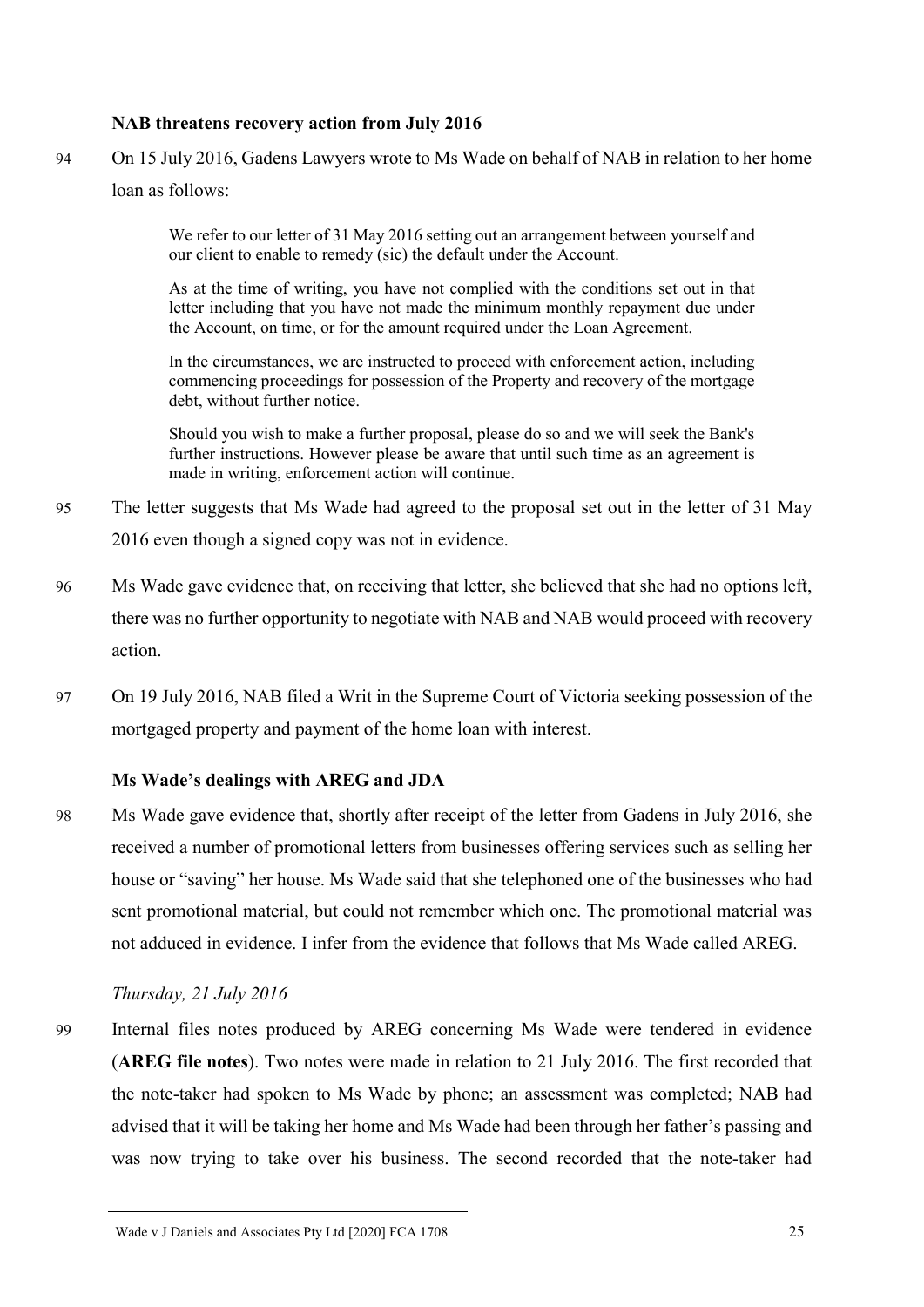introduced Ms Wade to JDA; received approval to conduct her credit check and that it was explained to Ms Wade the urgency of the "ET" documents. I infer that ET is shorthand for "extra time" and the ET documents is a reference to the first contract with JDA by which JDA agreed to seek a deferral of NAB's recovery action (referred to below).

- 100 In evidence was an audio recording and transcript of a telephone call involving Ms Wade, a person called Jody from AREG (which other documents show to be Jody Bou-Karroum) and a person called Kelli from JDA (which other documents show to be Kelli Denton) which occurred on 21 July 2016 commencing about 2.39pm. It is apparent from the opening of the call that Ms Wade had been on a call with Jody and that Jody then called Kelli with Ms Wade still on the call. Jody described Ms Wade as her customer. Jody then recounted her earlier conversation with Ms Wade which was to the effect that:
	- (a) Ms Wade had received a letter from NAB who was looking at taking her home.
	- (b) Ms Wade had been mostly out of work for a couple of years due to ill-health.
	- (c) Ms Wade's father had passed away.
	- (d) Ms Wade was currently on Centrelink benefits, but she was looking at taking over her father's business.
	- (e) Ms Wade had just got herself up and running and was trying to get the business started again to get a bit of income but she was worried because she had not been making payments on her home loan for about 15 months and NAB were looking at taking action and taking her home away.
- 101 Kelli from JDA then asked a series of questions of Ms Wade and Ms Wade informed Kelli that: Ms Wade had not yet received court documents from NAB; the arrears on the loan were approximately \$15,000; and Ms Wade had previously applied for hardship assistance on two occasions. Kelli then tells Ms Wade that she would get her manager Helen on the call.
- 102 In evidence was an audio recording and transcript of the continuation of the telephone call on 21 July 2016 when a person called Helen from JDA also joined the call (so that there were four participants on the call). The information from the previous call with Kelli was conveyed to Helen. Helen advised Ms Wade that it was likely that NAB would issue legal proceedings shortly and explained the legal process associated with foreclosure on the mortgage. Helen recommended that JDA act to put the legal proceedings on hold to avoid legal fees piling up. Helen then asked whether Ms Wade wished to keep her house or sell it, to which Ms Wade

Wade v J Daniels and Associates Pty Ltd [2020] FCA 1708 26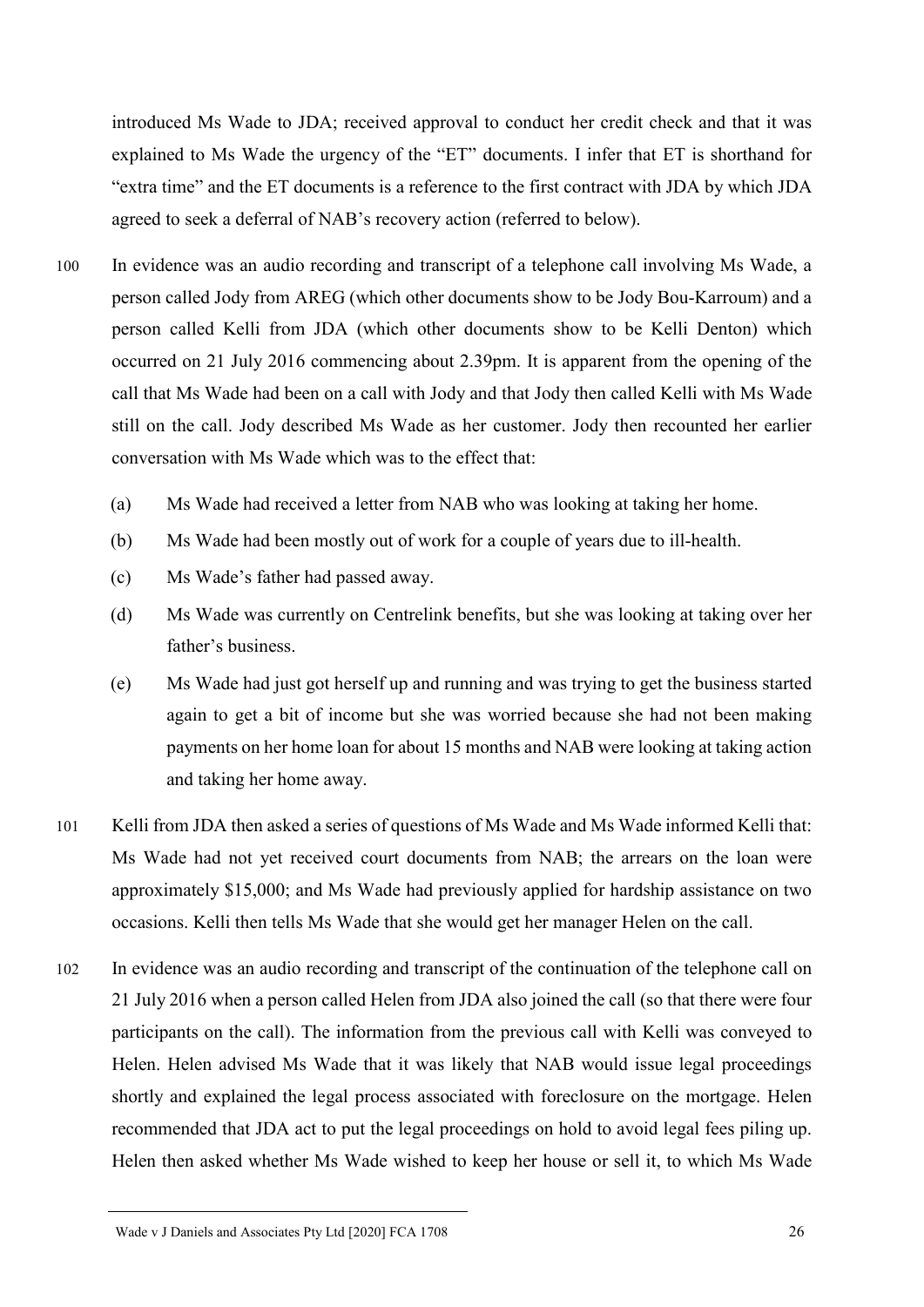replied, reasonably emphatically, that she wanted to keep it. Helen then stated that JDA usually advised that, in such circumstances where a current lender had taken recovery steps, it was desirable to look at the option of seeking a refinance through another lender. Helen stated that JDA would get the NAB legal proceedings put on hold, and get to know Ms Wade's file a little better, and then speak with her again. Helen stated that there were fees and charges involved, which Kelli would explain to Ms Wade and that documentation would be sent to Ms Wade. Helen then left the call. Kelli then stated:

So, Brenda, as Helen explained we do need to get these proceedings on hold. We'll get the authority and the agreement out to you. Now, with the agreement there are the fees involved and there are payment options on the agreements. However, if you can't afford to make a payment option at the moment you can opt for a deferred payment to pay at a later date once you've sorted everything out. Okay? So if you do have any questions in relation to the documents do give us a call. All the contact details will be on the email we send across to you.

- 103 Ms Wade gave evidence about her recollection of the statements made during the call. She said that her recollection of the call was that it was positive and that she was told that JDA could refinance her loan and put the legal proceedings on hold. The evidence was high level and, in light of the recording that was in evidence, inaccurate. I do not accept that Ms Wade had any actual recollection of the phone call and her evidence was a reconstruction. The transcript shows that the service being offered by JDA was to seek to put the NAB legal proceedings on hold, which would then provide an opportunity for Ms Wade to seek a refinancing. JDA did not represent that it would seek or provide a refinancing. JDA only said that it was desirable to look at the option of seeking a refinance.
- 104 Ms Wade gave inconsistent evidence about whether JDA's fees were discussed. First, she said that she did not recall any discussion about fees during the above call. The transcript shows that fees were discussed, albeit at a high level and without specific figures being mentioned. Subsequently, when taken to the first contract (discussed below), Ms Wade said that she told "them" right from the start (or when she signed the contract) that she could not pay the fees as stated in the contract. Ms Wade said that "they" told her not to worry about it. Ms Wade said that she brought fees up many times and each time JDA said not to worry about the fees and that JDA would put her on a payment plan and that she would not have to pay until she obtained a refinancing. I do not accept any of that evidence. It is not supported by the records of the telephone and email communications. It is contradicted by the events that unfolded and subsequent conversations about fees (at the time of the third contract, as set out below). In my view, Ms Wade has transposed the complaints she ultimately made about JDA following

Wade v J Daniels and Associates Pty Ltd [2020] FCA 1708 27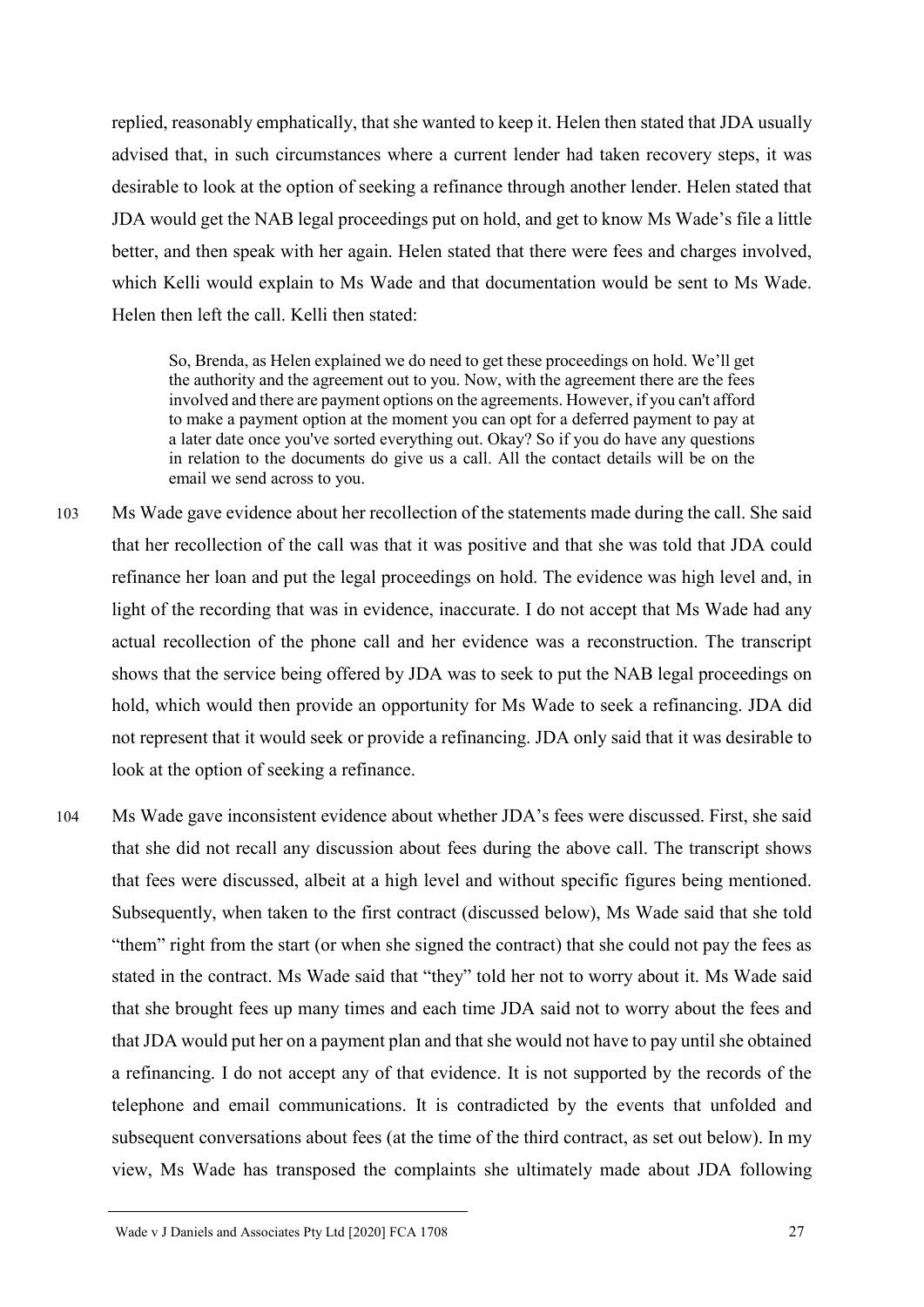NAB's foreclosure on her mortgage and reconstructed the conversations that occurred at the time of the contracts being entered into. I consider that, at the time of signing the first contract, Ms Wade disregarded the fees because, at that time, she considered that JDA's services were the only way to prevent NAB foreclosing on her home.

- 105 The statements made by Kelli about JDA's fees on the telephone conversation were somewhat vague. Kelli told Ms Wade that she could opt for a "deferred payment to pay at a later date once you've sorted everything out". While the statement was vague, it did not convey that the fees were conditional on Ms Wade refinancing her loan. It only conveyed that the fees could be deferred to the resolution of Ms Wade's home loan problem. The resolution of the problem could be achieved in one of three ways: Ms Wade refinancing her loan; Ms Wade regularising her loan defaults with NAB; or the home loan being discharged through the sale of Ms Wade's home. In the end, Ms Wade's home was sold. The evidence shows that JDA did not pursue its fees other than from the proceeds of the sale. Accordingly, despite the vagueness of Kelli's statements about fees, I consider that JDA acted consistently with those statements and did not mislead Ms Wade.
- 106 Finally, Ms Wade gave evidence that, on the phone call, she communicated that she was only interested in a long term solution to keep her house and she was not interested in a short term solution. The transcript shows that Helen asked Ms Wade whether she wished to keep or sell her house and Ms Wade replied that she wished to keep her house. There is a difference in the tenor of the two statements which becomes material in this case. I accept that Ms Wade communicated to both AREG and JDA that her wish or desire was to retain ownership of her house. I also accept that, so far as it goes, that is a statement of the purpose for which Ms Wade was seeking assistance from AREG and JDA. However, and as discussed below, that purpose is advanced by seeking and obtaining a temporary deferral of legal proceedings to provide time for Ms Wade to explore refinancing options or other means to enable Ms Wade to regularise her home loan. Ms Wade was asked in examination in chief whether she would have retained JDA if she had been told that their services were of a short or temporary nature, to which Ms Wade replied that she would not. The question is simplistic, rendering the answer largely irrelevant. The relevant question is whether JDA's service, which was to defer foreclosure for a period of 60 days or longer in order to provide an opportunity for Ms Wade to seek alternative finance, was a service of benefit to Ms Wade.

Wade v J Daniels and Associates Pty Ltd [2020] FCA 1708 28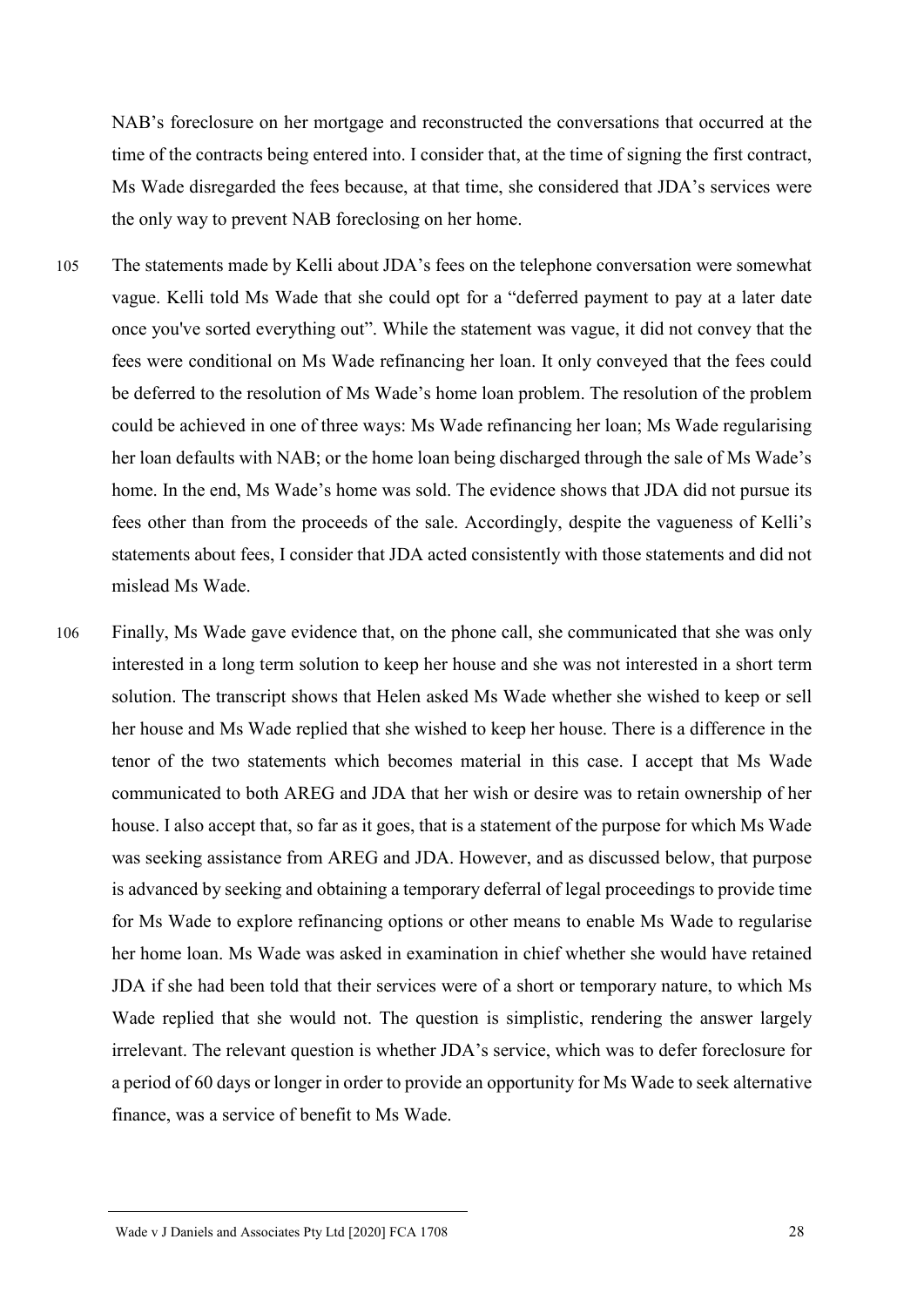107 In evidence was a document, accepted as a file note within JDA's records, titled "Referrer – Summary" where the referrer was identified as AREG. I infer from those facts and the contents of the document that the document contains a file note of information concerning Ms Wade communicated by AREG to JDA. I also infer that the information contained in the document was a record of Ms Wade's initial conversation with Jody from AREG. The document records the following (errors in original):

> One year ago Brenda became sick while working part time - She had depression. Spoke to with applied for hardship, that approved hardship for 6 months where you dont pay anything, they advised the amount will then be added to the loan term and she can pay it later, she still received default letters. She then lost her job a few months later. Nab did not hear from NAB untill she was \$10,000 in arrears.

> Brendas dad became sick she had to be his carer 2 years ago, then her father passed away in Feb 2016, Brenda is the executive on will and is trying to take over the business only now because she was suffering and mourning. Was on a carers pension.

> Currently on new start \$560 per fortnight. Brenda is paying for her fathers business expenses as well, its a retail mobile tools business, Brenda goes to service men and sells tools.

> Brenda lost her job 2 years ago, has been on CL [Centrelink] ever since. Once the business is up and running and transferred to her name she will be able to able to make a killing.

> Moving forward Brenda will be able to make payments if no arrears. Starting to even out now. Brenda advised the one month she could not pay the mortgage her x husband was not able to pay child support payment she fell behind.

- 108 Ms Wade gave evidence that she did not recall communicating those circumstances to AREG. She also said that not all of it was accurate. For example, her father had become sick one year ago rather than two. Further, Ms Wade agreed that she wanted to learn her father's business, but she was not running it at that stage and had only visited one customer. Ms Wade denied saying to AREG that she would be able to make a "killing" in the business. I reject that part of Ms Wade's evidence. It is highly unlikely that that statement would have been made up by AREG. The statement that "the one month she could not pay the mortgage her x husband was not able to pay child support payment she fell behind" is also incorrect, as the evidence shows that Ms Wade's failure to pay her loan repayments was longstanding. I consider that that was a further false statement made by Ms Wade to AREG.
- 109 Later that day on 21 July 2016, JDA sent Ms Wade two documents. The first was a single page document titled "Authority to act" and it authorised JDA to act on behalf of Ms Wade in relation to her home loan account 9898. The second was a two page document titled "Costs

Wade v J Daniels and Associates Pty Ltd [2020] FCA 1708 29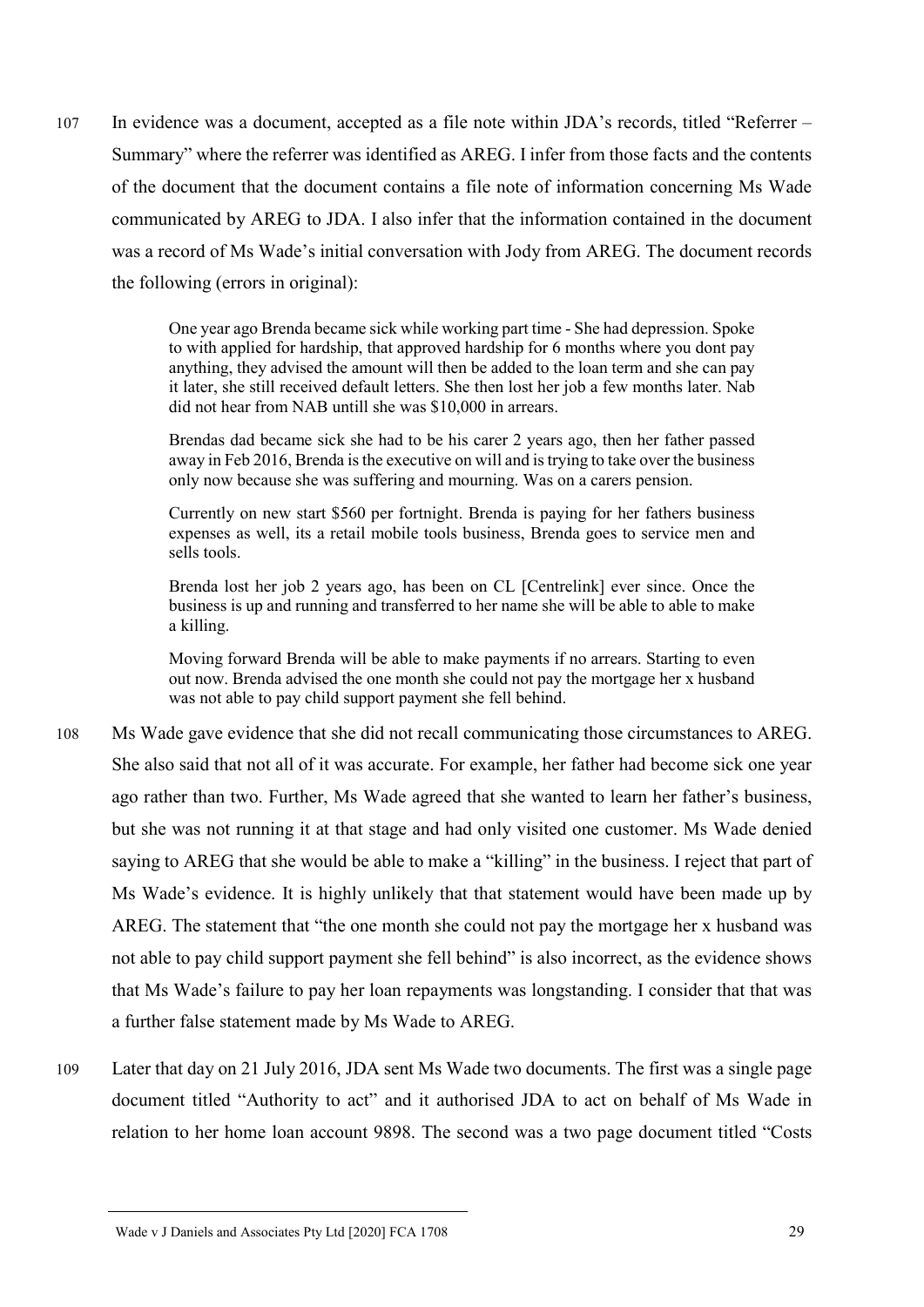Agreement" between JDA and Ms Wade (defined as the "Client") (which becomes the first contract as referred to in the pleadings). The Recitals stated that:

- JDA is a specialised consultancy who assist individuals and companies in home loan distress;
- The Client wishes to engage JDA to investigate and implement a solution to avert the immediate legal repossession of the mortgaged property the subject of debt recovery proceedings by the Lender.
- 110 The Costs Agreement set out the services to be provided by JDA as follows:
	- Compile, lodge and administer formal complaint/s with the Lender and/or relevant regulatory body  $\&$ /or associations to immediately cease all legal action for repossession of the property in question;
	- This cessation for the fee charged, is to be for no longer than sixty (60) days;
	- In the event the matter has not been resolved and 60 days has expired, an extension agreement and fee will be applicable at the client's discretion;
	- All due care, skill and attention.
- 111 In relation to fees, the Costs Agreement stated:
	- B JDA hereby on execution of this agreement, agree to perform the services as referred to above, for the fixed sum of \$3850.00 (inclusive of GST)
	- C. By signing this agreement, the Client accepts JDA's offer to perform the above services for the fixed sum.
	- D. Interest is payable on unpaid accounts. The rate being the Reserve Bank of Australia target cash rate (http://www.rba.gov.au/statistics/cash-rate/) plus 10 percentage points.
	- E. The client/s charges as beneficial owner and trustee of every trust all the client/s land (including land acquired in the future) in favour of JDA to secure the payment of the moneys and the performance and observance of the client/s covenance (sic) under this agreement. Should JDA elect to proceed in any manner in accordance with this clause, the Client/s shall indemnify JDA from and against all JDA's costs and disbursements including legal costs on an indemnity basis.
	- F. This Agreement will be subject to the laws of the State of Victoria and the parties submit to the jurisdiction of the courts of that State.

### IN THE EVENT THAT JDA IS UNSUCCESSFUL IN PERFORMING THE ABOVE SERVICES, NO FEES ARE DUE/AND MONIES PAID WILL BE REFUNDED

112 The annexure to the Costs Agreement (on the second page) stated that the fee payable was \$3,850 (inclusive of GST). The annexure provided six payment options. The sixth and final options was expressed as "Deferred Payment of \$3,850 – To be paid in full after 60 days". That option had been marked with a cross. Each of the other payment options were expressed as discounts from the fee. For example, the first payment option was expressed as "Immediate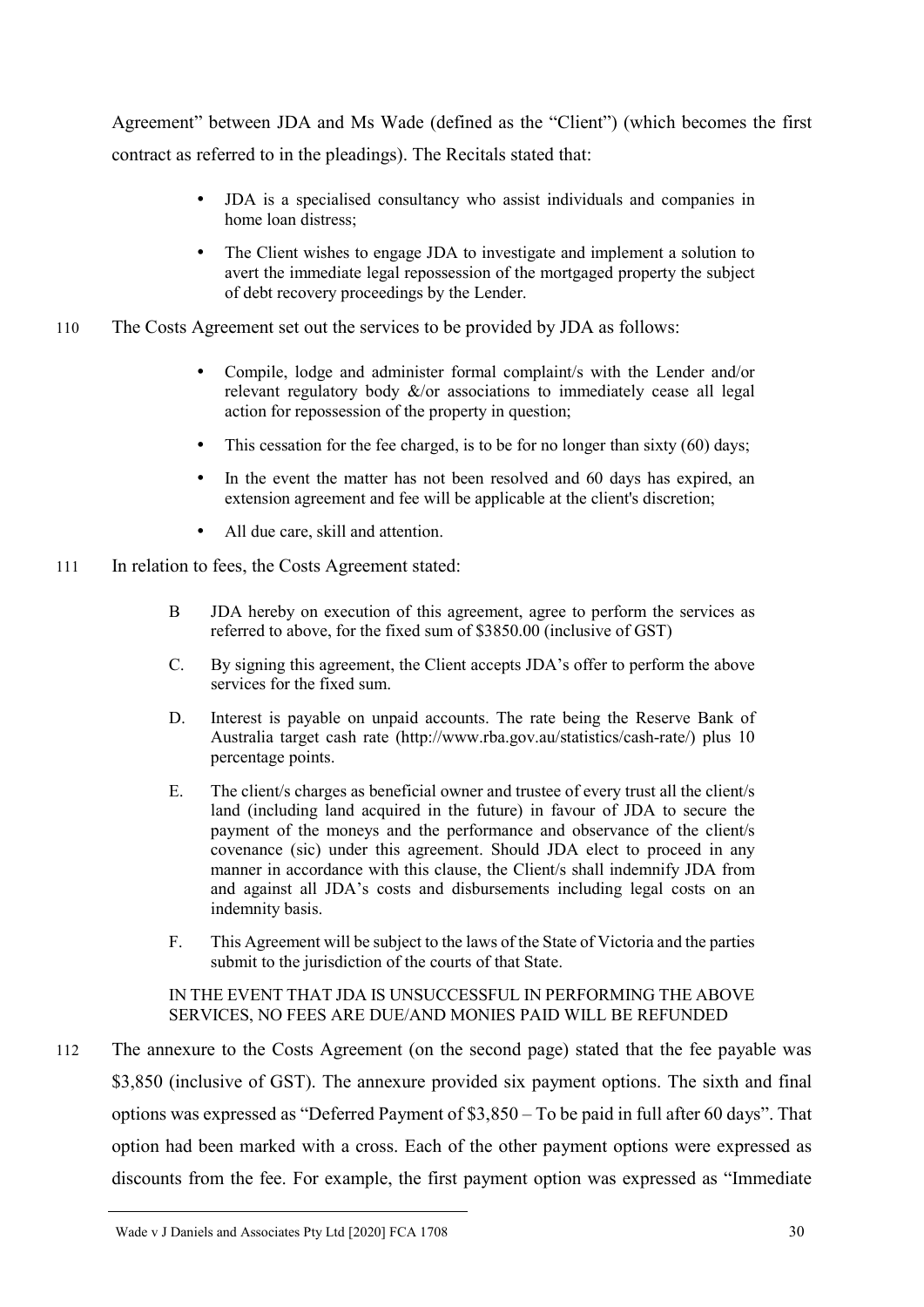Full Payment of \$2,695 – (30% Discount – Saving of \$1,155). The other options were various periodic payments. In respect of each, an aggregate amount was calculated and the percentage discount from the full fee was stated.

- 113 It was common ground that JDA charged Ms Wade the fee of \$3,850, but did not charge interest on the overdue amount.
- 114 By emails sent at 3.58pm and 4.03pm on 21 July 2016, Jody from AREG sent a number of documents to Ms Wade, including a document titled "Finance Brokers Privacy Clause" and a number of documents titled "Authority to act". The former authorised AREG to act as Ms Wade's agent in seeking access to her consumer credit information held by credit reporting agencies in connection with an application for credit. The latter comprised separate authorities to act on behalf of Ms Wade in dealing with ING, ANZ and NAB.

*Friday, 22 July 2016*

- 115 In evidence were emails from Ms Wade to each of Kelli at JDA and Jody at AREG on 22 July 2016 returning signed copies of the documents referred to above.
- 116 One of the documents sent by Ms Wade to AREG was a document containing information concerning her father's business which was called Select Tools. The document included a handwritten note from Ms Wade to AREG stating that the business was still in her father's name, but that she wished to take over the business but she had only just started.
- 117 The AREG file notes record that, on 22 July 2016, AREG held further telephone conversations with Ms Wade to the following effect:
	- (a) AREG called Ms Wade to complete an "SOA" and left a voice message and followed up with an SMS and email. I infer that "SOA" means statement of affairs. As discussed below, the evidence includes a document titled "Statement of Position" prepared on JDA letterhead which may be the same document. An email sent by Jody (AREG) to Ms Wade at 11.15am that day stated that Jody had tried to call with an important update and asked Ms Wade to return her call.
	- (b) Ms Wade called back and the "SOA" was completed. The file note also records that "Brenda will be taking over her Fathers business once it has been transferred into her name. Has BMW finance that was her dads for the work van which she has to now pay for. Advised finance is looking at best option." As noted earlier, Ms Wade was not obligated to pay for the loan for the work van (because neither the van nor the liability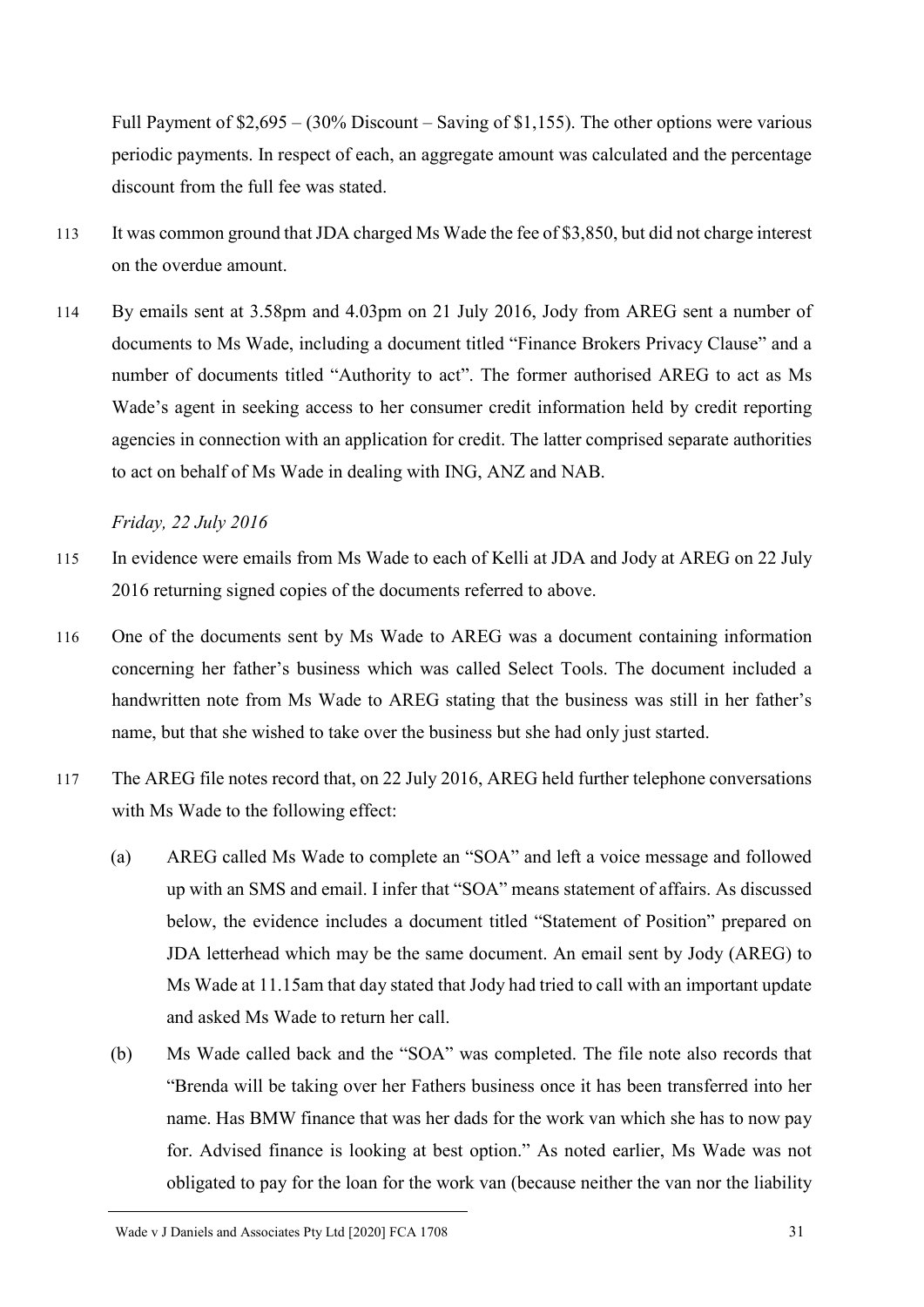were transferred into her name), although I accept that Ms Wade was only able to retain possession of the van by paying the applicable loan.

- (c) AREG introduced Ms Wade to finance, being a person called Rita. Other evidence reveals that Rita's name was Rita Halikiopoulos and she worked at NHLG. Finance options were discussed and Ms Wade indicated she wished to proceed and "Finance documents sent to Brenda".
- 118 At 2.44pm on 22 July 2016, Jody (AREG) sent an email to Ms Wade attaching a credit report prepared by VEDA (dated 21 July 2016). The report listed one credit default in respect of Ms Wade's Vodafone account (although there was no amount then owing to Vodafone). Jody stated in the email:

Here is a copy of your credit file for your reference. I have coloured the areas of your credit file that needs some attention. Please have a look at it so we can discuss when we talk next.

119 On that day, Jody (AREG) sent an email to Kelli (JDA) stating "I have Brendas (sic) SOA for you". It does not appear that the SOA was attached to the email. However, the VEDA credit report appears to have been attached.

*Monday, 25 July 2016*

- 120 In two emails sent at about 5.40am on 25 July 2016, Ms Wade sent Jody (AREG) documents "Rita requested" (Rita being a representative of NHLG). The documents appeared to be NAB, ANZ and ING bank statements, Centrelink statements, Child Support statements and information concerning the finance arrangements for the work van used in her late father's business.
- 121 Internal files notes produced by JDA concerning Ms Wade were tendered in evidence (**JDA file notes**). The files notes for 25 July 2016 recorded that:
	- (a) Kelli lodged documents with NAB. In evidence was an email sent at 9.32am on 25 July from JDA to NAB requesting that NAB stop collections activity on Ms Wade's home loan.
	- (b) Kelli called someone, I infer Ms Wade, for preliminary documents but received no answer. Kelli sent an email and an SMS. In evidence was an email from Kelli to Ms Wade confirming receipt of "Extra Time" documents and requesting Ms Wade to call back (or Helen if Kelli was unavailable).

Wade v J Daniels and Associates Pty Ltd [2020] FCA 1708 32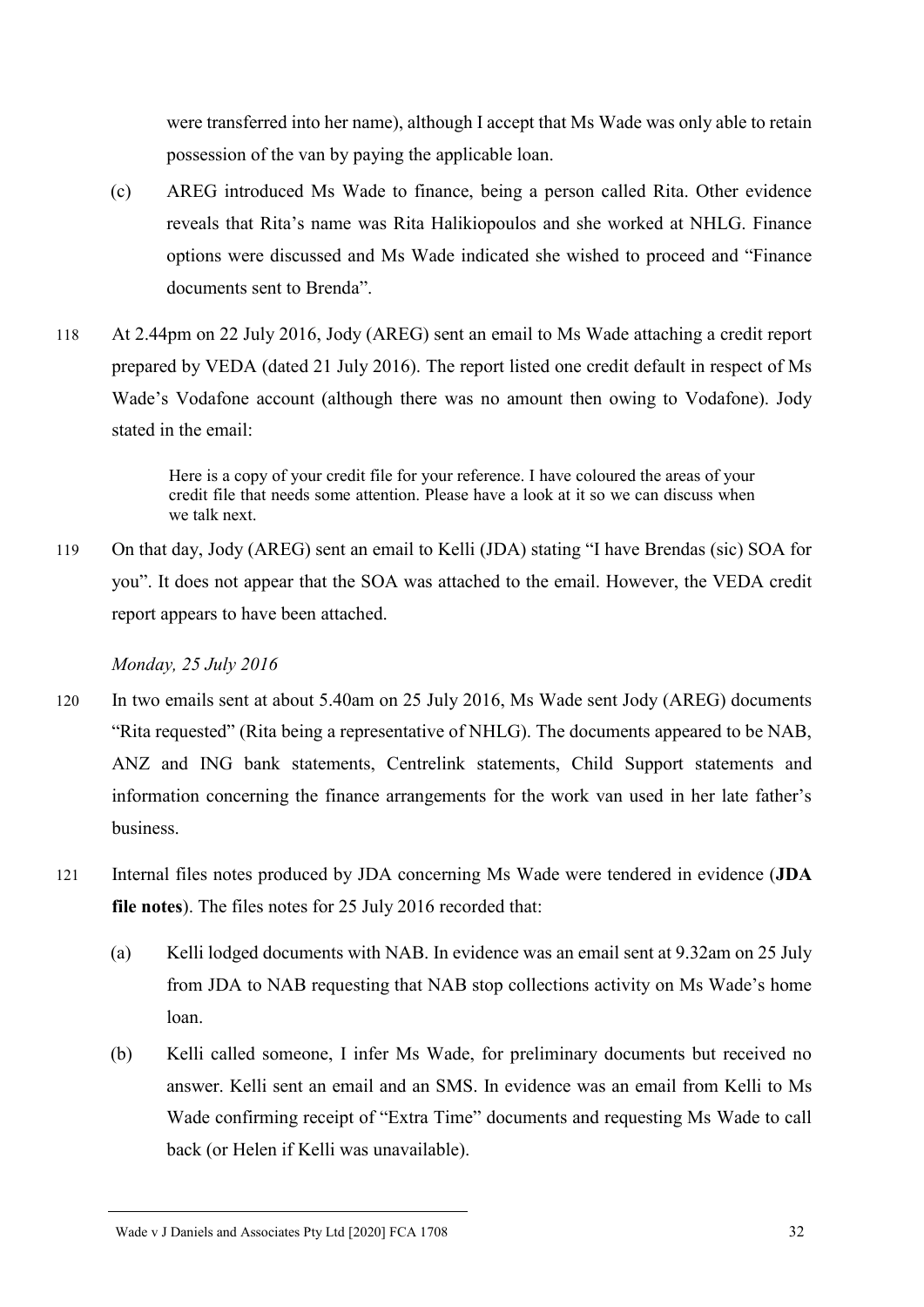- (c) Helen spoke to Ms Wade on behalf of Kelli and requested the preliminary documents. Ms Wade stated that she had sent the documents to Jody (AREG) but would also forward them to JDA. Helen advised that JDA had made contact with NAB and JDA expected to hear back in the next few days.
- 122 In evidence was an audio recording and transcript of the telephone call on 25 July 2016 between Helen (JDA) and Ms Wade. It is apparent from the content that Ms Wade initiated the call in response to a message from Kelli (JDA). Helen informed Ms Wade that documents had been lodged with NAB. However, JDA required supporting documents including bank statements for the last 6 months and proof of income. Ms Wade stated that she had sent such documents to Jody (AREG) but would send them to JDA. Ms Wade asked when JDA would hear back from NAB and whether the response would say whether NAB intended to take Ms Wade to court. Helen responded that she expected to hear within 1 to 2 days and expected NAB to say that they would put recovery action on hold.
- 123 The AREG file notes record an entry in the name of a person named "Alley" to the effect that, on 25 July 2016, Ms Wade had sent to AREG many documents but various bank statements were missing. Alley unsuccessfully tried to call Ms Wade and sent an email and SMS. At 8.00pm on 25 July 2016, Jody from AREG sent an email to Ms Wade stating: "I have just received some information I need to discuss with you that you will put thousands of \$\$\$\$\$ in your pocket but you must call me as soon as possible before it is too late and you lose the opportunity". There is no other evidence about the subject matter of that email.

### *Undated statement of financial position*

- 124 In evidence was a document titled Statement of Financial Position on JDA letterhead. It is undated. Nevertheless, a note at the end of the document records that: "The bank wants to repossess her van for the business by 29 July 2016". That statement indicates that the document was first created prior to 29 July 2016. However, it is not clear whether and to what extent the document was altered on or after that date.
- 125 The document contains very significant errors. It records the following information:
	- (a) Ms Wade's occupation is shown as "Mobile Mechanic" (being her late father's business).
	- (b) Ms Wade's monthly income is shown as \$1,460 comprising Centrelink benefits of \$560, Family Benefit of \$200 and Child Support of \$700. That information was

Wade v J Daniels and Associates Pty Ltd [2020] FCA 1708 33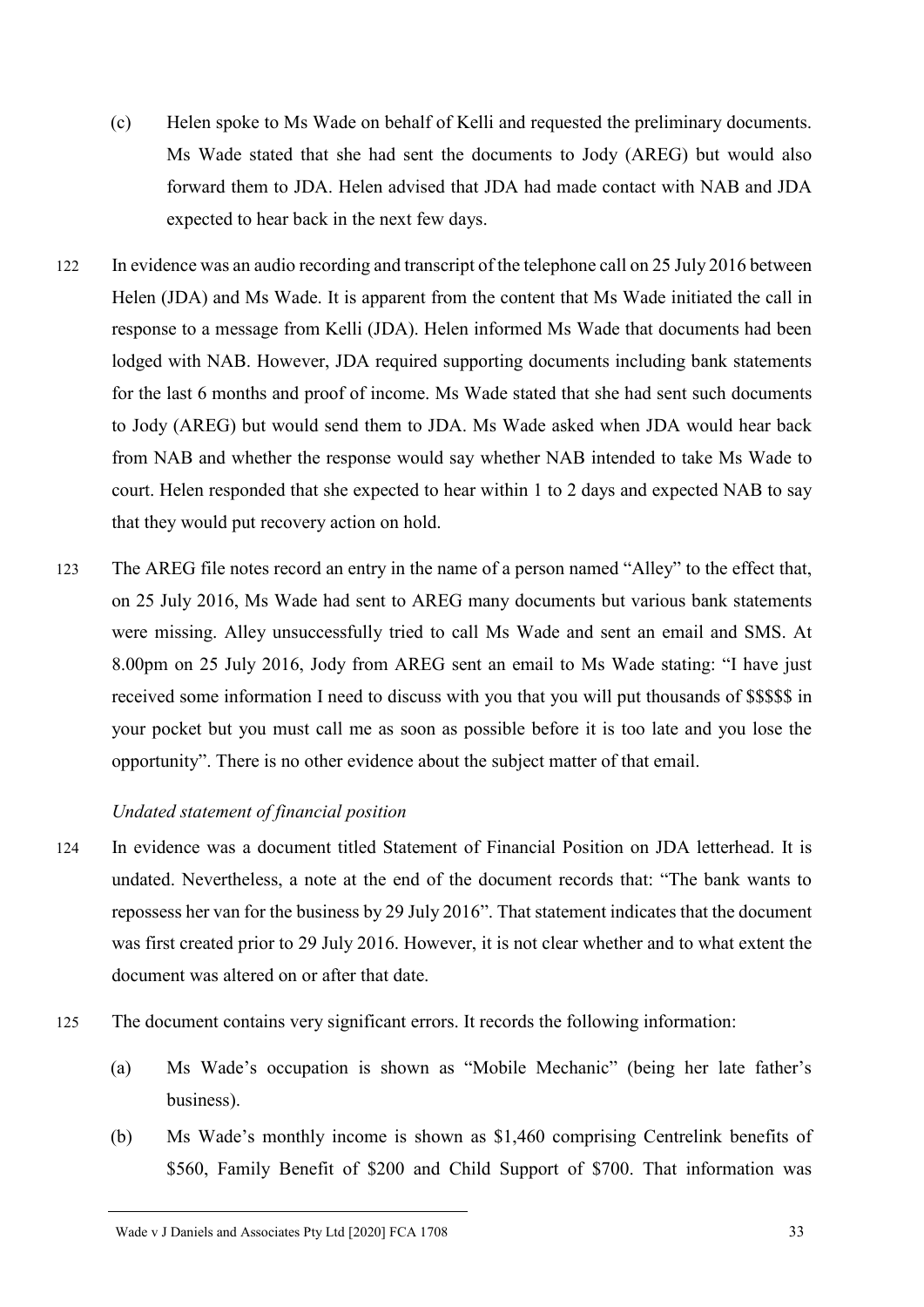incorrect as the Centrelink Newstart and Family Benefits were fortnightly benefits rather than monthly (and the Newstart benefit was approximately \$580 per fortnight). Accordingly, Ms Wade's monthly income should have been recorded as \$2,390.

- (c) Ms Wade's total monthly expenses were shown as \$1,756. However, that was an error. It constituted the aggregate of only a portion of the listed expenses under the heading "Living". The aggregate of all listed expenses was 3,624.33 (including home loan repayments of \$1,127 per month).
- 126 When giving evidence in chief, Ms Wade gave no evidence about those expense figures and, as noted earlier, virtually no evidence was given about Ms Wade's actual or estimated living expenses. Certain of the monthly living expenses listed in the Statement of Financial Position seem higher than might be expected, particularly \$125 for home phone/internet and Pay TV, \$200 for mobile phone and \$670 for sport/entertainment, or almost \$1,000 out of the total living expenses (excluding loan repayments) of \$2,497.33.
- 127 The document recorded Ms Wade's indebtedness as comprising a loan to NAB of \$195,000, a loan on a van (used in her father's business) of \$4,000, a Cash Converters' loan of \$400, a Centrelink debt of \$5,000 and unpaid rates of \$2,000.
- 128 Ms Wade gave evidence that she spoke to someone about her financial position but cannot remember who. From the course of correspondence, it appears most likely that the information included in the Statement of Financial Position was obtained by AREG and passed on to JDA for compilation. There is no evidence that the document was provided to NAB or any other person.

#### *Tuesday, 26 July 2016*

129 The AREG file notes record that, on 26 July 2016, Alley again unsuccessfully tried to call Ms Wade. Subsequently, Ms Wade called back and they discussed outstanding statements that had been requested. The notes record that "LCW" was discussed (the evidence did not reveal what "LCW" meant) and "CR-DN" was discussed. I infer, from the evidence below, that "CR" means Credit Repair and "DN" means Debt Negotiation. Alley told Ms Wade that AREG would forward the "SOA" to JDA and JDA would forward paperwork for Ms Wade to sign and send back immediately. The AREG file note also recorded that Alley sent "CR-DN" email and SMS and contained a note "Assist work complete – COMING TO FINANCE". The latter

Wade v J Daniels and Associates Pty Ltd [2020] FCA 1708 34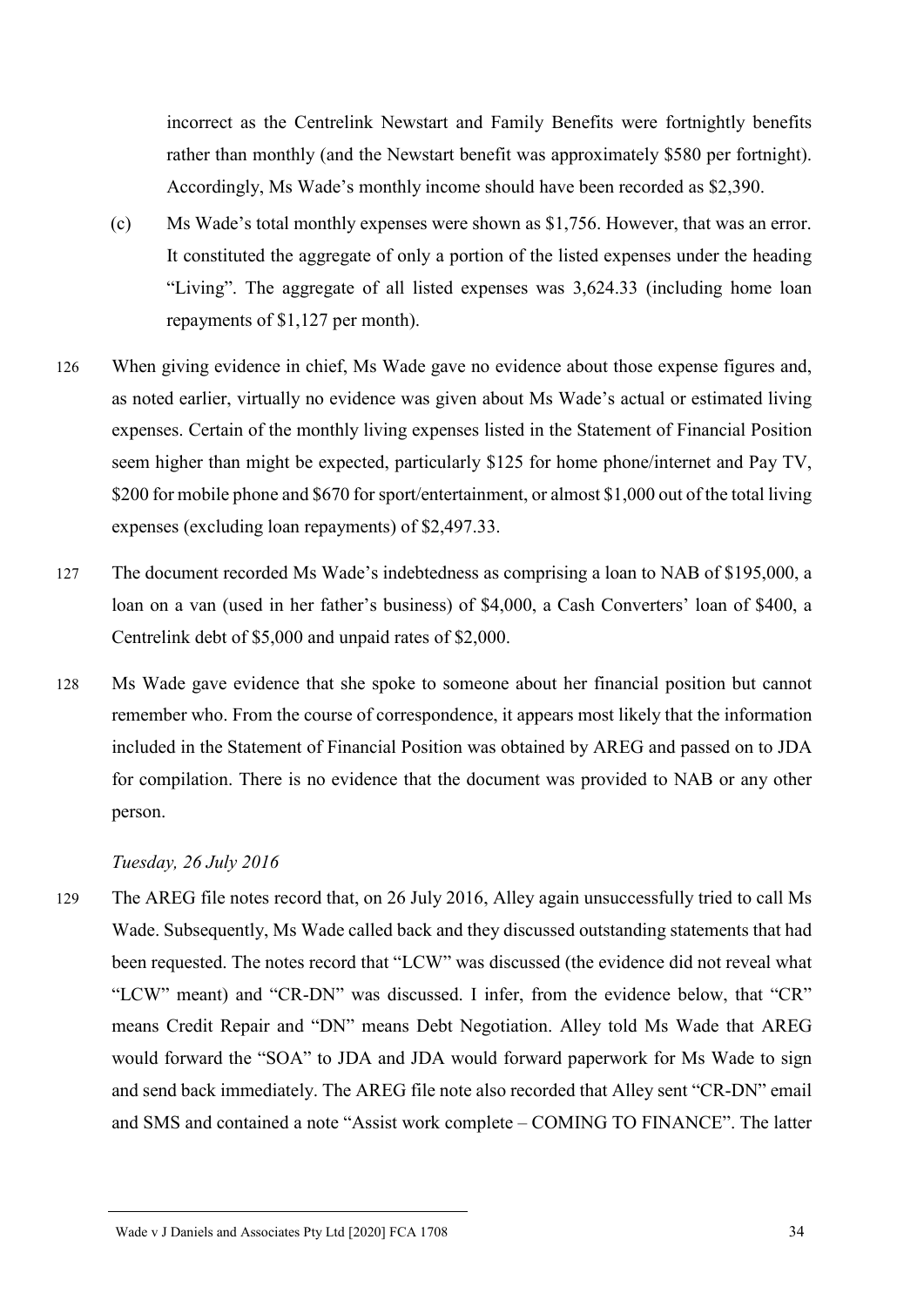note appears to record something of a handover from AREG to NHLG which was exploring a refinancing of the NAB home loan on behalf of Ms Wade.

130 On 26 July 2016, Kelli (JDA) sent an email to Ms Wade as follows:

Dear Brenda,

Please read and sign these documents and then send them back ASAP, so we can get this resolved before you lose more time and money.

As soon as you get them back to me, I will begin the correspondence with all the relevant parties straight away.

As you would already be aware, time is critical. Do not delay getting them back to me immediately because we have a limited time frame to get this done.

If you have any questions about the documents, please feel free to call me to discuss.

- 131 Attached to the email were a number of documents titled Creditor's Authority, Debt Negotiation Agreement, Your Debt Loss and Credit Repair Agreement. For the purposes of this proceeding, the first three documents can largely be ignored. Under the Debt Negotiation Agreement (also titled "Costs Agreement"), JDA offered to attempt to negotiate settlements or compromises of Ms Wade's unsecured debts including amounts owing to or in respect of Centrelink, Council rates, various utility service providers and the work van. The fee for the service was 40% of the amount by which each debt was reduced. There was no evidence that those services were supplied by JDA and no fees were charged under the Debt Negotiation Agreement.
- 132 The fourth document, the Credit Repair Agreement (also titled "Costs Agreement"), is relevant to the proceeding as JDA levied fees under that agreement which Ms Wade is seeking to recover. This document is referred to as the second contract in the pleadings. The agreement was relatively short with the operative parts comprising 1 ½ pages and a short annexure. In the agreement, Ms Wade was defined as the "Client". The recitals to the agreement stated:
	- a) JDA and its associated entities are specialised consultants who provide assessment and consulting services in respect to credit reporting;
	- b) The Client wishes to engage JDA to investigate its credit history and attempt to identify and, with your agreement, implement a solution to remedy any defaults, writs or judgements ("The impairment/s") on your credit history as listed in Annexure A.
- 133 The annexure to the agreement identified two credit impairments. The first was the NAB home loan. The second was Vodafone to which no amounts were owing but there was a credit default on Ms Wade's credit history.

Wade v J Daniels and Associates Pty Ltd [2020] FCA 1708 35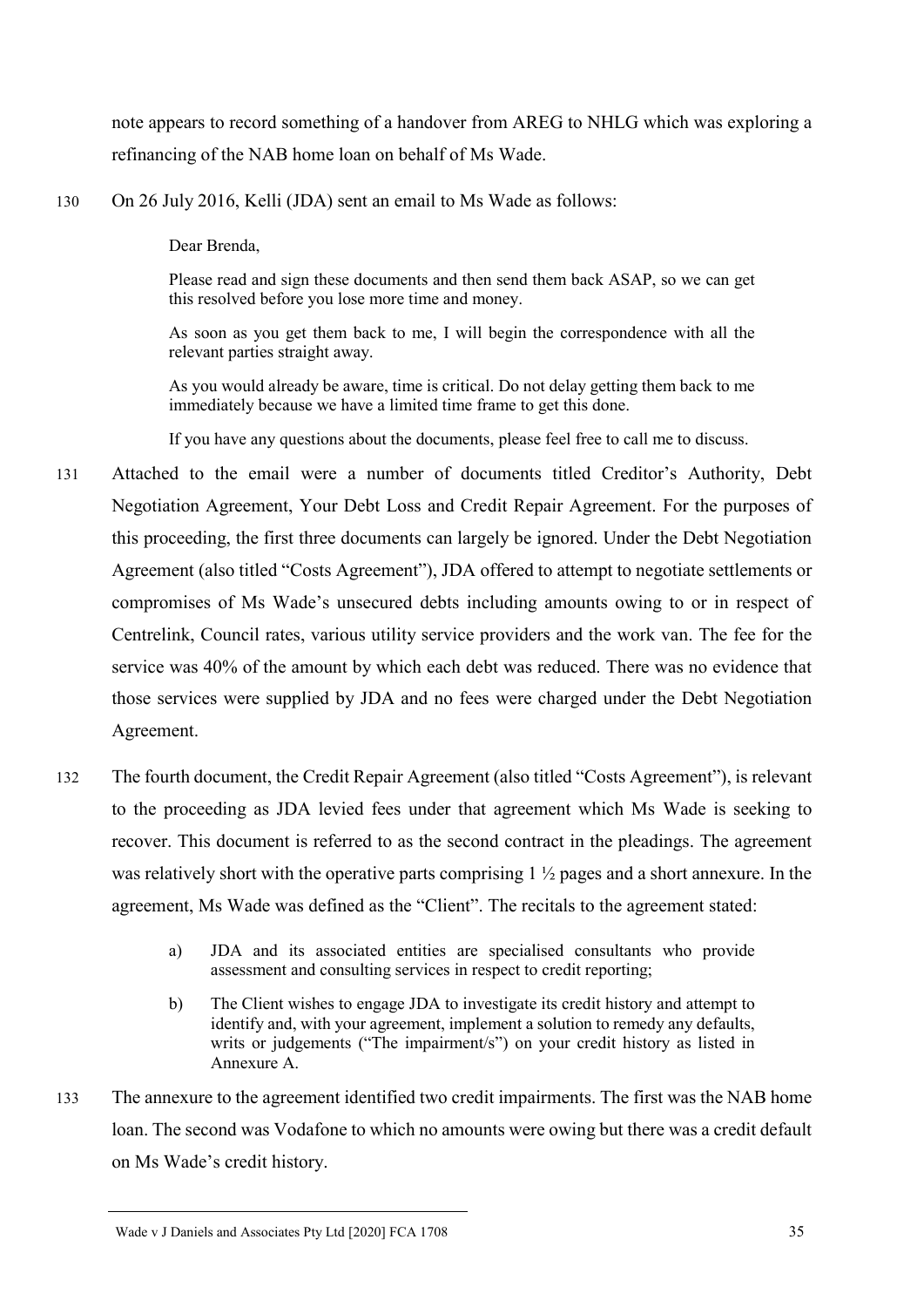#### 134 The relevant operative provisions were as follows (errors in original):

- 1) The initial assessment is free of charge;
- 2) You grant JDA an exclusive authority in the matter;
- 3) Should JDA identify impairment/s that can be removed you agree to pay \$2,000.00 ex GST ("*The Fee*) per impairment/s per client;
- 4) The Client/s agrees to provide all necessary instructions and co-operation in a timely manner to enable JDA to perform the above services. In the event that such instructions and co-operation is not provided in a timely manner or any interference on your part under this agreement the fee may not be refunded, furthermore JDA takes no responsibility if the client incurs any losses as a result of the aforementioned;
- 5) Should JDA be unable to remove the impairment/s, other than as a result of your failure to render reasonable assistance or any interference on your part under this agreement; we will refund the Fee paid by you;
- 6) Payment of the Fee is due and payable upon successful removal of the impairment/s, per client/s.
- 7) Interest is payable on unpaid accounts. The rate being the Reserve Bank of Australia target cash rate (http://www.rba.gov.au/statistics/cash-rate/) plus 10 percentage points.
- 8) The client/s charges as beneficial owner and trustee of every trust all the client/s land (including land acquired in the future) in favour of JDA to secure the payment of the moneys and the performance and observance of the client/s covenance under this agreement. Should JDA elect to proceed in any manner in accordance with this clause, the Client/s shall indemnify JDA from and against all JDA's costs and disbursements including legal costs on an indemnity basis.
- 9) If you refinance using the services of the finance advisor or broker names in the schedule or any other finance broker or lending institution, you irrevocably authorise that company to collect the Fee due to JDA at settlement of any refinance of the Property;
- 10) In order to remedy any defaults, writs or judgements on your credit history you may be required to pay arrears or other costs incurred, sign documents, adhere to negotiated agreements or otherwise provide such assistance as we may reasonably require. Any disbursements that we incur in the process of removing the impairment/s will be paid by you;
- 135 Later that day, Ms Wade sent an email to JDA attaching the signed documents. In evidence was a copy of the second contract that had been signed by Ms Wade. During examination in chief, Ms Wade said that she did not read the document but simply signed it and returned it to JDA. Ms Wade was asked during examination in chief whether she was given an explanation as to how removal of credit impairments would improve her refinancing prospects. She replied that she was told that her credit report would look better (if credit impairments were removed). Ms Wade's evidence indicates that a discussion about the second contract occurred and Ms Wade had a reasonable appreciation of the purpose of the agreement.

Wade v J Daniels and Associates Pty Ltd [2020] FCA 1708 36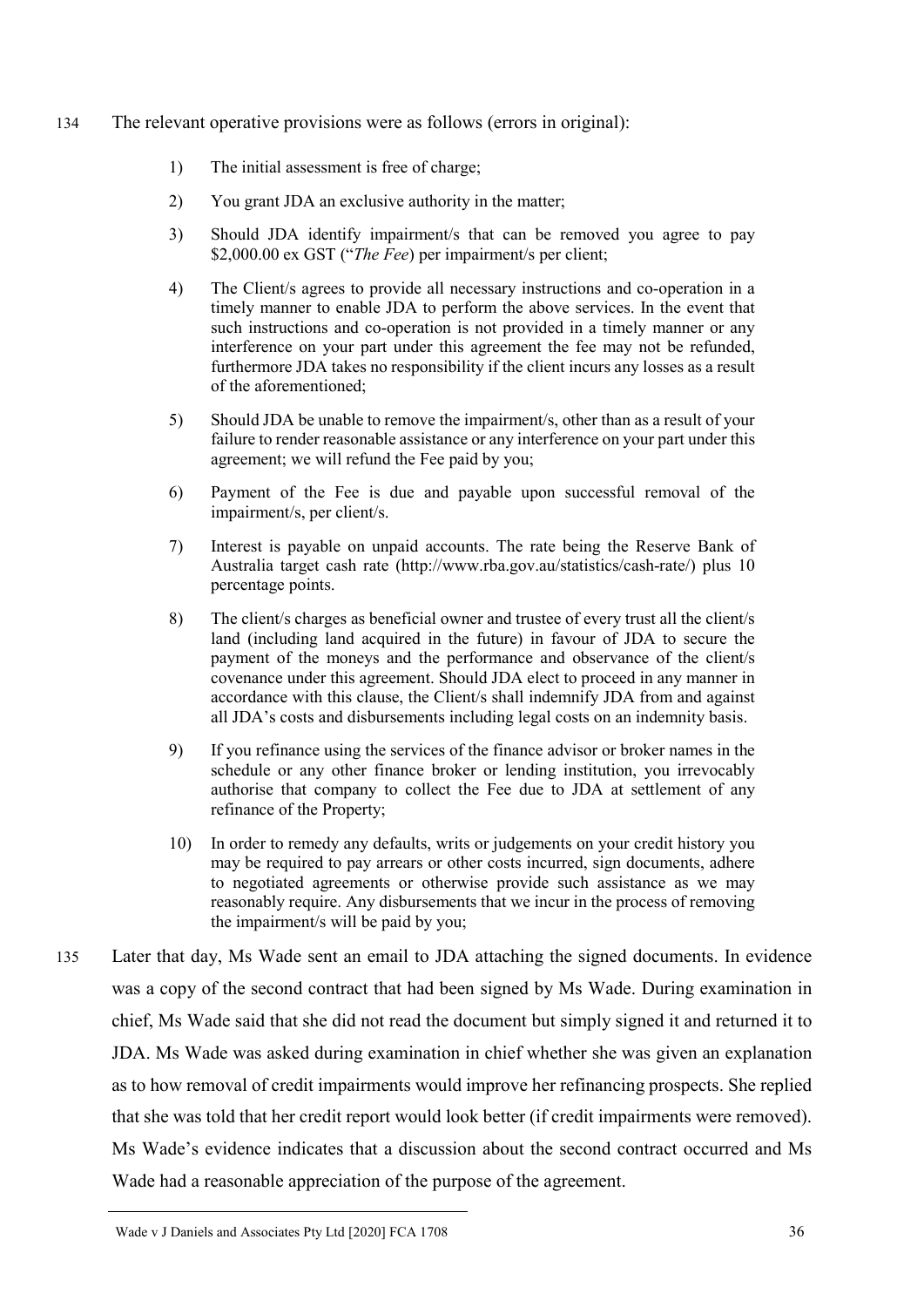136 On 26 July 2016, Jody (AREG) also sent an email to Ms Wade advising her that, in order for NHLG to proceed with her application for finance, they required recent copies of her NAB, ING and ANZ bank statements. Ms Wade replied to that letter later that day.

### *Wednesday, 27 July 2016*

137 On the morning of 27 July, Kelli (JDA) sends a follow up email to NAB, requesting a response to her email of 25 July 2016.

*Thursday, 28 July 2016*

138 On 28 July 2016, Ms Wade sent an email to Jody (AREG) with the following message:

Just wondering how it's all going, didn't hear from anyone yesterday, starting to get a bit nervous now, the finance company for the van want an answer tomorrow, so im gonna call them today and advise them that im refinancing..Please let me know as soon as u hear anything

*Friday, 29 July 2016*

- 139 The JDA file notes record that, on 29 July 2016, Kelli (JDA) undertook the following actions:
	- (a) Kelli called Ms Wade to request her June and July transaction (banking) statement and told Ms Wade that Kelli was waiting to hear from NAB but would follow them up and call her later that day.
	- (b) Kelli then called the NAB case manager who told Kelli that he did not have details to give but that he would pass on a message for someone to contact Kelli. The file note refers to the NAB case manager as Daniel but subsequent emails identify the bank manager as Daaneyal Khan.
	- (c) Kelli received an email from Ms Wade with an updated ANZ bank statement which Kelli forwarded to Jody (AREG) and "Kiara". I infer that "Kiara" is Kiara Halley, the director of NHLG.
	- (d) Kelli spoke to Daaneyal from NAB who said that the "recoveries team" would be handling the file and they have put a hold on legal action. Daaneyal said that the minimum monthly payment was \$1,124.47, arrears were \$18,507.51 and the loan balance was \$195,061.09.
	- (e) Kelli then called Ms Wade but received no answer and so sent an email.
- 140 In evidence was an audio recording and transcript of the telephone call on 29 July 2016 between Kelli (JDA) and Ms Wade. The call was initiated by Kelli. The first part of the telephone call

Wade v J Daniels and Associates Pty Ltd [2020] FCA 1708 37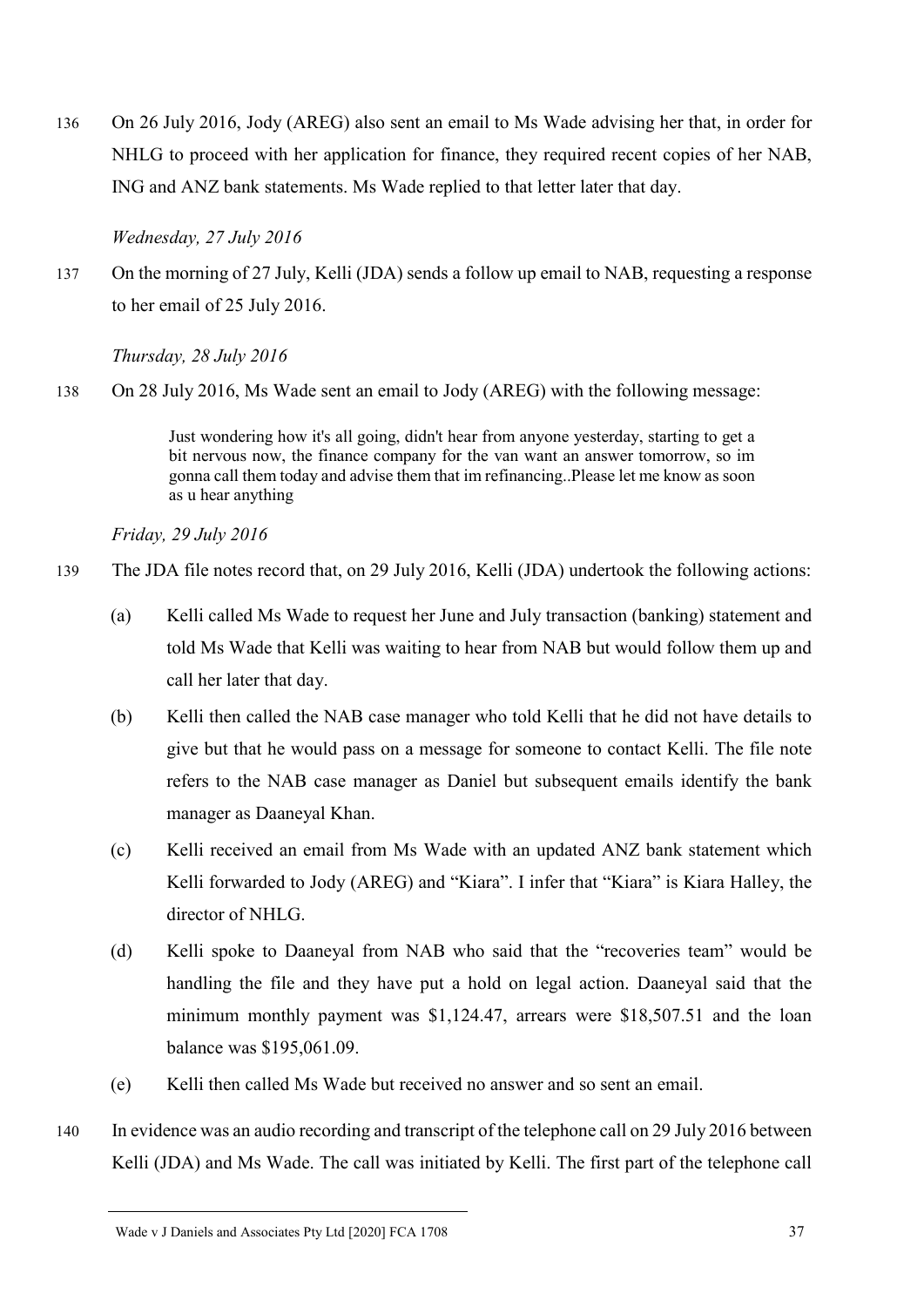is consistent with Kelli's file note, referred to above, in which Kelli sought the ANZ account statement since May. As Kelli is about to end the call, the following exchange occurs:

| Ms Wade: | And, how long does it take for me, to find out?                                                                                                         |
|----------|---------------------------------------------------------------------------------------------------------------------------------------------------------|
| Kelli:   | About a refinance? Or                                                                                                                                   |
| Ms Wade: | About anything, because I'm just freaking out.                                                                                                          |
| Kelli:   | Okay, ah, just give me a sec.                                                                                                                           |
| Ms Wade: | Cause the van people, they said today's the last day I've got.                                                                                          |
| Kelli:   | Yep. Alright, let me have a look, um                                                                                                                    |
| Ms Wade: | Just like anything, if I'm going to make it or not or what?                                                                                             |
| Kelli:   | Oh, well it has been lodged with NAB anyway, so they're supposed to<br>be putting legal proceedings on hold immediately, um'                            |
| Ms Wade: | Oh good.                                                                                                                                                |
| Kelli:   | Yep so, I'm going to follow them up today and see how that's all<br>progressing.                                                                        |
| Ms Wade: | Okay.                                                                                                                                                   |
| Kelli:   | But, um with the refinances, yeah, you'd have to speak to, um,<br>Australian Real Estate Group about timeframes on that, um but yeah, the<br>only thing |
| Ms Wade: | That's Jody, that's who I sent all the stuff to I think.                                                                                                |
| Kelli:   | Yep.                                                                                                                                                    |
| Ms Wade: | And she's sent it to Rita, who's at the bank.                                                                                                           |
| Kelli:   | Rita, at the National Home Loans Group?                                                                                                                 |
| Ms Wade: | Ah, get refinancing for me.                                                                                                                             |
| Kelli:   | Yeah, yeah National Home Loans Group.                                                                                                                   |
| Ms Wade: | So I'll send it again, I'll send it to you too.                                                                                                         |
| Kelli:   | Yep, alright, no worries.                                                                                                                               |
| Ms Wade: | Okay, and howwhen do I find out or?                                                                                                                     |
| Kelli:   | I'll give you a call probably again this afternoon after I've spoke to NAB<br>again, um                                                                 |
| Ms Wade: | Thank you.                                                                                                                                              |
| Kelli:   | And I'll just give you peace of mind for the weekend.                                                                                                   |
| Ms Wade: | Ah, yes thank you. Thank you                                                                                                                            |
| Kelli:   | Alright, no worries.                                                                                                                                    |
| Ms Wade: | Thanks Kelli.                                                                                                                                           |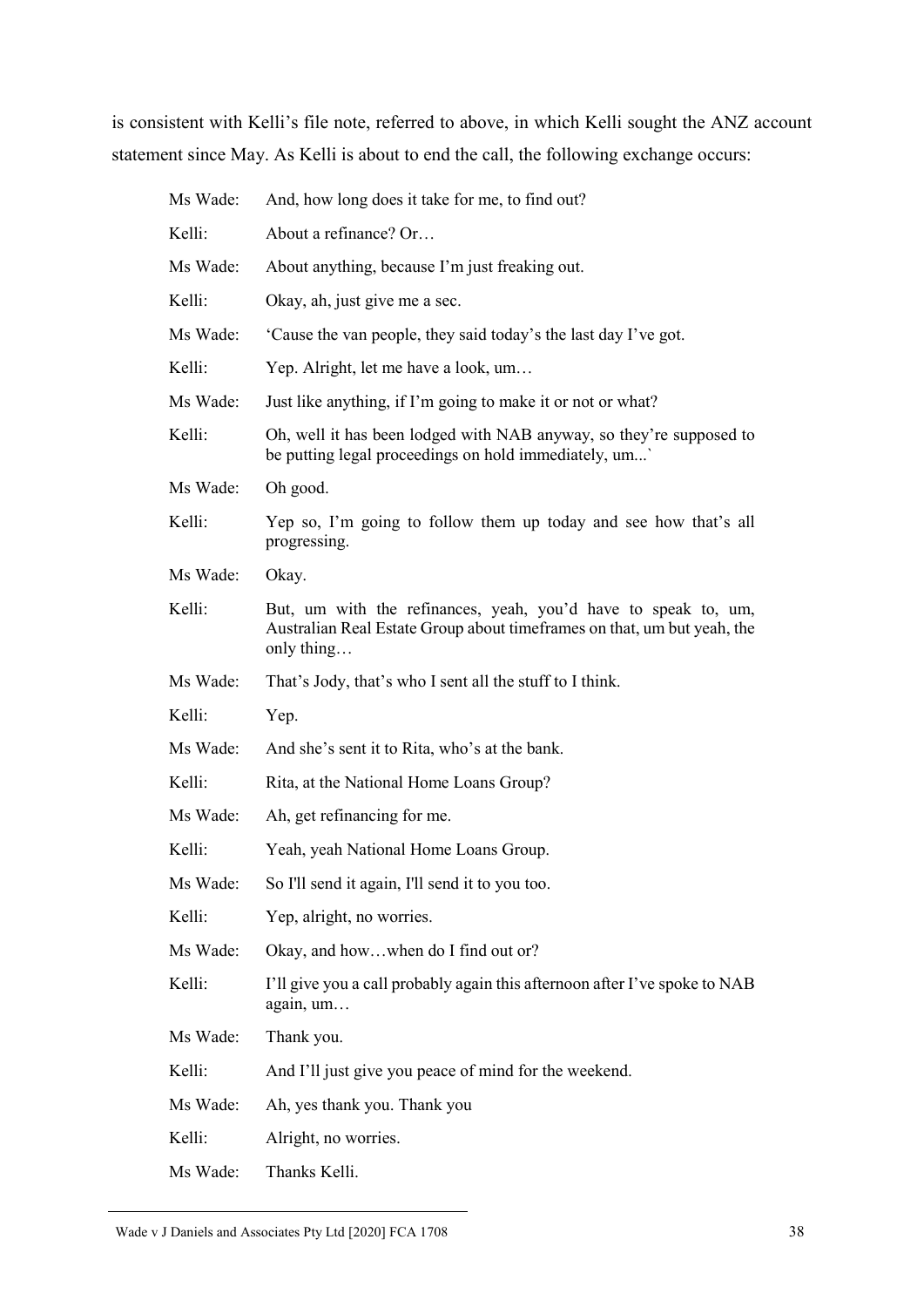Kelli: Alright, thanks. Ms Wade: Bye. Kelli: Bye

141 In that conversation, Kelli reconfirms that JDA is negotiating an extension of time with NAB, and that AREG and NHLG are seeking a refinancing for Ms Wade. Later that day, Ms Wade sent Kelli an email attaching ANZ account statements. Also later that day, Kelli sent Ms Wade an email stating that she had tried to call, but that Kelli had spoken to NAB who confirmed that the recovery proceedings were on hold. Ms Wade replied to that email stating (errors in original):

> Sorry about that, … excellent news that its being put on hold, ive never been so stressed in my life as I sm right now, I just need to know what the chances r of getting refinanced, after this I swear ill never miss a repayment ever again, if u hear anything about getting the new loan, please let me know straight away, via email if thats ok, and thank u so much for all your help, youve all been fantastic.

*Saturday, 30 July 2016*

142 On 30 July 2016, Kelli replied to Ms Wade's email the previous day stating:

No worries, I will let you know once I hear anything further, from NAB or Australian Real Estate Group.

In the meantime continue to pay your minimum monthly repayments and I will be in touch next week.

*Monday, 1 August 2016*

- 143 On 1 August 2016, Cash Converters sent a notice of default to Ms Wade stating that Ms Wade was in arrears on her loan in an amount of \$277.32 and the payout figure for the loan was \$321.08.
- 144 That day, Ms Wade also sent the most recent NAB home loan account statement to Kelli (JDA).

*Tuesday, 2 August 2016*

- 145 On 2 August 2016, Ms Wade also sent the most recent NAB home loan account statement to Jody (AREG).
- 146 That day, Kelli (JDA) sent an email to Daaneyal (NAB) seeking the last 12 months of Ms Wade's home loan statements to assist with Ms Wade's refinancing.

#### Wade v J Daniels and Associates Pty Ltd [2020] FCA 1708 39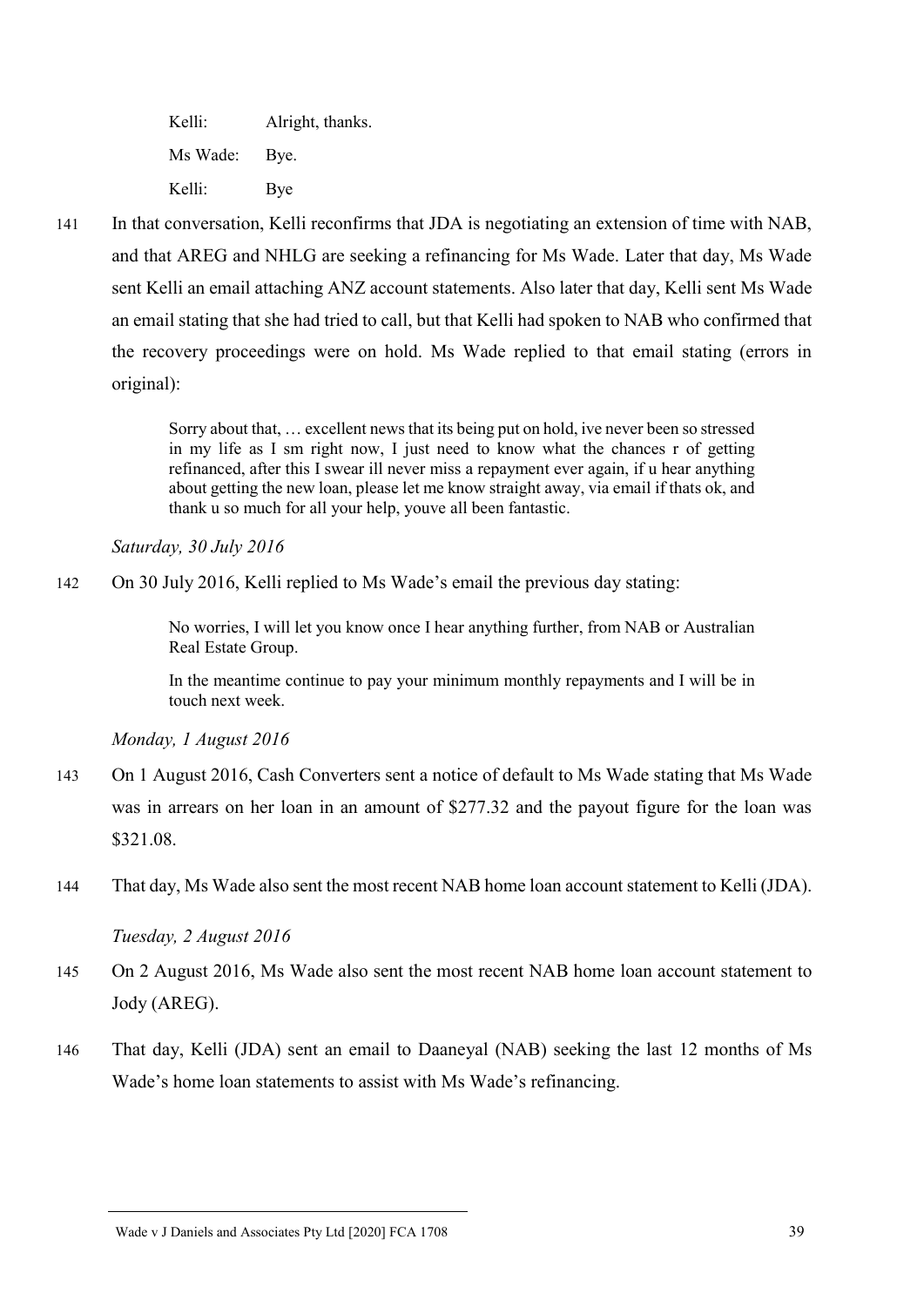*Wednesday, 3 August 2016*

- 147 The AREG file notes record the following telephone and email communications between Jody and Ms Wade on 3 August 2016:
	- (a) Ms Wade called to discuss the next stage and Jody said that she would look into the file and call back.
	- (b) Jody called back and left a voice message and sent an email to Ms Wade asking her to call to discuss her NAB home loan.
	- (c) Ms Wade called back and then Jody joined Rita (NHLG) to the call and indicated that "finance" (which I infer is a reference to NHLG) would take over Ms Wade's file. The file note then continues as follows:

Discussed with Brenda and Rita that she may not be ready to commence Finance because of her circumstances and may need to wait. Brenda commented that she will just dodgy up the paperwork as she does it all the time which I strongly told her not to do that because it is a Federal Offence and we would not work with her if she did this.

- 148 I infer from that file note that Rita advised Ms Wade at that time that it may not be possible for her to refinance her home loan.
- 149 In examination in chief, Ms Wade denied that she made the statements attributed to her in the above file note that she "will just dodgy up the paperwork". She gave evidence that she may have said that she would create invoices for work done in prior periods. I do not accept that evidence. There is no reason for the note-taker, Jody, to include those statements if they were not spoken by Ms Wade. The evidence shows that similar statements were made by Ms Wade on other occasions (in conversations with NHLG on 13 September 2016 and JDA on 15 September 2016, referred to below).

# *Monday, 8 August 2016*

- 150 On 8 August 2016, Daaneyal Khan of NAB sent an email to Kelli attaching a copy of a letter agreement addressed to Ms Wade to provide Ms Wade with time to refinance her NAB home loan with another lender. I infer that a copy of the letter agreement was sent by NAB to Ms Wade's home address as shown on the letter.
- 151 The letter agreement recorded the loan balance as \$195,811.89, arrears of \$19,631.98 and enforcement costs of \$3,744.87. By the letter, NAB offered to give Ms Wade until 8 September 2016 to provide NAB with an unconditional approval for refinance with another lender which would be sufficient to payout the account and enforcement costs in full. If that was done, NAB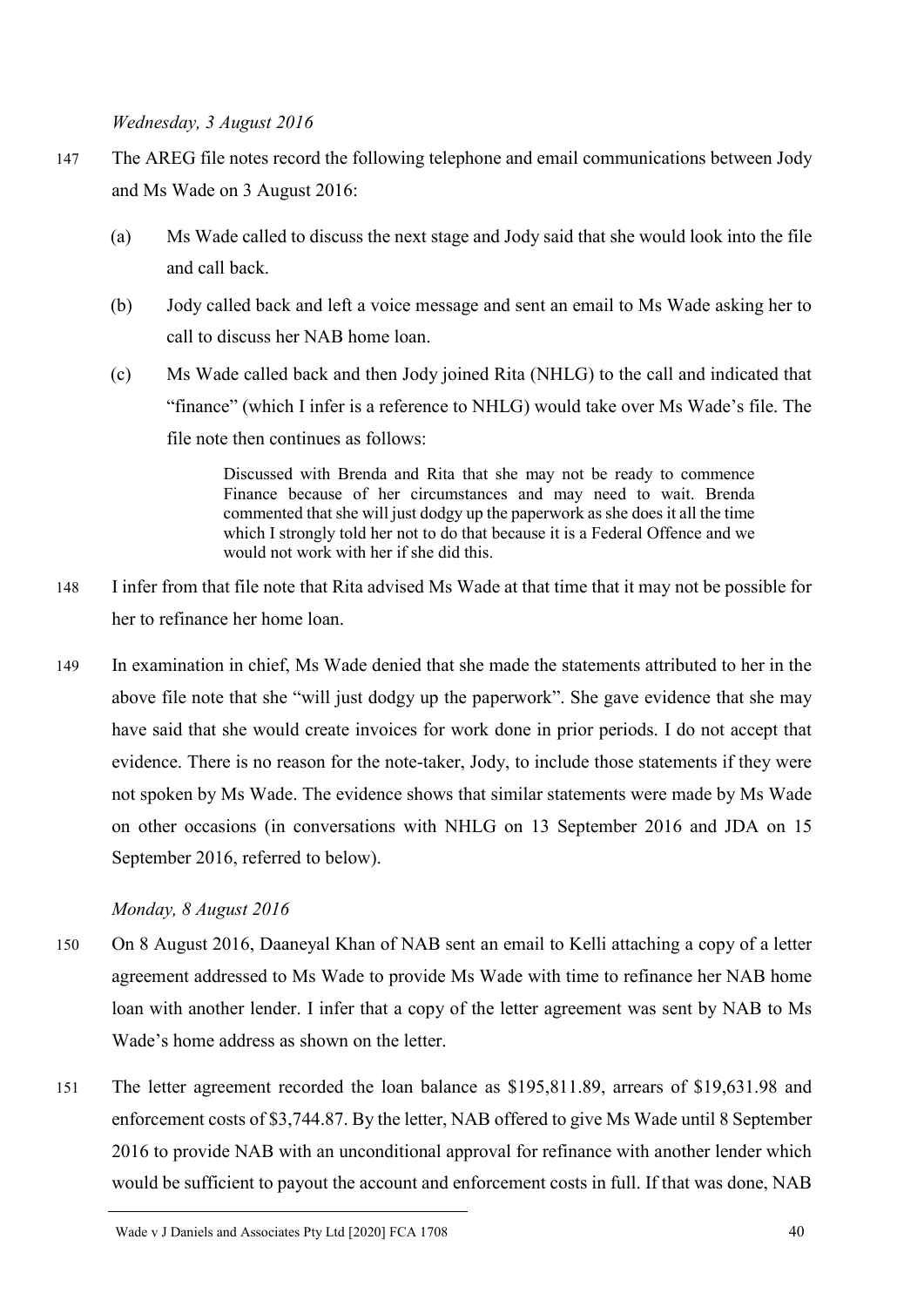would allow a further period of 45 days to complete the refinance. If that was not done, NAB would allow a further 7 days to rectify any default, after which NAB would resume recovery action.

152 There is no evidence that Ms Wade signed the letter of agreement.

#### *Tuesday, 9 August 2016*

153 Internal files notes produced by NHLG concerning Ms Wade were tendered in evidence (**NHLG file notes**). The files notes for 9 August 2016 recorded that a representative of NHLG designated "T" tried to call Ms Wade but was unsuccessful and followed up with an email. I infer from other documents that "T" is Tamara Moro. An email from Tamara Moro sent that day enclosed copies of a Credit Guide, Authority to Act and Privacy Authorisation and requested Ms Wade to sign the forms and return them. The Credit Guide identified Kiara Halley of NHLG as an authorised credit representative of Australian Finance Group Limited which held an Australian Credit Licence. The Guide represented that NHLG held the necessary mortgage broking experience and qualifications in accordance with the *National Consumer Credit Protection Act 2009* (Cth) to provide Ms Wade with assistance.

#### *Wednesday, 10 August 2016*

154 On 10 August, Ms Wade returned the signed forms to Tamara of NHLG. Tamara replied stating that Rita would be in contact within 48 hours to discuss the refinancing. The NHLG file notes record that Tamara transferred the file to Rita and that Rita reviewed the file and began working through NHLG's lending panel.

### *Thursday 11 August 2016*

155 The NHLG file notes record that, on 11 August, 2016, Rita tried to call Ms Wade but was unsuccessful and sent an SMS requesting a call back. The notes record that Ms Wade called back and Rita requested certain documents and "discussed earning potential of late fathers business and general assets of estate. Brenda confirmed she is going through and doing all of this now and will be sending us information as it comes to hand".

### *Friday 12 August 2016*

156 On 12 August 2016, Ms Wade sent an email to Rita (NHLG) enclosing documents that Rita had requested the previous day.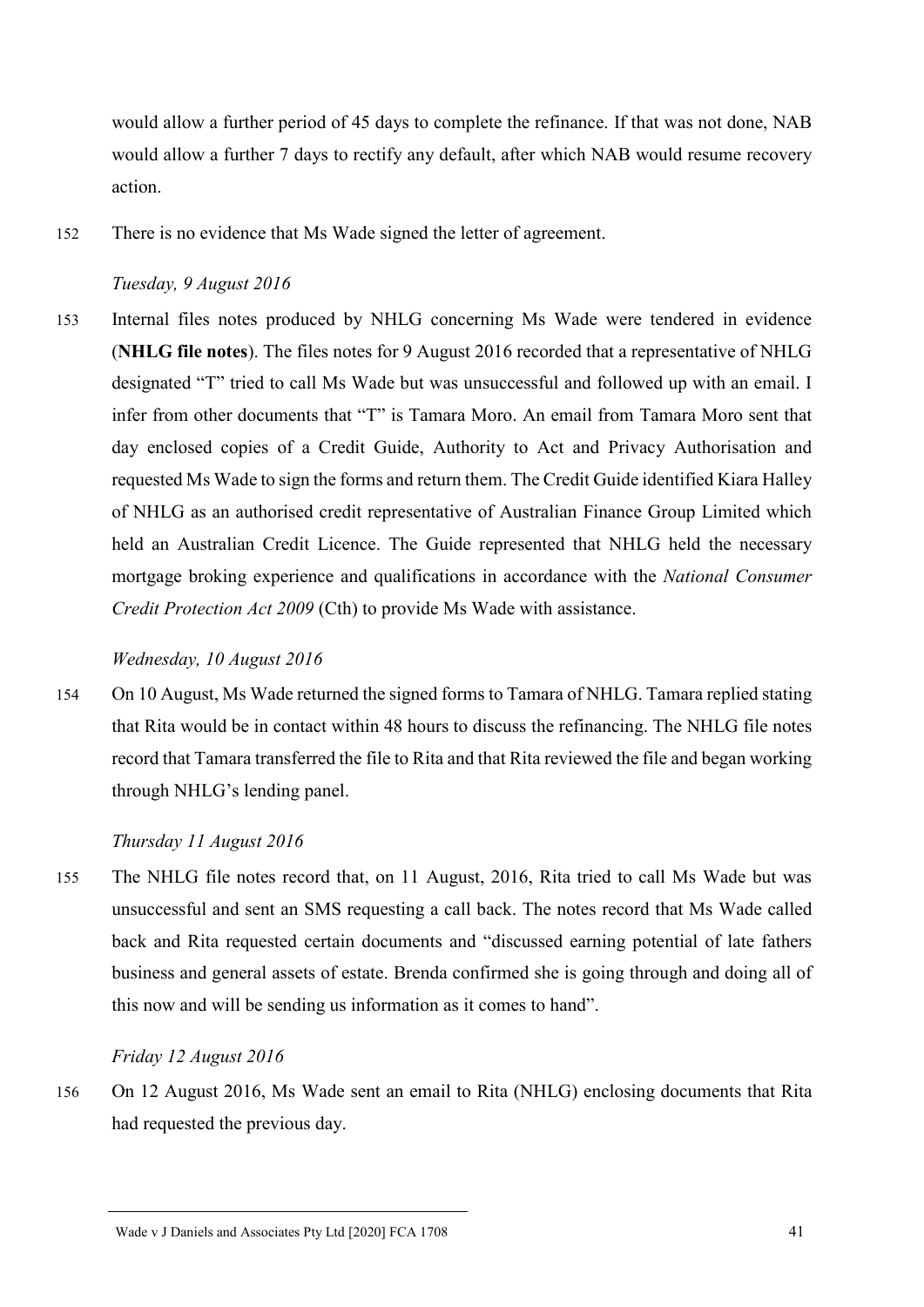*Monday 15 August 2016*

157 The JDA file notes record that, on 15 August 2016, Kelli (JDA) unsuccessfully tried to call Ms Wade. Kelli followed up with an email asking Ms Wade to return her call.

### *Tuesday 16 August 2016*

158 The JDA file notes record that, on 16 August 2016, Kelli (JDA) again unsuccessfully tried to call Ms Wade. Kelli followed up with an SMS asking Ms Wade to return her call.

### *Wednesday 17 August 2016*

- 159 In evidence was an audio recording and transcript of a telephone call on 17 August 2016 between Kelli (JDA) and Ms Wade. The call was initiated by Kelli. Kelli asked Ms Wade how the refinancing was progressing and Ms Wade replied that she was waiting to hear from NHLG. Kelli referred to the offer from NAB to allow a period of 1 month for Ms Wade to obtain refinancing and commented that that period was not long enough. Kelli asked Ms Wade whether Ms Wade was happy for Kelli to negotiate more time from NAB, to which Ms Wade gave her approval.
- 160 Later that day, Kelli sent an email to Daaneyal Khan of NAB stating that:

I have discussed your offer of assistance with Ms Wade and she is not agreeable.

She has been liaising with her refinance company and they require further time for the refinance to be approved, therefore Ms Wade would like the agreement to be extended until 8 November to complete the refinance.

Payments will also be maintained during this period.

I await your positive response.

161 The AREG file notes record that, on 17 August 2016, AREG unsuccessfully tried to make contact with Ms Wade, leaving a message on her landline and sending an SMS.

*Sunday, 21 August 2016*

162 The NHLG file notes record a note from Kiara Halley. It is unclear whether the note records a conversation with Ms Wade. The note is to the effect that the best rate is from Bluestone at 6.49% but with monthly repayments of \$1,389. The note records that Ms Wade cannot service those repayments but that Ms Wade has a 22 year old living with her. As a later note indicates, the implication is that Ms Wade's adult daughter, who was working at the time, might be able to assist in servicing the loan.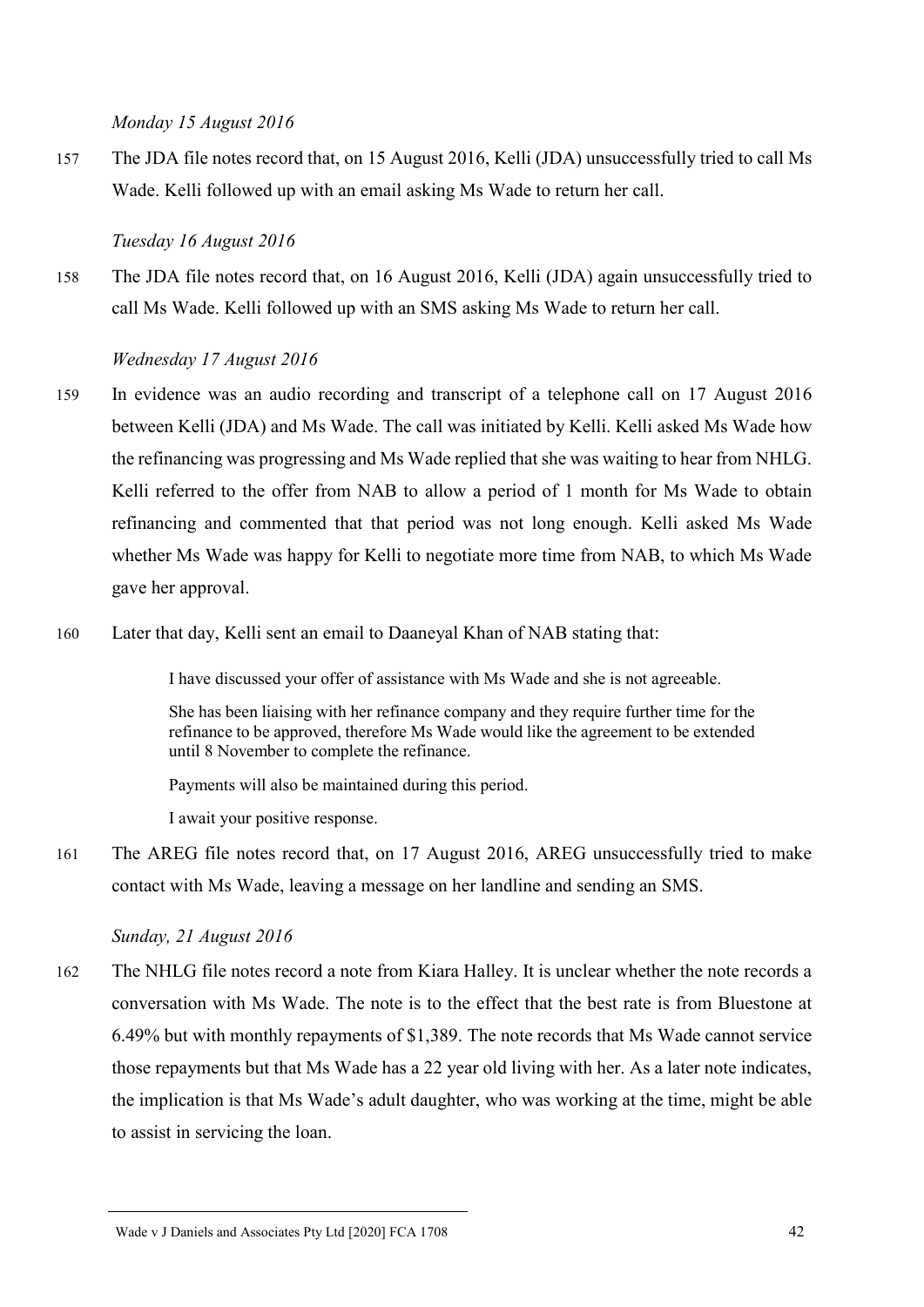*Monday, 22 August 2016*

163 The JDA file notes record that, on 22 August 2016, Kelli received a call from NAB and unsuccessfully tried to return the call.

# *Tuesday, 23 August 2016*

- 164 The JDA file notes record that, on 23 August 2016, Kelli spoke with a representative of NAB who said that NAB would issue an updated letter giving Ms Wade until 8 November 2016 to refinance her loan.
- 165 On that day, NAB issued a further letter agreement addressed to Ms Wade which offered the following terms:
	- (a) NAB would give Ms Wade until 8 November 2016 to provide NAB with one of the following:
		- (i) Option 1 an unconditional approval for refinance with another lender which would be sufficient to payout the account and enforcement costs in full.
		- (ii) Option 2 an unconditional contract of sale of the security property at fair market value.
		- (iii) Option 3 vacant possession of the security property.
	- (b) If Ms Wade chose option 1 or 2, NAB would provide a further 60 days for settlement.
	- (c) In the event of default, NAB would provide 7 days to rectify the default after which it would resume recovery action.
- 166 I infer that the letter was sent to Ms Wade's home address.

*Sunday, 28 August 2016*

167 On 28 August 2016, Ms Wade sent an email to Kelli (JDA) with the following message:

I just wanted to know how everything was going on refinance my housing loan, I have a lot of bills that need to be paid that were going to be added onto the housing loan that I am unable to pay until the loan comes through, as they all want the entire outstanding balance finalised straight away, I've told them I'm in the process of refinancing but some of them are now starting to talk of cutting of my utilities, can you please update me on the progress of refinancing so I can pass this onto the suppliers.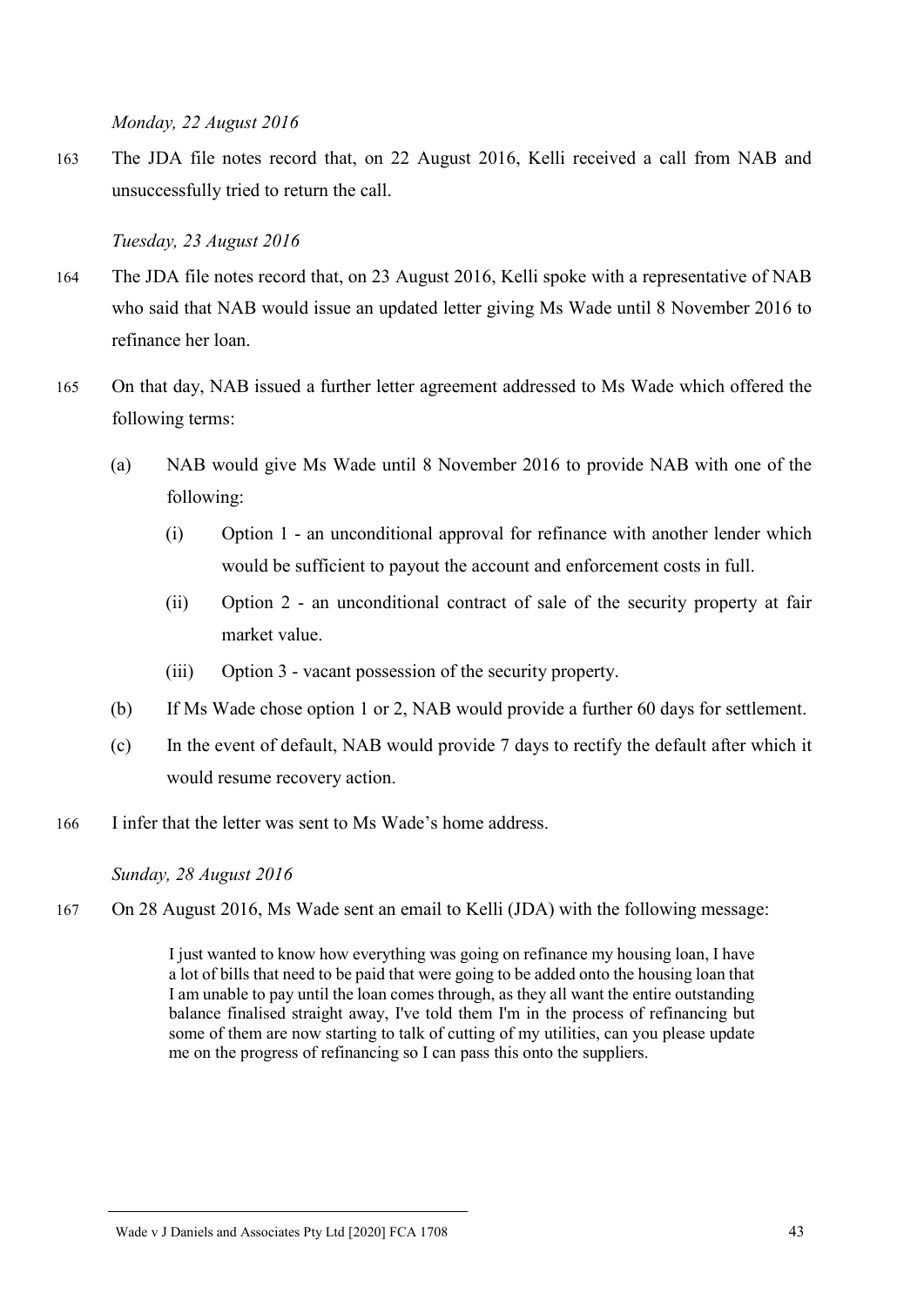*Monday, 29 August 2016*

- 168 On 29 August 2016, Daaneyal Khan of NAB sent an email to Kelli (JDA) attach a copy of the further letter agreement dated 23 August 2016. The letter concluded with a statement that Mr Khan was awaiting Kelli's response.
- 169 The NHLG file notes record that Kiara Halley unsuccessfully tried to call Ms Wade on that day.

*Tuesday, 30 August 2016*

170 On 30 August 2016, Ms Wade sent an email to Tamara (NHLG) responding to the message left the previous day by Kiara Halley. The email continued:

> I emailed Kellie yesterday asking of the progress of refinancing my home loan, so if you could please email me that information that would be greatly appreciated, sorry for any inconvenience of the missed call yesterday.

- 171 The email shows that Ms Wade was aware that NHLG was seeking a refinance of her home loan.
- 172 The NHLG file notes record that Tamara (NHLG) unsuccessfully tried to return Ms Wade's call and sent her an email requesting a call back. The file notes then record that Kiara Halley spoke with Ms Wade and explained the difficulty in servicing a refinanced loan and suggested that Ms Wade's 22 year old daughter who was working full time might be able to assist. Ms Wade agreed to speak to her daughter and then Kiara and Ms Wade would speak again.

*Wednesday, 31 August 2016*

173 On 31 August 2016, Ms Wade sent an email to Kiara Halley (NHLG) containing the following message (errors in original):

> I thought Id fill you in on what's happening so far, unfortunately my oldest daughter flatly refuses to help her mother keep the house by signing into a loan that she doesn't even have to pay, and she'll get half or more of her car paid off for doing so, so if you have any other suggestions please let me know asap, meanwhile ill keep working on Amanda in a hope that she'll change her mind, I'm actually lost for words, if she doesn't help me in anyway it's going to change our relationship altogether.

174 During cross-examination, Ms Wade said that she did not take kindly to the proposal that her daughter would support the home loan and she did not expect her daughter to agree. That evidence was inconsistent with the email sent by Ms Wade to NHLG on 31 August 2016. Ms Wade gave evidence that what she said in the email was not accurate. It is not necessary to

Wade v J Daniels and Associates Pty Ltd [2020] FCA 1708 44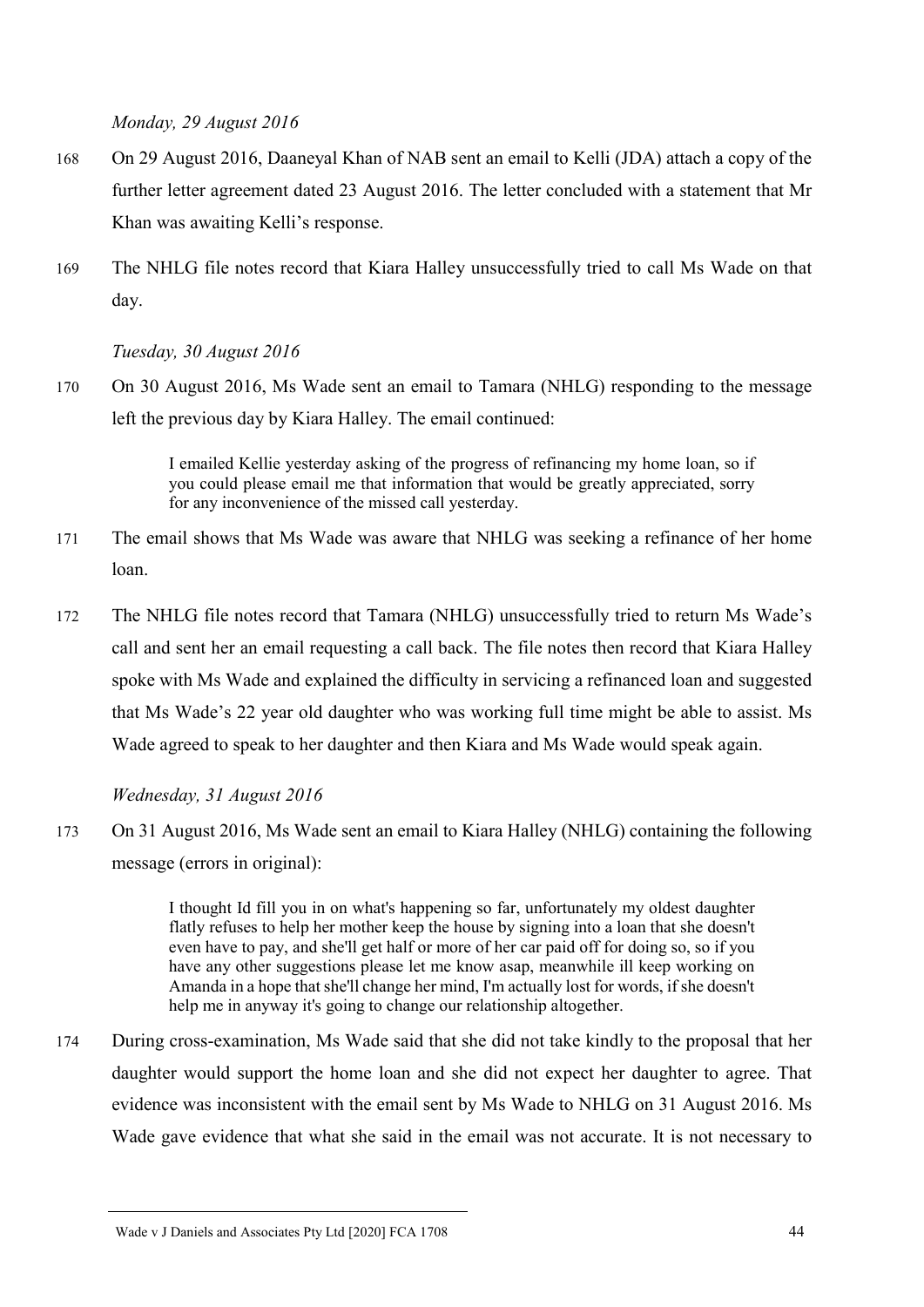determine whether the email was inaccurate or Ms Wade's testimony about the events was an inaccurate reconstruction.

175 The JDA file notes record that Helen unsuccessfully tried to call Ms Wade on 31 August 2016 and sent an SMS for Ms Wade to call back. The note also contains the following statement: "SOA shows cannot service and may need to negotiate reduced repayment". I infer that that information was provided to JDA by NHLG as a result of the email sent by Ms Wade to NHLG. The effect of the communication was that Ms Wade did not have the income to support repayments required under a refinanced loan and that it may be necessary to try to re-negotiate the repayments to be made to NAB.

# *Thursday, 1 September 2016*

176 The NHLG files notes record that, on 1 September 2016, Rita received a telephone call from Ms Wade and recorded the following summary:

> Brenda called to advise that her daughter will definitely not go on the loan with her as she does not trust her mother. Advised we could see what else could be done and then discuss further.

177 The JDA file notes record that Heidi spoke to the NAB who agreed to an extension until 9 September 2016 for Ms Wade to return the signed letter of agreement. Other documents reveal that Heidi's name is Heidi Monsant and worked at JDA.

# *5 September 2016*

178 The JDA file notes record that, on 5 September 2016, Heidi unsuccessfully tried to make contact with Ms Wade and sent an SMS. The note records that Heidi wished to discuss NAB's minimum monthly payments and the possibility of negotiating "IO" (which I infer is interest only) repayments.

# *6 September 2016*

179 The AREG file notes record that, on 6 September 2016, AREG unsuccessfully tried to make contact with Ms Wade and sent an SMS.

# *7 September 2016*

180 The JDA file notes record that, on 7 September 2016, Heidi again unsuccessfully tried to make contact with Ms Wade about reduced payments to NAB and sent an SMS.

Wade v J Daniels and Associates Pty Ltd [2020] FCA 1708 45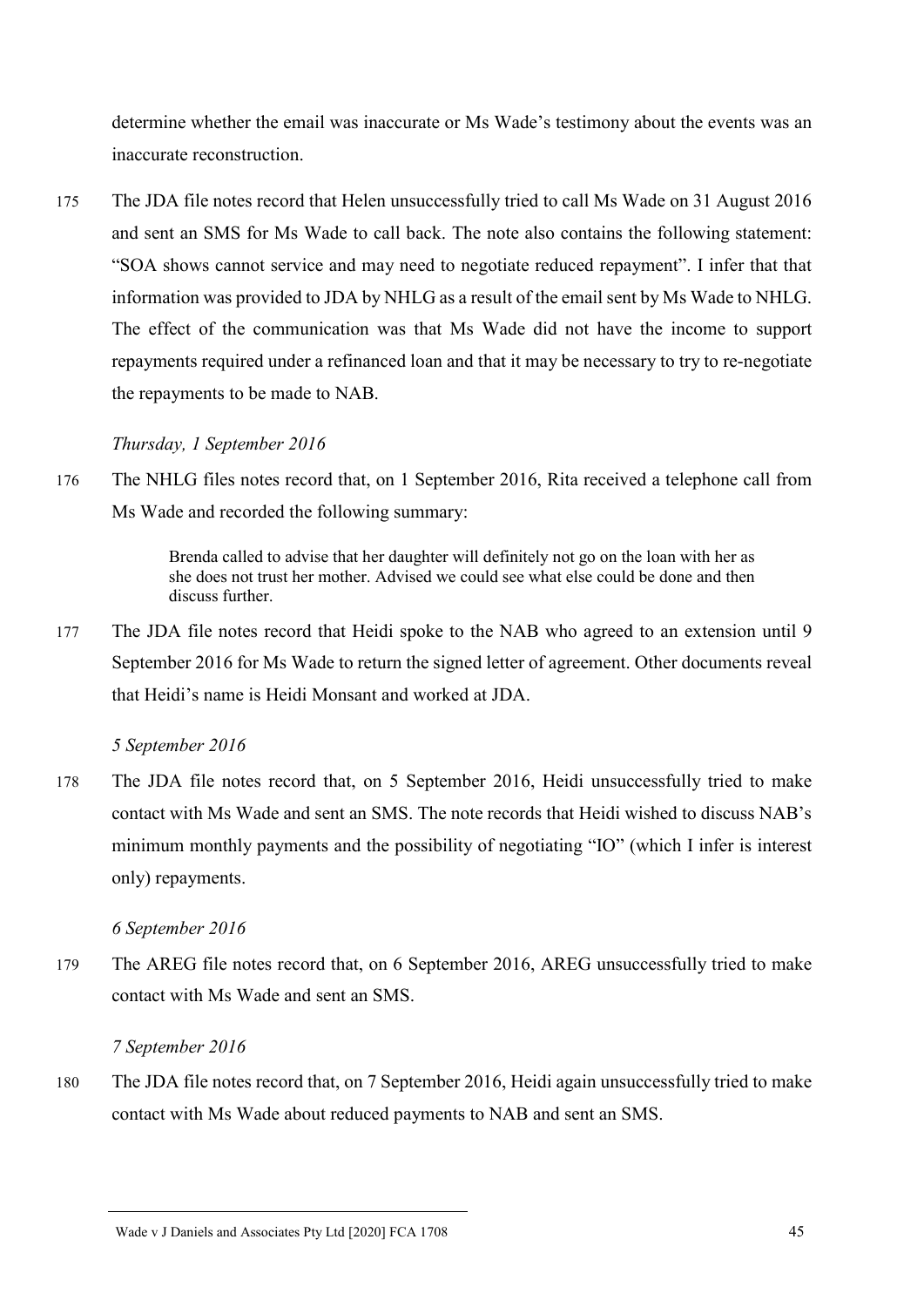*10 September 2016*

181 The JDA file notes record that, on 10 September 2016, Heidi again unsuccessfully tried to make contact with Ms Wade about another arrangement with NAB and sent an SMS and an email. The email stated:

> I have been trying to contact you as we URGENTLY need to make an arrangement with your bank.

Please call me back immediately as we do not have much time left.

182 The file notes also record that Helen advised Heidi to send an email to NAB advising that refinancing is no longer viable for Ms Wade and putting a new proposal. Following those instructions, Heidi sent an email to Daaneyal Khan of NAB which stated the following:

> Following up to my email from Thursday, I can confirm that Ms Wade's refinance is not viable at this time.

> As such, the Resolution Agreement sent to us is no longer in my client's best interest.

If possible, my office believes it would be best if we can negotiate for reduced repayments for a period of time.

My proposal for my client is as follows:

- Reduced repayments to the home loan for a period of 3 months
- Regular repayments for the following 6 months
- Capitalisation of arrears at the end of this 9 month period.

Could you please review this proposal and advise.

# *12 September 2016*

- 183 On 12 September 2016, Mr Khan of NAB replied to Heidi's email, thanking her for the proposal and asking what foreseeable changes are evident in Ms Wade's financial situation after the 3 months that would allow her to resume with her monthly repayments.
- 184 In evidence was an audio recording and transcript of a telephone call on 12 September 2016 between Heidi (JDA) and Ms Wade. The call was initiated by Ms Wade. In the call, Ms Wade confirmed that her daughter had refused to support the refinancing of her home loan and that Ms Wade had not heard anything further from NHLG regarding refinance. Heidi recommended that Ms Wade give NHLG a further call, but said that they needed to come up with another arrangement with NAB to obtain more time. Heidi asked what kind of repayments Ms Wade could make at that time, to which Ms Wade first replied that she could not make any but then said that if it meant keeping her house, she would try to pluck money from anywhere. Heidi then outlined a proposal to be put to NAB. The proposal was what had been put to NAB by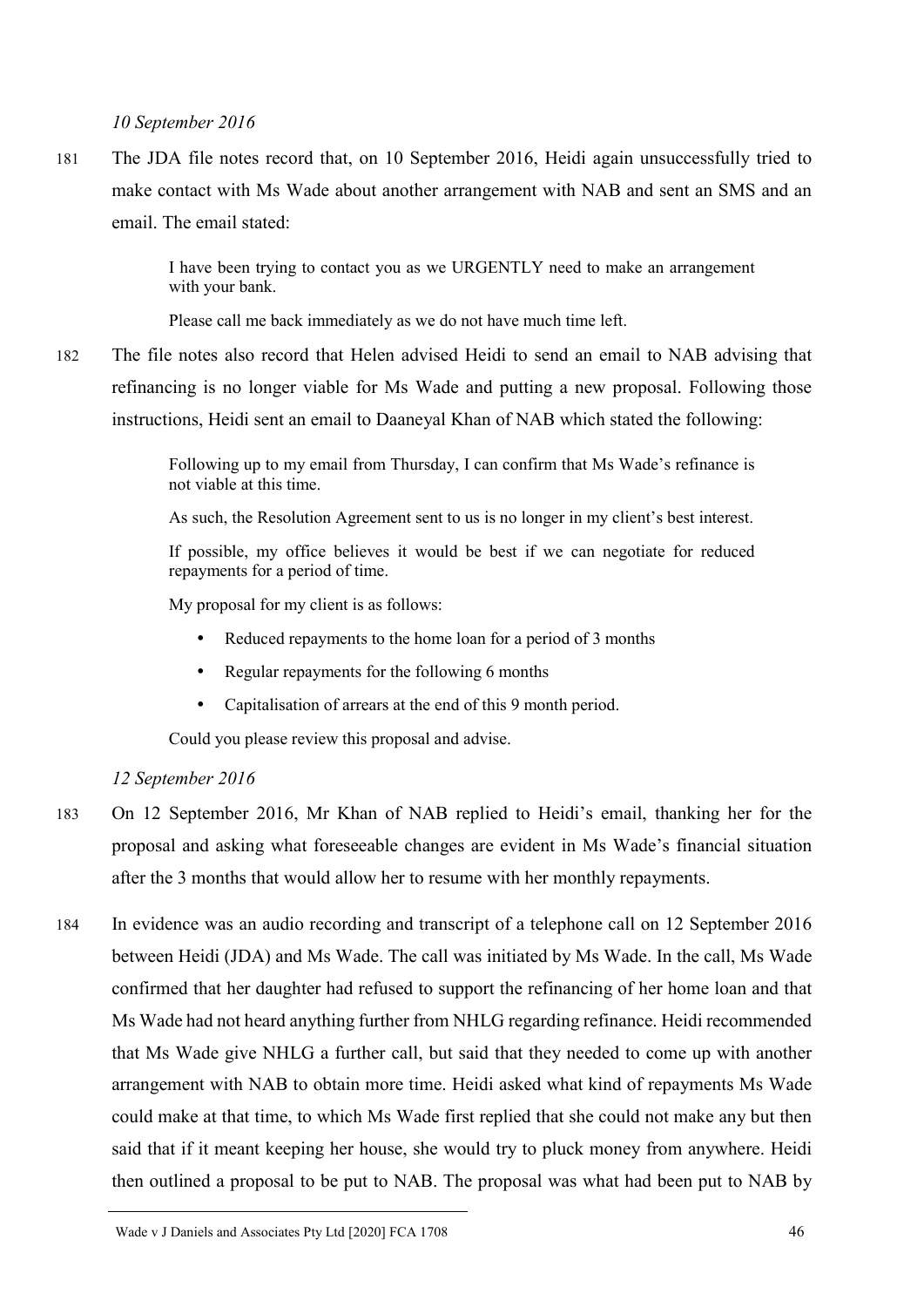Heidi on 10 September 2016. Heidi did not inform Ms Wade that the proposal had already been put to NAB. I infer that Heidi was reluctant to tell Ms Wade that JDA had already begun a further negotiation with NAB without Ms Wade's express authorisation (as noted above, Heidi had been instructed to put the proposal to NAB by another representative of JDA, Helen). Ultimately, nothing turns on this sequence of events. Ms Wade approved the proposal suggested by JDA. During the conversation, Ms Wade stated that her refinancing was not looking good and asked what would happen if NAB did not accept the proposal. Heidi replied that "we'll have to work out something else". Heidi again recommended that Ms Wade call NHLG.

# *13 September 2016*

- 185 The AREG file notes record that, on 13 September 2016, AREG sent Ms Wade an email asking her to call back and also sent an SMS.
- 186 The NHLG file notes record that Rita unsuccessfully tried to call Ms Wade and sent her an SMS and email to call back. The notes record that Ms Wade called back. The notes summarised the conversation as follows:

Asked Brenda if she had finished probate. She advised no not as yet she didnt really have it in her to work on probate as she thought she was losing her house. Explained not taking action would lead her in that direction. Got Heidi (JDAN) on the phone and completed a conference call. Heidi advised that she was working with NAB to assist Brenda in reducing repayments and capping arrears. Once conference call finished reminded Brenda she had to mobilise so we could help her with finance. She mentioned she could doctor up documents if that would help her loan go through and I told her we will not do loans like that. F/nightly calls to be made to check that she is making her payments.

# *14 September 2016*

187 The JDA file notes record that, on 14 September 2016, Heidi again unsuccessfully tried to make contact with Ms Wade and sent an SMS.

# *15 September 2016*

- 188 The JDA file notes record that, on 15 September 2016, Heidi again unsuccessfully tried to make contact with Ms Wade about an updated statement of financial position and sent an SMS.
- 189 Ms Wade called Heidi in response later that day. In evidence was an audio recording and transcript of the telephone call. Heidi explained that NAB had asked whether there was reason to believe that Ms Wade's financial situation would change to enable her to make minimum monthly payments after 3 months. During the call, Heidi explained that, in order to get NAB's

Wade v J Daniels and Associates Pty Ltd [2020] FCA 1708 47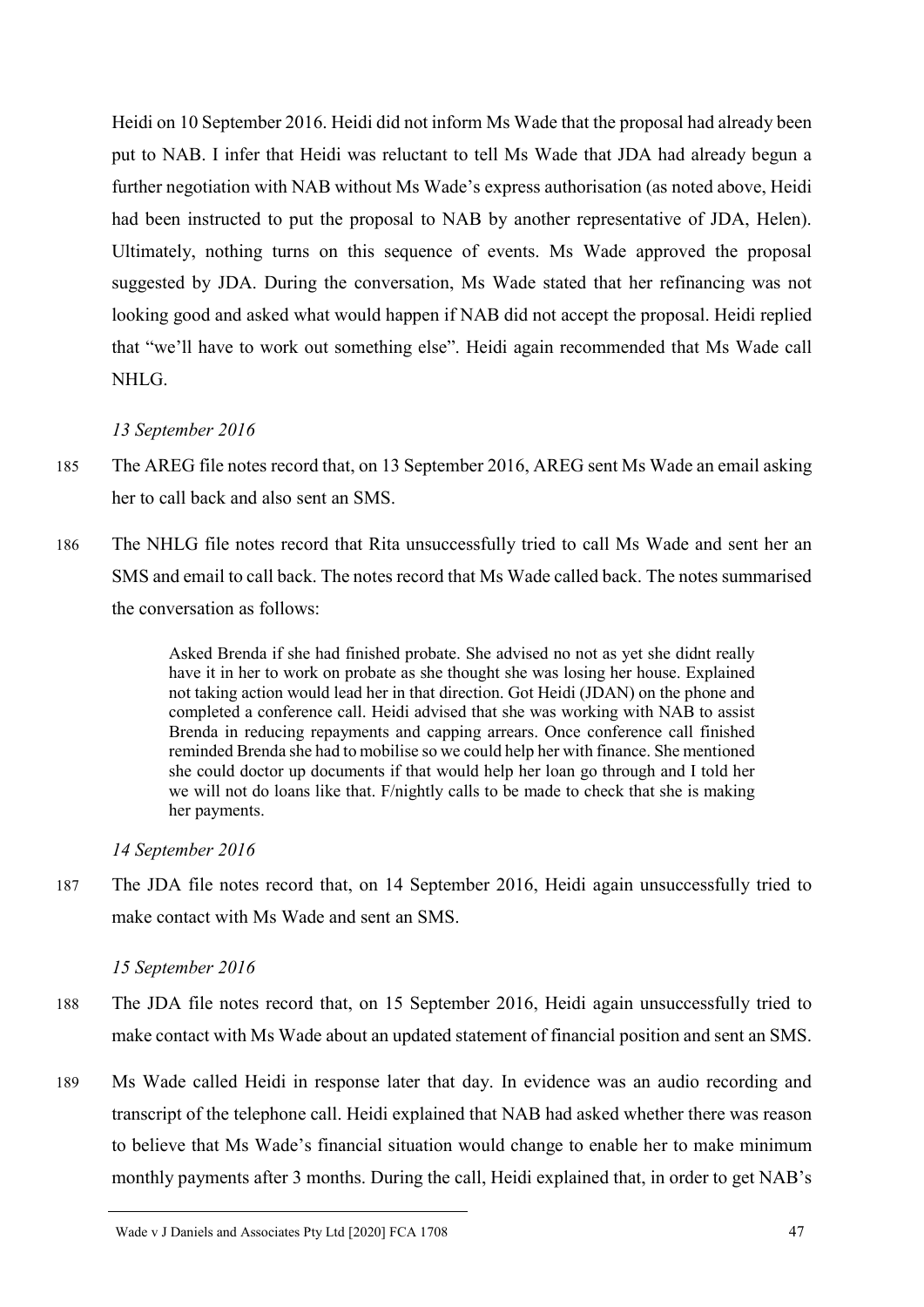agreement, JDA needed some sort of plan from Ms Wade to show that Ms Wade's income would increase. During the call, Ms Wade provided Heidi with an update of her financial position. It was apparent that, during the call, Heidi was updating figures from an earlier statement of financial position that JDA had on file, which I infer is the document of that title referred to earlier. The update was somewhat rambling. Also, on a few occasions, Ms Wade encouraged Heidi to include "whatever it takes", indicating that Ms Wade wished to include possible sources of income even if there was no realistic prospect of her earning that income. The statements were similar to the statements recorded in file notes of AREG and NHLG, referred to above, by which Ms Wade proposed to create inaccurate statements of income. Nevertheless, in relation to income, Ms Wade stated that:

- (a) She was receiving a weekly Centrelink Newstart benefit of \$580 per fortnight and the Australian Government Family Tax Benefit of \$216 per fortnight.
- (b) She had been receiving child maintenance of \$650 per month, but that the maintenance ended in March 2017.
- (c) Her late father's business was not going well because it had been placed on stop credit.
- (d) Her adult daughter was paying board of \$75 per week.
- (e) She was thinking about renting out her garage for \$100 per week for boarding or storage. Heidi said that she would not include that in the statement of financial position.
- (f) She was doing a part time book-keeping job as well as hairdressing. Heidi stated that she needed a realistic estimate of cash income, and Ms Wade stated that hairdressing was \$100 per week and book keeping was \$500 per quarter.
- 190 In examination in chief, Ms Wade said that, at that time, she was not earning any income from book-keeping or hairdressing. In cross-examination, Ms Wade prevaricated on that question. I have concluded that Ms Wade's evidence in chief was accurate. I also find that Ms Wade deliberately provided false information to JDA about her income from book-keeping and hairdressing.
- 191 In evidence was a further document titled "Statement of Financial Position" on JDA letterhead. I infer that this document was completed following the telephone call between Heidi and Ms Wade on 15 September 2016, and was an updated version of the earlier version. It recorded total monthly income of \$3,624.67 which was the aggregate of the income figures given by Ms Wade to Heidi during the phone call (adjusted to monthly figures) comprising:

Wade v J Daniels and Associates Pty Ltd [2020] FCA 1708 48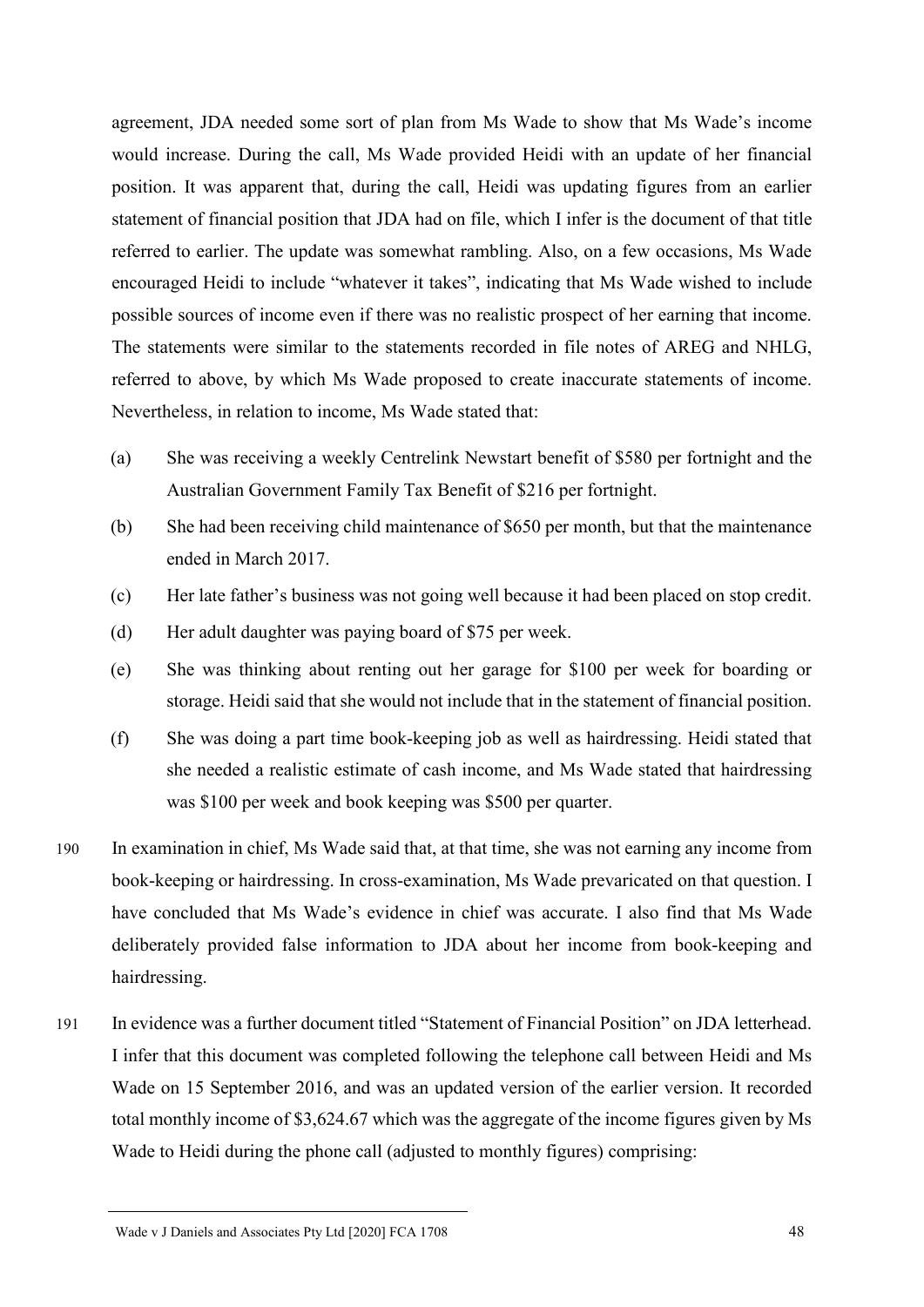- (a) \$1,256.67 from Centrelink Newstart;
- (b) \$468 from Family Tax Benefit;
- (c) \$650 from Child Support;
- (d) \$325 from her eldest daughter's board payments; and
- (e) \$600 from hairdressing and book-keeping.
- 192 The expenses section of the document was unaltered. As noted above, the total expenses figure of \$1,765 was incorrect and the total should have been stated as \$3,624 (including home loan repayments of \$1,127 per month). Thus, Ms Wade's stated income matched her estimated expenses, including her home loan repayment.
- 193 Toward the end of the telephone call, Heidi told Ms Wade that, for JDA to do anything further on her file, Ms Wade would need to enter into a further agreement for a period of either 30 or 60 days. Heidi also stated that the agreement involved fees of \$1,500 for the 30 day period. Ms Wade expressed surprise at the size of the fees and asked about the payment obligation. Heidi described the fees as deferred, and Ms Wade stated that she was under the impression that the fees were taken out "once it was finished". Heidi said no, and explained that the first contract was for 60 days and that an invoice was issued at the end of that period. Heidi also said that, at that time, Ms Wade could work out a payment arrangement with JDA and that JDA were "quite flexible".
- 194 Ms Wade then asked Heidi whether she would be refinanced at the end of the 60 day period. Heidi asked whether "finance" (which I infer was a reference to NHLG) had been given the updated figures and Ms Wade stated that she did not think so. Heidi said that she would send "finance" an updated statement of financial position.
- 195 Also on 15 September 2016, Heidi sent an email to Ms Wade with the subject "Extra Time Extension" and attaching a letter agreement. The agreement is the "third contract" referred to in the pleadings. The email referred to their recent discussion and stated that the agreement was required by JDA in order for JDA to continue helping Ms Wade. The email also stated that there was an option for 30 or 60 days and asked Ms Wade to "choose the option you feel most suits your situation". The email asked Ms Wade to sign and return the agreement.
- 196 The attached one page letter agreement stated as follows:

As you are aware the 60 day hold on legal action is due to expire.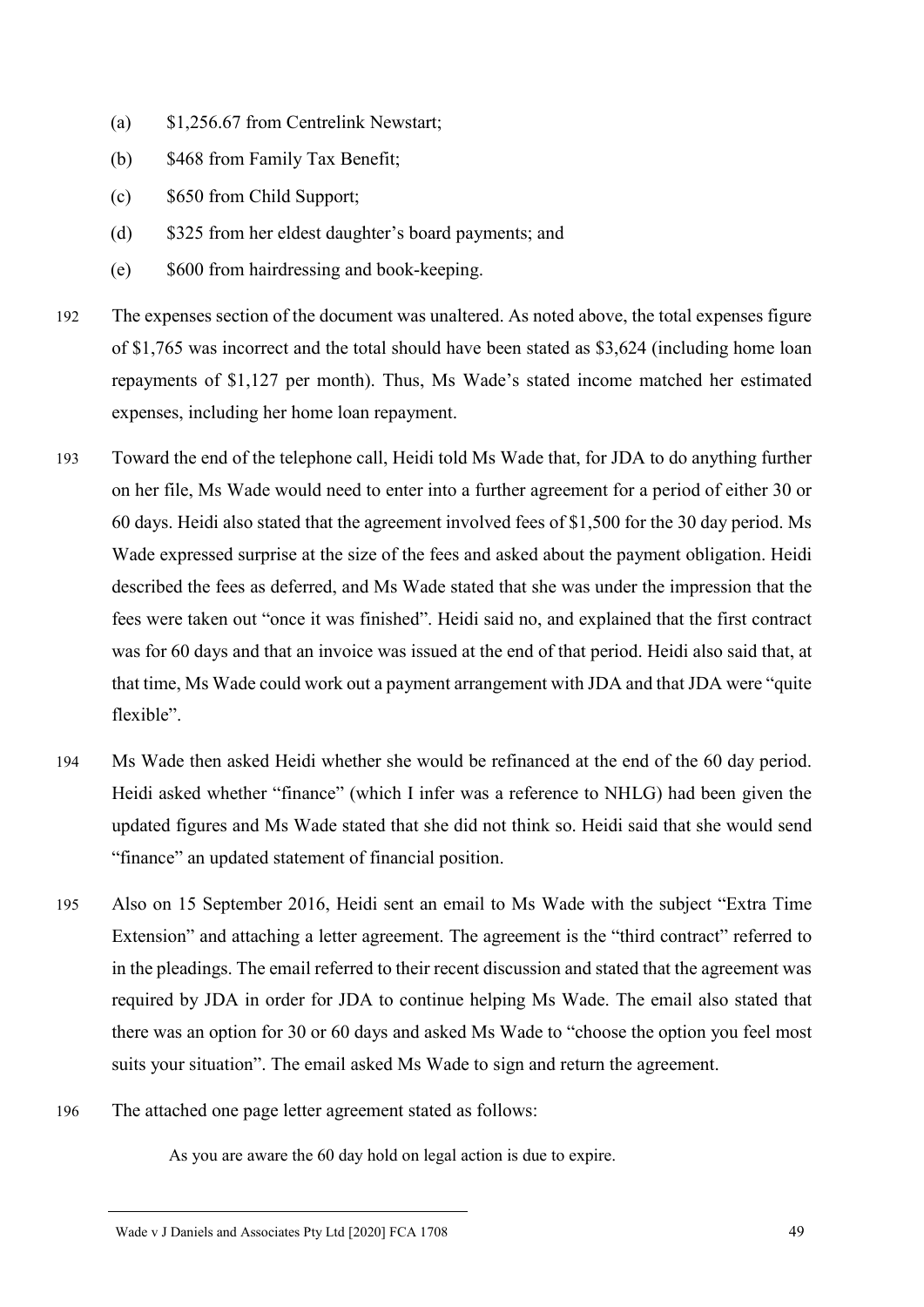You wish this office to continue working on your matter and extend the hold on repossession proceedings for a period of 30 or 60 days.

Please complete the below and return to this office so we may continue to assist you in not losing your property to the Lender.

- 197 The agreement then set out an option for a 60 day extension (for a fee of \$2,500) and an option for a 30 day extension (for a fee of \$1,500). Like the first agreement, the agreement offered discounts depending on whether an immediate payment was made, instalment payments were made or a "deferred payment". The expression "deferred payment" was not explained in the agreement. Ms Wade said in cross-examination that she was told that JDA would agree to a payment arrangement in relation to the fees, and that the fees would not need to be paid in full until her loan was refinanced. That evidence is not consistent with the transcript of the telephone call, in which Heidi said that Ms Wade could work out a payment arrangement with JDA and that JDA were "quite flexible". As matters transpired, JDA did not seek payment of the fee until Ms Wade's house had been sold.
- 198 In examination in chief, Ms Wade was asked whether she understood the third contract. Ms Wade replied that she believed that the document meant the NAB court proceedings had to be put on hold again because "they" needed more time.

### *17 September 2016*

199 On 17 September 2016, Ms Wade sent an email to Heidi attaching a copy of the signed extension agreement (referred to in pleadings as the third agreement). Ms Wade had selected the 60 day extension option with deferred payment (for a fee of \$2,500).

### *Monday, 19 September 2016*

200 The JDA file notes record a communication between NAB and Heidi whereby NAB advised that they were seeking a proposal by the end of the day and that NAB wished to know whether Ms Wade's updated statement of financial position had changed her chances of obtaining a refinance.

#### *Tuesday, 20 September 2016*

201 On 20 September 2016, Heidi (JDA) sent an email to NAB as follows:

I apologise for the late reply; I was unable to send you an update from Ms Wade's finance application yesterday as I was still waiting to hear back from the brokers.

They are currently considering the updated Statement of Financial position that was provided to them, however it appears that they will be unable to process Ms Wade's Finance application until she can build repayment history.

Wade v J Daniels and Associates Pty Ltd [2020] FCA 1708 50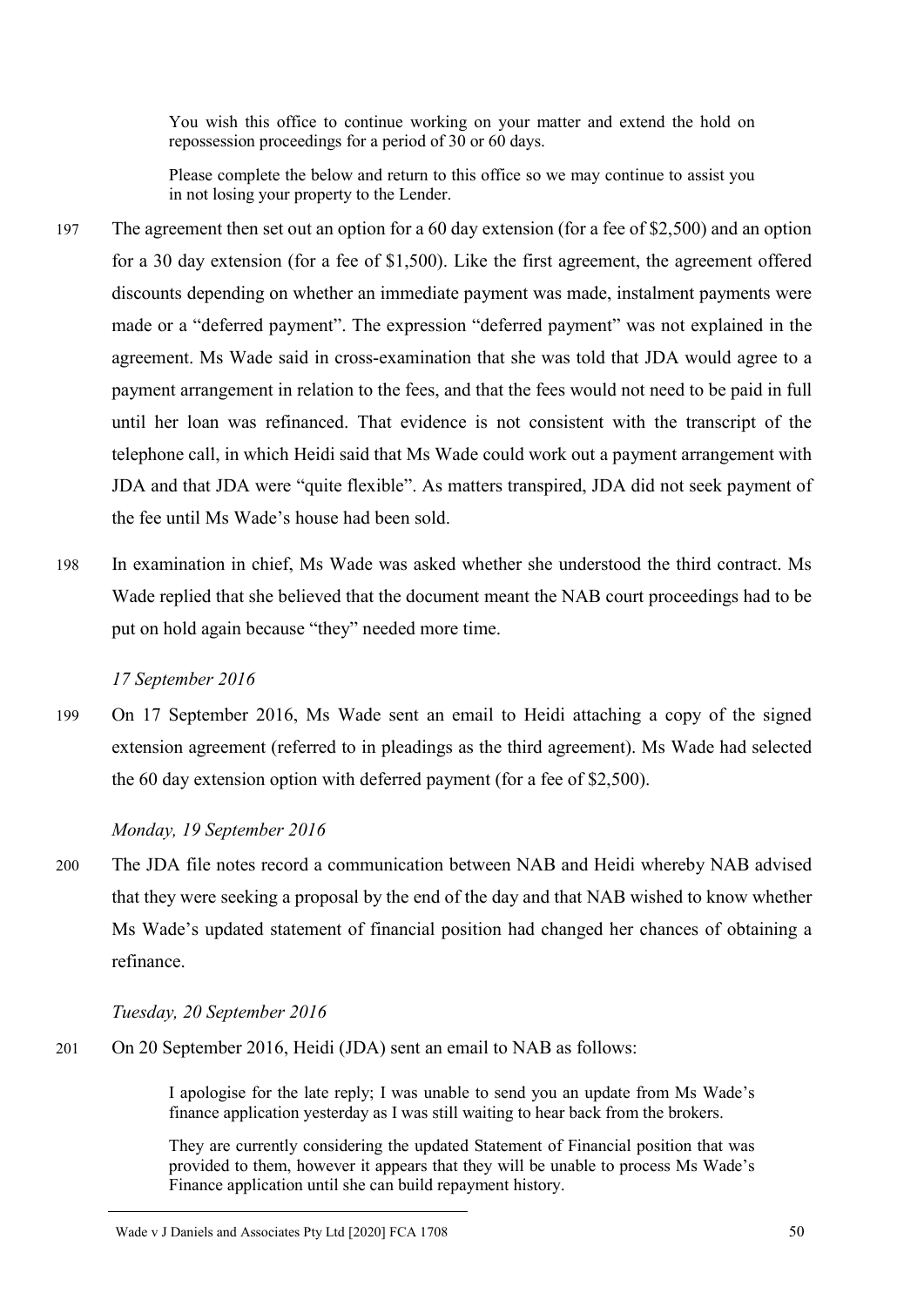As such, I would like to request the 3 month reduced repayments, 6 month MMP and capitalisation agreement previously mentioned by myself be reconsidered.

Please advise whether this is going to be viable.

*Thursday, 22 September 2016*

202 The JDA file notes record that NAB contacted Heidi and advised that the updated statement of financial position showed that Ms Wade was able to service the home loan and that NAB would send a proposal to JDA by Friday afternoon.

*Monday, 26 September 2016*

- 203 On 26 September 2016, NAB replied to Heidi's email attaching a revised letter of offer. The letter recorded that the loan balance was \$196,661.68, the arrears were \$20,756.45, the minimum monthly payment was \$1,124.47 and the enforcement costs were \$3,744.87. The letter contained the following offer:
	- (a) Ms Wade would commence monthly repayments of \$900.00 ("the reduced repayment period") towards the facility commencing from 29 October 2016 for a period of 3 months (October, November and December 2016).
	- (b) Following the reduced payment period, Ms Wade would commence a serviceability test for a period of 6 months. During the serviceability test, Ms Wade would need to meet the monthly contractual repayments of \$1,124.47 when they became due. The first full monthly repayment would be due on 29 January 2017 and every month thereafter for a period of 6 months.
	- (c) If Ms Wade complied with the above, NAB would add the enforcement costs to the balance of the facility and capitalise the outstanding arrears back into the facility.
	- (d) If Ms Wade defaulted, and did not rectify the default within 7 days, NAB would be entitled to resume recovery action.
- 204 JDA also sent an email to Ms Wade advising that it was trying to negotiate the debt with BMW Finance and requesting Ms Wade to sign an authorisation form in order for JDA to act.
- 205 The AREG file notes record that, on 26 September 2016, AREG sent Ms Wade an email asking her to call back and also sent an SMS.

*Tuesday, 27 September 2016*

206 The JDA file notes record that, on 27 September 2016, Heidi unsuccessfully tried to call Ms Wade to discuss NAB's proposal and sent an SMS.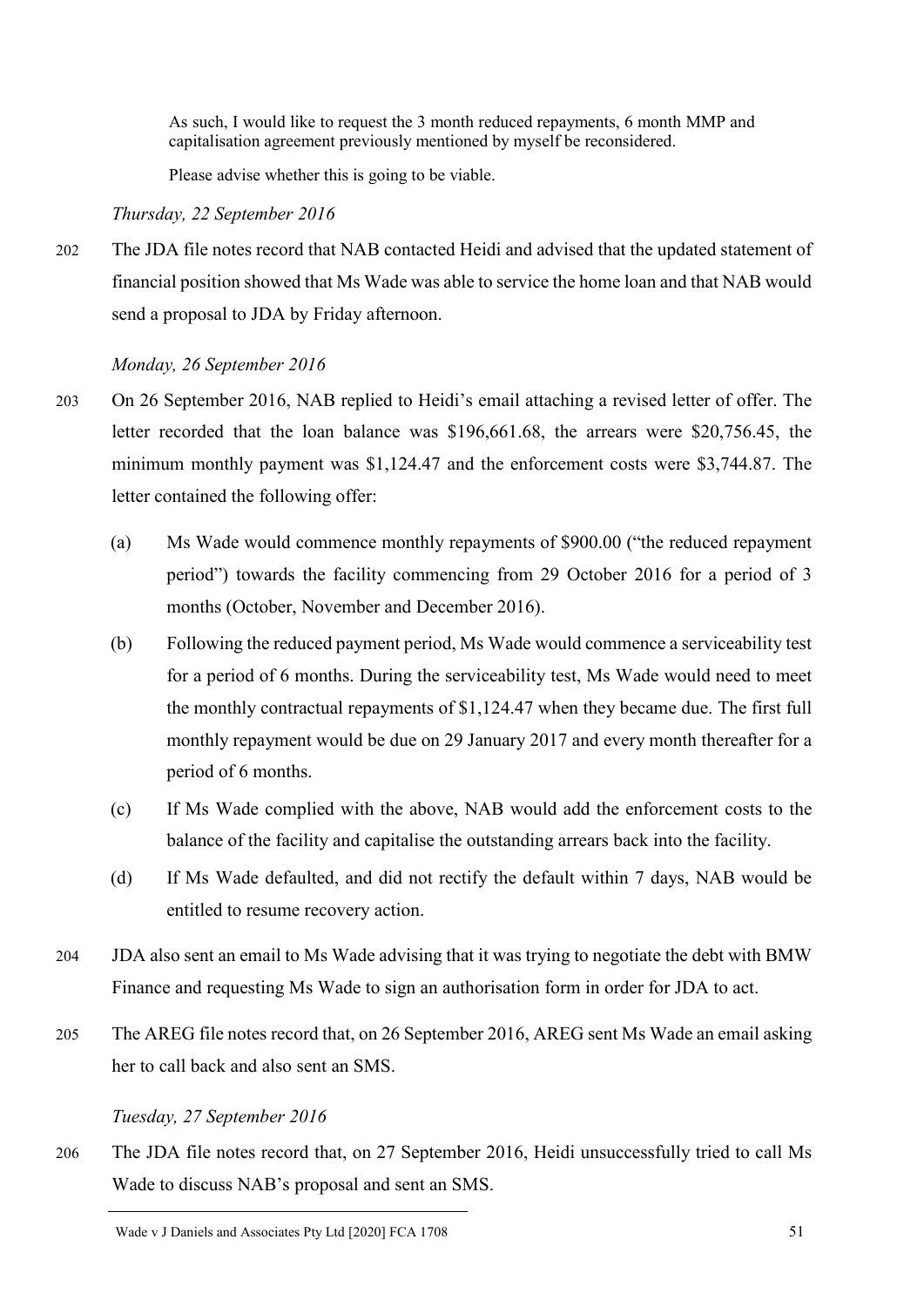*Wednesday, 28 September 2016*

- 207 On 28 September 2016, Ms Wade sent an email to AREG stating that she was unable to pay many bills because the suppliers to her late father's business had put her on stop credit.
- 208 The JDA file notes record that, on 28 September 2016, Heidi again unsuccessfully tried to call Ms Wade to discuss NAB's proposal and sent an SMS.

*Friday, 30 September 2016*

209 On 30 September 2016, Heidi (JDA) sent an email to Ms Wade stating that she had tried to contact her numerous times and that she wanted to discuss the offer that had been made by NAB. Heidi asked Ms Wade to call back.

### *Monday, 3 October 2016*

210 By an email from Ms Wade to Heidi (JDA) bearing the date 3 October 2016, Ms Wade returned a signed copy of the letter agreement with NAB (which also included a handwritten date of 3 October 2016). The email concluded:

> Well done on an excellent job of negotiating, that's one huge weight removed now, just have to resolve bill payments now and all will be perfect, I thank you so much for an excellent job done.

- 211 In cross-examination, Ms Wade said that, at that time, she was not happy with the agreement reached with the NAB because it did not solve her problems and she was seeking a refinancing. I reject that evidence. The email she sent at that time demonstrates that she understood that the further agreement with NAB was the best available option for her at that time to avoid foreclosure.
- 212 By an email the same day from Heidi to NAB, Heidi forwarded the signed agreement to NAB.

*Tuesday, 4 October 2016*

213 On 4 October 2016, NAB emailed Heidi (JDA) to confirm receipt of the signed agreement and that it would now be implemented.

*Wednesday 5 October 2016*

214 The JDA file notes record that on 5 October 2016, Heidi again unsuccessfully tried to call Ms Wade. Heidi sent an SMS to Ms Wade advising that NAB had accepted the agreement and that JDA would touch base fortnightly.

Wade v J Daniels and Associates Pty Ltd [2020] FCA 1708 52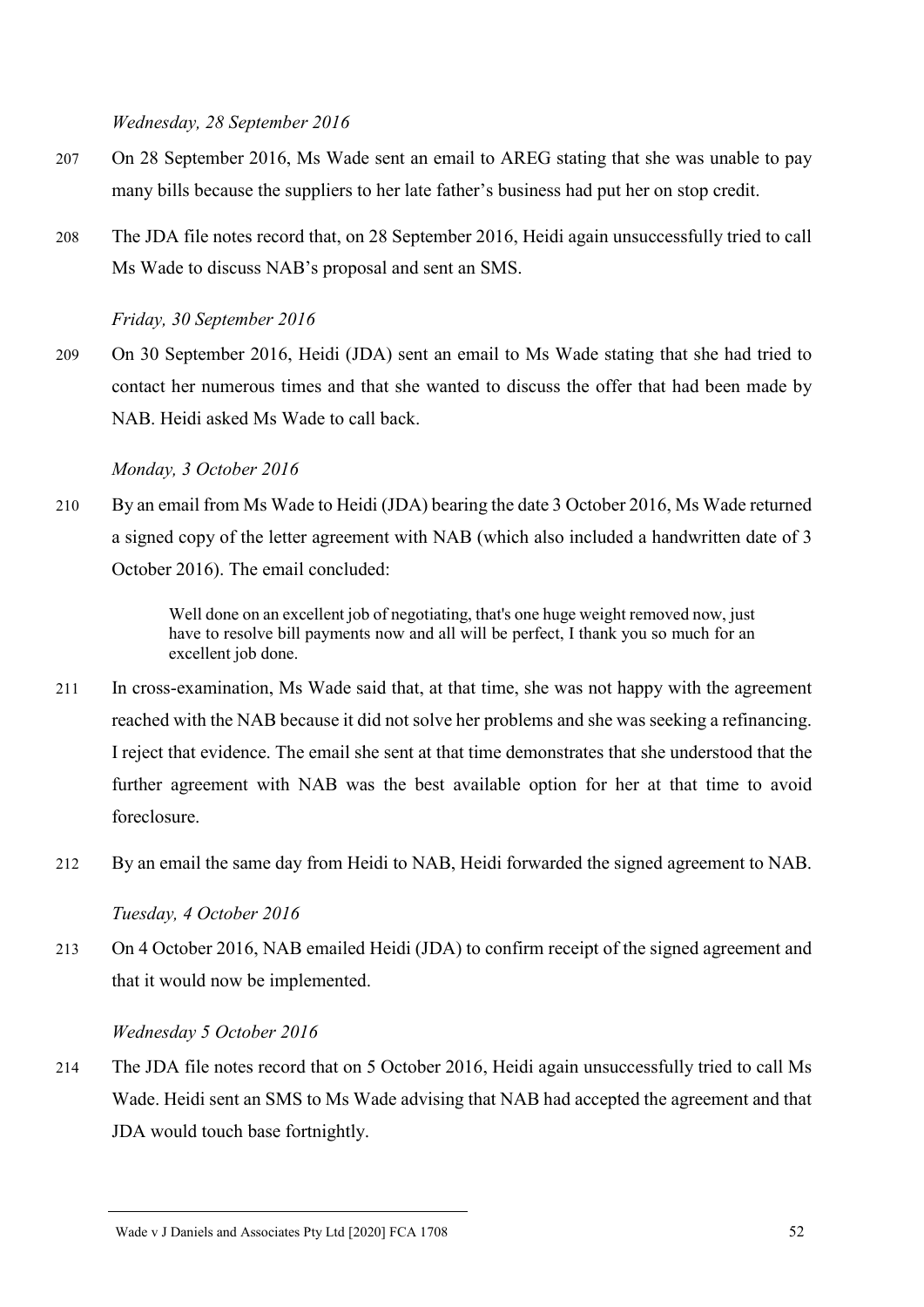*Thursday 13 October 2016*

- 215 On 13 October 2016, Tamara (NHLG) sent an email to Ms Wade asking Ms Wade to return Tamara's call as a matter of urgency.
- 216 Also on 13 October 2016, JDA sent an email to Ms Wade advising that JDA had successfully removed the Vodafone credit impairment on Ms Wade's VEDA credit file. JDA also issued an invoice to Ms Wade in the amount of \$2,000 for the removal of that credit impairment.

# *Monday 24 October 2016*

217 On 24 October 2016, Suzana Cvetkovski of AREG sent an email to Ms Wade stating that she had tried to call to make sure that everything was going well with her finance and that, if Ms Wade needed help, she should call.

*Tuesday, 25 October 2016*

218 On 25 October 2016, Ms Wade replied to the email from Suzana (AREG) stating (errors in original):

> Hi Suzana, I really don't know how anything is going at the moment, other than my utilities are getting cut off  $\&$  my first house repayment is due this week  $\&$  I'm not even sure If I'll b able to make that.

*Wednesday 26 October 2016*

- 219 On 26 October 2016, Tamara (NHLG) again sent an email to Ms Wade asking Ms Wade to return Tamara's call as a matter of urgency.
- 220 The JDA file notes record that, on the same day, Heidi unsuccessfully tried to call Ms Wade and sent an SMS asking her to call back.

*Friday, 28 October 2016*

- 221 The NHLG file notes record that, on 28 October 2016, Ms Wade called Tamara and said that her first payment was due to NAB that day but she would not have money until Tuesday. Tamara advised Ms Wade to call JDA to seek a change to the payment date.
- 222 The JDA file notes record that, on 28 October 2016, Ms Wade returned Heidi's call and stated that she could not afford to make the first payment under the agreement with NAB but that she would be able to make repayments on the  $9<sup>th</sup>$  of each month moving forward. The notes state that Heidi emailed NAB asking if that change was possible. A copy of that email was not in evidence.

Wade v J Daniels and Associates Pty Ltd [2020] FCA 1708 53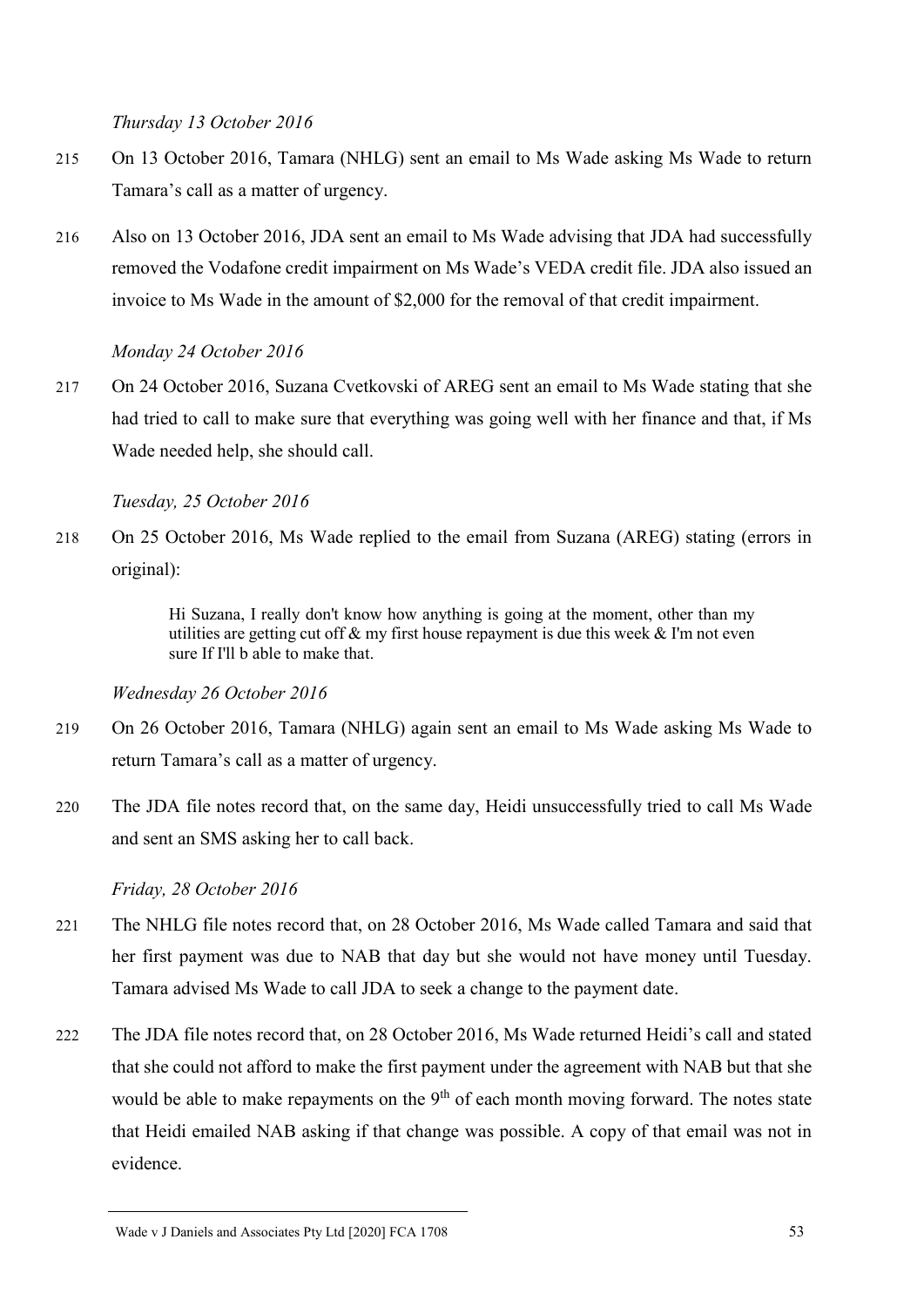*9 November 2016*

223 On 9 November 2016, NAB wrote to Ms Wade advising that she was in breach of the Resolution Agreement because payment of \$900 due on 29 October 2016 had not been made. The letter advised that if payment was not made within 7 days, it would resume recovery action.

### *17 November 2016*

224 The JDA file notes record that, on 17 November 2016, Heidi unsuccessfully tried to call Ms Wade to see if she had made the payments due to NAB. Heidi sent an SMS asking Ms Wade to call her back.

### *5 December 2016*

225 The JDA file notes record that, on 5 December 2016, Heidi again unsuccessfully tried to call Ms Wade to see if she had made the payments due to NAB. Heidi sent an SMS asking Ms Wade to call her back.

### **JDA lodges a caveat**

- 226 On 2 December 2016, JDA lodged a caveat on Ms Wade's home to secure payment of amounts owing to JDA. Following the lodgement of the caveat, Ms Wade begins to make complaints about JDA's services.
- 227 On 14 December 2016, Ms Wade sent an email to Tamara (NHLG) asking why JDA had lodged a caveat on her house. The email stated that Ms Wade was planning to call NHLG to complain about unspecified incidents that had occurred and that, if done differently, would have saved Ms Wade money. On 16 December 2016, Tamara replied to the email advising that Ms Wade would need to contact JDA about that matter. On 22 December 2016, Ms Wade replied to Tamara stating that JDA would not return her call. The email continues with a statement that Ms Wade was intending to ring the ombudsman because she felt that she had been unfairly treated.
- 228 The JDA file notes record that, on 15 December 2016, Ms Wade called Heidi in order to be put through to the accounts section of JDA. Heidi said to Ms Wade that she had been trying to contact her. Ms Wade responded that she had received "nothing" from Heidi.
- 229 The JDA file notes record that, on 28 December 2016, Heidi again unsuccessfully tried to call Ms Wade and sent an SMS asking her to call back.

Wade v J Daniels and Associates Pty Ltd [2020] FCA 1708 54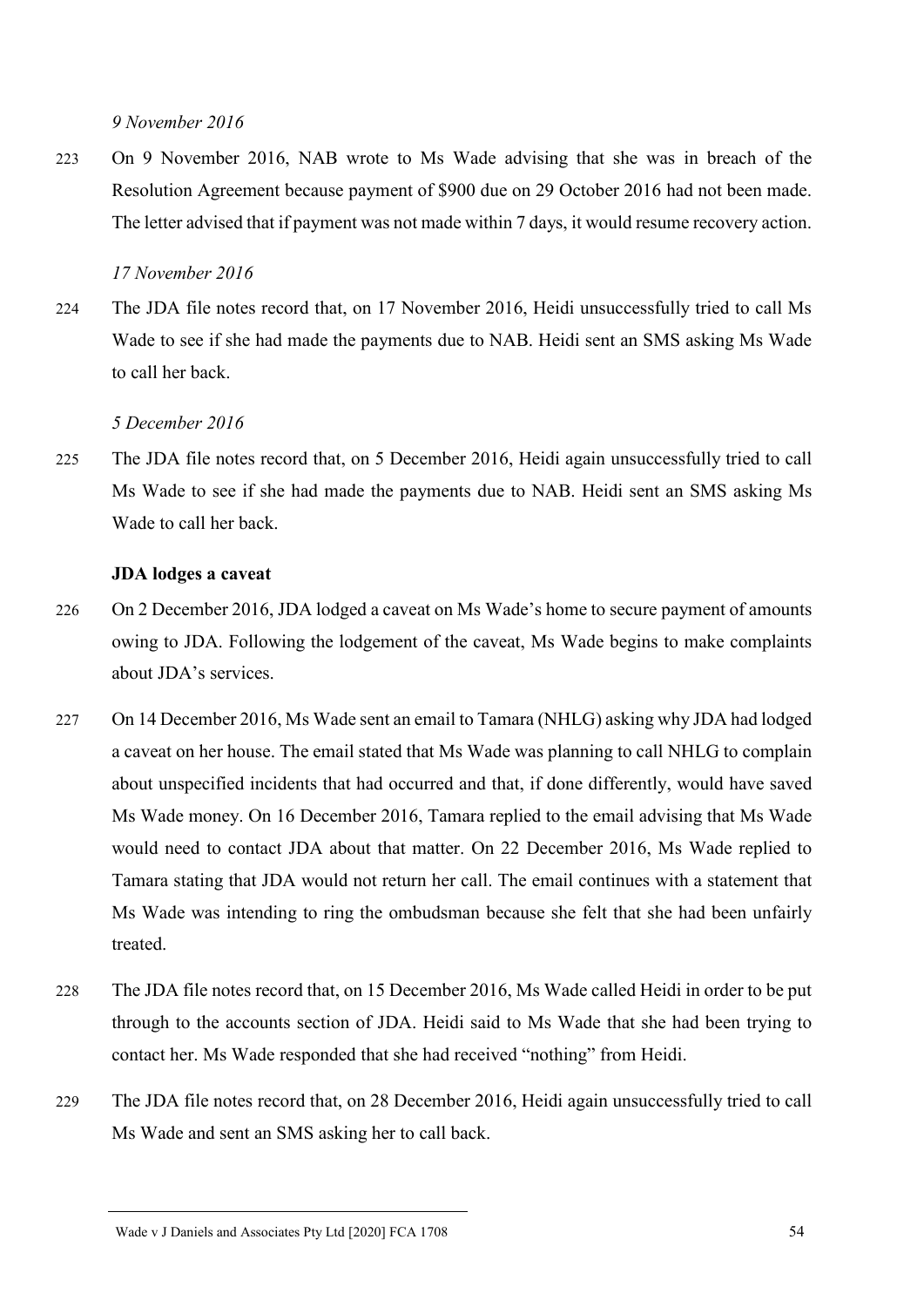- 230 On 2 January 2017, Ms Wade sent an email to JDA stating that it was the third time she had tried to contact JDA's office to find out why a caveat had been lodged when Ms Wade had never received notification of any overdue bills. Ms Wade also complained that JDA was no longer servicing her file leaving her unsure of what she should be doing to get her loan refinanced. Ms Wade stated that if she didn't hear from JDA, she would get the ombudsman involved because she seemed to be in more trouble now than when she first came to JDA for help.
- 231 The JDA file notes record that, on 3 January 2017, Heidi responded to Ms Wade's email and asked her to confirm her phone number as Heidi had been trying to contact her.
- 232 The JDA file notes record, on 17 January 2017, 6 February 2017, 27 February 2017 and 29 March 2017, Heidi again unsuccessfully tried to call Ms Wade and sent an SMS each time asking her to call back.
- 233 Ms Wade gave evidence that, while she did not always carry her mobile phone, she always responded to calls made to her. I reject that evidence. The file notes of each of JDA, AREG and NHLG show that on numerous occasions Ms Wade failed to return phone calls, despite an email or SMS being sent asking her to call back.

### **Further default on home loan and Financial Ombudsman Service involvement**

- 234 On 27 January 2017, NAB wrote to Ms Wade advising that she was in breach of the Resolution Agreement because payments of \$900 due on 29 November 2016 and 29 December 2016 had not been made. The letter advised that if payment was not made within 7 days, NAB would resume recovery action.
- 235 On 1 February 2017, Ms Wade lodged a dispute against NAB with the FOS. Ms Wade received a notice from the FOS advising her of its procedures.
- 236 On 16 February 2017, Ms Wade signed a statement of financial position for the FOS. The statement contained the following information:
	- (a) Ms Wade's total monthly income was stated as \$2,961.18, comprising Centrelink Newstart benefits, Family Tax Benefits, Child Support and board from her eldest daughter.
	- (b) Ms Wade's total monthly expenses were stated as \$2,101.75, including home loan payments of \$1,131.75.

Wade v J Daniels and Associates Pty Ltd [2020] FCA 1708 55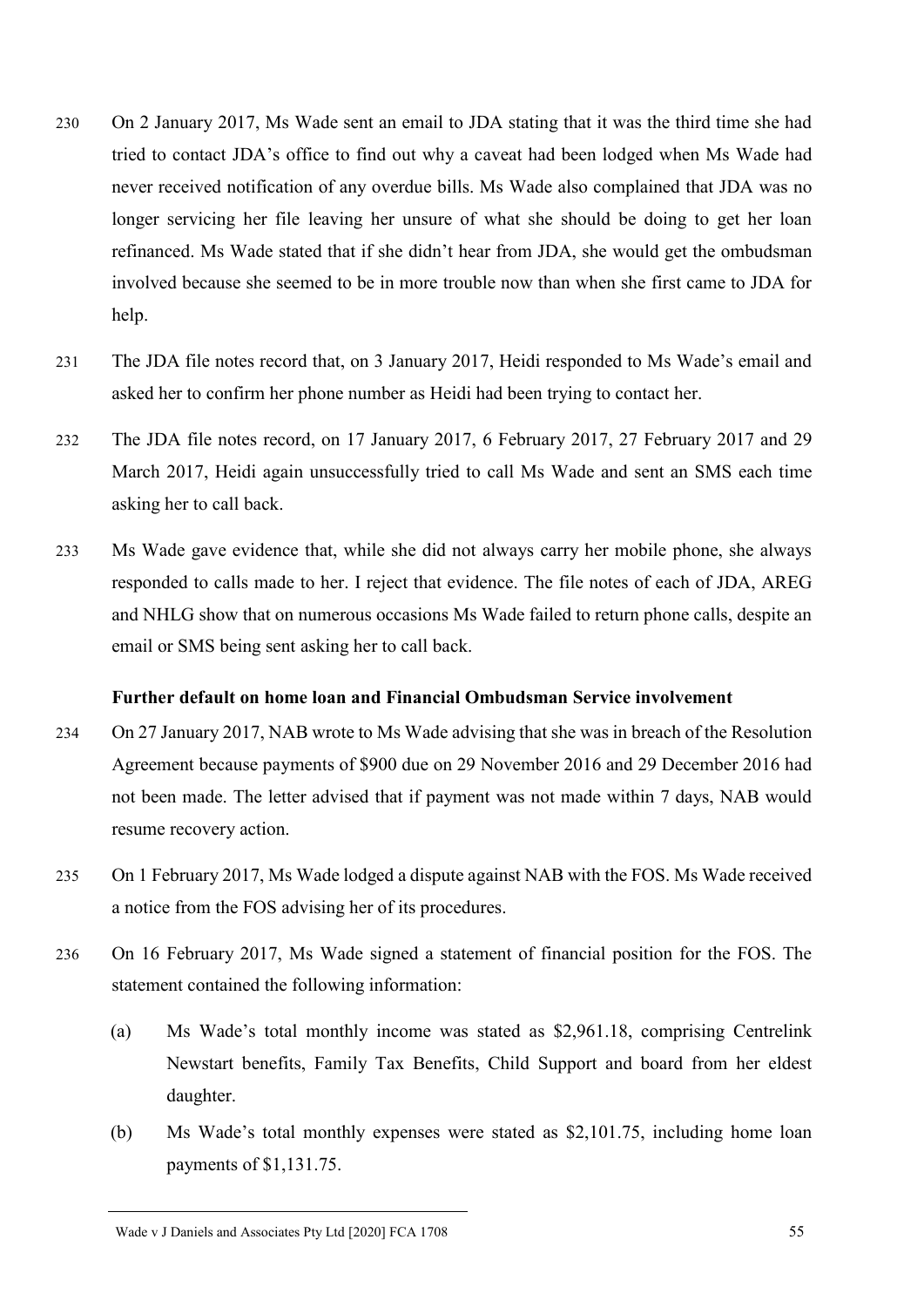- (c) Ms Wade sought a repayment arrangement which mirrored the Resolution Agreement (i.e. payments of \$900 for 3 months then monthly contract payments for 6 months, following which arrears to be capitalised).
- (d) Ms Wade stated that the existing arrangement was the same as she now sought. Ms Wade asserted that JDA had negotiated that arrangement without her knowledge. The statement was inaccurate as JDA explained the proposal to her and Ms Wade had signed the agreement with NAB in which the proposal was stated clearly.
- 237 On 2 March 2017, NAB wrote to Ms Wade stating that the FOS had requested NAB to try to reach a resolution directly with her. The letter enclosed a proposed settlement agreement. The settlement agreement recorded that the balance of the home loan was \$200.064.72, the arrears were \$26,260.55, the minimum monthly payments were \$1,131.75 and the enforcement costs were \$4,483.85. The terms offered in the agreement were as follows:
	- (a) NAB would grant a moratorium on payment to the home loan until 29 April 2017.
	- (b) That the next payment on the home loan would be 29 April 2017 with the instalment amount being \$1,131.75 and that, after 6 months of such payments, NAB would capitalise the arrears and enforcement costs into the loan balance.
	- (c) If Ms Wade defaulted, NAB would give Ms Wade 7 days to rectify the default.
	- (d) If the default was not rectified, the house had to be listed for sale within 14 days. If that condition was complied with, Ms Wade had 3 months to procure an unconditional sale agreement for the property with 60 days settlement.
- 238 Ms Wade signed the settlement agreement on 20 March 2017.
- 239 On 31 May 2017, NAB wrote to Ms Wade notifying her that she had defaulted in making the payment due on 29 May 2017. Handwritten notes on the letter, made by Ms Wade, indicate that Ms Wade spoke to a representative of NAB on 6 June 2016 seeking a week's extension to make the payment. The representative authorised the extension, but stated that the payment was required by 13 June and the subsequent payment was required by 29 June.
- 240 Ms Wade's house was subsequently sold with settlement occurring on 10 November 2017. A letter from the solicitors for Ms Wade acting on the sale dated 10 November 2017 shows that the sale price was \$497,000 and that Ms Wade received the sum of \$218,911.30 from the sale (after repayment of the home loan and other expenses of the sale, including JDA's fees).

Wade v J Daniels and Associates Pty Ltd [2020] FCA 1708 56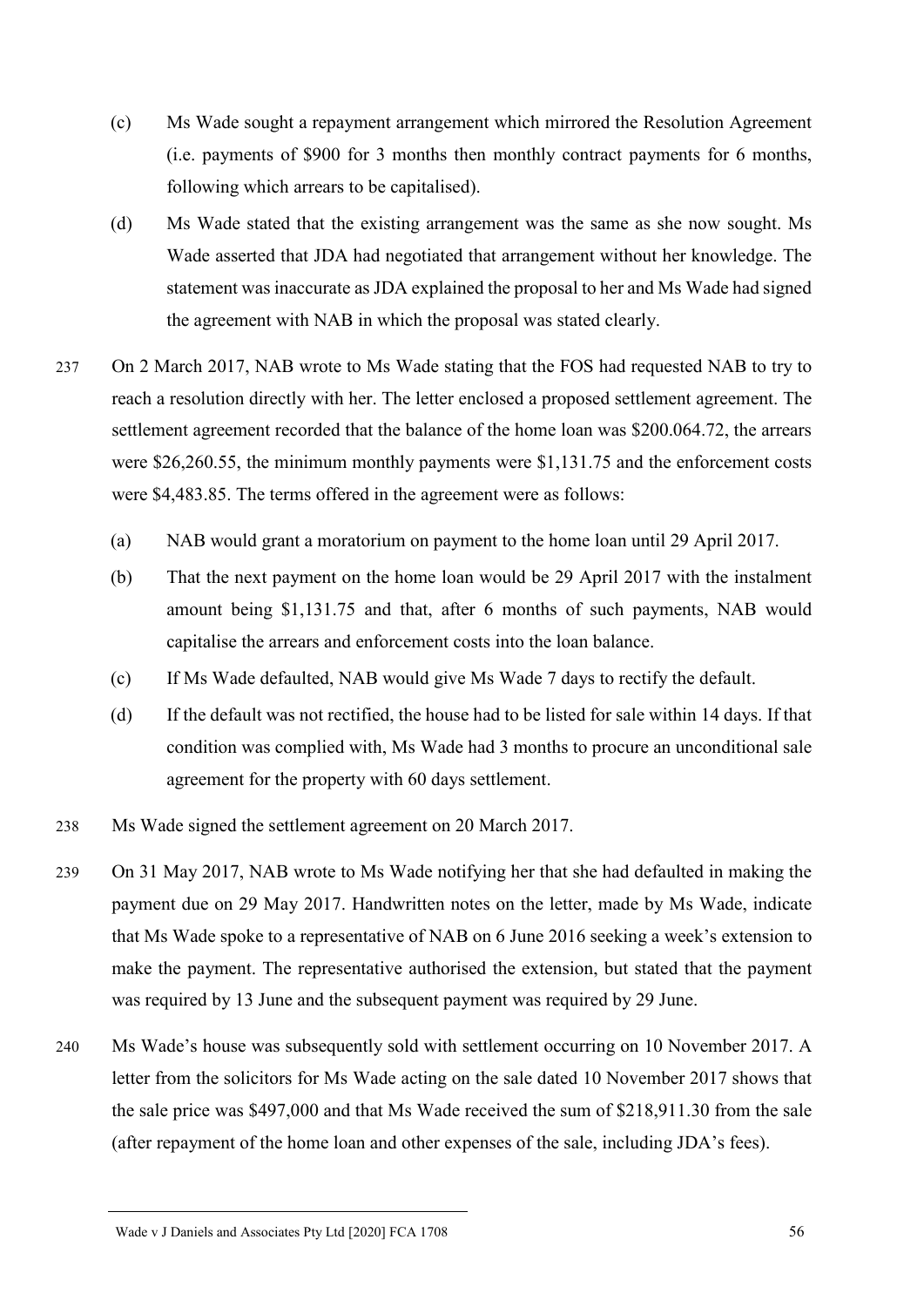### **JDA's invoice for services**

241 On 20 February 2017, JDA sent an email to Ms Wade enclosing a copy of its final invoice together with the three contracts that had been entered into. The itemised charges in the invoice were as follows:

| <b>Description</b>                                                       | <b>Amount</b> |
|--------------------------------------------------------------------------|---------------|
| 1. ET Costs Agreement Dated 21/07/2016                                   | \$3,500.00    |
| 2. ETX Costs Agreement Dated 15/09/2016                                  | \$2,272.73    |
| 3. Credit Repair Costs Agreement Dated 15/09/2016                        | \$2,000.00    |
| 4. Fees payable to our lawyer for preparation and lodgement of<br>caveat | \$500.00      |
| 5. Fees payable to our lawyer for preparation of caveat withdrawal       | \$590.90      |
| GST                                                                      | \$886.37      |
| Total                                                                    | \$9,829.50    |

- 244 The total stated in the invoice was arithmetically incorrect. The sum of the items listed was \$9,750.
- 245 On 31 October 2017, JDA sent a further invoice to Ms Wade which was in the same form as the above, save that it included an additional charge for "Costs for title search and caveat lodgement" in the amount of \$82 and stated the total as \$9,832.00 (which was arithmetically correct).
- 246 The amount of \$9,832 was paid to JDA out of the proceeds of the sale of Ms Wade's home.

### **Findings about Ms Wade's financial circumstances as at July 2016**

247 The central premise of Ms Wade's case is that she was unable to meet her home loan repayments as at July 2016 given her income and expenditure, and she would be unable to refinance her home loan, and that those matters were known or ought to have been known to JDA. Although not pleaded with precision, it is also implicit in Ms Wade's case that her circumstances were unlikely to change in the near term to enable her to meet her home loan repayments or refinance her home loan. Despite those central premises, surprisingly little evidence was directed to Ms Wade's living expenses at that time, her ability to adjust her

Wade v J Daniels and Associates Pty Ltd [2020] FCA 1708 57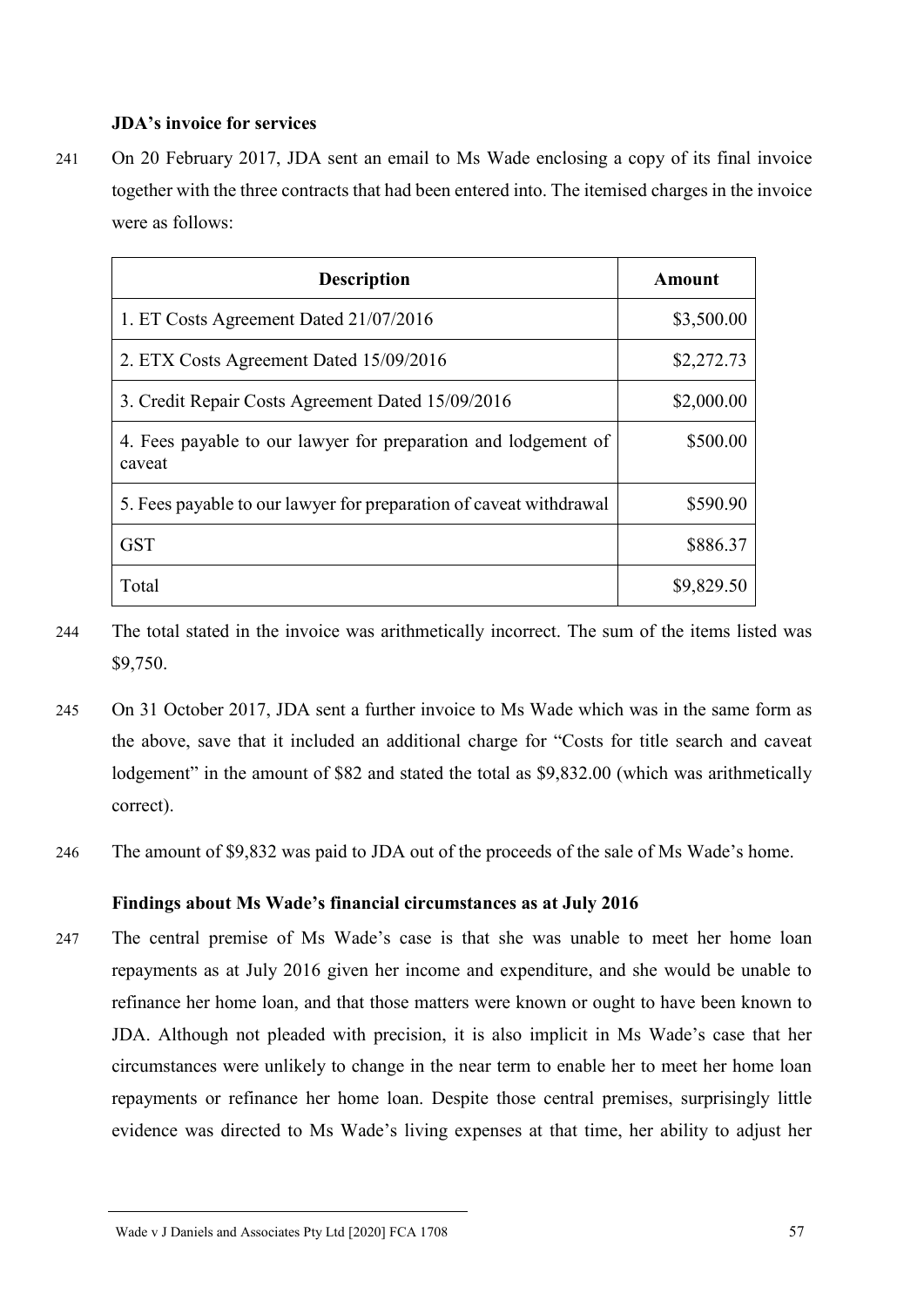expenditure and her prospects for gaining additional income. It is necessary for me to reach findings about those central premises.

- 248 It was not in dispute that, until March 2014, Ms Wade was able to meet her home loan repayments. However, following the loss of her job with Bill Kerry, Ms Wade fell behind in her loan repayments. As noted earlier, the evidence indicates that Ms Wade's earned \$530 a fortnight from Bill Kerry. Her income from Newstart was similar. Hence, the loss of her employment at Bill Kerry does not explain why Ms Wade went from being able to meet her home loan repayments to being unable to meet them. As at mid-2016, Ms Wade's monthly income from Newstart benefits, Family Tax Benefit payments, Child Support payments and board from her eldest daughter was approximately \$3,000 (consistently with the information given to the FOS in February 2017).
- 249 The evidence relevant to Ms Wade's living expenses comprises her bank statements, described above, and six statements of financial position: two statements provided to NAB as part of her hardship applications; two statements prepared by JDA; and one statement provided to the FOS.
- 250 The bank statements record regular payments by direct debit or BPAY for rates, utilities, insurances, mobile phone, home phone, internet and Pay TV and regular payments by EFTPOS at grocery stores (Woolworths, Coles and Aldi) and petrol stations. As described above, the bank statements also show very large cash withdrawals, at least some of which Ms Wade admitted was spent on gambling activities and the remainder were unexplained. The evidence showed that the cash withdrawals were frequently larger than her minimum monthly payments on her home loan.
- 251 Ms Wade's bank statements for the first quarter of 2015 show that she was able to meet her living expenses and meet her home loan repayments.
- 252 The two statements of financial position provided to NAB in Ms Wade's hardship applications record monthly expenditure of \$2,300 including home loan repayments of approximately \$1,200.
- 253 The first JDA Statement of Financial Position prepared prior to 29 July 2016 recorded income of \$2,390 and aggregate expenses of \$3,624.33 (including home loan repayments of \$1,127 per month). However, as noted earlier, some of the monthly expenses included in the Statement

Wade v J Daniels and Associates Pty Ltd [2020] FCA 1708 58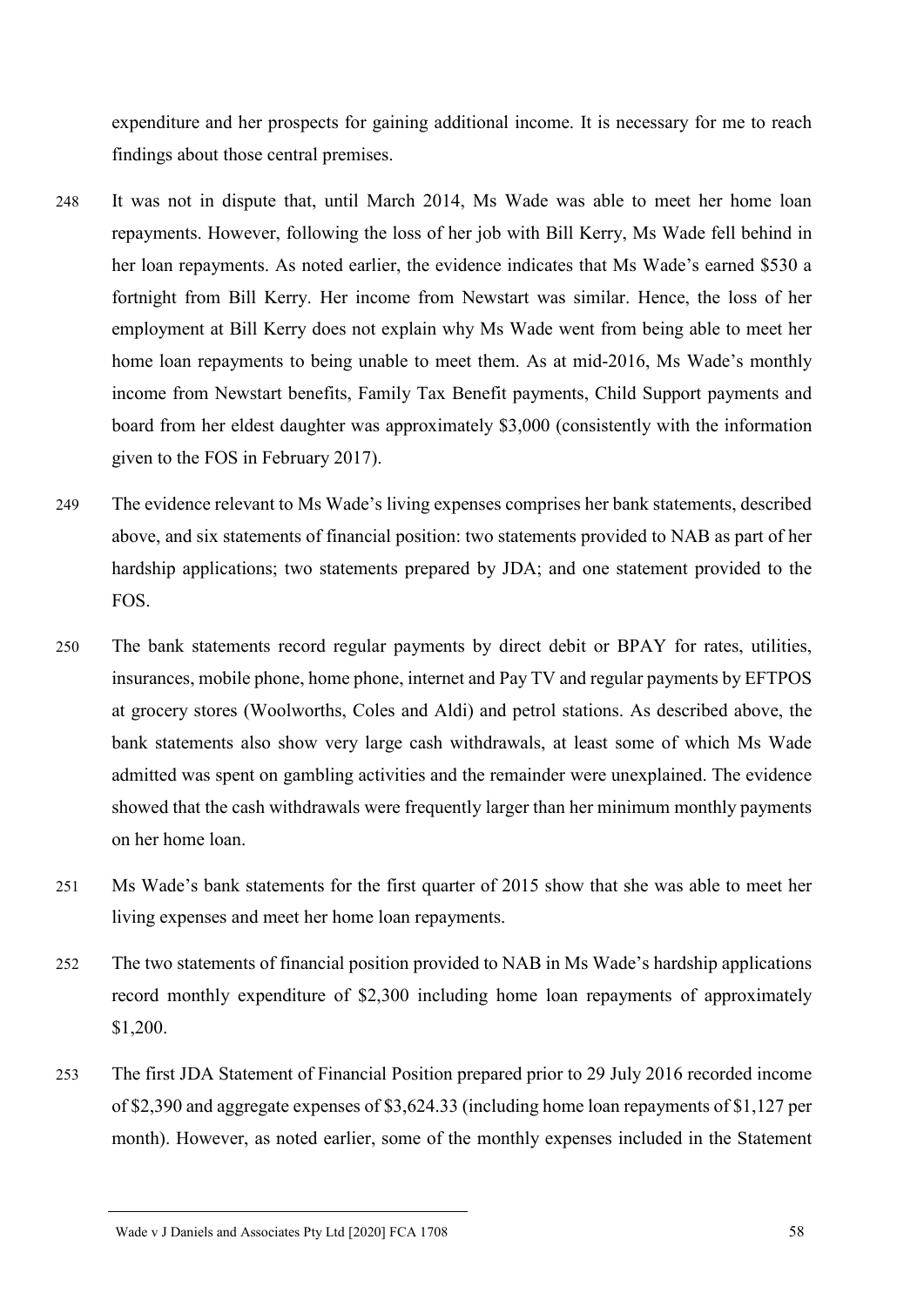were higher than might be expected, including \$125 for home phone/internet and Pay TV, \$200 for mobile phone and \$670 for sport/entertainment.

- 254 The second JDA Statement of Financial Position prepared around 15 September 2016 recorded total monthly income of \$3,624.67. However, \$600 related to claimed income from hairdressing and book-keeping which I have found Ms Wade was not earning. Therefore, her monthly income was approximately \$3,000. The expenses section of the document was unaltered.
- 255 The statement of financial position that Ms Wade provided to the FOS on 16 February 2017 recorded her monthly income as \$2,961.18 and her living expenses as \$2,101.75, including home loan payments of \$1,131.75.
- 256 The evidence indicates that, as at July 2016, it would have been difficult for Ms Wade to meet necessary living expenses and her home loan repayments from her regular income. Money would always have been tight. However, on the evidence that was presented by Ms Wade (such as it was), I am not satisfied that Ms Wade was unable to meet her home loan repayments by making adjustments to her spending decisions, particularly the large and unexplained cash expenditure. Her bank statements for the first quarter of 2015 show that she was able to do so. That is not to criticise Ms Wade's spending decisions. It is only to recognise that, while Ms Wade told AREG and JDA that she wished to keep her home, her spending decisions were not consistent with that wish.
- 257 I am also not satisfied that there was no reasonable prospect that Ms Wade's financial circumstances could change in the near term to enable her to meet her home loan repayments or refinance her home loan. The evidence showed that Ms Wade had previously been employed. While Ms Wade gave evidence that she was suffering from depression and anxiety, the evidence fell well short of establishing that she would be unable to work in any capacity in the future. In her dealings with JDA, Ms Wade expressed confidence about her ability to earn income in the future.
- 258 Accordingly, Ms Wade has failed to establish the central premise on which her case was based.

# **D. EXPERT EVIDENCE**

259 Expert opinion evidence was given by Mr Jason Fallscheer. Mr Fallscheer prepared a written report and was cross-examined. There was no challenge to Mr Fallscheer's expertise.

Wade v J Daniels and Associates Pty Ltd [2020] FCA 1708 59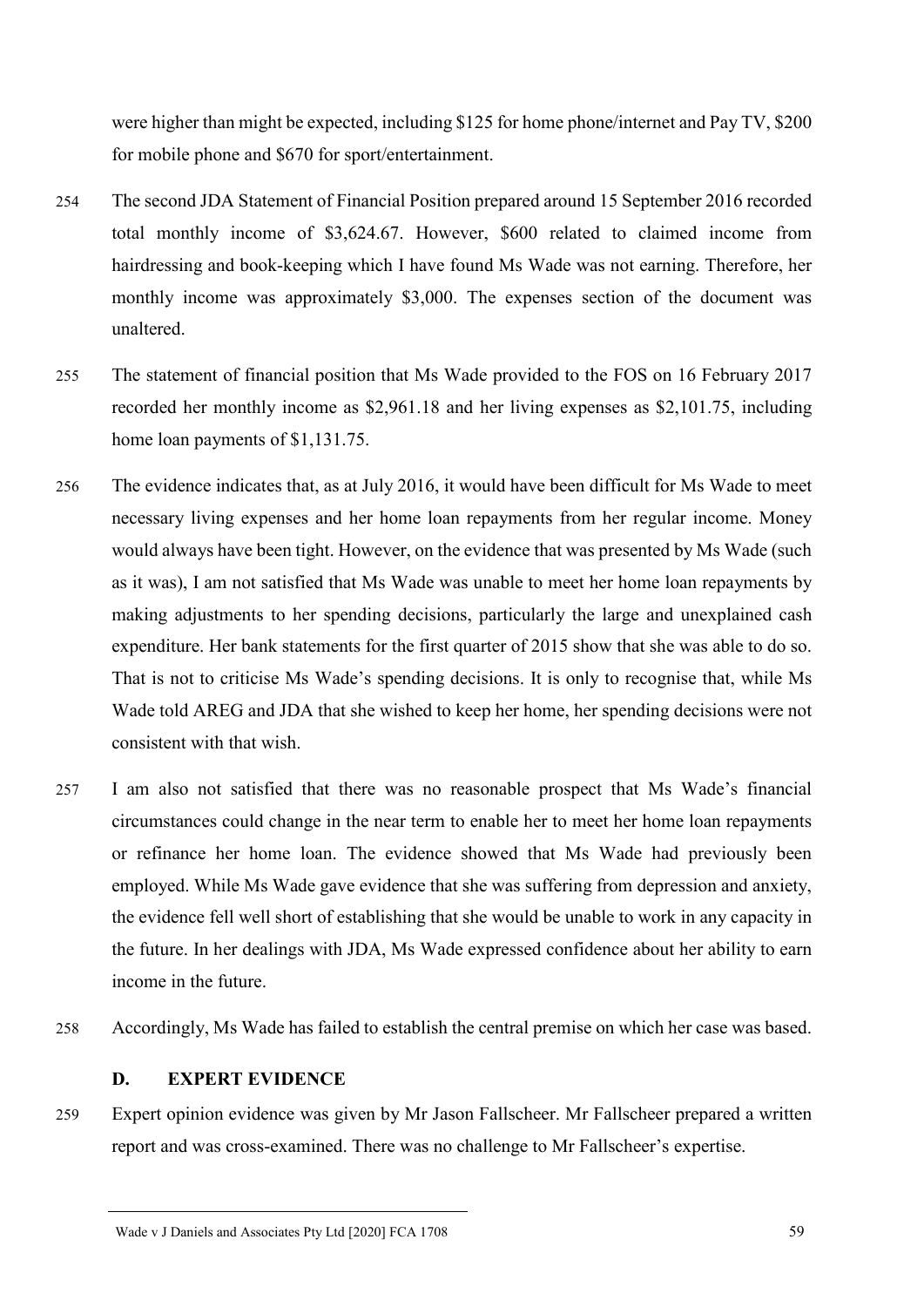- 260 In his report, Mr Fallscheer responded to a series of questions asked of him. The questions were focussed on the likelihood of Ms Wade being able to refinance her home loan with another lender. Mr Fallscheer was not asked about Ms Wade's ability to service her existing loan with NAB. Nor was Mr Fallscheer asked directly about the services and advice provided by JDA to Ms Wade.
- 261 In answering the questions about the ability to refinance, Mr Fallscheer was provided with the two Statements of Financial Position for Ms Wade that were prepared by JDA (and which have been referred to earlier). Mr Fallscheer was not provided with any documents held by AREG or NHLG.
- 262 The first question asked of Mr Fallscheer was as follows:
	- a. Was it reasonably possible for Wade to obtain finance for the purpose of refinancing her Home Loan from another Credit Provider in July 2016 having regard to the market and her personal and financial circumstances as set out in the SoFP (with the assumption that child support payments would cease in March 2017) as set out above and in the statement of claim?
- 263 Mr Fallscheer expressed the opinion that it was not reasonable to expect that Ms Wade could obtain finance for the purpose of refinancing her home loan from another credit provider given she had no permanent income and was reliant on government benefits and child support. Mr Fallscheer clarified in oral testimony that, by "permanent income" he meant personal exertion income. Mr Fallscheer observed that the NAB loan statements would have revealed to a credit provider repayments which were irregular and in arrears. Mr Fallscheer expressed the opinion that house sharing or rent from a family member is generally not considered income to be used for debt servicing and, for any other income to be included, the person concerned must be a joint applicant or guarantor.
- 264 Mr Fallscheer expressed the opinion that, in this case, utilising hardship provisions within Ms Wade's current financial institution (NAB) would appear to have been the best option and JDA should have recommended this. Mr Fallscheer said that, given that Ms Wade was stating that more income was to flow in the future, Ms Wade should have been advised to delay an application to refinance until a minimum of two pay slips had been received with the higher level income.
- 265 It is apparent from his report, and confirmed in cross-examination, that Mr Fallscheer assumed that Ms Wade informed JDA that she was not earning income other than from Government benefits and Child Support payments, but that she would earn additional income in the near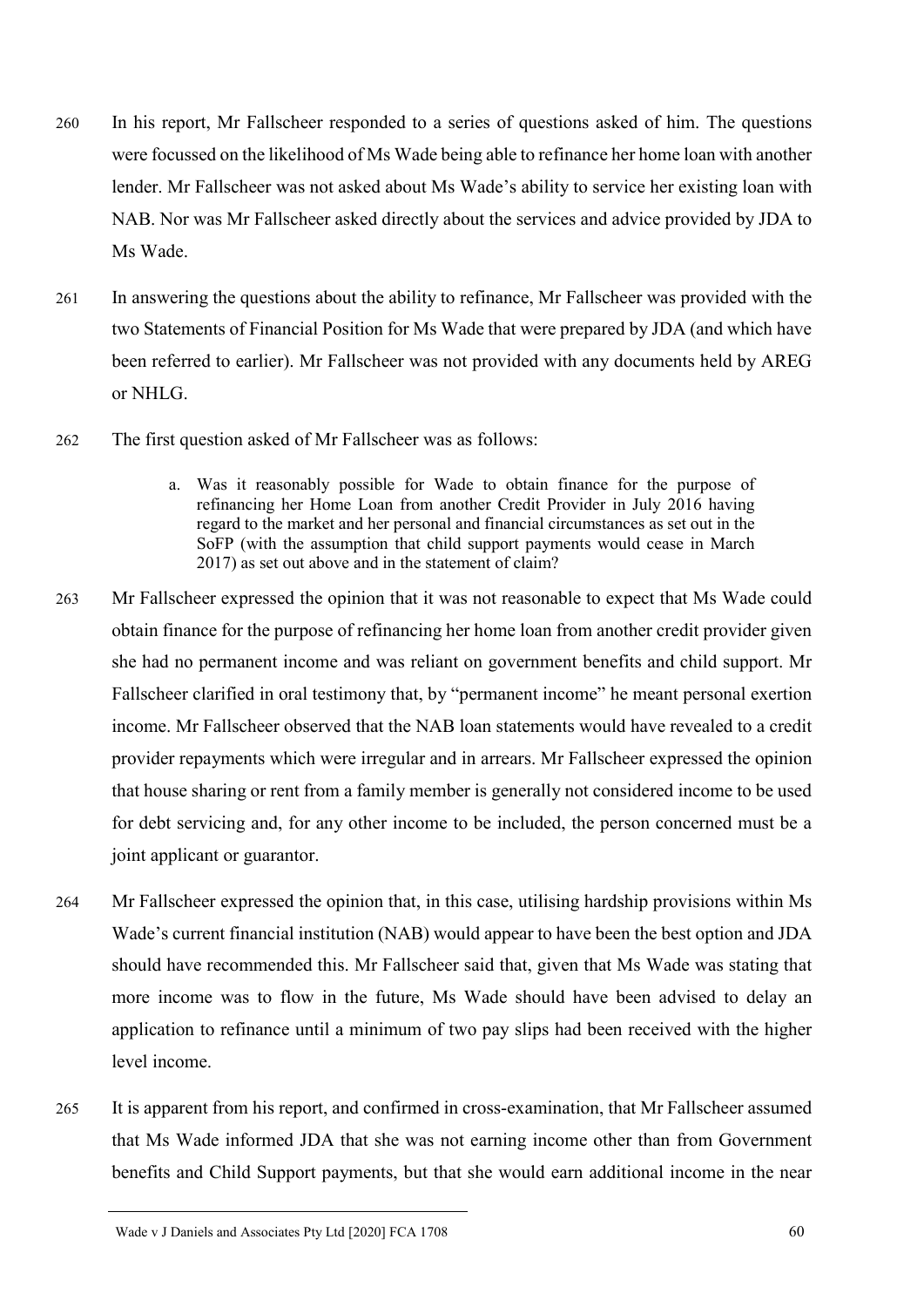future. As set out earlier, that is contrary to the findings I have made. Ms Wade told JDA that she was doing a part time book-keeping job earning \$500 per quarter as well as hairdressing earning \$100 per week, which would generate a monthly income of \$600. In expressing his opinions, Mr Fallscheer did not consider Ms Wade's ability to refinance her home loan if she was earning an additional \$600 per month from personal exertion income.

- 266 The second, third and fourth questions asked of Mr Fallscheer addressed the same topic and were as follows:
	- b. If a person required a loan for \$195,061.09 and could afford repayments of \$700.00 per month, was there a loan available to meet those requirements in July 2016?
	- c. If a person required a loan for \$195,061.09 and could afford repayments of \$900.00 per month, was there a loan available to meet those requirements in July 2016?
	- d. Whether or not there was a loan available on the market to meet the needs set out in paragraphs b. and c. above, what interest rates and loan term would be applicable for such a loan if the repayments were set at either:
		- i. \$700.00 per calendar month
		- ii. \$900.00 per calendar month
- 267 Mr Fallscheer answered questions (b) and (c) in the negative. In relation to question (c), Mr Fallscheer expressed the opinion that, in July 2016, repayments of \$700 or \$900 were insufficient to support a loan of \$195.061.09. Mr Fallscheer expressed the following opinions:

Given the distress being experienced by the client, evidenced by bank statements showing irregular payment, the lack of genuine regular income or savings, in my experience it is likely that the client would not have been eligible for a standard home loan. The only available option would appear to have been to guide the (sic) Wade towards a low doc product (lower documentation where often accountants verify income not declared via tax returns and can be used for applicants where poor credit history is evident), this would have been at an increased interest rate.

Given the client could not demonstrate serviceability at the stated rates on a standard or Full documentation loan, Wade would have needed to applying (sic) for a higher risk low doc loan at a higher interest rate. In current market the rate differential for full doc v low doc is between 1% to 4% higher. This would have seen the client fail serviceability tests, in my opinion.

| Loan amount           | \$195,061.09 | Loan amount           | \$195,061.09 | Loan amount           | \$195,061.09 |
|-----------------------|--------------|-----------------------|--------------|-----------------------|--------------|
| Term                  | 20           | Term                  | 25           | Term                  | 30           |
| Repayment             | \$1,211      | Repayment             | \$1,060      | Repayment             | \$963        |
| <b>Estimated</b> best | 4.28%        | <b>Estimated best</b> | 4.28%        | <b>Estimated</b> best | 4.28%        |
| possible rate         |              | possible rate         |              | possible rate         |              |
| Interest only         | \$696        | Interest only         | \$696        | Interest only         | \$696        |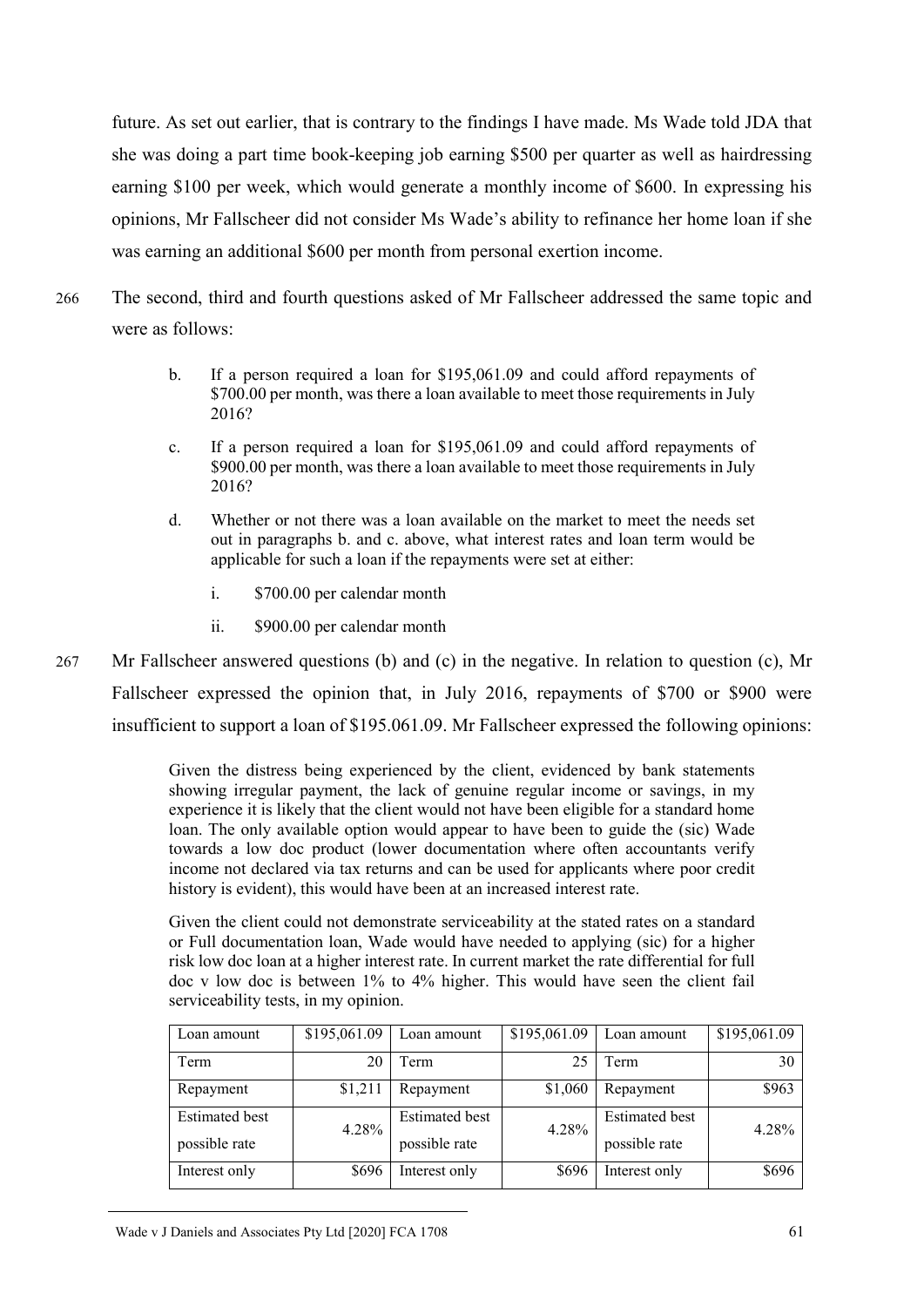In my opinion the only possible loan the client could have been capable of maintaining was a home loan on an interest only terms. This would have seen repayment amount increase in future years to a higher level. Importantly however, convention is that interest only is a choice only afforded to those who can actually qualify for the loan on principal and interest terms first, i.e. borrowing capacity must be established first and the interest only is chosen for reasons such as tax planning. Therefore, I conclude that this would not have been able to be approved by a funder at that time.

268 The fifth question asked of Mr Fallscheer was as follows:

Would a diligent and prudent lender responsibly provide a loan to a 51 year old with a 20, 25 or 30 year term? If so, what would those repayments be?

- 269 Mr Fallscheer answered that question in the negative. He expressed the opinion that an exit strategy would have to have been required to be detailed by the borrower, or their broker/representative, and this cannot include the sale of the property. In cross-examination, it was pointed out to Mr Fallscheer that NAB had refinanced Ms Wade's home loan on a 30 year loan in 2011 when she was 46. Mr Fallscheer responded that lending criteria had become more stringent between 2011 and 2016.
- 270 The following matters were raised with Mr Fallscheer in cross-examination.
- 271 First, Mr Fallscheer was asked to assume that JDA advised Ms Wade to enter into an agreement with NAB for reduced repayments for 3 months and then minimum monthly repayments for 6 months. Mr Fallscheer was asked whether that was an appropriate course for Ms Wade to have been advised. Mr Fallscheer expressed the opinion that that could be seen to be a reasonable recommendation, stating:

If the applicant's circumstances were clearly going to change, then generally during a hardship process you would give the client the opportunity to work through to the point where their position has improved.

272 Second, Mr Fallscheer was asked whether the presence of credit impairments (on a person's credit file) would impact the person's borrowing classification, and the person would be considered a more risky borrower leading to a higher interest rate being charged. Mr Fallscheer agreed with those propositions. Mr Fallscheer adduced in evidence a Broker Product Guide for LaTrobe Financial which specified different interest rates that would apply depending on whether the borrower's credit file was clear or had credit impairments. The following exchange occurred:

> And you would agree, therefore, that removing credit impairments from somebody's file can improve their prospects of obtaining refinance?---Yes, I would agree.

> And the absence of credit impairments might mean that a borrower can obtain a lower interest rate?---Yes.

Wade v J Daniels and Associates Pty Ltd [2020] FCA 1708 62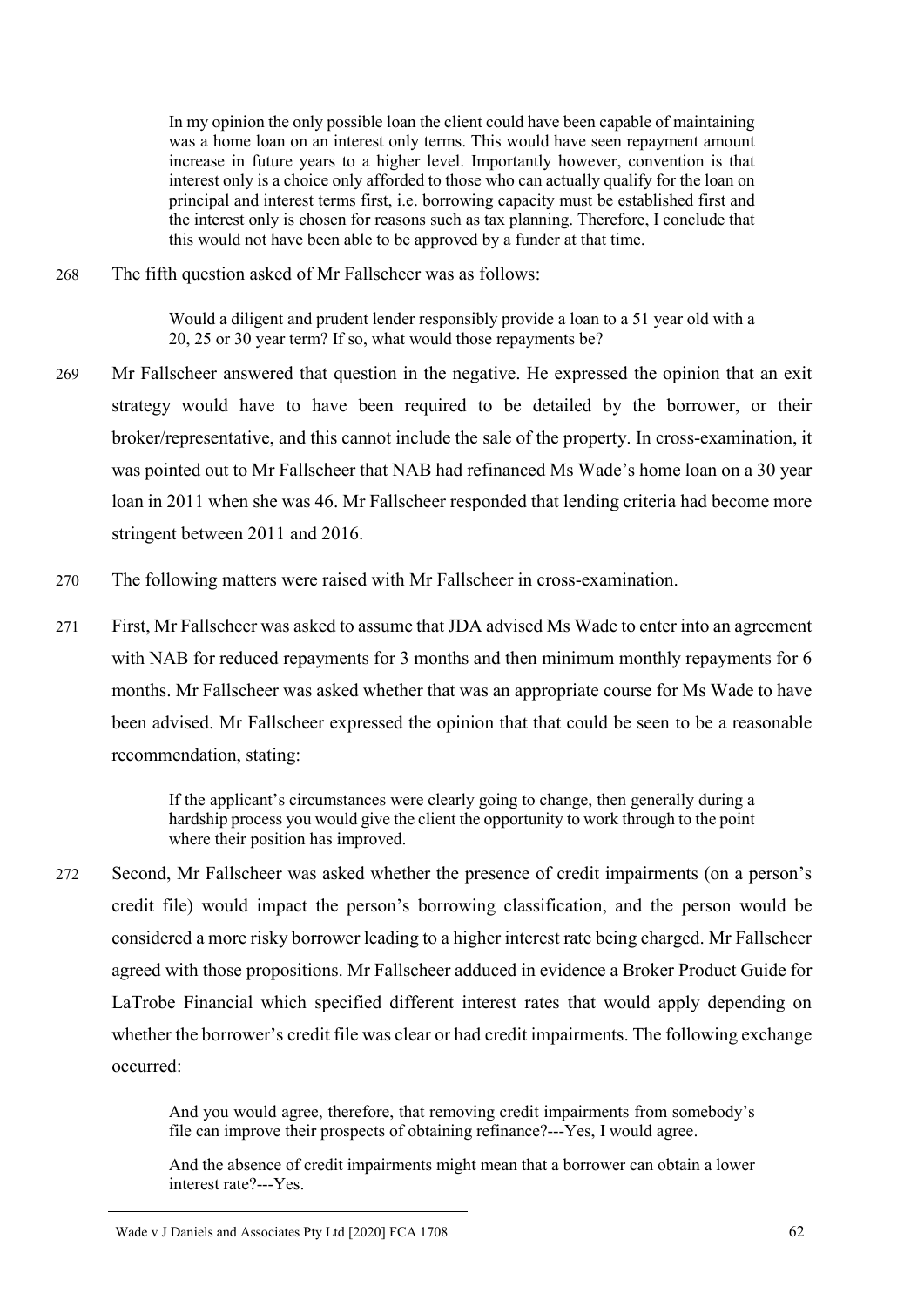As compared to the alternative?---Yes.

273 However, in re-examination Mr Fallscheer also gave evidence that the effect of the removal of a credit impairment depended on the amount of the impairment. The effect of Mr Fallscheer's evidence was that, assuming Ms Wade's income consisted of Government benefits and Child Support, she would not be able to refinance her loan regardless of the removal of a credit impairment such as the Vodafone impairment.

### **E. APPLICATION TO RE-OPEN**

### **Application**

274 On 10 December 2019, some 6 weeks after the completion of the trial, Ms Wade filed an interlocutory application seeking leave to re-open her case "for the purposes of receiving evidence from Helen Le in accordance with the matters set out in her affidavit affirmed 10 December 2019". The application was opposed by JDA. I listed the application for hearing on 17 December 2019. The parties filed written submissions on 16 December 2019 and advanced further oral submissions at the hearing of the application.

#### **Evidence on the application**

- 275 The application was supported by an affidavit of Ursula Noye, Special Counsel at CALC, affirmed 10 December 2019. Ms Noye deposed that, on 11 November 2019, CALC was contacted by a person who claimed to have knowledge about JDA, AREG and NHLG. The person did not identify themselves at that stage. Communications were exchanged between CALC and that person and a meeting was ultimately arranged on 5 December 2019. The person making contact was Helen Le. Ms Noye deposed that, while certain documents in CALC's possession mention a person by the name of Helen, until that time CALC was unaware of Helen's second name and no document had identified a person with the surname Le.
- 276 In support of the application, the Court was provided with an affidavit that had been affirmed by Helen Le. By the application to re-open, Ms Wade sought to read and rely on the affidavit in her case. By way of overview, the affidavit contained statements to the following effect:
	- (a) Ms Le was first employed as a receptionist at AREG, commencing in 2013, taking phone calls and doing clerical work. Ms Le subsequently worked for JDA as a "Client Manager" and then "Senior Client Manager".
	- (b) During her employment, employees of JDA, AREG and NHLG all worked from the same office.

Wade v J Daniels and Associates Pty Ltd [2020] FCA 1708 63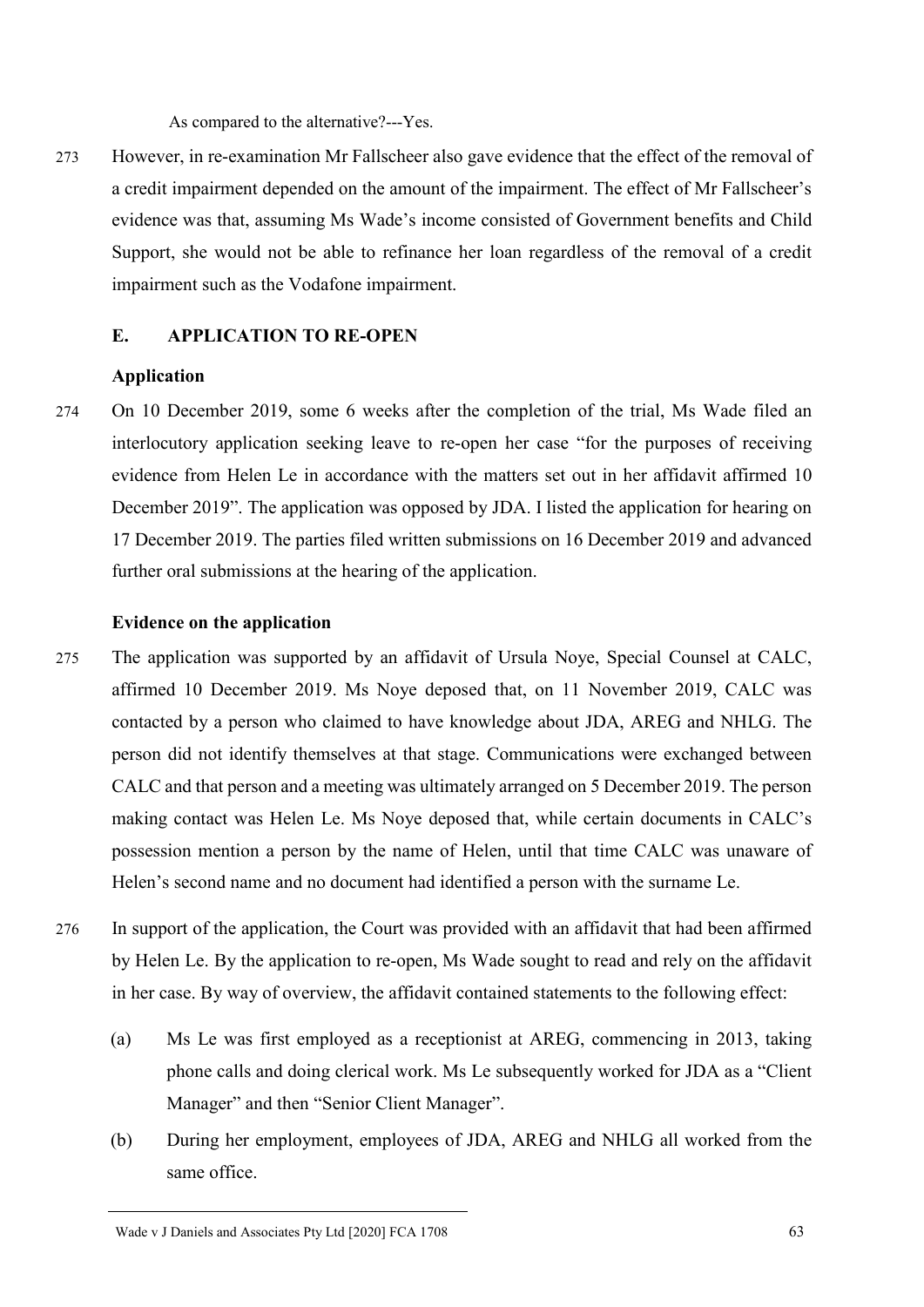- (c) Ms Le listened to the recording of the telephone call between Ms Wade, Kelli Denton and a person identified as "Helen" (on 21 July 2016). Ms Le identified herself as the person called Helen. However, Ms Le deposed that she did not have any specific recollection of working on Ms Wade's file.
- 277 In the affidavit, Ms Le made many generalised statements about the governance and control of JDA, AREG and NHLG and the manner in which those companies conducted business. None of the statements related to Ms Wade's specific dealings with any of the companies, nor any other specific client or customer of the companies. As to governance and control, Ms Le stated that the three companies were set up by Michael Dahdouh, together with Kiara Halley and Robert Mancy and that Mr Dahdouh controlled the companies, even though he was not a formal director for all of them. Ms Le stated that Mr Dahdouh would direct Mr Mancy as to the operations of JDA and would direct Ms Halley as to the operations of AREG. Ms Le's affidavit provided no basis for the foregoing assertions. For that reason, if the statements were admitted into evidence, I would have given them little if any weight.
- 278 As to the manner of conducting business, Ms Le stated that the structure of the companies was that AREG would introduce clients to JDA and refinancing was intended to be organised by NHLG. JDA entered into contracts with the client under which it would be paid and NHLG was remunerated through commissions it received from the finance it obtained for the client (if any). Ms Le stated that, "as far as I know", NHLG did not provide mortgage broking services for any clients other than those of AREG and JDA. Again, given the limited basis of that statement, if it were admitted into evidence I would have given it little if any weight. Ms Le engaged in a general and high level commentary on JDA's business expressing the view that the business model was to sell "products" and instil a sense of urgency into clients. Ms Le stated in her affidavit that she left the employment of JDA in 2017 because of ethical concerns she had with the business. She now runs her own debt management business which seeks to help people in mortgage distress, including negotiating with bank lenders, and charges a fee for those services.
- 279 The application to re-open was opposed by JDA. That opposition was supported by an affidavit of Michael Harty, JDA's solicitor, sworn 16 December 2019. Mr Harty deposed that, to that date, JDA had incurred legal costs in defending the claim brought by Ms Wade in the amount of over \$120,000 (inclusive of counsel's fees and GST). Mr Harty stated that JDA had conducted its defence of the claim, and made the decision that it was unnecessary to lead

Wade v J Daniels and Associates Pty Ltd [2020] FCA 1708 64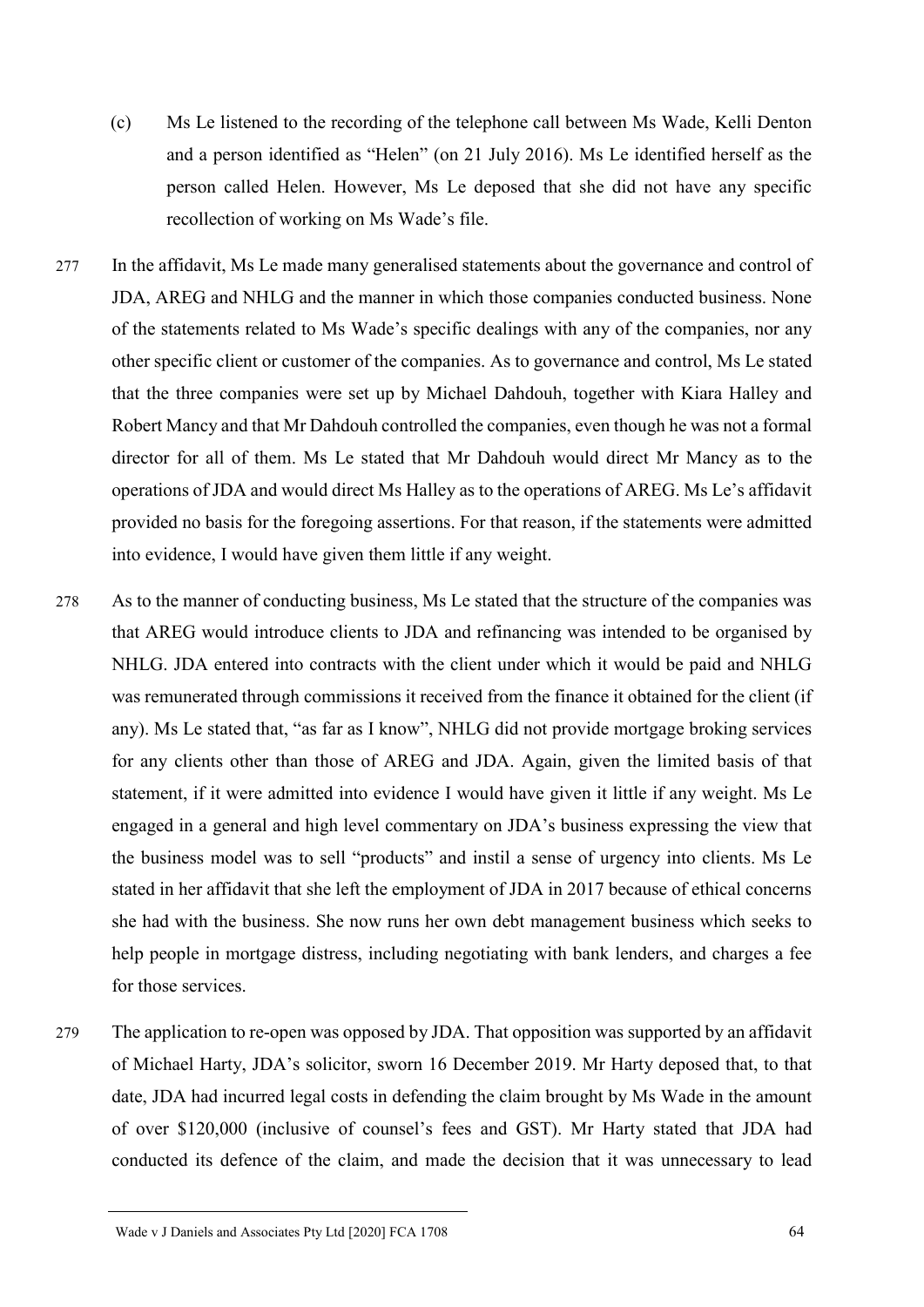evidence from any witnesses, based on the case that was pleaded and conducted by Ms Wade at trial. Mr Harty deposed that, if Ms Wade were permitted to re-open her case, then it would be necessary for JDA to re-consider its position to lead evidence and possibly recall Ms Wade for further cross-examination.

280 Mr Harty also deposed that, since first corresponding with JDA (and its solicitors, Macpherson Kelly) in April 2017, CALC had never asked for details of the employees that communicated with Ms Wade. On 16 December 2019, Mr Harty conducted a Google search using the search terms "Helen + J Daniels & Associates". The first item returned by that search was a website called "Contactout" which allowed any person to obtain Ms Le's full name and contact email address for free.

### **Applicable principles**

281 The Court has an inherent power to re-open a matter for hearing: *Smith v New South Wales Bar Association* (1992) 176 CLR 256. In that case, the majority (Brennan, Dawson, Toohey and Gaudron JJ) observed (at 265) that "the power is discretionary and, although it exists up until the entry of judgment, it is one that is exercised having regard to the public interest in maintaining the finality of litigation" and that (at 266-7, citations omitted):

> If an application is made to re-open on the basis that new or additional evidence is available, it will be relevant, at that stage, to inquire why the evidence was not called at the hearing. If there was a deliberate decision not to call it, ordinarily that will tell decisively against the application. But assuming that that hurdle is passed, different considerations may apply depending on whether the case is simply one in which the hearing is complete, or one in which reasons for judgment have been delivered. It is difficult to see why, in the former situation, the primary consideration should not be that of embarrassment or prejudice to the other side. In the latter situation the appeal rules relating to fresh evidence may provide a useful guide as to the manner in which the discretion to re-open should be exercised.

282 In *Spotlight Pty Ltd v NCON Australia Ltd* (2012) 46 VR 1 (*Spotlight*), the Victorian Court of Appeal observed (at [17] and [18]) that:

> There are good reasons why the circumstances must be exceptional before a court may allow a case, having been closed and judgment reserved, to be re-opened. The need for finality in litigation is one. It is no answer to this point to say that the further evidence sought to be adduced by the respondent in this case is confined to the quantum of damages. Were applications to re-open to be allowed almost as of course, such applications would be regularly made. That would add enormously to inefficiencies in the administration of justice, even if the re-opened hearing was strictly confined. The discipline which ought to attend the conduct of litigation by highly competent litigators would also inevitably decline.

> The very strict rule that, subject to any applicable process of appeal or review, the presentation of their cases by parties to litigation must conclude with the end of the

Wade v J Daniels and Associates Pty Ltd [2020] FCA 1708 65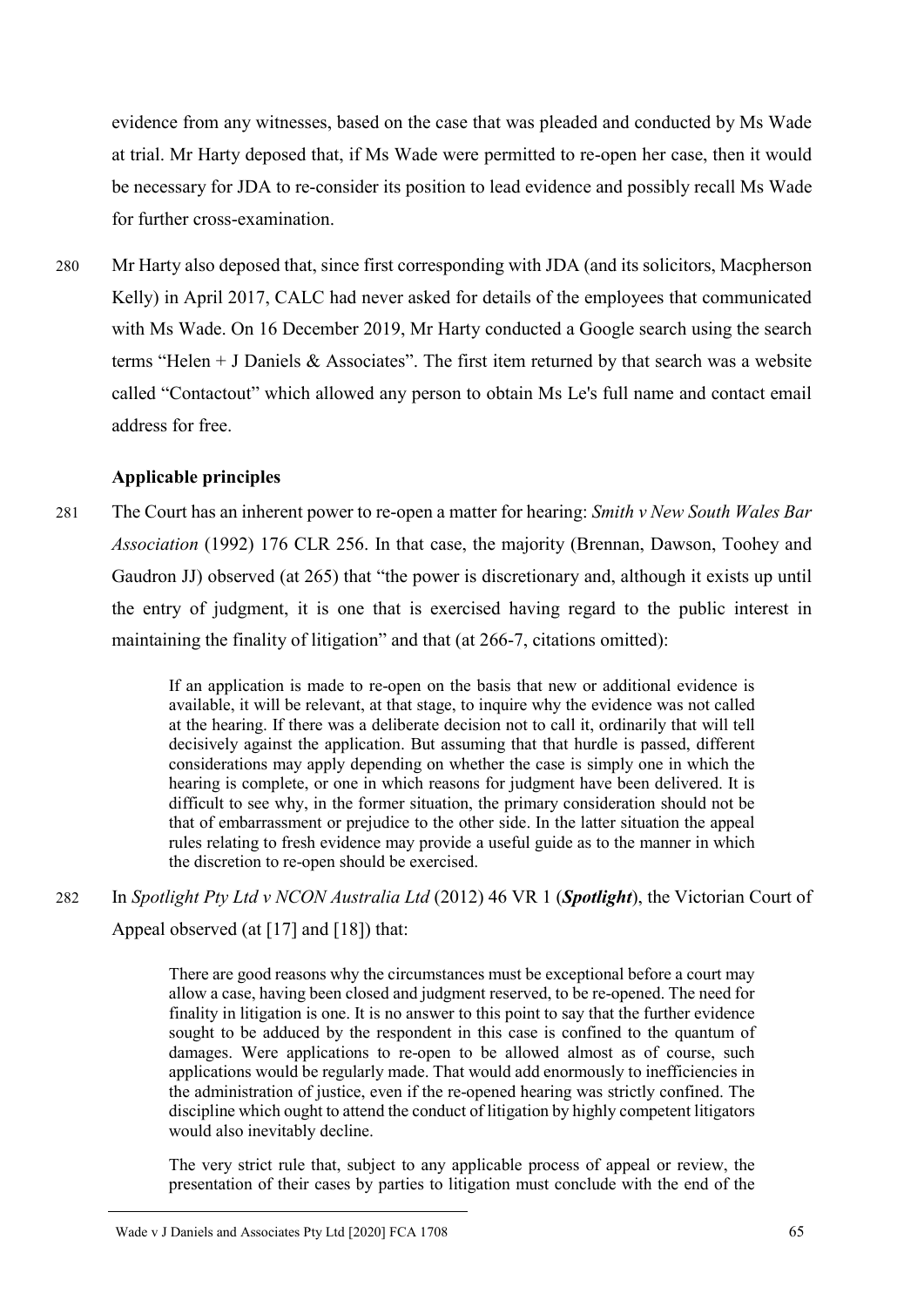trial, has another important justification. It is that, very often, the boundaries of the reopened issues would be hard to define and as difficult to protect. The re-opened hearing would then be bedevilled by arguments about whether one party or the other was seeking to take advantage of the re-opening to polish parts of its case which were more or less within the scope of the re-opened proceeding but not clearly on one side or the other of the prescribed limits.

283 As noted by Robertson J in *Ample Source International Ltd v Bonython Metals Group Pty Ltd (No 6)* [2011] FCA 1484; 285 ALR 488 at [355], the principles referred to by the High Court in *Aon Risk Services Australia Ltd v Australian National University* (2009) 239 CLR 175 (*Aon*) will also be relevant to the discretion to give leave to re-open (see also *King (Trustee), in the matter of Zetta Jet Pte Ltd v Linkage Access Limited* [2018] FCA 1979 at [101] (Perram J)). As the plurality in *Aon* (Gummow, Hayne, Crennan, Kiefel and Bell JJ) observed (at [93]), the rules concerning civil litigation are no longer to be considered as directed only to the resolution of the dispute between the parties to a proceeding; the achievement of a just but timely and cost-effective resolution of a dispute has an effect upon the court and upon other litigants. That principle is reflected in s 37M of the *Federal Court of Australia Act 1976* (Cth) which provides that the pursuit of justice between the parties to the dispute according to law must be balanced with other objectives:

- (a) the efficient use of the judicial and administrative resources available for the purposes of the Court;
- (b) the efficient disposal of the Court's overall caseload;
- (c) the disposal of all proceedings in a timely manner; and
- (d) the resolution of disputes at a cost that is proportionate to the importance and complexity of the matters in dispute.
- 284 Recently, White J summarised the applicable principles in *F.Y.D Investments Pty Ltd v Promptair Pty Ltd* [2017] FCA 1097 at [30]-[32]:

30 The principles upon which the Court acts on applications of the present kind are settled. The overriding principle is the interests of the administration of justice having regard to all the circumstances of the case: *Inspector-General in Bankruptcy v Bradshaw* [2006] FCA 22 at [24], [26]; *Brown v Petranker* (1991) 22 NSWLR 717 at 728; *Urban Transport Authority of NSW v Nweiser* (1992) 28 NSWLR 471 at 478; *Harrington-Smith (on behalf of the Wongatha People) v Western Australia (No 8)* [2004] FCA 338, (2004) 207 ALR 483 at [121]; *Walsh v Greater Metropolitan Cemeteries Trust (No 2)* [2014] FCA 456, (2014) 243 IR 468 at [48].

31 In *Bradshaw*, Kenny J identified at [24] four overlapping classes of cases in which a court may grant leave to reopen: fresh evidence; inadvertent error; mistaken apprehension of the facts; and mistaken apprehension of the law. Although it is not necessary to categorise the present case into any of those classes, the second and fourth

Wade v J Daniels and Associates Pty Ltd [2020] FCA 1708 66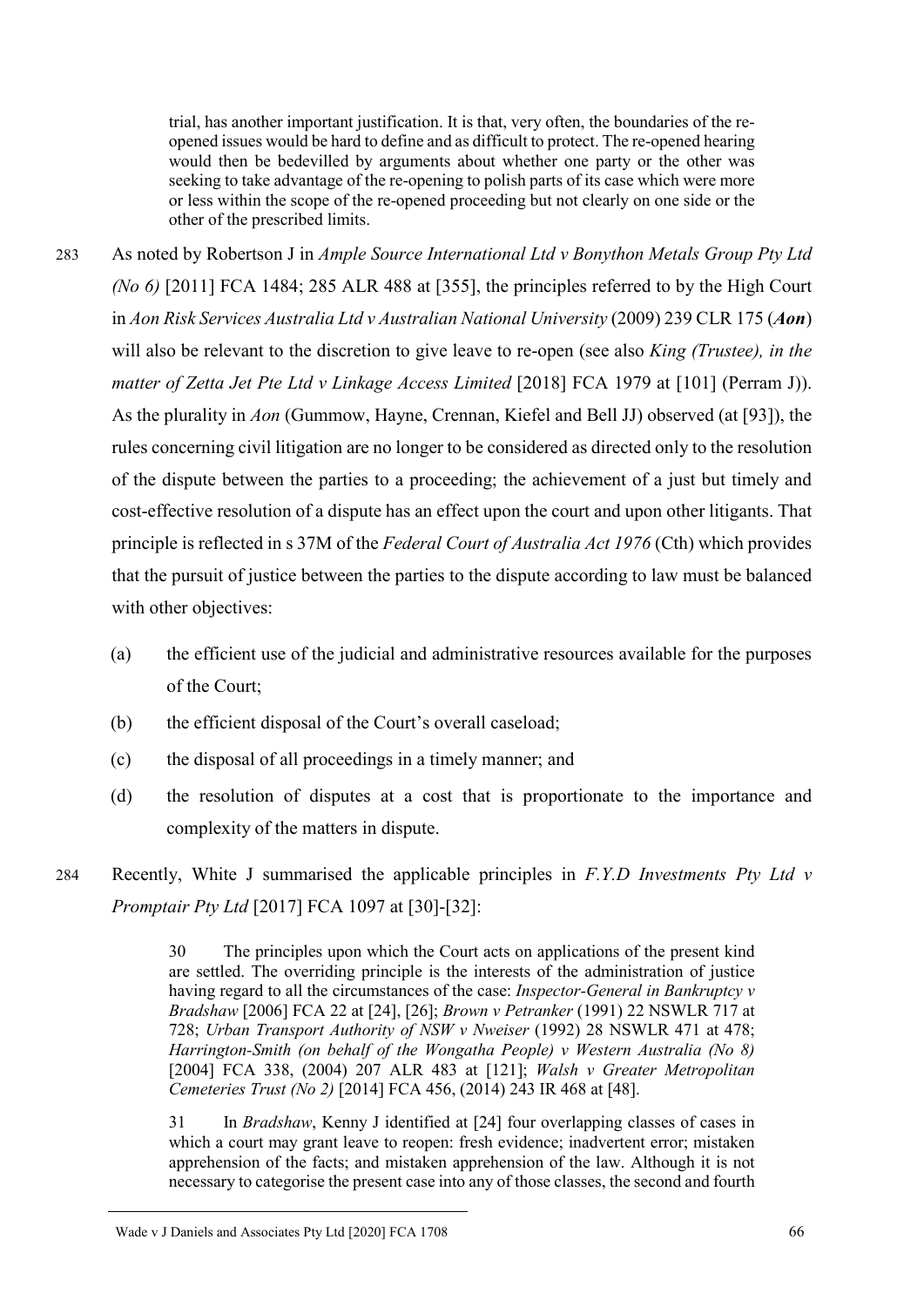seem to be the most apt.

32 The matters bearing on the interests of justice in a case like the present are various. They include:

- the public interest (and the interest of the particular parties) in litigation being conducted efficiently and expeditiously;
- the public interest in the finality of litigation, with the consequent expectation that litigants will present all their evidence and submissions at the one hearing;
- the significance of the proposed new evidence and submissions in the context of the trial;
- the explanation for the evidence not having been led at the trial;
- the likely prejudice to the opposing party if the application is allowed;
- the potential detriment to the applying party if the application is refused, and;
- any delay by an applicant in seeking leave to reopen.

33 Regard should be had generally to the overarching purpose stated in ss 37M and 37N of the *Federal Court of Australia Act 1976* (Cth). It is a relevant consideration that evidence was not led, or submissions were not made, at trial because of a tactical decision from which the applying party wishes to resile. It is also relevant that a mistake leading to the matter not having been agitated at trial is attributable to the litigant's legal representatives and not to the litigant personally. However, the circumstance that the evidence was not led, or the submissions were not made, by reason of the negligence of the party or its legal representatives, is not necessarily fatal to an application for reopening being allowed. In *LED Builders Pty Ltd v Eagle Homes Pty Ltd* [1999] FCA 1141 at [34] Lindgren J said:

Clearly, the fact that a failure to make submissions on a point is, as here, solely attributable to the neglect or default of the party seeking leave will militate against the granting of the application for leave. But it will not necessarily defeat the application in all cases.

### **The submissions of the applicant**

- 285 In support of the application, Ms Wade advanced the following primary submissions.
- 286 First, Ms Le's identity only became known to Ms Wade's solicitors after judgment was reserved and no documents discovered by JDA disclosed Ms Le's identity.
- 287 Second, there was little relevant prejudice to JDA if leave were to be granted. The fresh evidence did not necessitate any amendments to her pleaded case. There were no costs that would be wasted in that none of the steps that had already been taken in the litigation would be rendered redundant.
- 288 Third, the evidence of Ms Le was highly probative of several key matters in dispute. In that regard, Ms Wade submitted that the evidence was relevant to the following matters in dispute:

Wade v J Daniels and Associates Pty Ltd [2020] FCA 1708 67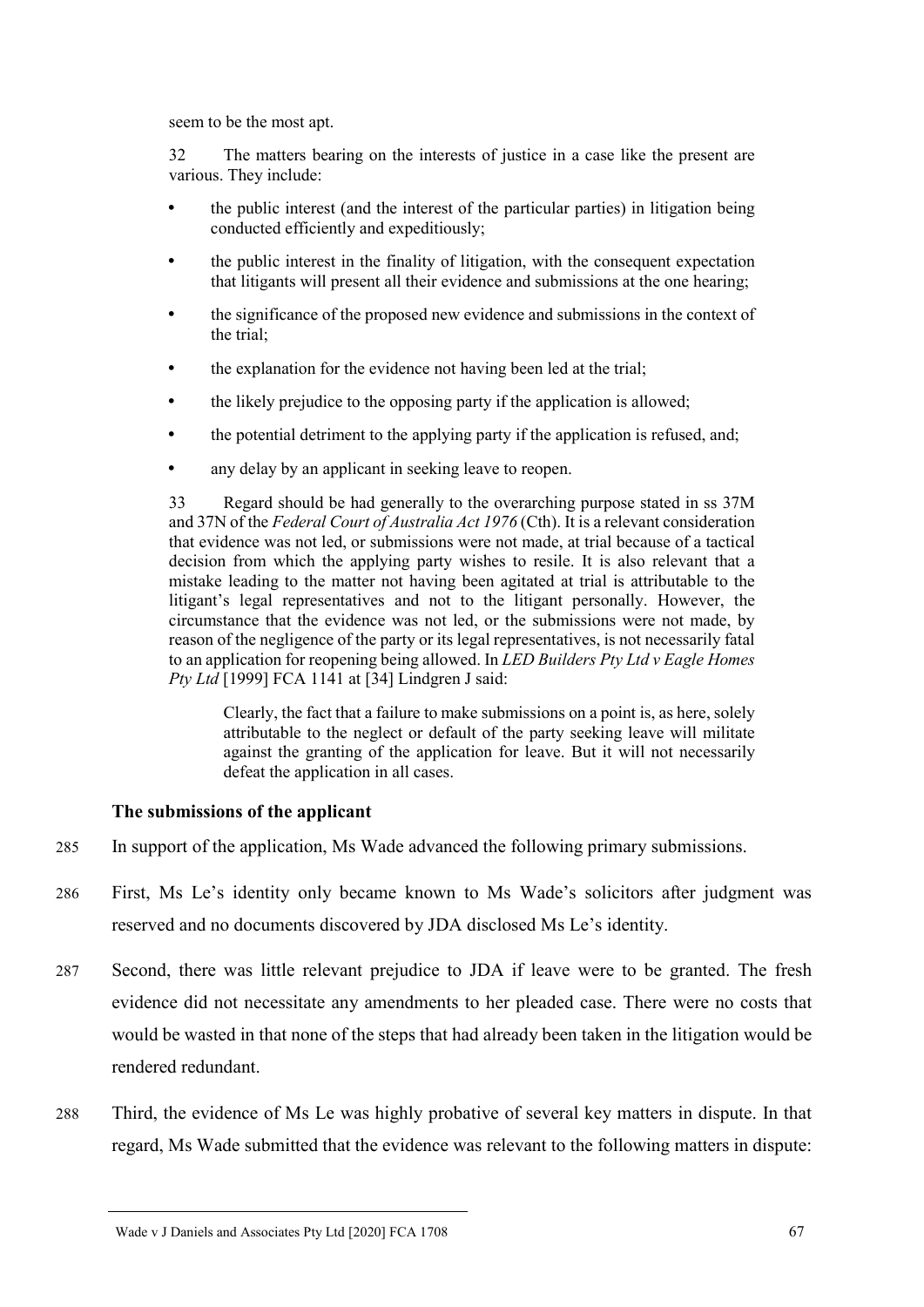- (a) whether JDA knew, or ought to have known, that Ms Wade could not have realistically been refinanced given her stated circumstances;
- (b) whether any of the pleaded contracts were fit for the purpose that Ms Wade identified, namely, wanting to 'keep' her home for the long term;
- (c) whether, in view of JDA's knowledge of Ms Wade's refinancing prospects, its products and scripted sales tactics, it rendered its services with due care and skill;
- (d) whether, in view of the nature of the communications between the parties and the sales tactics used by JDA, the purpose alleged by Ms Wade was one that had been communicated to JDA and objectively known or ought to have been known by JDA;
- (e) whether JDA and AREG operated independently, or whether AREG was in truth an agent for JDA and therefore whether AREG's conduct and knowledge is deemed to be conduct and knowledge of JDA;
- (f) whether the alleged gambling problem was a post-facto construction raised by JDA's lawyers in the context of this litigation; and
- (g) whether, in view of its knowledge of the lack of prospect of refinancing or other long term help, its conduct toward Ms Wade including its deliberate strategy of instilling urgency, making sales and reaching sales targets from a financially vulnerable consumer, was unconscionable.

# **Submissions of the respondent**

- 289 In opposition to the application, JDA advanced the following primary submissions.
- 290 First, the proposed new evidence was of limited utility. Ms Le had no recollection of working on Ms Wade's file and would not be able to give any direct evidence about the matters in dispute in the proceeding. Rather, the proposed affidavit contained generalised statements which purported to discredit JDA, imbue some tendency about its business practices, state what Ms Le had been told by others and give Ms Le's opinion about the central issues for determination by this Court. The majority, if not all, of Ms Le's evidence was irrelevant and inadmissible.
- 291 Second, Ms Wade could have called Ms Le as a witness at trial and had failed to adequately explain its failure to do so. Ms Le was involved in what the applicant alleged to be the central telephone discussion in the hearing (on 21 July 2016) and was referred to by name (Helen) in the pleading. There was no evidence as to what steps Ms Wade took to attempt to speak to Ms

Wade v J Daniels and Associates Pty Ltd [2020] FCA 1708 68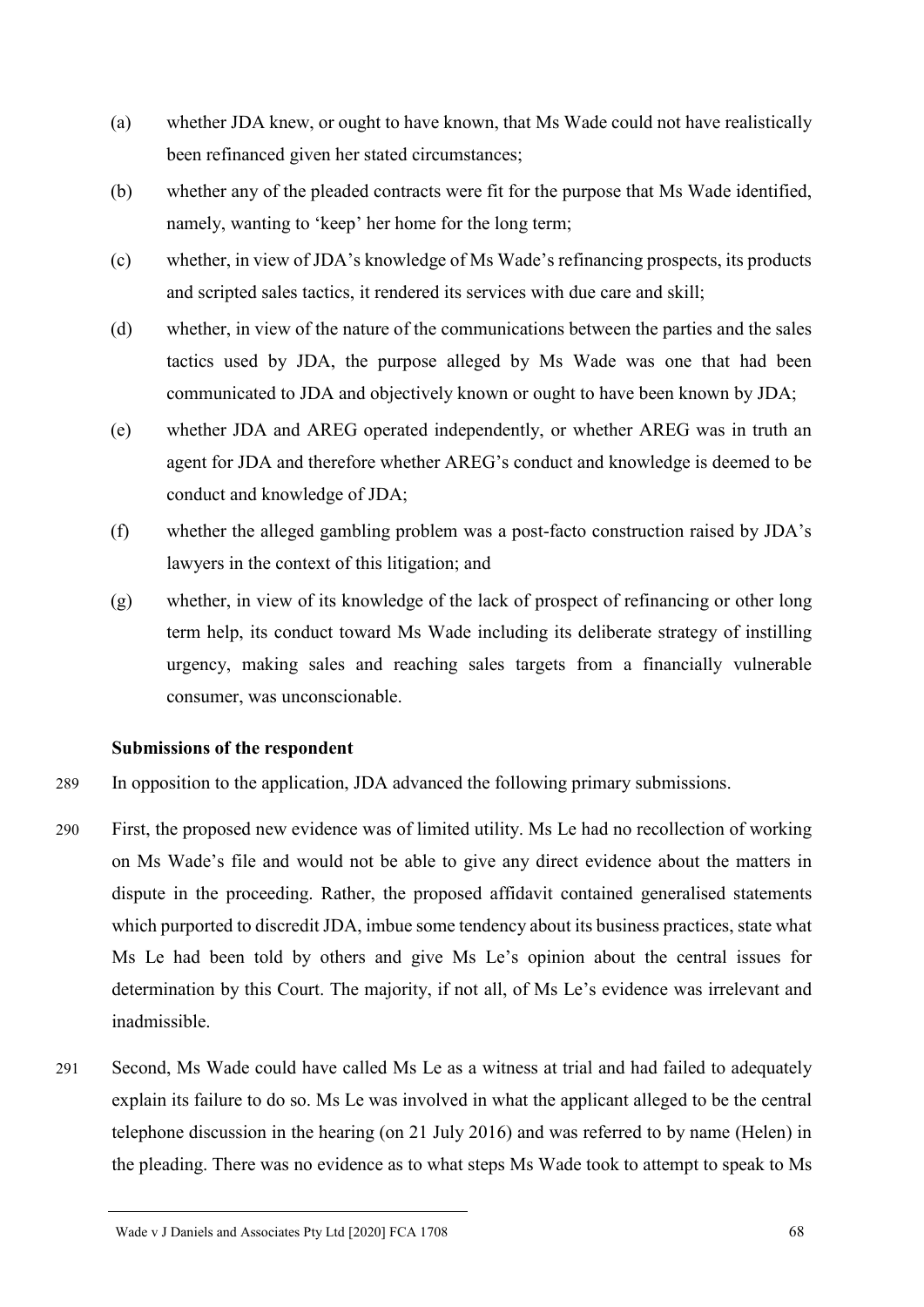Le prior to the trial in this proceeding. Ms Wade never sought the full names and contact details of any of JDA's employees.

292 Third, it was not in the interests of justice to permit the re-opening of Ms Wade's case. The claim is for around \$10,000. The trial occupied four sitting days and JDA had incurred costs in the sum of \$120,000 in defending the claim. A costs order against Ms Wade cannot overcome the prejudice to JDA in granting leave to re-open because the evidence shows that Ms Wade could not meet a costs order. If Ms Le were permitted to give evidence at trial, then JDA may also need to re-open its case to lead evidence and possibly recall Ms Wade for further crossexamination.

### **Consideration**

- 293 I refuse leave for Ms Wade to re-open her case to read the affidavit of Ms Le, largely for the reasons advanced by JDA. In that regard, I reject the submissions advanced on behalf of Ms Wade.
- 294 In my view, it was open to Ms Wade prior to trial to seek the identity of the person named Helen who spoke by telephone with Ms Wade on 21 July 2016. I infer that Ms Wade made a forensic decision not to identify Helen and obtain evidence from her. It is wrong for Ms Wade to suggest that the evidence of Ms Le was not able to be obtained prior to trial in circumstances where no effort was made to obtain it.
- 295 I also consider that the evidence of Ms Le is of very limited relevance to the proceeding and significant parts of it are of doubtful admissibility. In relation to the seven issues listed by Ms Wade in her submissions (set out above, and responding to each issue in turn):
	- (a) The evidence shows that JDA had the same knowledge of Ms Wade's financial circumstances as AREG and (I infer) NHLG. The evidence also shows that JDA became aware that Ms Wade was unlikely to be refinanced by another lender at about the same time as that conclusion was reached by NHLG. Ms Le's evidence adds nothing.
	- (b) The question whether the pleaded contracts were fit for the purpose that Ms Wade identified, namely, wanting to 'keep' her home for the long term, is a question to be answered from an analysis of the terms of the contracts and the benefits they provided Ms Wade, not Ms Le's opinions about JDA's business.

Wade v J Daniels and Associates Pty Ltd [2020] FCA 1708 69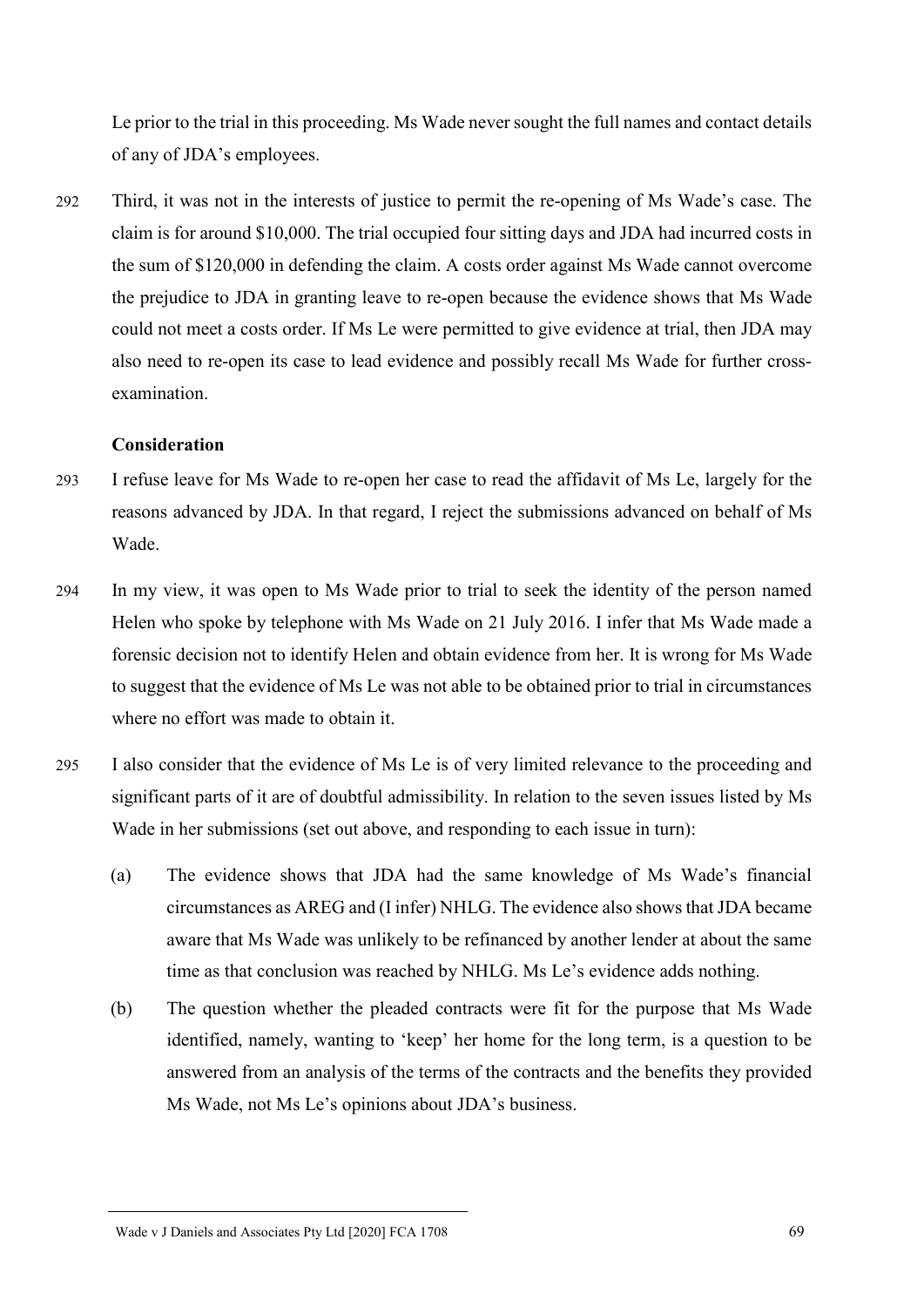- (c) Similarly, the question whether JDA rendered its services with due care and skill is a question to be answered from an analysis of the terms of the contracts and the services JDA provided, not Ms Le's opinions about JDA's business.
- (d) The evidence shows that Ms Wade told JDA that she wanted to keep her home. Ms Le's evidence does not add to that. The issue in dispute is whether the service that JDA agreed to provide and provided was fit for purpose in light of Ms Wade's desire to keep her home.
- (e) In my view, nothing ultimately turns on whether AREG and JDA operated independently or, in some sense that has never been properly defined by Ms Wade, AREG was the agent of JDA. The evidence shows that the two companies worked cooperatively and, I infer, shared information pertaining to Ms Wade. The relevant communications and activities undertaken by JDA and AREG are the subject of comprehensive evidence set out above. Again, Ms Le's evidence adds nothing of relevance. Indeed, that conclusion is consistent with Ms Wade's closing submissions which stated:

…although the evidence shows that Australian Real Estate Group (AREG) was acting together with JDA (whether the correct legal descriptor is as 'agent', in concert with, or otherwise), it does not ultimately matter what AREG did. AREG's role is somewhat of a distraction. Indeed, the success of Wade's case does not depend on AREG; it was never realistic for Wade to be refinanced, whether or not AREG was involved, and regardless of what AREG did or did not do.

- (f) As to the "alleged gambling problem", I have made findings about Ms Wade's unexplained cash expenditure. I consider the evidence to be relevant to an assessment of Ms Wade's financial circumstances and whether the services provided by JDA were fit for purpose. It is irrelevant whether JDA was aware of the gambling expenditure at the time of providing services to Ms Wade, and there is no evidence to suggest it was. Accordingly, Ms Le's commentary on such matters is wholly irrelevant.
- (g) As to unconscionable conduct, Ms Le's evidence about JDA's business practices is too general to be of any assistance. The fact that JDA might be motivated by sales targets and profit is hardly unusual. Again, the objective evidence is before the Court concerning JDA's knowledge of Ms Wade's circumstances and the expressions of urgency that were made to her. It is for the Court to assess whether the conduct was unconscionable in all the circumstances.

Wade v J Daniels and Associates Pty Ltd [2020] FCA 1708 70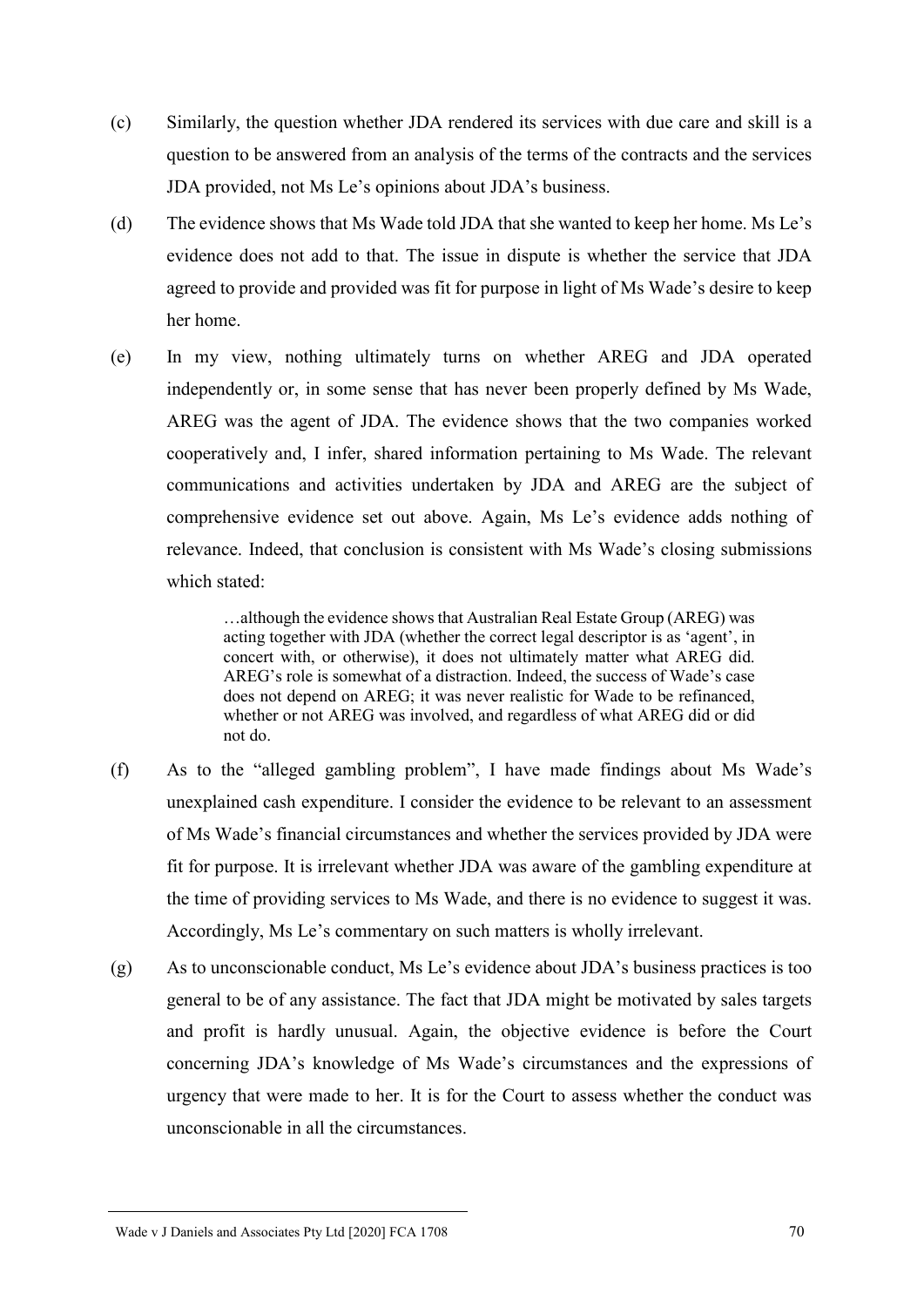- 296 I reject Ms Wade's submission that there is little prejudice to JDA if leave were to be granted. In my view, the prejudice is considerable in terms of wasted costs. I accept JDA's submission that it would need to reconsider the need to adduce evidence from relevant employees and the need to cross-examine Ms Wade further. I also accept that the legal costs of the proceeding imposed on JDA far outweigh the amount of the claim and will increase materially if leave to re-open were granted. The evidence shows that Ms Wade is unlikely to be able to meet an adverse costs order.
- 297 The above factors overwhelmingly require a conclusion that leave to re-open should be refused.

### **F. OVERARCHING ISSUES COMMON TO THE CAUSES OF ACTION**

#### **Financial services**

- 298 As set out earlier, Ms Wade's causes of action are based alternatively on provisions of the ACL and similar provisions of the ASIC Act. The relevant provisions have separate fields of operation. Subject to exceptions that are not relevant, the ACL does not apply to the supply, or possible supply, of services that are financial services (see s 131A of the CCA). Conversely, the ASIC Act applies to the supply of financial services. The term "financial services" has the same meaning in both sets of statutory provisions, being defined by s 12BAB of the ASIC Act (see s 130A of the CCA and s 2 of the ACL).
- 299 While both parties submitted that nothing turns on which provisions applied, it is desirable to be clear about the application of the legislative provisions.
- 300 Ms Wade relied on the definitions in s 12BAB(1)(a) and (g) and (5) of the ASIC Act which are in the following terms:
	- (1) For the purposes of this Division, subject to paragraph (2)(b), a person provides a financial service if they:
		- (a) provide financial product advice (see subsection (5)); or
		- …
		- (g) provide a service … that is otherwise supplied in relation to a financial product;
	- (5) For the purposes of this section, financial product advice means a recommendation or a statement of opinion, or a report of either of those things, that:
		- (a) is intended to influence a person or persons in making a decision in relation to a particular financial product or class of financial products, or an interest in a particular financial product or class of financial products; or

Wade v J Daniels and Associates Pty Ltd [2020] FCA 1708 71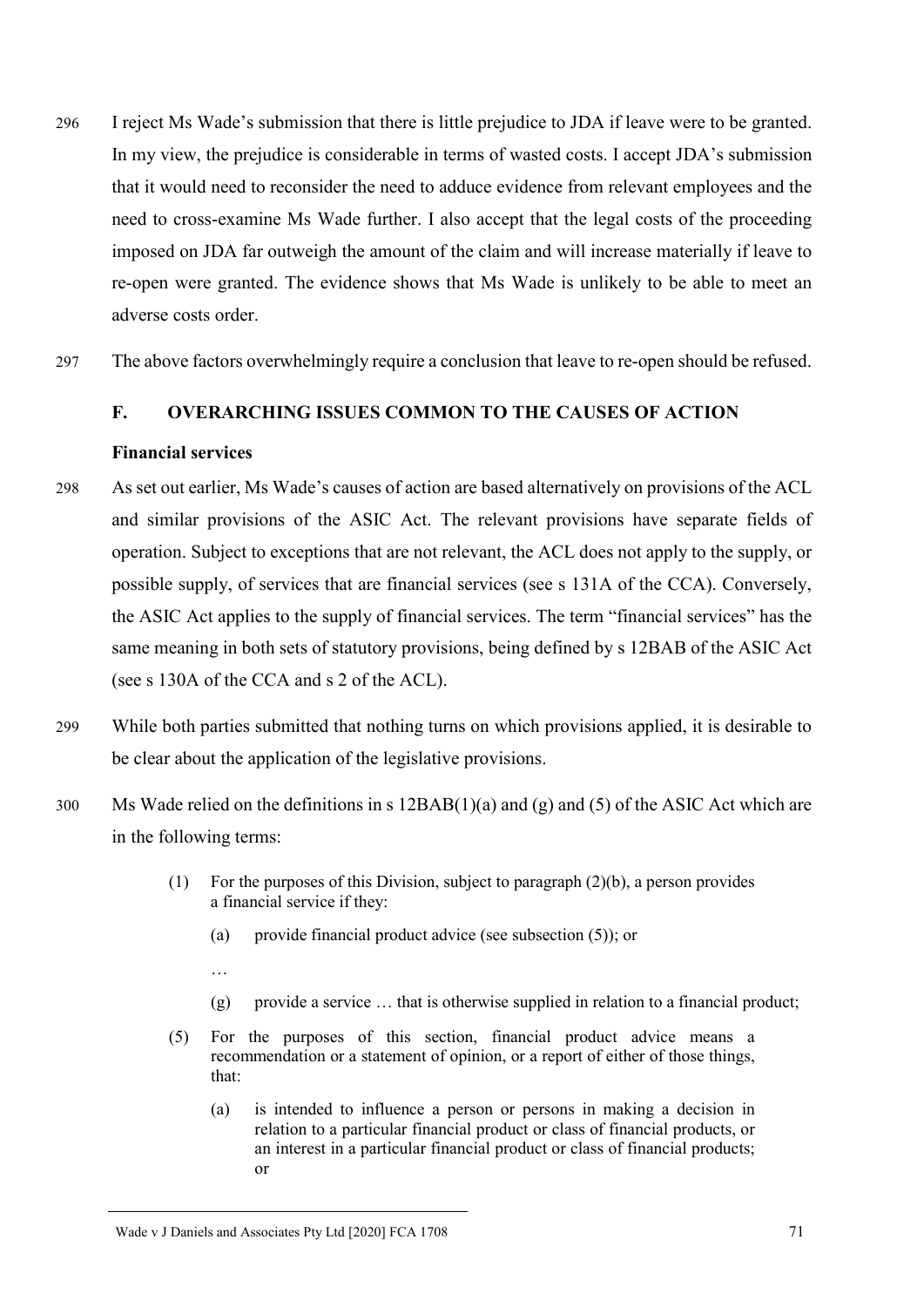(b) could reasonably be regarded as being intended to have such an influence;

but does not include anything in:

- (c) a document prepared in accordance with requirements of Chapter 7 of the Corporations Act, other than a document of a kind prescribed by regulations made for the purposes of this paragraph; or
- (d) any other document of a kind prescribed by regulations made for the purposes of this paragraph.
- 301 Ms Wade submitted that the specific services and activities engaged in by JDA, whether pursuant to the contracts or otherwise, which amount to the provision of financial services for the purposes of the ASIC Act, were:
	- (a) the recommendation or statement of opinion by 'Helen' on the initial call of 21 July 2016 that Wade should refinance;
	- (b) the recommendation or statement of opinion by 'Heidi' to accept NAB's offer of negotiated payment terms in an email dated 30 September 2016; and
	- (c) the negotiation of delays to NAB's enforcement of its mortgage.
- 302 Both parties accepted that Ms Wade's home loan was a financial product (at the least, being a credit facility within the meaning of s 12BAA(7)(k) - see also reg 2B of the *Australian Securities and Investments Commission Regulations 2001* (Cth)).
- 303 The application of the definition of "financial services" in the ASIC Act is often difficult, as the definition is framed in imprecise terms. Nevertheless, I do not consider that the services provided by JDA, as described above, are financial services within the meaning of the statute.
- 304 In relation to the statements made by representatives of JDA concerning refinancing, I accept that JDA advised Ms Wade to explore that option and that it would be in Ms Wade's interests to pursue that option. However, such a recommendation does not satisfy the statutory description of being a recommendation intended to influence a person in making a decision in relation to a particular financial product or class of financial products. At that point in time, there was no relevant decision to be made. I do not consider that exploring or pursuing the availability of an alternative mortgage loan is a decision in relation to a financial product within the meaning of the statute.
- 305 In relation to the email of 30 September 2016 concerning an offer from NAB, it is clear from the email that no recommendation was made by Heidi.

Wade v J Daniels and Associates Pty Ltd [2020] FCA 1708 72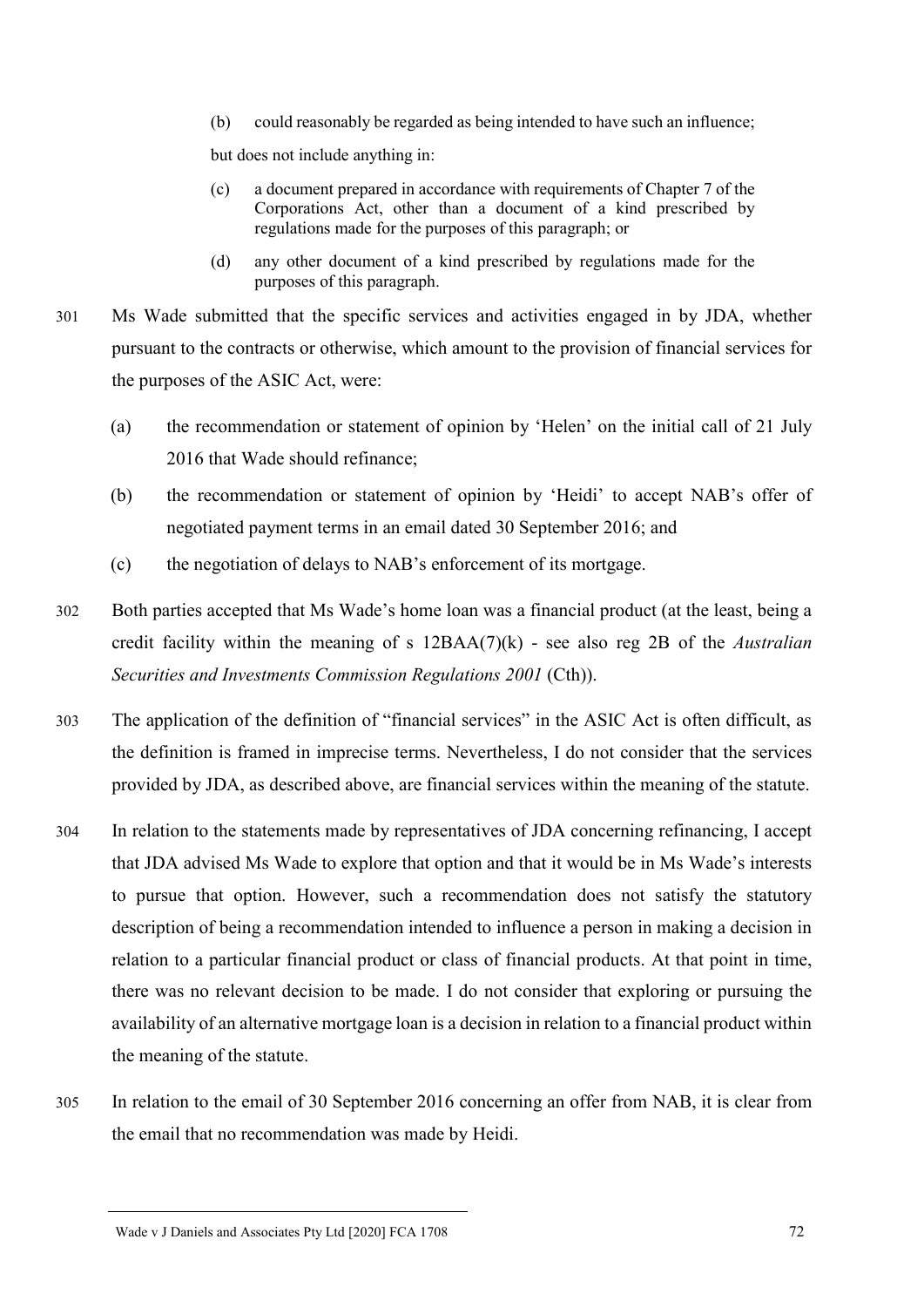- 306 The more difficult question concerns JDA's services in negotiating with NAB, on behalf of Ms Wade, deferrals of recovery action and temporary reductions in repayments. The question is whether such services are properly to be characterised as services that are "otherwise supplied in relation to a financial product" within the meaning of s  $12BAB(1)(g)$ .
- 307 The phrase "in relation to" has an imprecise meaning. At its most broad, it can refer to any relationship between two things, whether direct or indirect. When used in a statute, the meaning of the phrase is determined by the nature and purpose of the provision in question and the context in which the phrase appears: *O'Grady v Northern Queensland Company Ltd* (1990) 169 CLR 356 at 367 (Dawson J); *PMT Partners Pty Ltd (in liq) v Australian National Parks and Wildlife Services* (1995) 184 CLR 301 at 313 (Brennan CJ, Gaudron and McHugh JJ).
- 308 Section 12BAB is a definitional section which determines the reach of the ASIC Act and, as noted above, marks the boundary between the reach of the ACL and the ASIC Act. The evident legislative purpose is that services that meet the definition of financial services in the ASIC Act are subject to regulation under that Act.
- 309 A definitional section should not be construed in the abstract and without regard to the operative provisions in which the definition is used in the statute. As observed by McHugh J in *Kelly v The Queen* (2004) 218 CLR 216 at [103]:

…the function of a definition is not to enact substantive law. It is to provide aid in construing the statute. Nothing is more likely to defeat the intention of the legislature than to give a definition a narrow, literal meaning and then use that meaning to negate the evident policy or purpose of a substantive enactment. There is, of course, always a question whether the definition is expressly or impliedly excluded. But once it is clear that the definition applies, the better  $-1$  think the only proper – course is to read the words of the definition into the substantive enactment and then construe the substantive enactment – in its extended or confined sense – in its context and bearing in mind its purpose and the mischief that it was designed to overcome. To construe the definition before its text has been inserted into the fabric of the substantive enactment invites error as to the meaning of the substantive enactment.

310 Applying the foregoing observations, it is relevant to note that the phrase "in relation to", or its synonym "in connection with", appears in many of the operative provisions of the ASIC Act. For example, s 12CB provides that a person must not, in trade or commerce, *in connection with* the supply or acquisition of financial services engage in conduct that is, in all the circumstances, unconscionable and s 12DA provides that a person must not, in trade or commerce, engage in conduct *in relation to* financial services that is misleading or deceptive. In *Australian Securities and Investments Commission v Narain* (2008) 169 FCR 211, the Full Court of the Federal Court considered the phrase "in relation to" in a similar context in s 1041H of the *Corporations Act*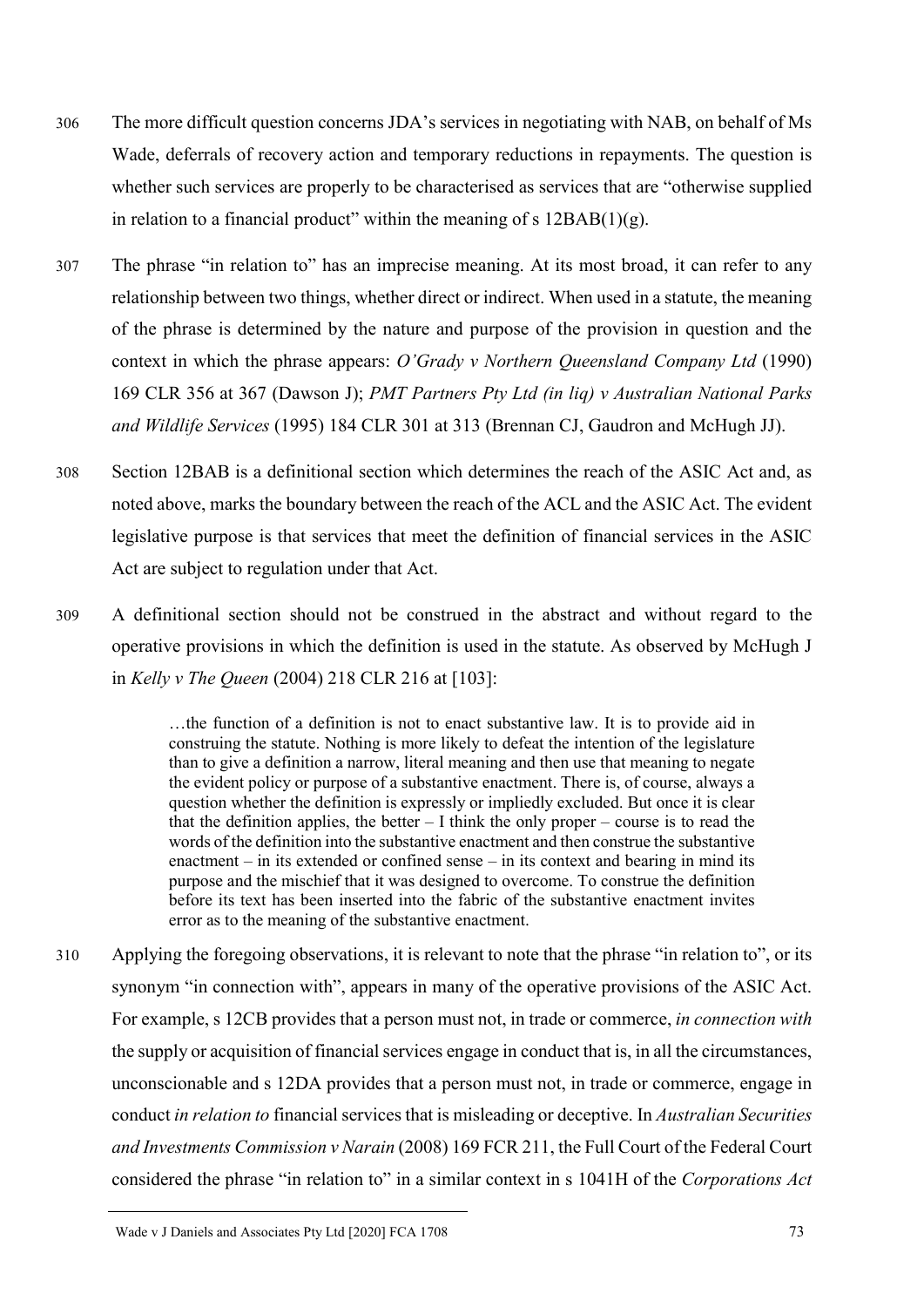*2001* (Cth). The Full Court concluded that the phrase, in that context, should not be construed narrowly and that an indirect or less than substantial connection is sufficient: at [9] (Finkelstein J) and [76] (Jacobson and Gordon J). Thus, the range of conduct that falls within many of the operative provisions of the ASIC Act is broad: it is conduct that relates to a financial service where the relationship may be indirect or less than substantial.

- 311 Turning to the text of s 12BAB(1), it is significant that paragraph (g) refers to a service that is "otherwise supplied in relation to a financial product". The word "otherwise" is a reference to the other paragraphs of s 12BAB(1). The use of that word suggests that the other paragraphs describe services that are themselves supplied in relation to financial products, which in turn gives an indication of the types of relationship contemplated by paragraph (g). Paragraphs (a) (provide financial product advice), (b) (deal in a financial product) and (c) (make a market for a financial product) suggest that, to be a financial service, there must be a substantial or direct relationship between the service and the financial product. Given the careful calibration of the other paragraphs of s 12BAB(1), paragraph (g) should not be given such a broad meaning that it effectively sweeps away those other paragraphs and renders them redundant.
- 312 I consider that the phrase "in relation to" in the definitional provision, s 12BAB(1)(g), requires a more substantial connection or relationship than required by the operative provisions of the ASIC Act such as s 12CB and 12DA. The purpose of the definitional provision is to mark out the reach of the ASIC Act, applying the operative provisions to services that have the character of financial services. An unduly broad construction of the phrase in s 12BAB(1)(g) would see the operative provisions applied to a range of services that would not be recognised as financial services. In my view, that construction is supported by the text, purpose and context of the statutory provision.
- 313 I do not consider that a service involving negotiations with a bank to defer recovery action and to agree temporary reductions in repayments is a financial service within the meaning of s  $12BAB(1)(g)$ . While applying a broad construction of "in relation to" it can be said that the negotiation services "relate to" a financial product (the home loan), that is only to recognise that the subject matter of the negotiations is the home loan. The negotiation services are properly to be characterised as advocacy services. JDA advocated on behalf of Ms Wade, utilising its knowledge and experience in dealing with banks and its skills in negotiating with banks.

Wade v J Daniels and Associates Pty Ltd [2020] FCA 1708 74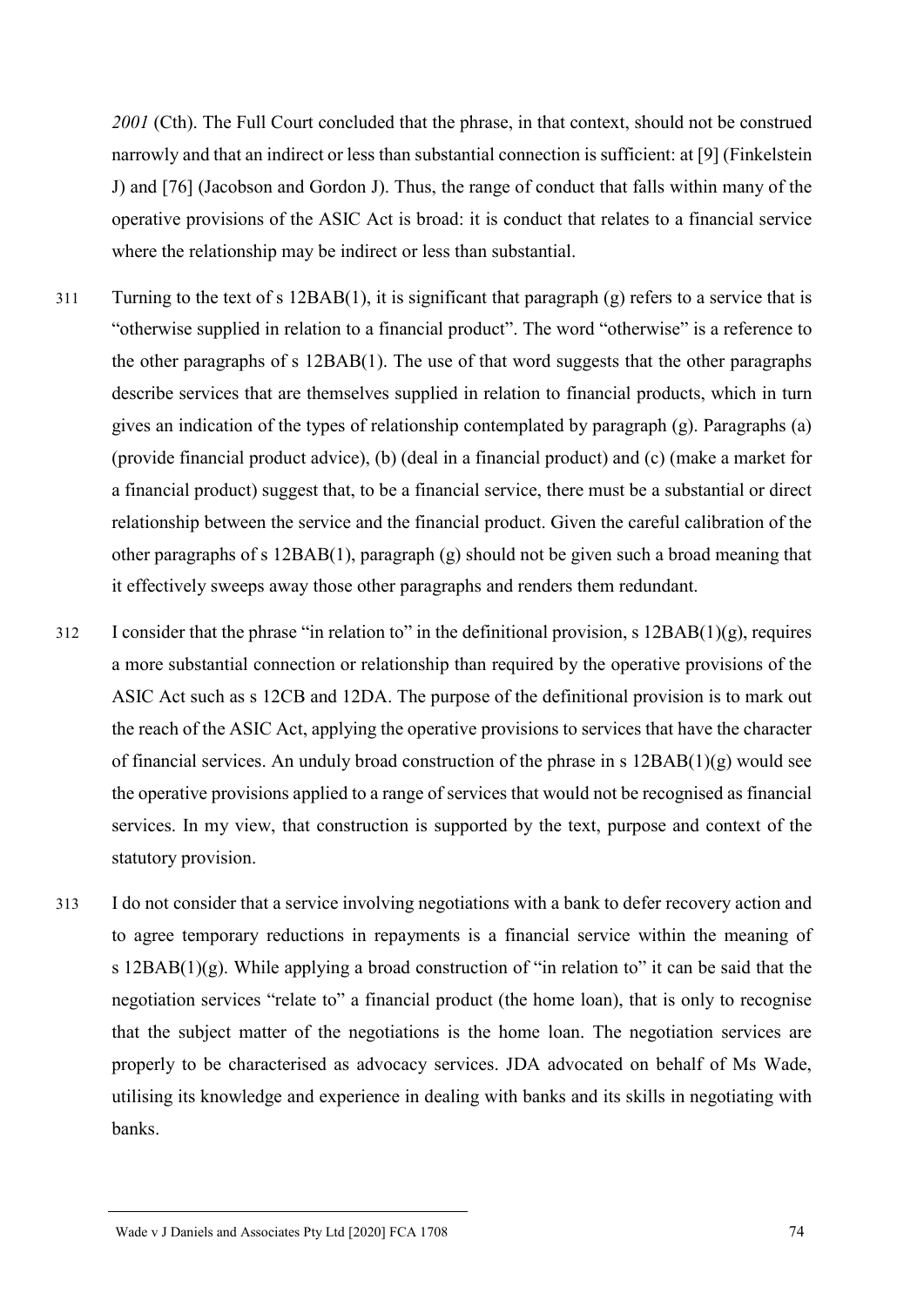314 For those reasons, I conclude that the applicable provisions are those contained in the ACL rather than those contained in the ASIC Act. However, as noted earlier, it is not apparent that anything turns on which legislative provisions apply.

## **Was AREG an agent of JDA?**

- 315 Ms Wade alleged that AREG was an agent of JDA within the meaning of s 84(2) of the CCA. Section 84(2) is expressed to apply to the CCA generally, and would therefore appear to be applicable to the ACL. Nevertheless, the matter is put beyond doubt by the effective replication of s 84(2) in s 139B(2) (in Part XI of the CCA) which provides:
	- (2) Any conduct engaged in on behalf of a body corporate:
		- (a) by a director, employee or agent of the body corporate within the scope of the actual or apparent authority of the director, employee or agent; or
		- (b) by any other person:
			- (i) at the direction of a director, employee or agent of the body corporate; or
			- (ii) with the consent or agreement (whether express or implied) of such a director, employee or agent;

if the giving of the direction, consent or agreement is within the scope of the actual or apparent authority of the director, employee or agent;

is taken, for the purposes of this Part or the Australian Consumer Law, to have been engaged in also by the body corporate.

316 Relying on statements of Einfeld J in *Trade Practices Commission v Sun Alliance Australia Ltd* (1994) ATPR 41-286, Ms Wade submitted that s 84(2) of the CCA has been interpreted liberally by the courts in the context of consumer protection recognising that the intention of the legislature was to widen the common law principles of agency. Read in context, Einfeld J's observations were to the effect that s 84(2) widens the circumstances in which a principal will be legally responsible for conduct of its agent. In that respect, his Honour referred to the reasons of Lockhart J (with whom Sweeney and Neaves JJ agreed) in *Walplan Pty Ltd v Wallace* (1986) 8 FCR 27 where his Honour concluded at 38:

> Section 84(2) is an enlarging provision of general application under the Act. It extends to proceedings, both civil and criminal, and is designed to eliminate the necessity to apply the various and at times divergent tests of the common law relating to a corporation's responsibility for the acts of its servants or agents. It extends those common law principles in order to facilitate proof of a corporation's responsibility.

317 The above decisions were concerned with the breadth of the expression "on behalf of" in s 84(2). The decisions otherwise proceed on the basis that the word "agent" in s 84(2) takes its

Wade v J Daniels and Associates Pty Ltd [2020] FCA 1708 75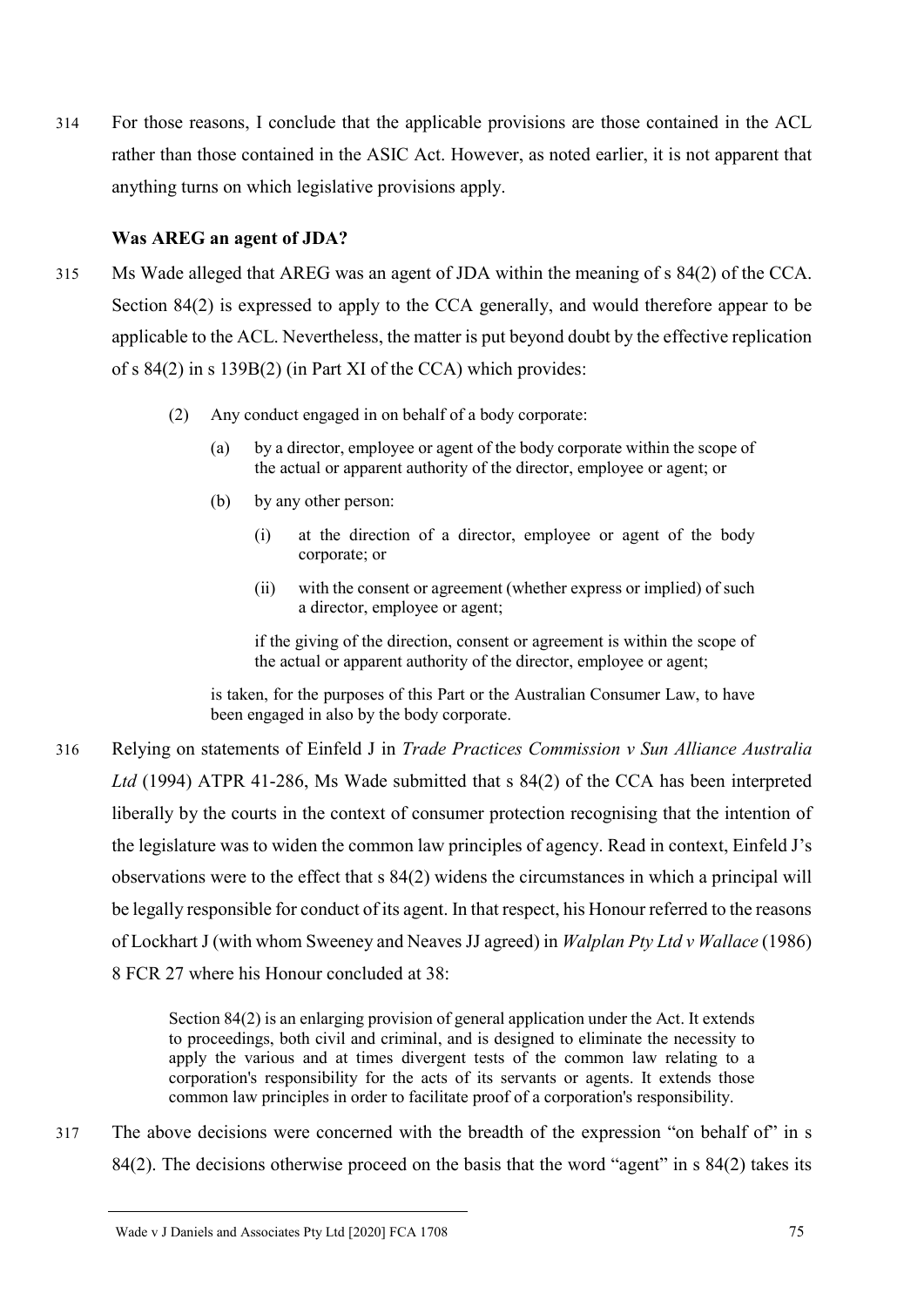common law meaning, being a person who has the authority or capacity to create legal relations between a person who occupies the position of principal and third parties: *International Harvester Company of Australia Pty Ltd v Carrigan's Hazeldene Pastoral Company* (1958) 100 CLR 644 at 652. Hence, the starting point for the application of s 84(2) and 139B(2) in the present case is whether AREG was an agent of JDA within the common law meaning of that term.

318 Ms Wade's allegation to that effect never rose much higher than assertion. The only evidence relied on in support of the allegation was the cooperation that was evident between AREG and JDA. However, as submitted by JDA, the fact that two companies work cooperatively in providing services to a customer does not render one the agent of the other. As noted above, in closing submissions Ms Wade stated that her case was not dependent on a finding that AREG was an agent for JDA. In my view, the evidence does not support a finding that AREG was an agent of JDA in its dealings with Ms Wade. The evidence only supports a finding that the two companies worked cooperatively, with AREG referring Ms Wade to JDA (and to NHLG). Further, and in any event, I do not consider that any conduct of AREG is materially relevant to the allegations Ms Wade has made against JDA.

#### **The disclosed purpose**

- 319 The evidence shows that, in her first telephone conversations with a representatives of AREG and JDA, Ms Wade said that she wished to retain her home rather than sell it and repay the home loan. I accept that Ms Wade's purpose in seeking assistance from AREG and JDA was to retain her home.
- 320 However, the evidence also shows that the services offered and supplied by JDA, AREG and NHLG differed. AREG performed an intermediary role, putting Ms Wade in contact with JDA and NHLG and also obtaining relevant information about Ms Wade's personal circumstances. It did not charge fees for those services. JDA negotiated temporary arrangements with NAB, deferring the foreclosure proceedings and negotiating temporary variations to Ms Wade's home loan which lowered her repayment obligations in the short term. It charged fees for those services. NHLG provided mortgage broking services, seeking to obtain alternative finance for Ms Wade. There was no evidence about NHLG's fees, but I infer that, as a broker, NHLG would earn fees from the lender on completion of a loan. The evidence also shows that JDA worked in conjunction with AREG and NHLG, and Ms Wade was aware of the services being

Wade v J Daniels and Associates Pty Ltd [2020] FCA 1708 76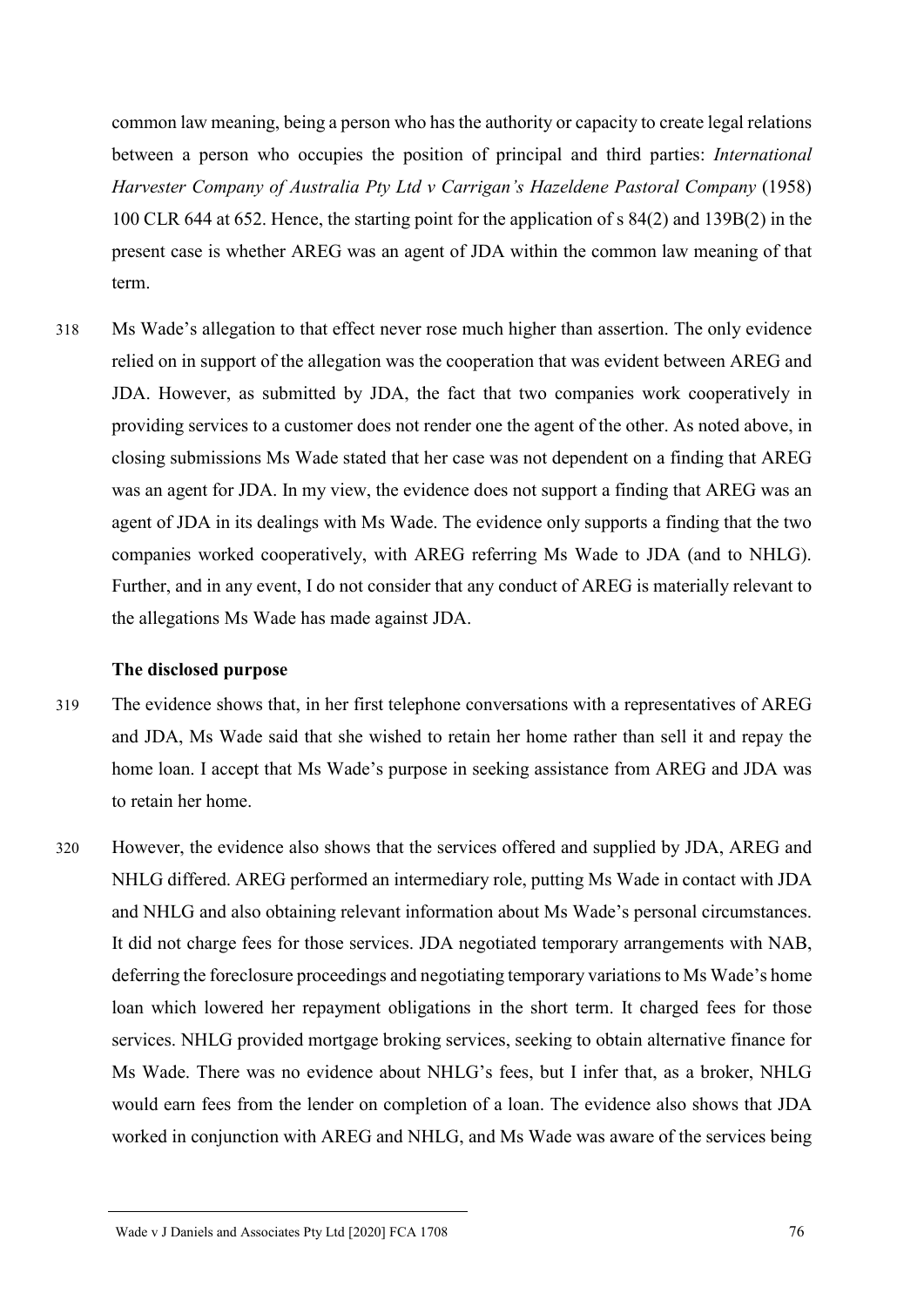provided by each company to assist her, albeit that at times she became confused as to which company was performing which service.

- 321 The crux of Ms Wade's case, as stated in closing submissions, is that JDA knew or ought to have known that it was never realistically possible for Ms Wade to keep her home, refinancing or not. Ms Wade says that this ought to have been self-evident from the moment she first spoke to JDA on 21 July 2016. It follows, on that premise, that the services supplied by JDA could never have served Ms Wade's disclosed purpose of engaging JDA.
- 322 So formulated, Ms Wade's case departs from her pleading. In her pleading, she alleged that JDA knew that her financial position would not allow her to maintain or refinance her home loan (I interpolate, as at June 2016 or in the near future); she did not allege that JDA ought to have known that. I will not permit such a departure from her pleading. The question of what JDA ought to have known is a very different question to what it knew and might have required additional evidence to answer.
- 323 It is necessary to consider the premise underpinning Ms Wade's case at the points in time that the contracts between JDA and Ms Wade were entered into. For the reasons set out below, I reject the premise at each point in time.

## **G. BREACH OF CONTRACT AND CONSUMER GUARANTEES**

# **Alleged breaches of contract and consumer guarantees**

- 324 There is no dispute that Ms Wade entered into three contracts with JDA. The dispute between the parties primarily concerns the nature and scope of the services to be supplied by JDA under the contracts and the terms on which the services were to be supplied, and importantly the operation of the consumer guarantees in the ACL in respect of the services to be supplied. In support of her claims for breach of contract and failure to comply with the consumer guarantees, Ms Wade made the following allegations.
- 325 First, at all material times, Ms Wade's financial position, which JDA knew, did not allow her to:
	- (a) maintain contractual repayments under her NAB home loan for an extended period;
	- (b) vary her NAB home loan on repayment terms that she could repay without substantial hardship; or

Wade v J Daniels and Associates Pty Ltd [2020] FCA 1708 77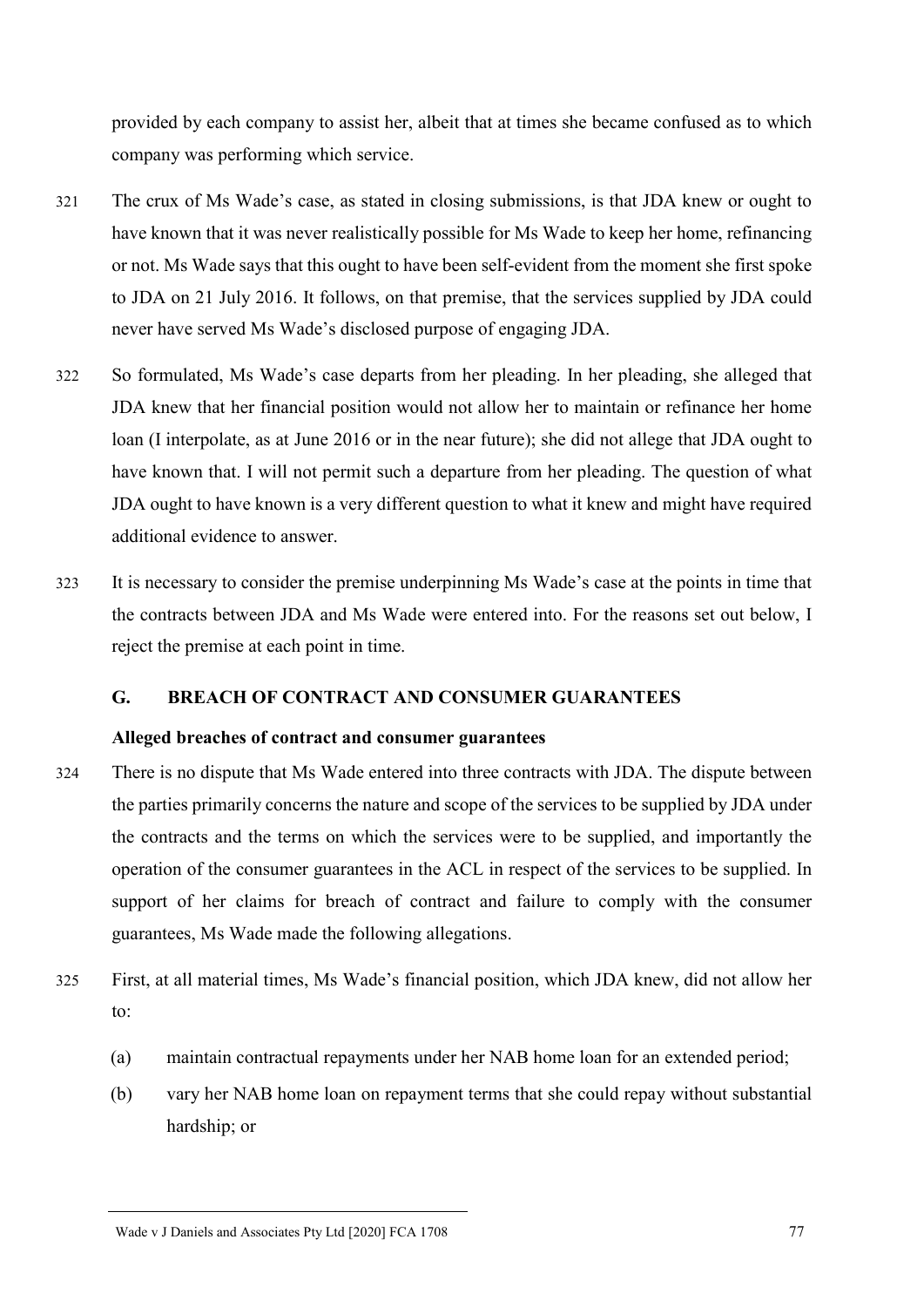(c) refinance the NAB home loan on repayment terms that she could afford without hardship.

By reason of those matters, JDA's services were unfit for the disclosed purpose and therefore JDA acted in breach of the contracts entered into and JDA failed to comply with the "fitness for purpose" consumer guarantee.

- 326 Second, in respect of the first and third contracts:
	- (a) JDA did not provide a long-term solution by which Ms Wade was not required to sell her home to repay the NAB loan;
	- (b) JDA did not advise Ms Wade that a long term solution to her inability to maintain contractual payments under the NAB home loan was unlikely to be achieved;
	- (c) JDA did not advise Ms Wade that it was unlikely that she would not be required to sell her home due to her financial circumstances; and
	- (d) JDA did not advise that it was unlikely that Ms Wade would be able to refinance the NAB home loan on terms that were affordable.

By reason of those matters, JDA did not act with due care and skill under the first and third contracts and therefore JDA acted in breach of those contracts and JDA failed to comply with the "due care and skill" consumer guarantee.

327 Third, in respect of the second contract, JDA did not advise Ms Wade that the removal of any credit impairments for small amounts were unlikely to result in a sufficient improvement of her circumstances to allow her to obtain a loan to refinance the NAB home loan. By reason of the foregoing, JDA did not act with due care and skill under the second contract and therefore JDA acted in breach of that contract and JDA failed to comply with the "due care and skill" consumer guarantee.

# **Applicable legal principles**

328 The consumer guarantees relied on by Ms Wade were those contained in ss 60 and 61 of the ACL. Relevantly, they provide as follows:

### **60 Guarantee as to due care and skill**

If a person supplies, in trade or commerce, services to a consumer, there is a guarantee that the services will be rendered with due care and skill.

- **61 Guarantees as to fitness for a particular purpose etc.**
- (1) If: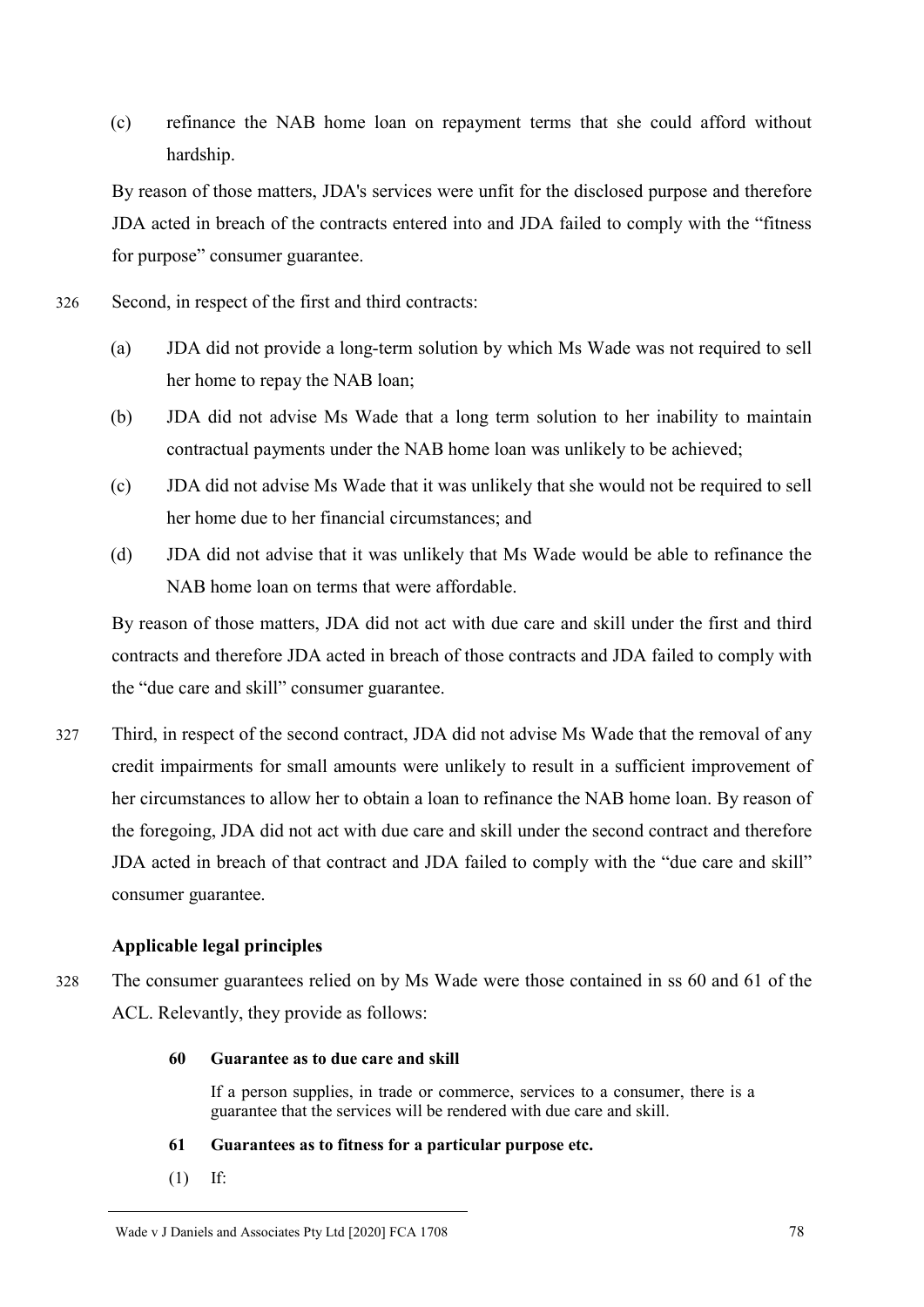- (a) a person (the supplier) supplies, in trade or commerce, services to a consumer; and
- (b) the consumer, expressly or by implication, makes known to the supplier any particular purpose for which the services are being acquired by the consumer;

there is a guarantee that the services, and any product resulting from the services, will be reasonably fit for that purpose.

- 329 Those provisions were the subject of detailed consideration by the NSW Court of Appeal (Payne JA, Sackville and Barrett AJJA) in *Scenic Tours Pty Ltd v Moore* [2018] NSWCA 238; 339 FLR 244 (*Scenic Tours NSWCA*). One aspect of that decision, concerning the operation of s 275 of the ACL and s 16 of the *Civil Liability Act 2002* (NSW), was overturned by the High Court: see *Moore v Scenic Tours Pty Ltd* [2020] HCA 17; 94 ALJR 481. However, the NSW Court of Appeal's consideration of ss 60 and 61 of the ACL was not the subject of the appeal.
- 330 Sackville AJA, with whom Payne JA and Barrett AJA agreed, concluded that the services that are the subject of the consumer guarantees in ss 60 and 61 are not confined to services supplied pursuant to a contract, and the fact that there is a contract between the parties does not compel a conclusion that the guarantees only apply to services that are co-extensive with the supplier's contractual obligations (at [174]-[175]). His Honour observed (at [176]-[177]):

176 The threshold inquiry mandated by each of the Consumer Guarantees is to identify (relevantly for present purposes) the benefits and facilities the supplier is to provide to the consumer. This requires an objective assessment of the dealings between the supplier and the consumer to determine the benefits or facilities the consumer can reasonably expect the supplier to provide in return for the consumer's payment. The assessment is not confined to the terms of any contract between the supplier and the consumer. Nor is it foreclosed or limited by any contractual limitations on the supplier's ability for failing to provide the services for which the consumer has paid.

177 Depending on the circumstances, the terms of any contract may be a relevant consideration, particularly if the terms have been freely negotiated between the parties. But the benefits or facilities a consumer can reasonably expect the supplier to provide are not to be delimited by exclusion terms in a contract drafted by a supplier primarily to protect its interests. To adopt this approach would be to render the Consumer Guarantees effectively nugatory. Such an intention cannot be imputed to Parliament.

331 Sackville AJA further observed that the consumer guarantees in ss 60 and 61 are integral components of the statutory scheme designed to afford protection to consumers who do not receive the services they reasonably expect to receive from a supplier (at [182]). Nevertheless, the legislation does not seek to impose impossible burdens on service providers; the guarantees require that the supplier will provide services with *due* care and skill and that services are *reasonably* fit for the purpose made known by the consumer (at [183]).

Wade v J Daniels and Associates Pty Ltd [2020] FCA 1708 79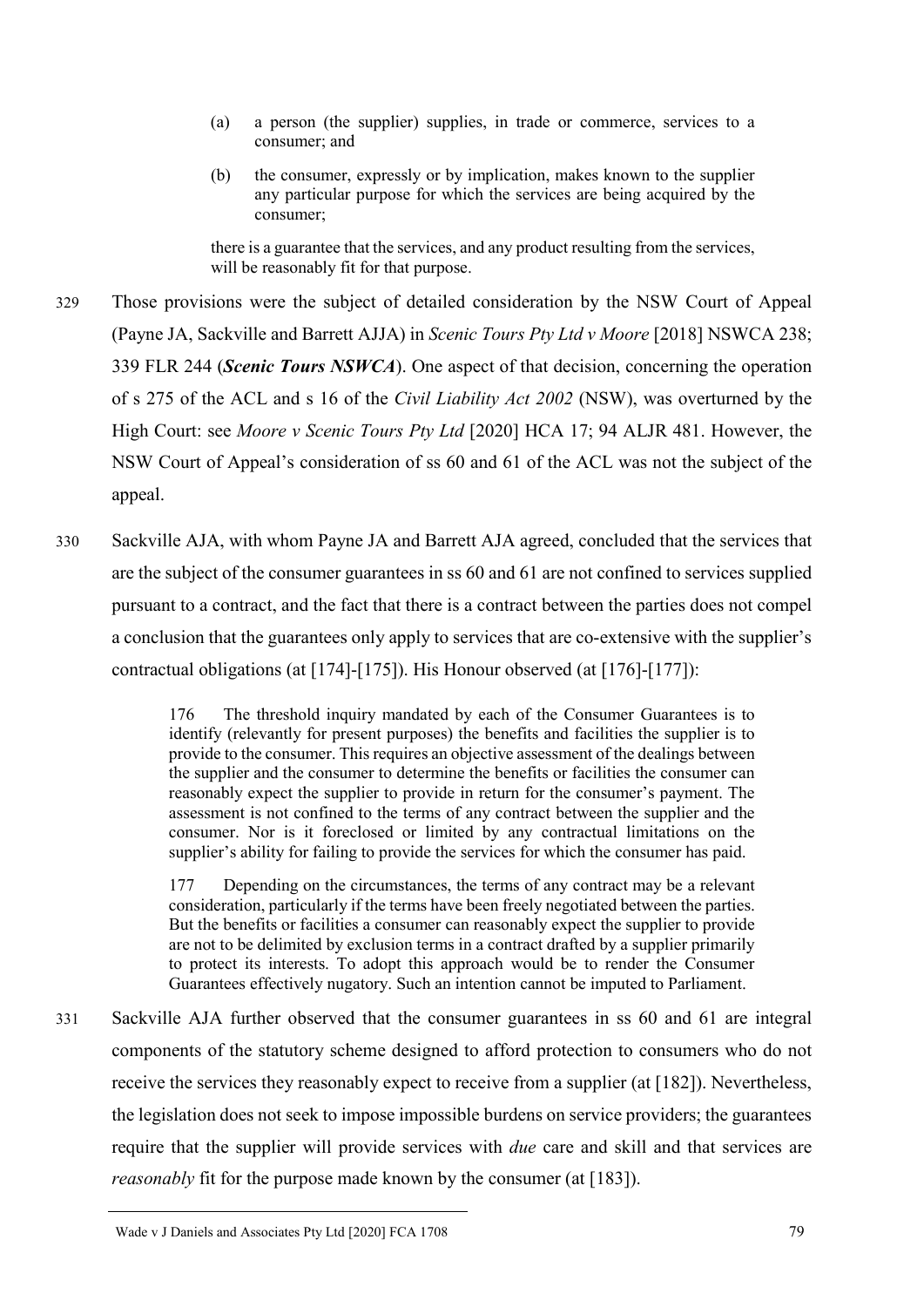- 332 The phrase "due care and skill" in s 60 of the ACL is equivalent to the common law duty to take reasonable care: *Let's Go Adventures Pty Ltd v Barrett* [2017] NSWCA 243 at [6] (Basten and Gleeson JJA).
- 333 The phrase "particular purpose" in s 61 of the ACL has been construed broadly in the predecessor provisions in legislation governing the sale of goods. A particular purpose is a definite purpose that has been expressly or impliedly communicated, but it need not be a purpose that is special or individual to the consumer concerned: *David Jones Ltd v Willis*(1934) 52 CLR 110 at 121 (Starke J); and at 128 (McTiernan J); *Grant v Australian Knitting Mills Ltd* (1935) 54 CLR 49 at 60 (Lord Wright).
- 334 Section 61(3) provides an exception to the "fitness for purpose" consumer guarantee where the circumstances show that the consumer did not rely on, or that it was unreasonable for the consumer to rely on, the skill or judgment of the supplier. The respondent bears the onus on that issue: *Effem Foods Ltd v Nicholls* [2004] NSWCA 332; ATPR 42-034.
- 335 Ms Wade's pleading did not clearly distinguish between the nature and scope of the services to be supplied by JDA as defined by the contracts entered into and the services that were alleged to be the operation of the consumer guarantees in the ACL. The pleading elided those matters which has a tendency to cause confusion about the quite separate causes of action based in contract and under the ACL. Despite the difficulty created by the pleading, I consider that it is appropriate to read Ms Wade's allegations concerning the services supplied under the contracts as also an allegation of services supplied for the purposes of the consumer guarantees. In my view, JDA was attentive to that issue and sought to meet that case.

#### **The first contract and the consumer guarantees**

- 336 There is no dispute that Ms Wade entered into the first contract with JDA on 21 July 2016. The dispute between the parties concerns the scope of the services to be supplied by JDA under the first contract and the terms on which the services were to be supplied.
- 337 Ms Wade alleged that, under the first contract, the services to be supplied by JDA were to "implement a long-term solution to prevent NAB taking possession of" her home. Ms Wade further alleged that the first contract contained the following terms:
	- (a) the services supplied by JDA would be reasonably fit for the disclosed purpose;
	- (b) JDA would act with due care and skill;

Wade v J Daniels and Associates Pty Ltd [2020] FCA 1708 80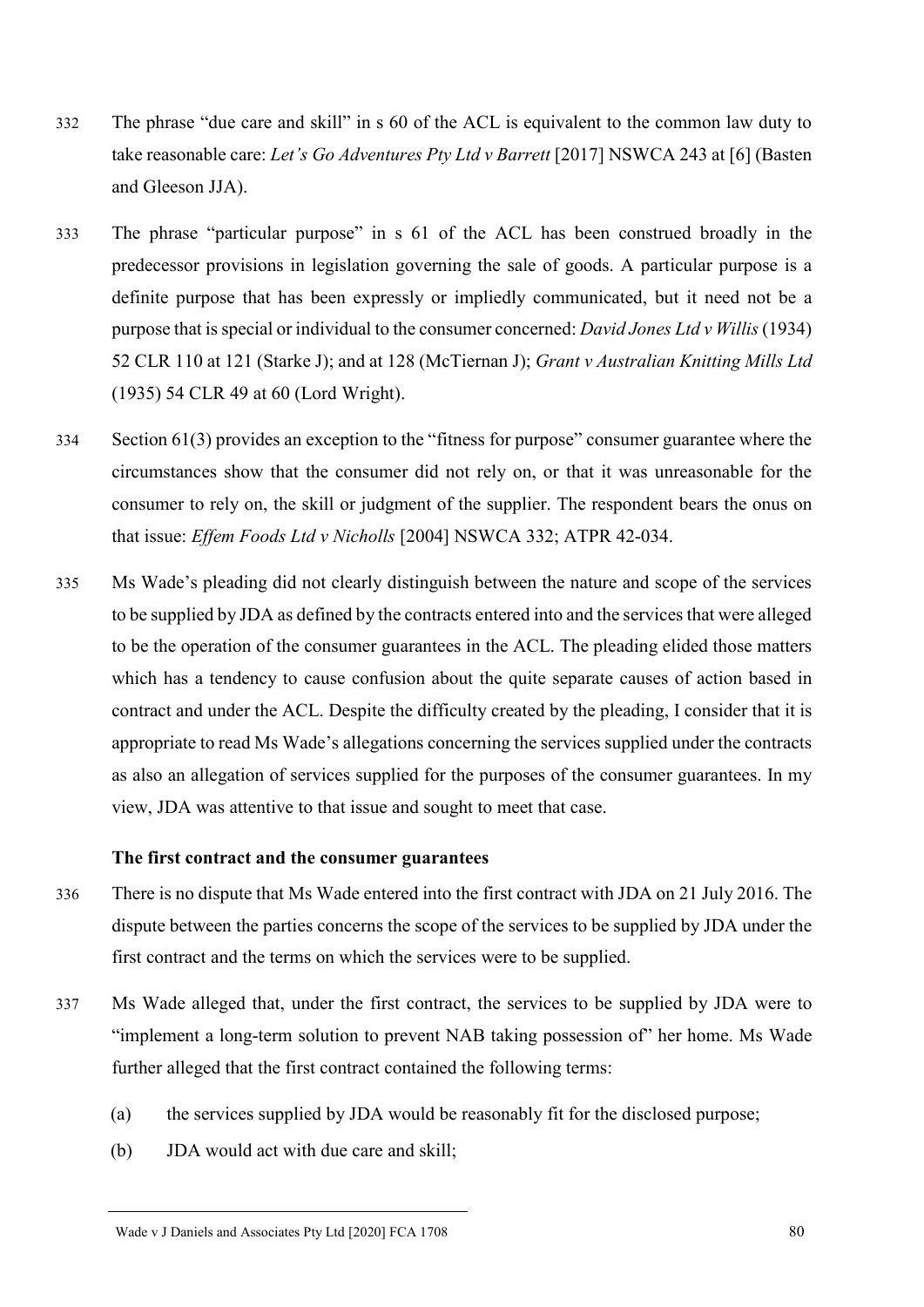- (c) JDA would take an equitable interest by way of a charge over Ms Wade's home;
- (d) JDA would investigate and implement a solution to avert the immediate legal repossession for Ms Wade's home;
- (e) JDA would compile, lodge and administer formal complaint/s with the lender and/or relevant regulatory body  $\&$ /or associations to immediately cease all legal action for repossession of the property in question;
- (f) no fees would be due where JDA was unsuccessful in performing the services and monies paid would be refunded;
- (g) JDA would seek to provide a long term solution to prevent NAB taking possession of Ms Wade's home; and
- (h) JDA would assist Ms Wade to refinance the NAB home loan with another lender on affordable terms so as to prevent NAB from taking possession of her home.
- 338 The terms in paragraphs (b) to (f) above were express terms of the first contract. The term in paragraph (a) was not a term of the first contract, but was a statutory guarantee under the ACL.
- 339 The evidence shows that, in the telephone conversation of 21 July 2016, the service being offered by JDA to Ms Wade was to seek to put the NAB legal proceedings on hold, which would then provide an opportunity for Ms Wade to seek a refinancing. JDA did not represent or promise that JDA would seek to provide a long term solution to prevent NAB taking possession of Ms Wade's home; nor did JDA represent or promise that it would assist Ms Wade to refinance her NAB home loan with another lender on affordable terms so as to prevent NAB from taking possession of her home. Ms Wade's submissions emphasised individual words or phrases from the telephone conversation on 21 July 2016, divorced from their context, to create a strained an erroneous interpretation of the conversation.
- 340 The written terms of the first contract are consistent with the statements made by Helen on behalf of JDA in the telephone conversation on 21 July 2016. The contract was short. The services to be provided by JDA were effectively stated in the recitals to the contract, which stated that JDA was a specialised consultancy which assisted individuals and companies in home loan distress and that Ms Wade wished to engage JDA to investigate and implement a solution to avert the immediate legal repossession of the mortgaged property.
- 341 I therefore reject the allegation that the services to be supplied by JDA under the first contract were to implement a long-term solution to prevent NAB taking possession of Ms Wade's home.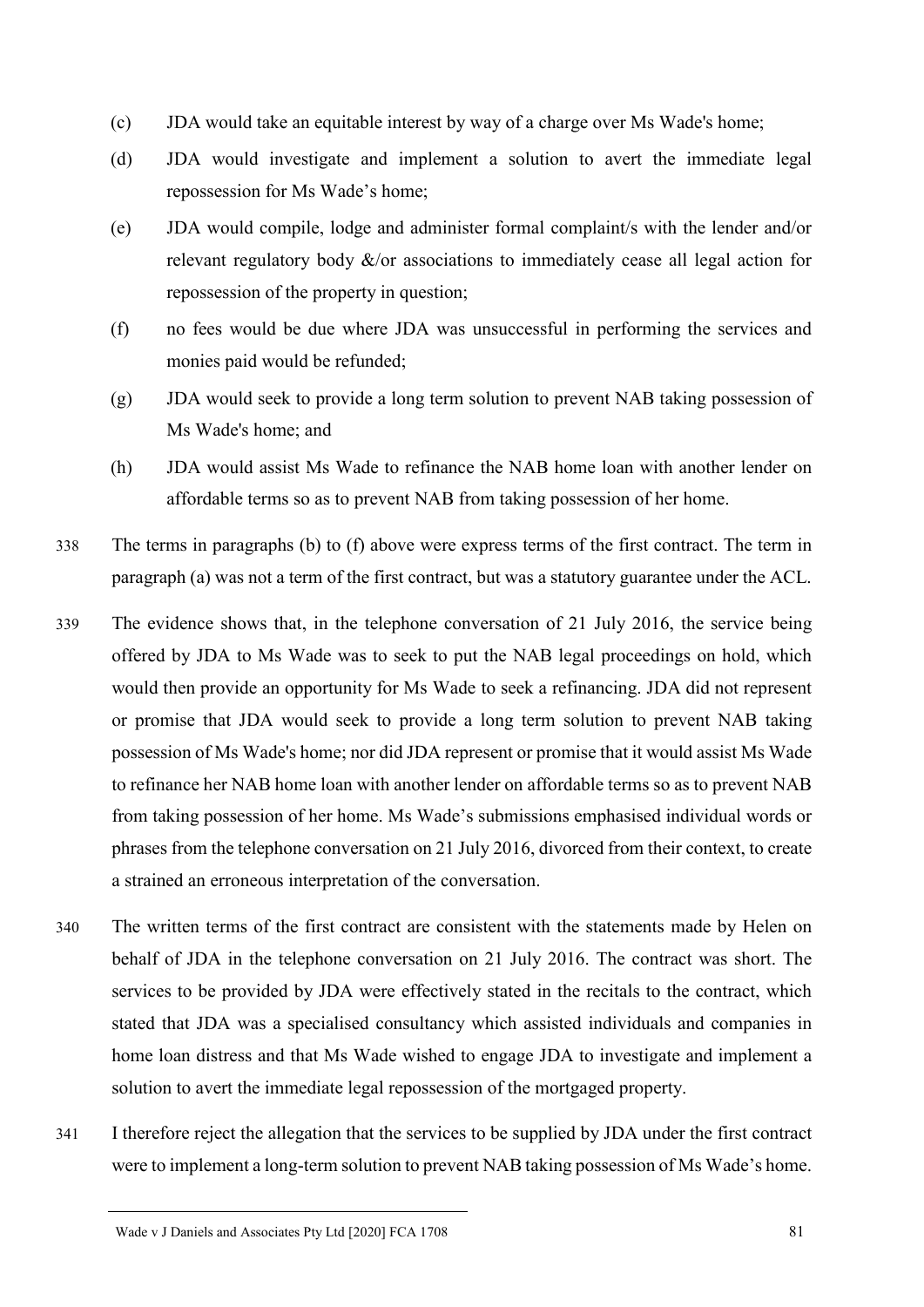It follows that I also reject the allegation that the terms set out in paragraphs (g) and (h) above were terms of the first contract.

- 342 I also reject the implicit contention that the service supplied by JDA to Ms Wade, for the purposes of applying the consumer guarantees, was a service to implement a long-term solution to prevent NAB taking possession of Ms Wade's home. Such a service was never promised by JDA, and was not within the scope of what JDA undertook to do for Ms Wade. Ms Wade's allegation appears to be based on the premise that the disclosed purpose for seeking assistance, to keep her home, defined the scope of services to be supplied by JDA. I reject that premise. It will often be the case that a consumer seeks to fulfil a particular purpose or objective, and a supplier will provide services that assist the consumer in fulfilling the purpose or objective but only in part. To complete the purpose or objective, the consumer will also require services from another supplier. There is nothing unusual in a consumer's needs being met by more than one supplier. The consumer guarantees do not require a consumer's purpose to be met by a single supplier merely because the consumer communicates his or her purpose to that supplier. As stated by Sackville J in *Scenic Tours NSWCA*, what is required is an objective assessment of the dealings between the supplier and the consumer to determine the benefits or facilities the consumer can reasonably expect the supplier to provide in return for the consumer's payment.
- 343 In the present case, the dealings between JDA and Ms Wade show that the services supplied by JDA were largely co-extensive with the terms of the first contract and were twofold: first, to investigate and implement a solution to avert the immediate legal repossession of Ms Wade's home; and second, to assist Ms Wade in relation to her home loan distress. The two services were interconnected in that the first was directed to, and was a component of, the second. In other words, the object of averting foreclosure of the mortgage was to provide assistance to Ms Wade in addressing her underlying home loan problem. The scope of the second service is somewhat imprecise. As I have said, I reject Ms Wade's contention that the service involved implementing a long term solution and procuring a refinance. However, I also reject JDA's contention that the service was confined to deferring foreclosure. The service supplied by JDA lay between those two extremes. It involved liaising with Ms Wade to direct her toward refinancing if that be feasible and, if that not be feasible, confronting her home loan distress with an alternative realistic solution (or advising that there was no alternative realistic solution).
- 344 As at 21 July 2016, and in the weeks that followed, JDA had limited knowledge about Ms Wade's financial circumstances. The circumstances in which Ms Wade first sought assistance

Wade v J Daniels and Associates Pty Ltd [2020] FCA 1708 82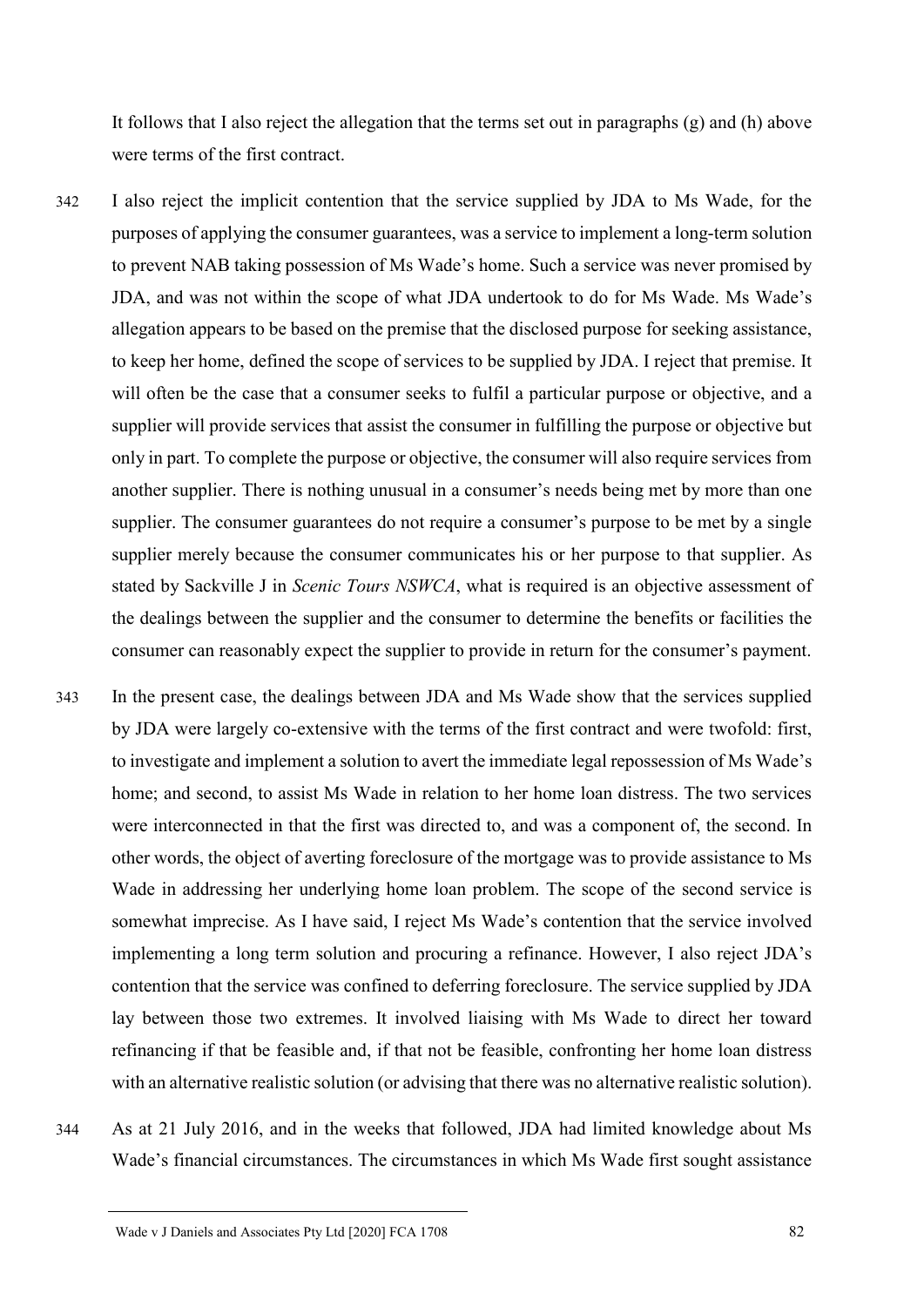were attended by urgency, as Ms Wade had been notified of legal action being taken by NAB to foreclose on the mortgage over her home. While the information conveyed by Ms Wade to JDA at that time showed that Ms Wade's financial position with respect to her mortgage was difficult, I do not accept Ms Wade's submission that the information demonstrated that her position was hopeless and that she could not avoid foreclosure in the long run. It is to be expected that a person seeking assistance to avert mortgage foreclosure will be in a precarious financial position. However, the fact that a person has fallen into difficult circumstances does not mean that the position cannot be rectified. Deferring recovery action by a bank and putting such a person in touch with a finance broker, or otherwise seeking to address the position of arrears, may assist a person to find a way out of their difficulties and enable them to keep their family home.

- 345 In my view, the services provided by JDA from 21 July 2016 and in the weeks that followed were provided with due skill and care and were reasonably fit for the disclosed purpose. The services that were provided in return for the contractual fee of \$3,850 included:
	- (a) in July 2016, arranging for NAB to put a stop to collections activity;
	- (b) in early August 2016, liaising with NAB in relation to an agreement that would provide Ms Wade with time (until 8 September 2016) to refinance her NAB home loan with another lender;
	- (c) in mid-August 2016, seeking and obtaining from NAB an agreement to provide Ms Wade with further time (until 8 November 2016) to refinance her NAB home loan with another lender; and
	- (d) in mid-September 2016, negotiating an alternative arrangement with NAB that involved reduced repayments to the home loan for a period of 3 months, followed by regular repayments for the following 6 months and capitalisation of arrears at the end of the 9 month period.
- 346 In my view, given the urgency of the circumstances facing Ms Wade and her strongly stated desire to keep her family home, the services supplied by JDA were fit for purpose. As stated earlier, I am not satisfied on the evidence that it was never possible for Ms Wade to avoid foreclosure. In any event, I am not satisfied that JDA knew (or ought to have known) that from 21 July 2016 and the weeks that followed. Given that Ms Wade had owned her home for a long time and had apparently been able to meet her loan repayments for a considerable period, there was a reasonable basis for JDA to believe that Ms Wade may be able to rectify her defaults.

Wade v J Daniels and Associates Pty Ltd [2020] FCA 1708 83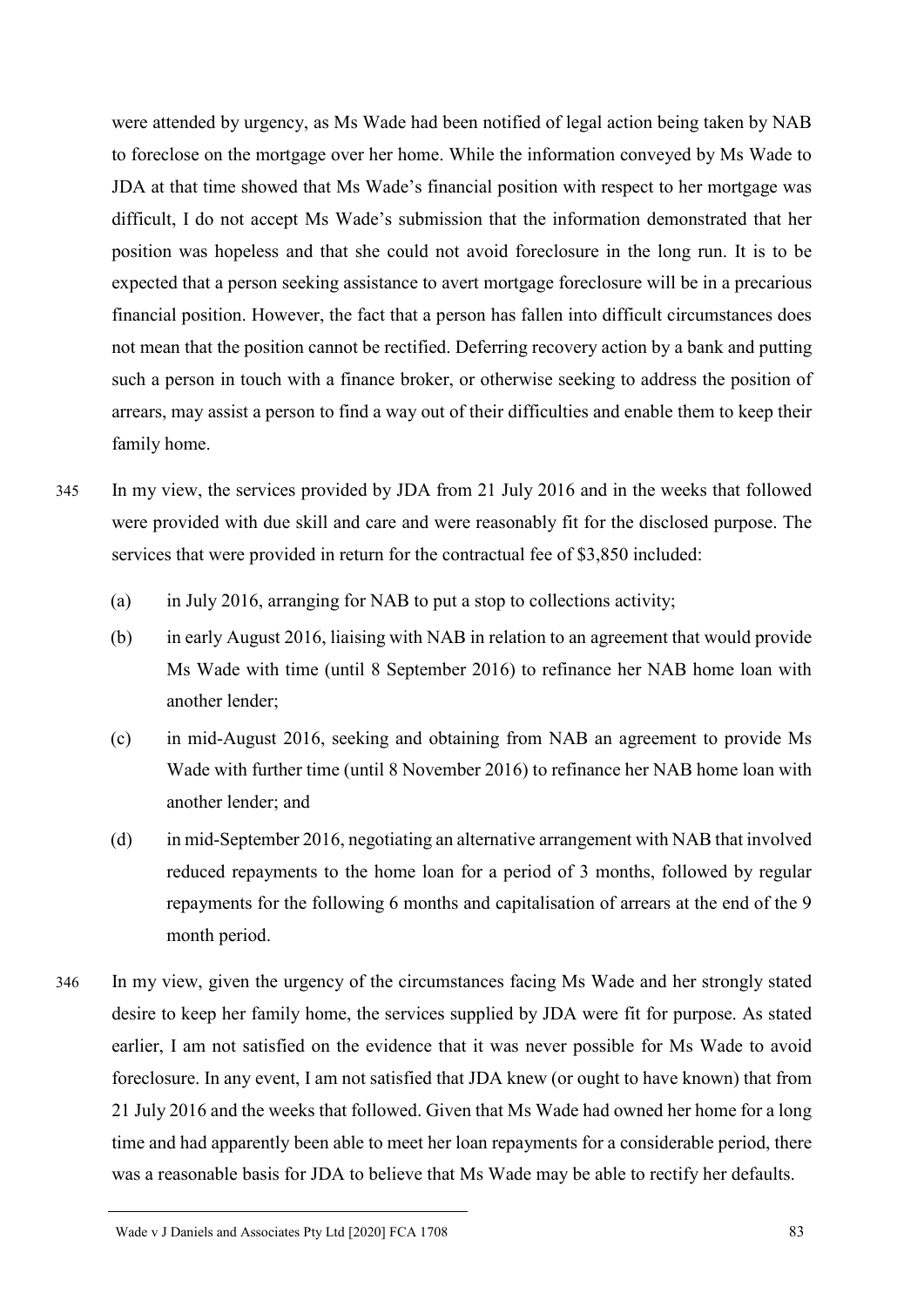347 For those reasons, I dismiss Ms Wade's claims that JDA breached the first contract or failed to comply with the consumer guarantees in ss 60 and 61 in respect of the services supplied in connection with the first contract.

#### **The third contract and consumer guarantees**

- 348 As the third contract is an extension of the first contract, it is convenient to consider it prior to the second contract.
- 349 Again, there is no dispute that Ms Wade entered into the third contract with JDA on 15 September 2016. Ms Wade alleged that, under the third contract, the first contract was varied by extending its term by a further 60-days "to implement a long-term solution to prevent NAB taking possession of" Ms Wade's home.
- 350 My conclusions as to the terms of the third contract, and the services supplied by JDA for the purposes of the consumer guarantees in ss 60 and 61 of the ACL, are materially the same as with respect to the first contract. As stated above, the dealings between JDA and Ms Wade, and the terms of the first contract as extended by the third, show that the services supplied by JDA were to investigate and implement a solution to avert the legal repossession of Ms Wade's home and to assist Ms Wade in relation to her home loan distress. If the prospects of refinancing were poor, the service required JDA to advise Ms Wade as to her realistic options including, if necessary, advising her that there were no such options. It would have been inconsistent with the consumer guarantees for JDA to have charged fees for negotiating with NAB to defer recovery action under the home loan if there was no realistic prospect of Ms Wade retaining her home and JDA failed to advise Ms Wade of that fact.
- 351 The evidence shows that, as at 15 September 2016, Ms Wade and JDA knew that there was no immediate prospect of Ms Wade refinancing her home loan. The evidence shows that:
	- (a) On 3 August 2016, AREG and NHLG told Ms Wade that she may not be ready to be refinanced because of her circumstances and she may need to wait.
	- (b) On 11 August 2016, NHLG discussed with Ms Wade the earning potential of her late father's business and the assets of his estate.
	- (c) On 30 August 2016, NHLG advised Ms Wade of her difficulty in being able to service a refinanced loan and suggested that Ms Wade's 22 year old daughter might be able to assist.

Wade v J Daniels and Associates Pty Ltd [2020] FCA 1708 84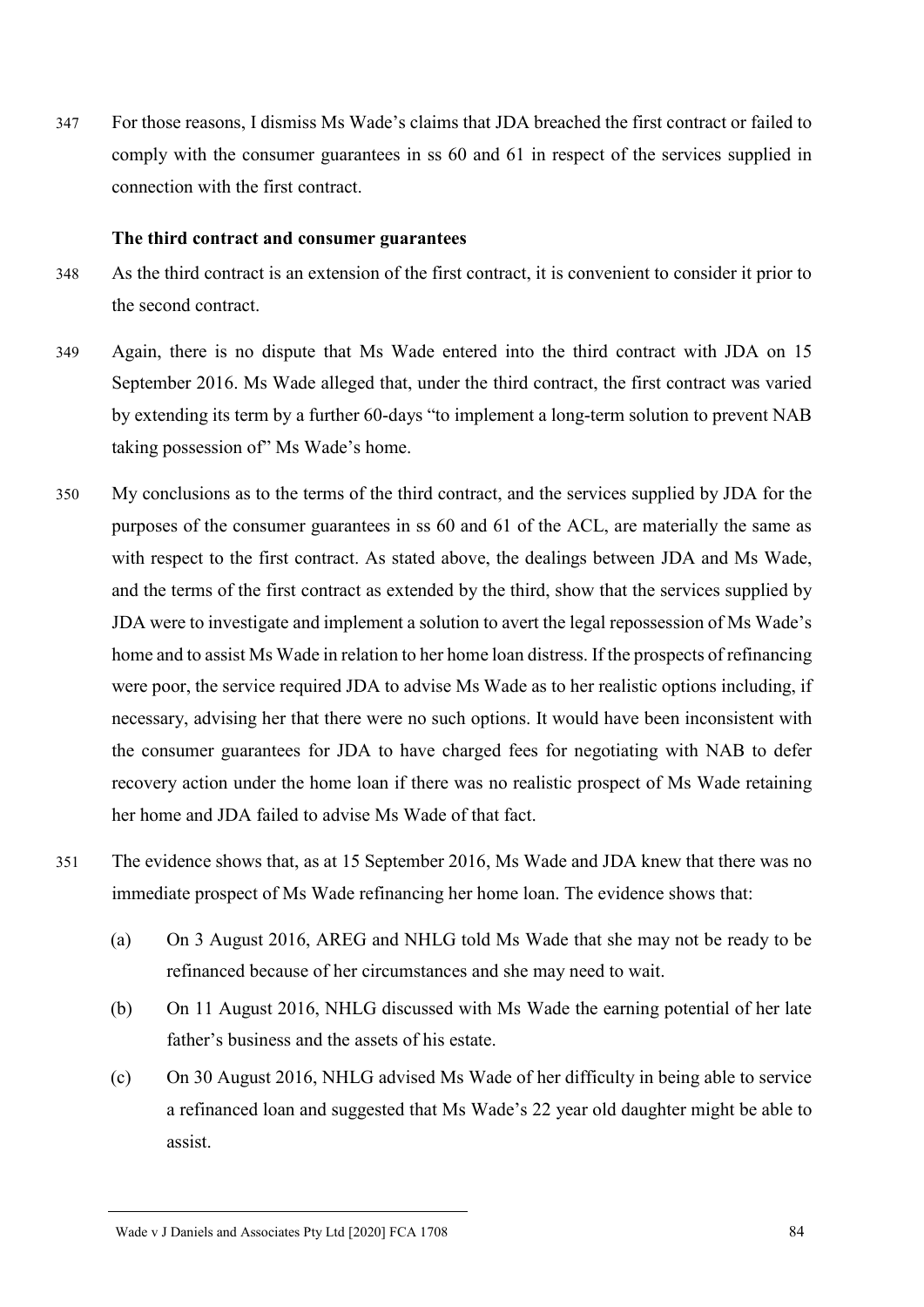- (d) On 31 August 2016, Ms Wade told NHLG by email that her daughter refused to assist in supporting a refinanced loan. NHLG passed that information on to JDA such that JDA understood that Ms Wade did not have the income to support repayments required under a refinanced loan and that it may be necessary to try to re-negotiate the repayments to be made to NAB. JDA tried to contact Ms Wade without success.
- (e) JDA tried to contact Ms Wade on 5, 7 and 10 September 2016 without success.
- 352 Two important discussions then occurred between JDA and Ms Wade on 12 and 15 September 2016. On 12 September 2016, Ms Wade confirmed that her daughter had refused to support the refinancing of her home loan, that Ms Wade had not heard anything further from NHLG regarding refinance and conceded that her refinancing was not looking good. JDA (Heidi) recommended that they come up with another arrangement with NAB to obtain more time. In fact, such a proposal had already been put to NAB by JDA on 10 September 2016 when JDA had been unable to make contact with Ms Wade. The proposal was for Ms Wade to make lower repayments for a period of 3 months, then return to minimum monthly repayments for 6 months and then the arrears would be capitalised into the loan. On 15 September 2016, a second discussion occurred. JDA advised that NAB had asked whether there was reason to believe that Ms Wade's financial situation would change to enable her to make minimum monthly payments after 3 months. Ms Wade provided JDA (Heidi) with an update of her financial position. The update was not truthful. She referred to the Government benefits and Child Support she was receiving and stated that her adult daughter was paying board (all of which I find to be true), but also stated that she was doing a part time book-keeping job as well as hairdressing (which I find to be false). JDA updated Ms Wade's Statement of Financial Position with that information. The updated Statement of Financial Position showed that Ms Wade's income matched her estimated expenses, including her monthly home loan repayment.
- 353 It was at that point that JDA and Ms Wade entered into the third contract, extending the first contract for a period of 60 days. JDA told Ms Wade that it would not continue to assist her in relation to the home loan without the extension. Ms Wade signed and returned the third contract on 17 September 2016.
- 354 The services that were provided by JDA to Ms Wade in return for the contractual fee of \$2,500 included:
	- (a) JDA liaised with NAB in relation to Ms Wade's updated Statement of Financial Position and varied loan repayment terms on 19, 20 and 22 September 2016.

Wade v J Daniels and Associates Pty Ltd [2020] FCA 1708 85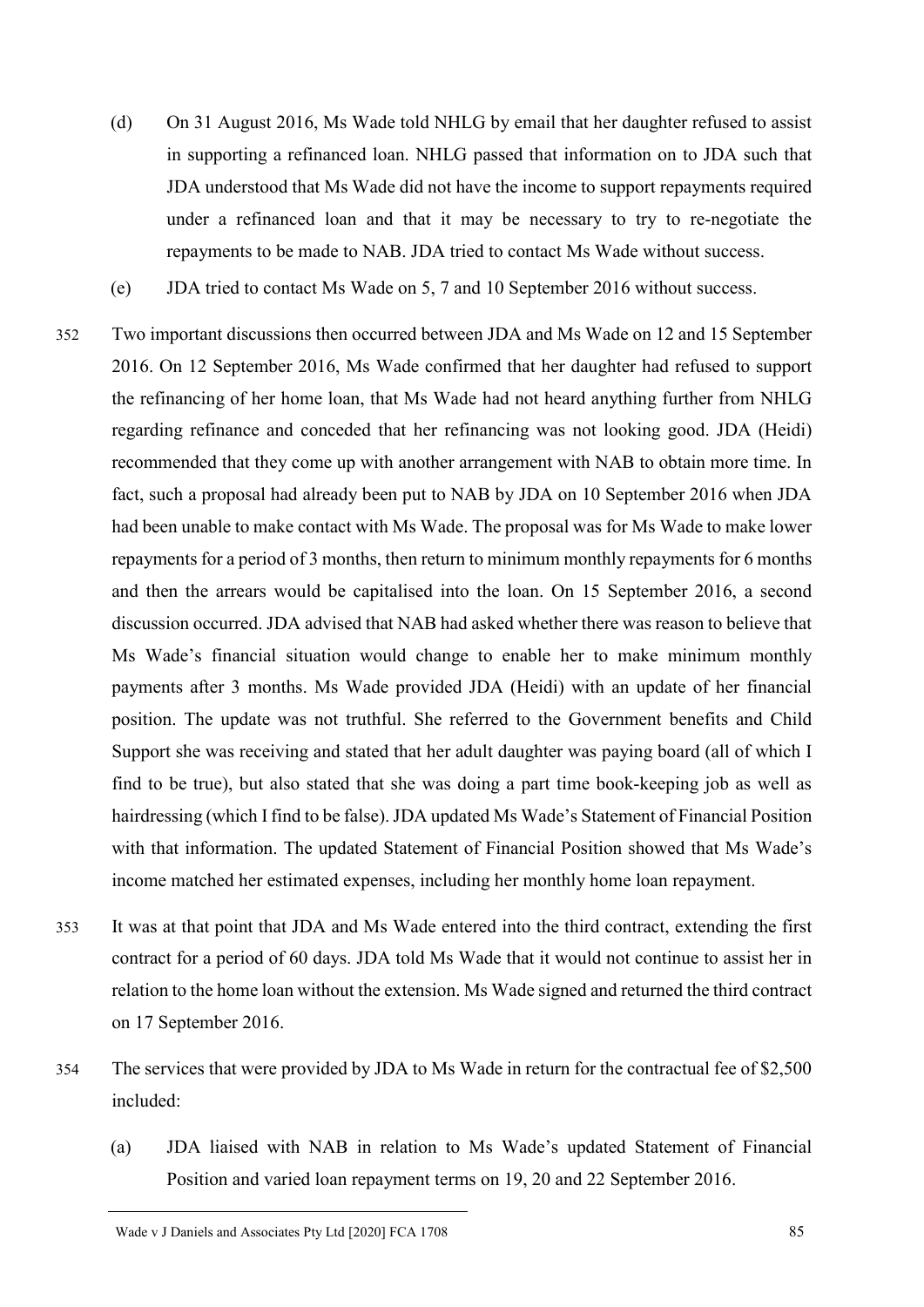- (b) On 26 September 2016, NAB offered varied loan repayments terms in line with what had been sought by JDA.
- (c) On 27 and 26 September 2016, JDA unsuccessfully tried to contact Ms Wade to discuss NAB's proposal. On 30 September 2016, JDA sent an email to that effect.
- (d) On 3 October 2016, Ms Wade returned a signed copy of the NAB variation agreement and expressed her gratitude for the varied terms. By an email the same day, JDA forwarded the signed agreement to NAB.
- (e) On 4 October 2016, NAB emailed JDA to confirm receipt of the signed agreement.
- (f) On 5 October 2016, JDA again unsuccessfully tried to call Ms Wade and sent an SMS advising that NAB had accepted the agreement and that JDA would touch base fortnightly.
- (g) On 26 October 2016, JDA again unsuccessfully tried to call Ms Wade and left an SMS message.
- (h) On 28 October 2016, Ms Wade informed JDA that she could not afford to make the first payment under the agreement with NAB but that she would be able to make repayments on the 9<sup>th</sup> of each month moving forward. JDA emailed NAB asking if that change was possible.
- (i) On 17 November and 5 December 2016, JDA unsuccessfully tried to call Ms Wade and left SMS messages.
- 355 In his evidence, Mr Fallscheer assumed that Ms Wade had informed JDA that her income would increase in the future (which is contrary to my finding that Ms Wade told JDA that her income was higher, from "cash" sources, than she had previously disclosed). On that assumption, Mr Fallscheer's opinion was that Ms Wade should have been advised by JDA to delay an application to refinance until a minimum of two pay slips had been received with the higher level income. Mr Fallscheer also expressed the opinion that, if Ms Wade's circumstances were going to change, the agreement negotiated by JDA with NAB was a reasonable approach to provide Ms Wade with time to work through to the point where her position had improved.
- 356 In my view, the services provided by JDA under and in connection with the third contract were provided with due skill and care and were reasonably fit for the disclosed purpose, if it is assumed that Ms Wade's statements about her income were correct or that there was a prospect of Ms Wade increasing her income to that level. If those assumptions are made, the services

Wade v J Daniels and Associates Pty Ltd [2020] FCA 1708 86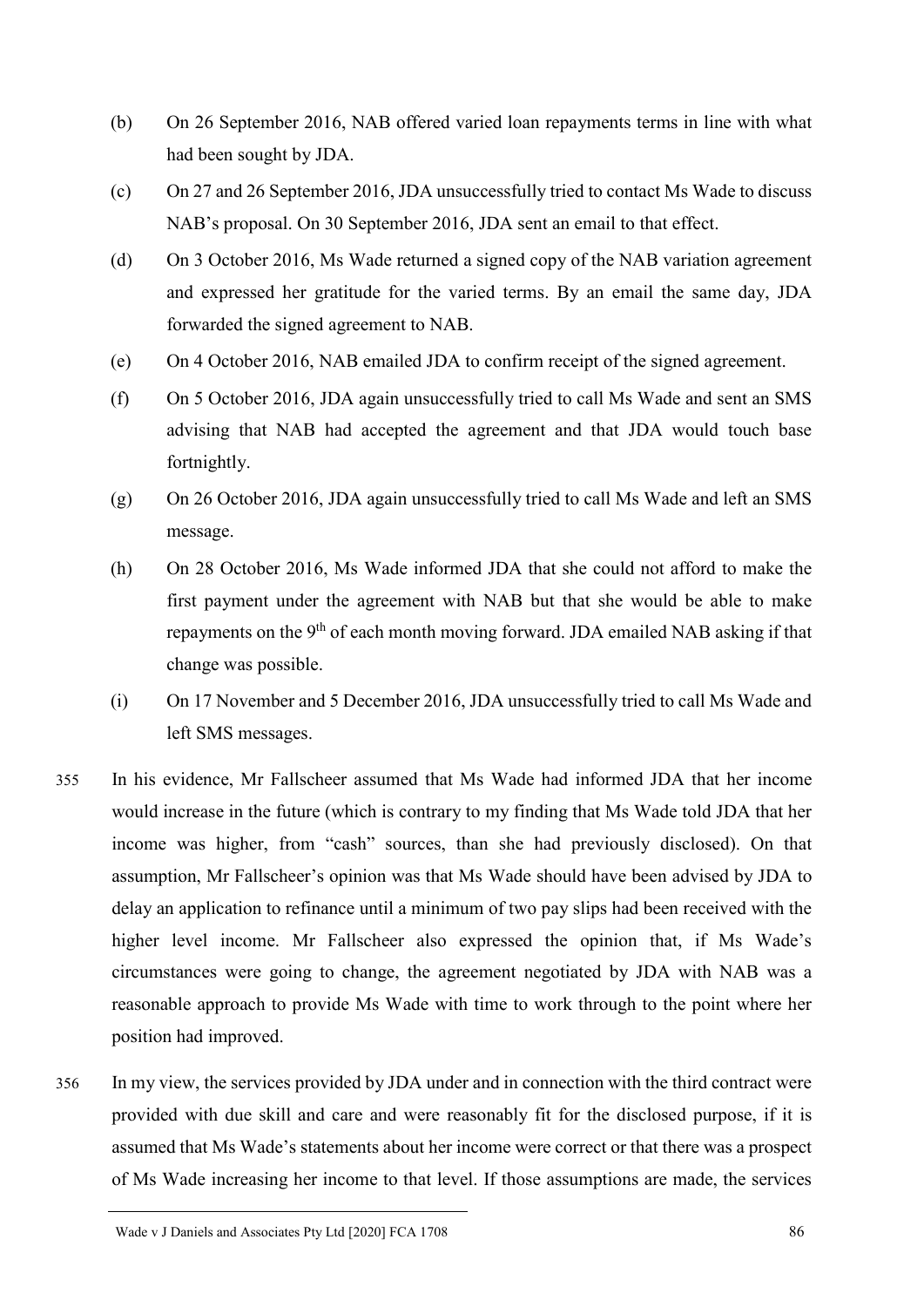provided by JDA gave Ms Wade an opportunity to consolidate her financial position and maintain her home loan with NAB.

- 357 Ms Wade's claim is based on the proposition that there was never a prospect that she could meet her repayments under the home loan, and JDA knew that to be the case. However, that proposition requires a finding that JDA knew that Ms Wade lied about her income on 15 September 2016, and had no prospect of earning income apart from Government benefits and Child Support going forward. The evidence does not support that finding.
- 358 A question might arise whether, in all the circumstances, the consumer guarantees of due care and skill and fitness for purpose required JDA to investigate and verify Ms Wade's statements about her income (and her expenditure). It is unnecessary to consider or answer that question, as no such allegation was made in the Amended Statement of Claim.
- 359 It follows that, in my view, Ms Wade has not established that the services provided by JDA under and in connection with the third contract were provided in breach of contract or breach of the consumer guarantees that the services would be supplied with due skill and care and were reasonably fit for the disclosed purpose. Ms Wade has failed to prove that JDA knew as at September 2016 that she could not afford her home loan. Ms Wade provided information to JDA that indicated the contrary. On the basis of that information, JDA acted reasonably and appropriately to support Ms Wade retain her home by negotiating further deferral arrangements with NAB. Those arrangements afforded Ms Wade with an opportunity to improve and consolidate her financial position, with the future prospect of being able to meet her future repayment obligations with NAB or obtain alternative finance.

#### **The second contract and consumer guarantees**

- 360 There is no dispute that Ms Wade entered into the second contract with JDA on 26 July 2016. Ms Wade alleged that, under the second contract, the services to be supplied by JDA were to remedy any defaults, writs or judgments (credit impairments) on her credit file for a fee of \$2,000 for each credit impairment that was removed. Ms Wade further alleged that the second contract contained the following terms:
	- (a) the services supplied by JDA would be reasonably fit for the disclosed purpose;
	- (b) JDA would act with due care and skill;
	- (c) JDA would investigate Ms Wade's credit history and attempt to identify and implement a solution to remedy any defaults, writs or judgments on her credit history;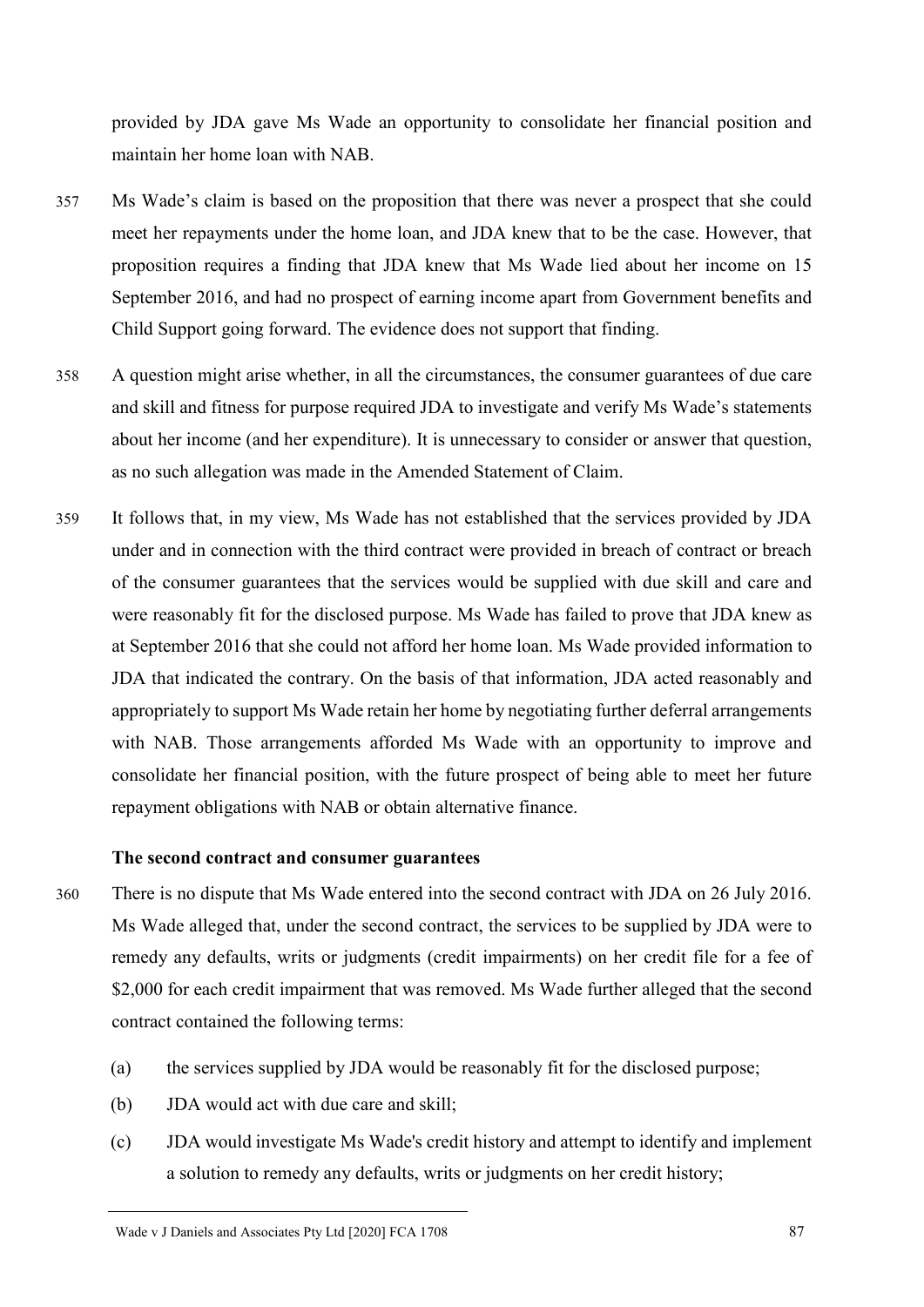- (d) the initial assessment would be free of charge;
- (e) should JDA identify any credit impairment that could be removed, Ms Wade agreed to pay \$2,000 for each such impairment; and
- (f) the payment of the fee was payable upon successful removal of each credit impairment.
- 361 The services to be supplied by JDA under the second contract were in one sense broader, and in one sense narrower, than alleged by Ms Wade. Again, the services were largely defined by the recitals to the agreement which stated JDA and its associated entities are specialised consultants who provide assessment and consulting services in respect to credit reporting and Ms Wade wished to engage JDA to investigate its credit history and attempt to identify and, with Ms Wade's agreement, implement a solution to remedy any defaults, writs or judgments on Ms Wade's credit history as listed in the annexure to the agreement. The annexure identified two credit impairments: the first was the NAB home loan and the second was Vodafone. The agreement did not identify who JDA's "associated entities" were.
- 362 The services to be provided by JDA under the agreement were not merely to remove credit impairments. JDA described itself as providing assessment and consulting services and undertook to investigate Ms Wade's credit history and attempt to identify and, with Ms Wade's agreement, implement a solution to remedy credit impairments. Assessment and consultation were central parts of the services promised. The annexure to the agreement confined the services to two relevant impairments: NAB and Vodafone.
- 363 The evidence does not show any discussions between Ms Wade and JDA about the services to be supplied under or in connection with the second contract. On 26 July 2016, Kelli from JDA sent a copy of the second contract to Ms Wade and asked her to sign and return it as a matter of urgency. Given those circumstances, I do not consider that there is any material difference between the services to be supplied by JDA under the second contract and the services supplied within the meaning of the consumer guarantee in s 60 of the ACL. I also conclude that the consumer guarantee in s 61 is applicable to those services. Ms Wade had made known to JDA that she was seeking its assistance for the purpose of keeping her home. The services offered under the second contract were offered for that purpose.
- 364 The evidence shows that, on 13 October 2016, JDA sent an email to Ms Wade advising that JDA had successfully removed the Vodafone credit impairment on Ms Wade's credit file and JDA issued an invoice to Ms Wade in the amount of \$2,000 for the removal of that credit impairment.

Wade v J Daniels and Associates Pty Ltd [2020] FCA 1708 88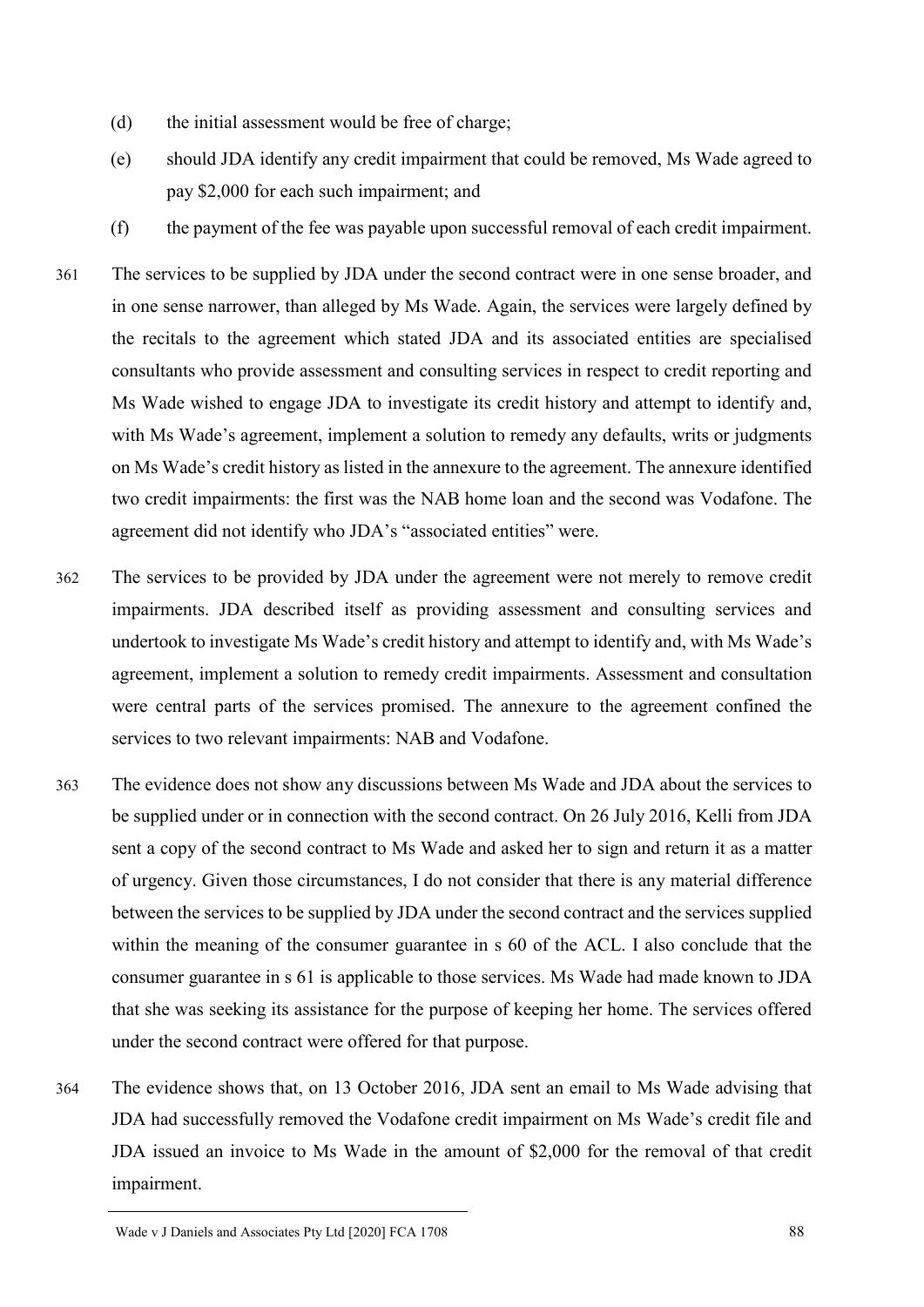- 365 In my view, there are two deficiencies in JDA's supply of services under the second contract which are interrelated. First, there was no consultation or agreement with Ms Wade about the removal of that credit impairment, which was a contractual requirement. The services promised by JDA under the second agreement required JDA, at the least, to advise Ms Wade of the significance of the credit impairment to her then financial predicament and obtain her agreement to seek its removal for the fee charged. Second, the evidence establishes that, as at October 2016, the removal of the Vodafone credit impairment would not have had any practical benefit for Ms Wade in respect of her disclosed purpose of retaining her home loan.
- 366 The expert evidence of Mr Fallscheer established that the removal of credit impairments from a person's credit file improves their risk classification to lenders and can improve their prospects of obtaining a home loan and a lower interest rate. However, Mr Fallscheer also gave evidence that the effect of the removal of a credit impairment depended on the amount of the impairment. The effect of Mr Fallscheer's evidence was that, assuming Ms Wade's income consisted of Government benefits and Child Support, she would not be able to refinance her loan and the removal of the Vodafone credit impairment would not have assisted.
- 367 By October 2016, it was apparent that Ms Wade had no prospects in the short term to refinance her home loan. The plan at that stage was to provide Ms Wade with time to consolidate her financial position and make loan repayments to NAB, with the possibility of obtaining refinance down the track if Ms Wade could establish an income and repayment history. In those circumstances, I consider that the removal of the Vodafone credit impairment, at that point in time, provided no tangible benefit toward Ms Wade's disclosed purpose. It may be accepted that Ms Wade's circumstances might have changed in the future such that removal of the Vodafone credit impairment would subsequently became beneficial to her. However, the evidence shows that it was not beneficial in or around October 2016 and, accordingly, at that time the service was not reasonably fit for purpose. In all the circumstances, the appropriate course was for JDA to consult with Ms Wade about the benefits of removing the Vodafone credit impairment at that point in time, and likely hold off providing services under the second contract until such time as the services would provide a benefit to Ms Wade in furtherance of the disclosed purpose of retaining her home.
- 368 In my view, the failure to consult with Ms Wade, and seek her agreement, to the removal of the Vodafone credit impairment was a breach of contract. The same failure involved a failure to comply with the consumer guarantees in s 60. I also find that the removal of the Vodafone

Wade v J Daniels and Associates Pty Ltd [2020] FCA 1708 89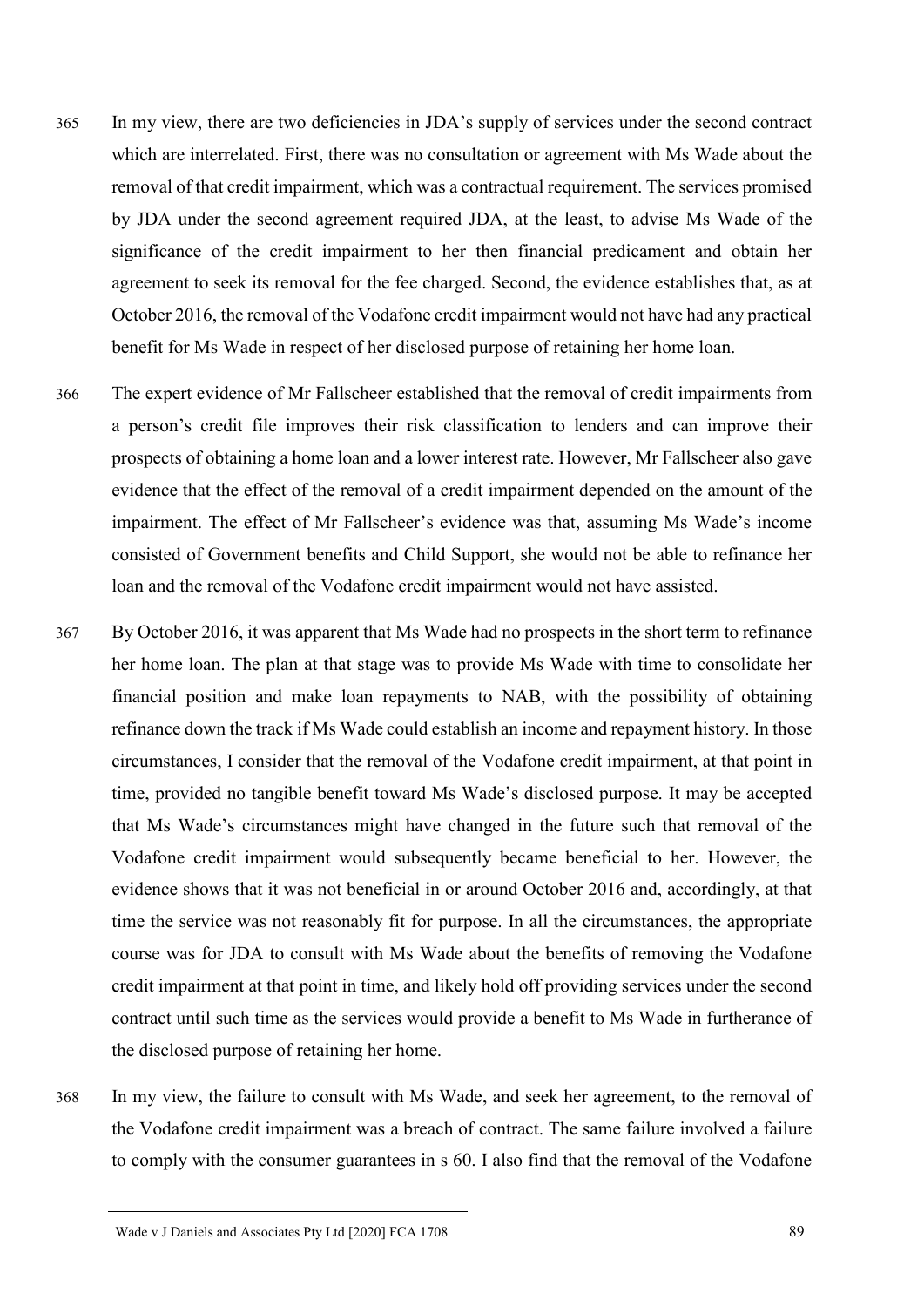credit impairment was a service supplied by JDA that was not reasonably fit for the disclosed purpose at the time that the service was supplied (I infer in or around October 2016), and JDA therefore failed to comply with the consumer guarantee in s 61. I am satisfied on the basis of the expert evidence of Mr Fallscheer, which was not answered by JDA, that the removal of the Vodafone credit impairment at that time afforded no benefit to Ms Wade in keeping her home because refinancing would not be pursued in the short term.

### **Section 61(3)**

369 JDA placed reliance on s 61(3), submitting that Ms Wade did not rely on the skill and judgment of JDA in relation to the refinancing of her home loan and providing a "long term solution" to her home loan difficulties. The submission has become superfluous because I have found that JDA's services did not encompass arranging alternative finance for Ms Wade's home and did not promise a "long term solution". Section 61(3) is no answer to JDA's failure to comply with the "fitness for purpose" consumer guarantee in respect of the services supplied under the second contract. To the extent it is necessary, I find that Ms Wade did rely on the skill and judgment of JDA in respect of those services, and it was reasonable for her to do so.

## **Conclusion**

370 In conclusion, I dismiss Ms Wade's claims that JDA breached the first and third contracts and failed to comply with the consumer guarantees in ss 60 and 61 in respect of the services supplied in connection with the first and third contracts. However, I accept Ms Wade's claim that JDA breached the second contract and failed to comply with the consumer guarantees in ss 60 and 61 in respect of the services supplied in connection with the second contract.

### **H. MISLEADING AND DECEPTIVE CONDUCT**

### **Alleged misleading conduct**

- 371 Ms Wade alleges that JDA engaged in misleading and deceptive conduct contrary to s 18 of the ACL by representing to Ms Wade, on and from about 21 July 2016, that her home could realistically be saved from repossession by NAB through refinancing of her home loan with another lender. Ms Wade alleges that that representation was misleading or deceptive because:
	- (a) JDA's services were, at best, a temporary or short-term measure to prevent immediate foreclosure by NAB;
	- (b) it was not realistically possible that JDA's services would prevent NAB from taking possession of Wade's home in the longer term; and

Wade v J Daniels and Associates Pty Ltd [2020] FCA 1708 90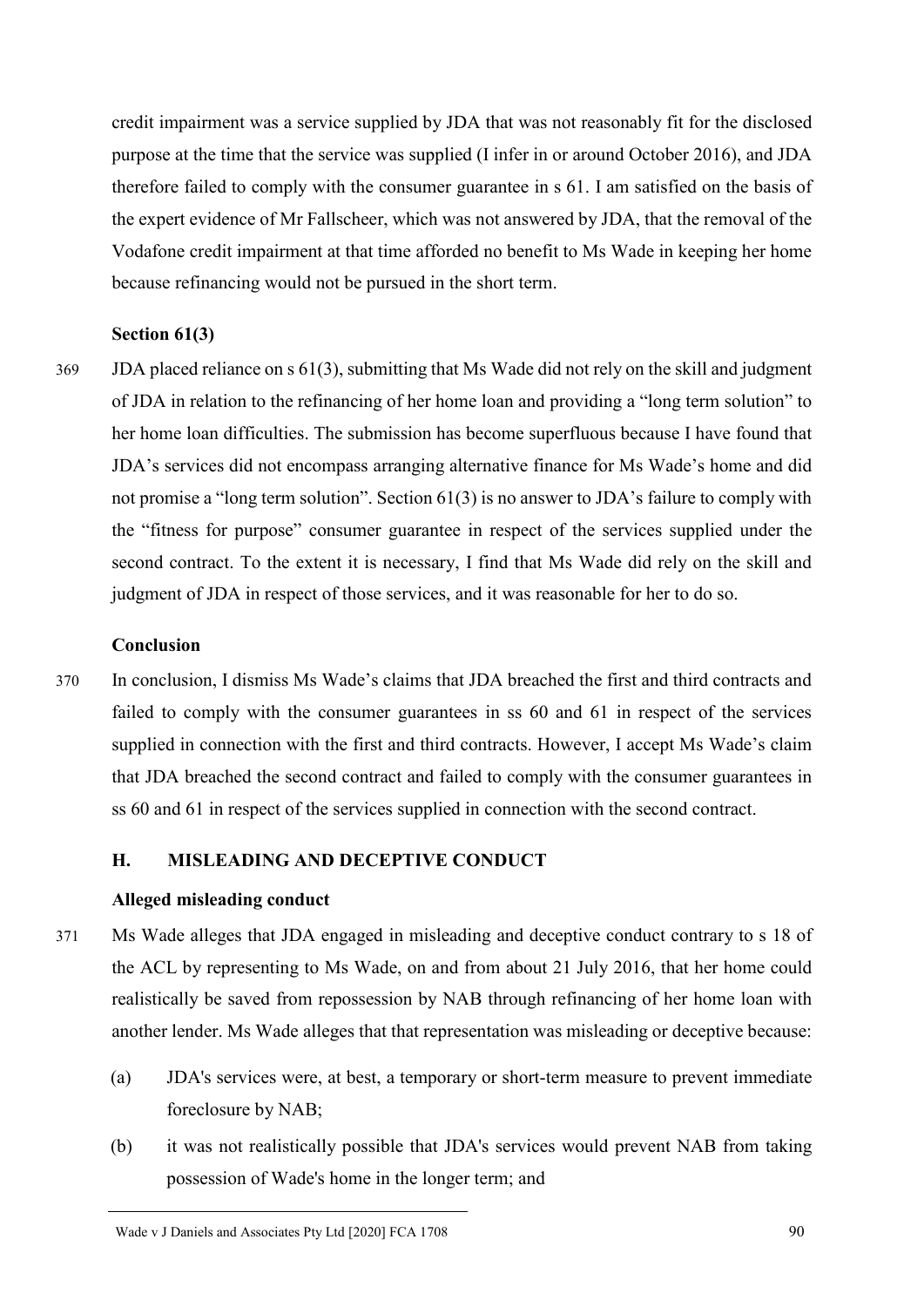- (c) it was not realistically possible that JDA's services would result in Wade varying her NAB home loan on repayment terms that she could repay without substantial hardship or refinancing her NAB home loan on repayment terms that she could reasonably afford.
- 372 Ms Wade also alleges, in the alternative, that JDA engaged in misleading and deceptive conduct by failing to inform her of the matters referred to in the preceding paragraph, in circumstances where there was a reasonable expectation that Wade would be informed of those matters.

# **Applicable legal principles**

373 Section 18(1) of the ACL provides as follows:

A person must not, in trade or commerce, engage in conduct that is misleading or deceptive or is likely to mislead or deceive.

- 374 The legal principles governing the application of s 18 are well known and were not in dispute between the parties. The principles were recently summarised by the Full Court of the Federal Court in *Australian Competition and Consumer Commission v TPG Internet Pty Ltd* [2020] FCAFC 130; 381 ALR 507 at [22]. The following principles, referred to by the Full Court, are central to the application of the section:
	- (a) First, the primary question is whether the impugned conduct, viewed as a whole, has a sufficient tendency to lead a person exposed to the conduct into error - that is, to form an erroneous assumption or conclusion about some fact or matter.
	- (b) Second, conduct is likely to mislead or deceive if there is a real or not remote chance or possibility of it doing so.
	- (c) Third, it is not necessary to prove an intention to mislead or deceive.
	- (d) Fourth, it is unnecessary to prove that the conduct in question actually deceived or misled anyone.
	- (e) Fifth, it is not sufficient if the conduct merely causes confusion.
- 375 It has long been established that conduct that contravenes s 18 may involve, but need not involve, the making of a false or misleading representation: *Campbell v Backoffice Investments Pty Ltd* (2009) 238 CLR 304 at [102] per Gummow, Hayne, Heydon and Kiefel JJ, referring with approval to *Butcher v Lachlan Elder Realty Pty Ltd* (2004) 218 CLR 592 at [103] per McHugh J. Thus, in certain circumstances, non-disclosure or "silence" may constitute misleading and deceptive conduct. Section 2(2) of the ACL defines "conduct" to include the

Wade v J Daniels and Associates Pty Ltd [2020] FCA 1708 91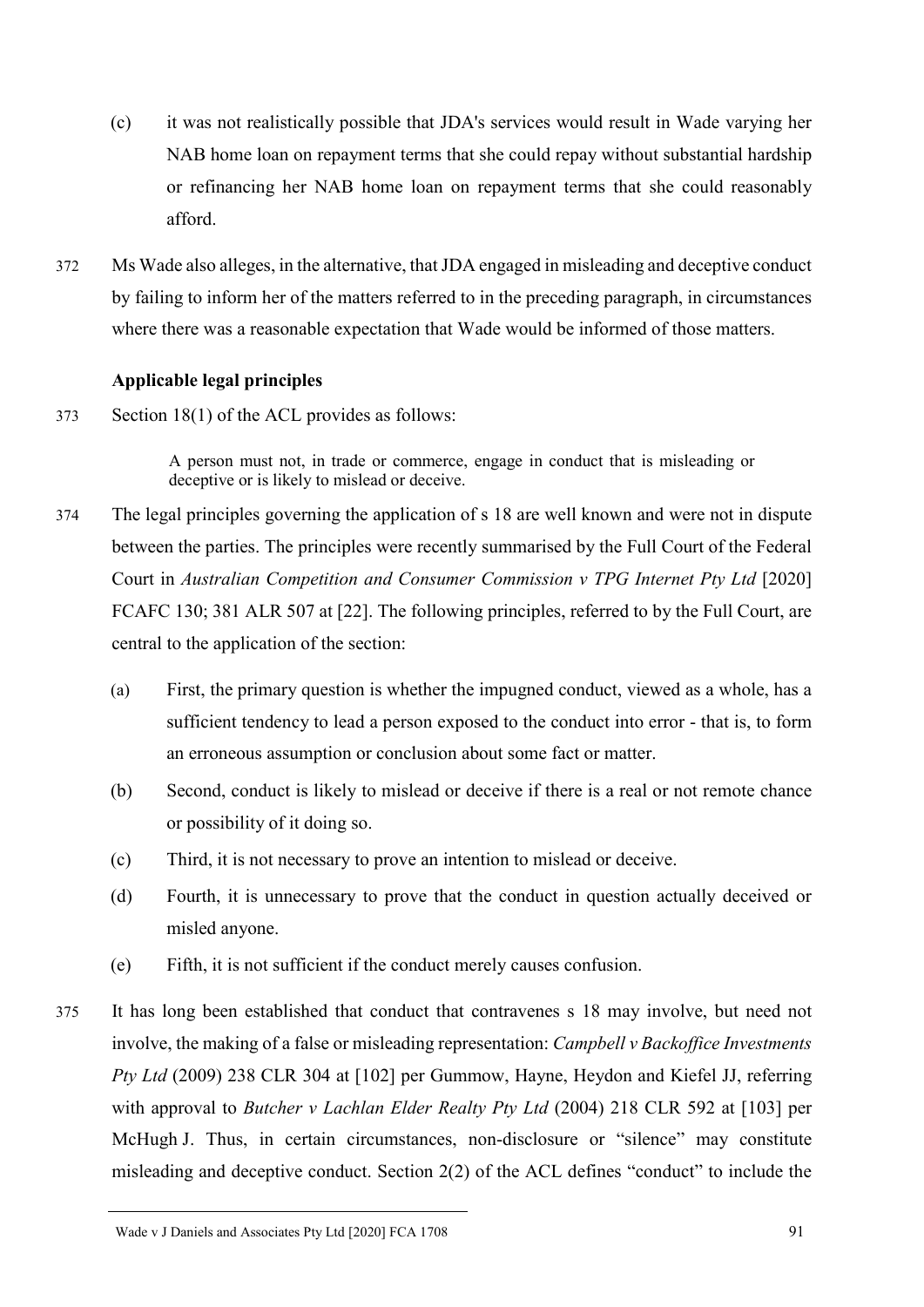doing or the refusing to do any act, and defines "refusing to do an act" as refraining, otherwise than inadvertently, from doing that act. However, there is appellate authority that nondisclosure may be a contravention of s 18 of the ACL even if it is not intentional: *CCP Australian Airships v Primus Telecommunications Pty Ltd* [2004] VSCA 232; [2005] ATPR 42-042 at [34] (Nettle JA, as a judge of the Victorian Court of Appeal, with whom Batt and Vincent JJA agreed).

376 It remains common to plead, in support of an allegation of misleading conduct by silence, that the plaintiff had a reasonable expectation of certain information being disclosed. The language of "reasonable expectation" derives from a statement of Gummow J in *Demagogue Pty Ltd v Ramensky* (1992) 39 FCR 31, quoting French J in *Kimberley NZI Finance Ltd v Torero Pty Ltd*  [1989] ATPR (Digest) 53,193 at 53,195, that "unless the circumstances are such as to give rise to the reasonable expectation that if some relevant fact exists it would be disclosed, it is difficult to see how mere silence could support the inference that the fact does not exist" (at 41). That statement, and the circumstances in which non-disclosure of information may constitute misleading or deceptive conduct within s 18, were considered by the High Court in *Miller & Associates Insurance Broking Pty Ltd v BMW Australia* (2010) 241 CLR 357 (*Miller*). French CJ and Kiefel J stated (at [20]) that characterisation of conduct as misleading or deceptive must be undertaken by reference to its circumstances and context where silence is one circumstance to be considered, together with other factors such as the knowledge of the person to whom the conduct is directed and common assumptions and practices in the relevant area of commerce. In relation to the concept of a reasonable expectation of disclosure, their Honours observed at [19] (citations omitted):

> The language of reasonable expectation is not statutory. It indicates an approach which can be taken to the characterisation, for the purposes of s 52, of conduct consisting of, or including, non-disclosure of information. That approach may differ in its application according to whether the conduct is said to be misleading or deceptive to members of the public, or whether it arises between entities in commercial negotiations.

and at  $[21]$ :

To invoke the existence of a reasonable expectation that if a fact exists it will be disclosed is to do no more than direct attention to the effect or likely effect of nondisclosure unmediated by antecedent erroneous assumptions or beliefs or high moral expectations held by one person of another which exceed the requirements of the general law and the prohibition imposed by the statute.

377 Similarly, Heydon, Crennan and Bell JJ stated that determination of whether non-disclosure amounts to misleading conduct requires "close analysis of all of the circumstances of the transaction" (at [91]).

Wade v J Daniels and Associates Pty Ltd [2020] FCA 1708 92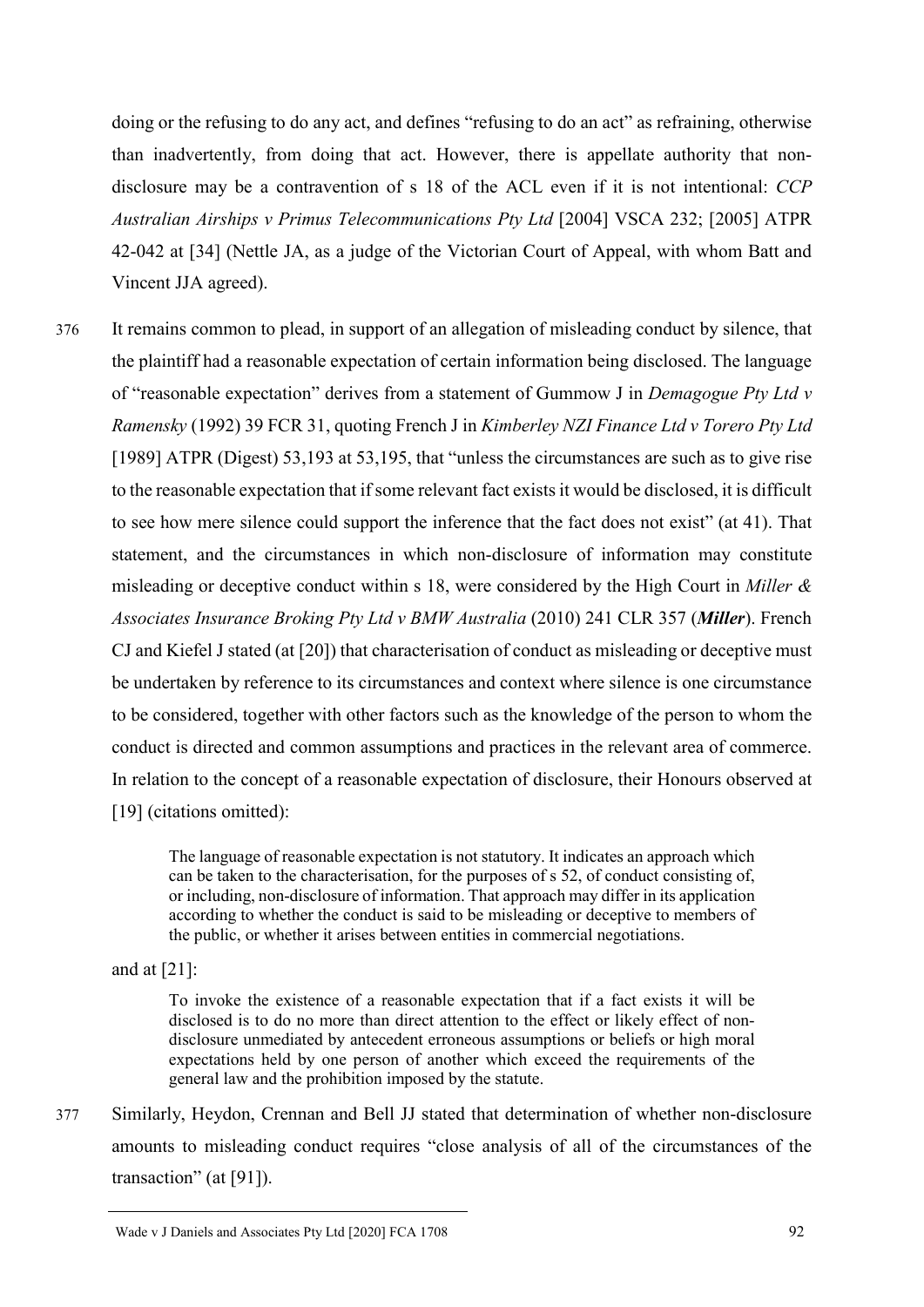378 As the judgments in *Miller* make clear, relevant circumstances to be taken into account in assessing whether non-disclosure constitutes misleading conduct within s 18 include the characteristics of the parties to the relevant dealings, particularly whether the parties are both commercial entities involved in a commercial negotiation (which was the case in *Miller*) or one of the parties is a consumer. As a general proposition, non-disclosure in a commercial setting, where each party keeps their own counsel and their "cards close to their chests", is less likely to constitute misleading conduct (see at [21]-[22] per French CJ and Kiefel J and at [91] per Heydon, Crennan and Bell JJ).

### **Consideration**

- 379 I reject the allegation that JDA represented to Ms Wade, on and from about 21 July 2016, that her home could realistically be saved from repossession by NAB through refinancing of her home loan with another lender. No such representation was conveyed by the telephone conversation held on 21 July 2016.
- 380 The transcript of the telephone conversation on 21 July 2016 shows that Ms Wade told JDA that she wished to keep her home. The effect of JDA's statements on the telephone call were that JDA could assist her in that objective. But JDA did not represent that the objective would be achieved, and that she would definitely be able to retain her home. As set out earlier, on that call a representative of JDA, Helen, told Ms Wade that JDA usually advised that, in such circumstances where a current lender had taken recovery steps, it was desirable to look at the option of seeking a refinance through another lender. Helen stated that JDA would get the NAB legal proceedings put on hold, and get to know Ms Wade's file a little better, and then speak with her again. JDA referred to seeking refinance. It did not represent that refinance could be obtained. There is nothing in the surrounding circumstances that would have led a reasonable person in the position of Ms Wade to believe that JDA represented that a long term solution would definitely be found to her home loan problem. While Ms Wade gave evidence that her recollection of the call was that she was told that JDA could refinance her loan, I have found that that evidence was a reconstruction. Even if Ms Wade formed that impression from the telephone call, it was not the impression that a reasonable person would form.
- 381 I also reject the allegation that JDA engaged in misleading and deceptive conduct by failing to inform Ms Wade that JDA's services were a short-term measure to prevent immediate foreclosure by NAB and that it was not realistically possible that JDA's services would enable Ms Wade to refinance her home loan, or achieve repayment terms, that would prevent NAB

Wade v J Daniels and Associates Pty Ltd [2020] FCA 1708 93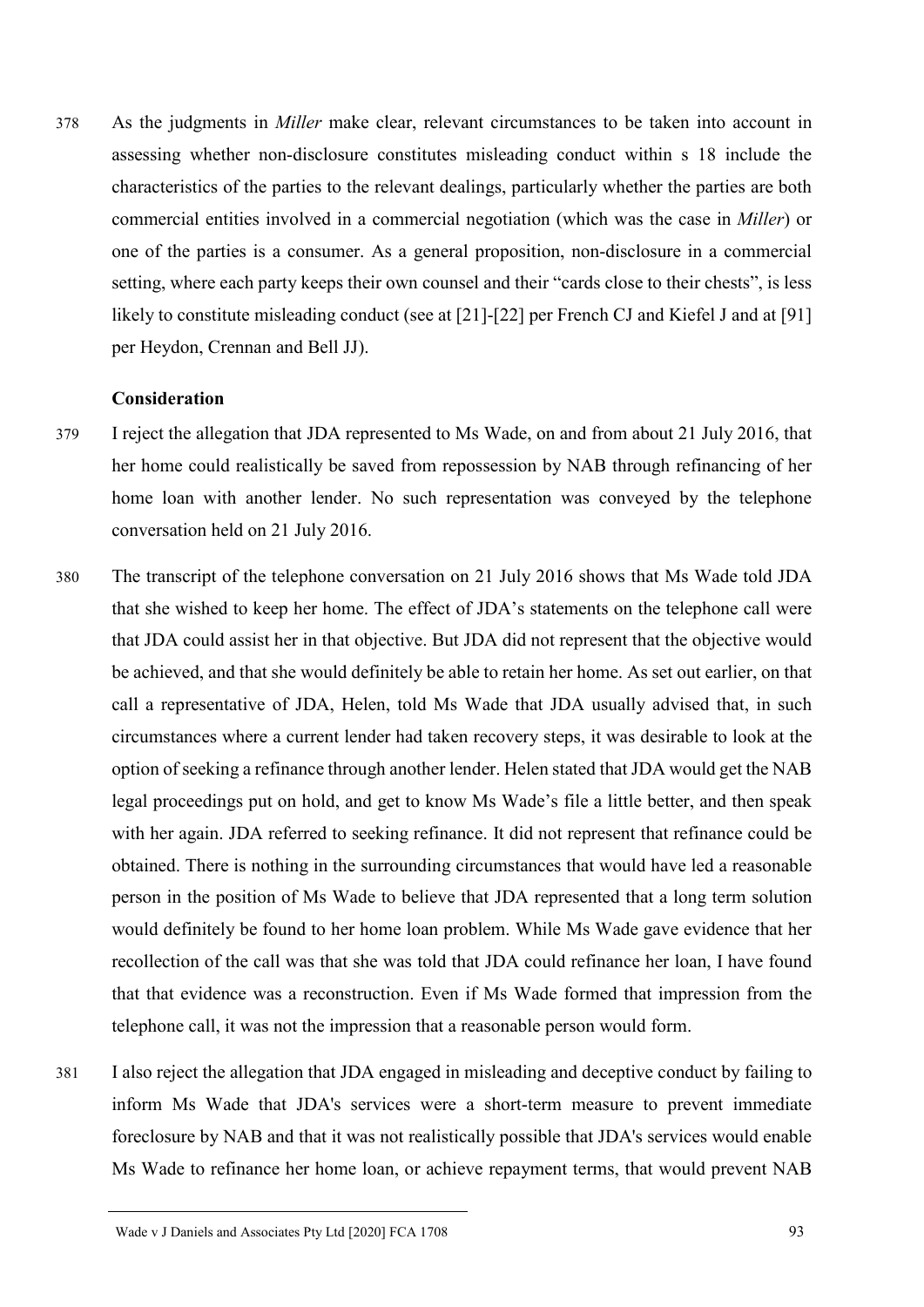from taking possession of Ms Wade's home. It is necessary to consider this allegation at different times in the course of dealings between JDA and Ms Wade, but particularly at the inception of their dealings on 21 July 2016 and at the renewal of the contract in mid-September 2016.

- 382 On 21 July 2016, JDA did not know, and could not have known, whether or not Ms Wade would be able to retain her home by either refinancing the loan or otherwise consolidating her financial position so as to be able to meet her NAB home loan repayments. The services offered by JDA were to avert immediate foreclosure to provide Ms Wade with an opportunity to investigate the availability of alternative refinance. In my view, JDA adequately communicated the nature of its services to Ms Wade as at 21 July 2016 and in the weeks that followed. A reasonable person in the position of Ms Wade would have understood that JDA's services were directed to assisting her, but were not a promise that foreclosure would never occur. It follows that JDA did not fail to disclose information to Ms Wade and did not engage in misleading conduct.
- 383 By mid to late August 2016, Ms Wade and JDA knew that there was no immediate prospect of Ms Wade refinancing her home loan. That was driven home when, on 30 August 2016, NHLG advised Ms Wade of her difficulty in being able to service a refinanced loan and suggested that her daughter might assist and on 31 August 2016 when Ms Wade told NHLG that her daughter refused to assist. It was further confirmed in discussions between Ms Wade and JDA on 12 and 15 September 2016. On 12 September 2016, Ms Wade confirmed that her refinancing was not looking good. On 15 September 2016, JDA and Ms Wade looked again at her sources of income, with the aim of persuading NAB to enter into an arrangement that would provide a period of 9 months in which to stabilise her financial position, with the possibility of then maintaining her NAB home loan or obtaining refinance. As set out earlier, Ms Wade gave JDA false information about her income at that time. The false information indicated that Ms Wade was able to meet her expenses including her home loan repayments. Given the circumstances, I am not satisfied that JDA knew, as at 15 September 2016, that Ms Wade's position was hopeless and she would not be able to retain her home. It follows that JDA did not fail to disclose information to Ms Wade and did not engage in misleading conduct.

## **Conclusion**

- 
- 384 In conclusion, I dismiss Ms Wade's claim that JDA engaged in misleading or deceptive conduct.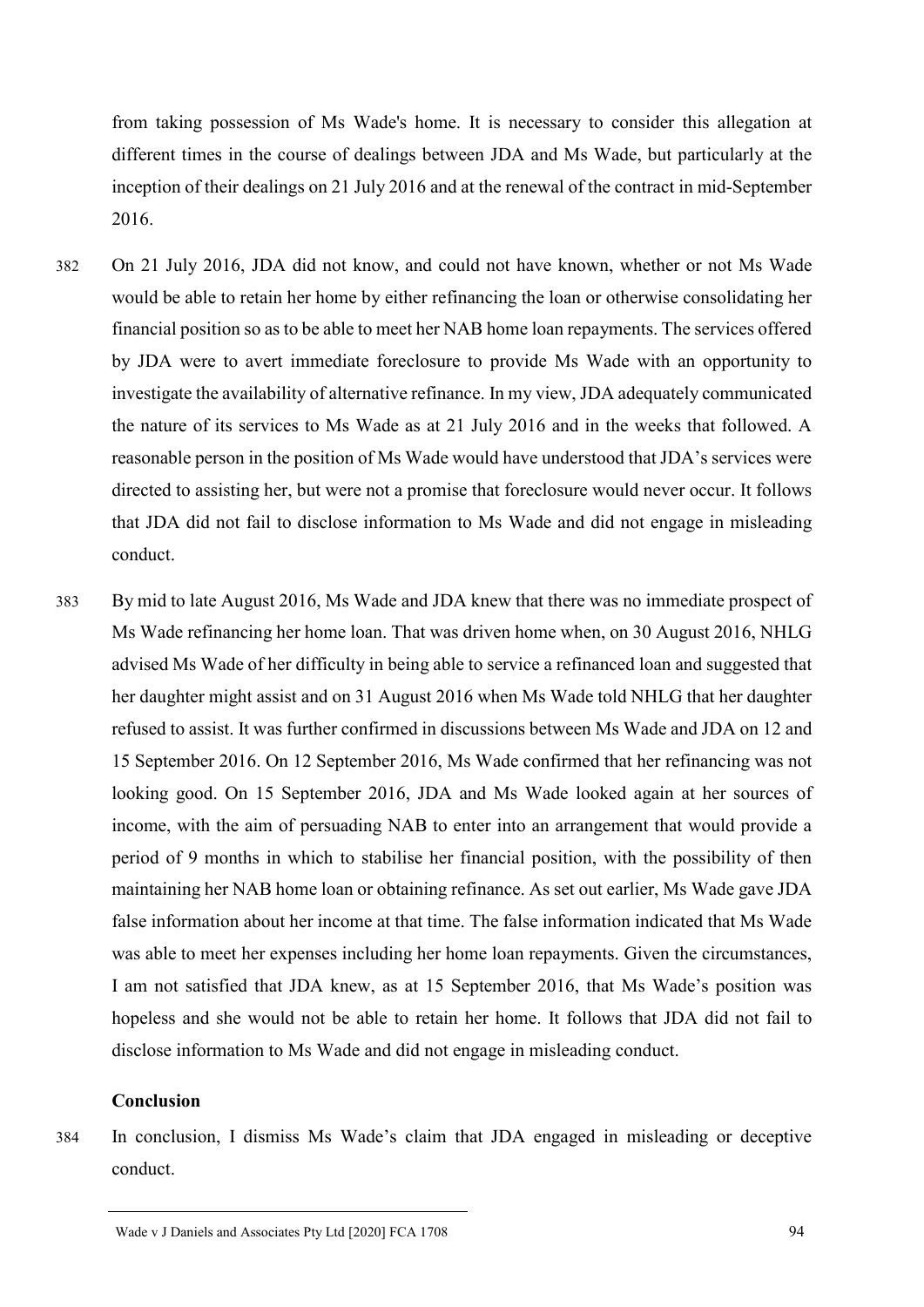## **I. UNCONSCIONABLE CONDUCT**

#### **Alleged unconscionable conduct**

385 Ms Wade alleged that JDA engaged in unconscionable conduct in contravention of s 21 of the ACL. Ms Wade's allegation of unconscionable conduct was pleaded in the following manner:

> By reason of the matters alleged in paragraphs 9 to 39, JDA engaged in conduct, in trade or commerce, that was in all the circumstances, unconscionable in contravention of section 21 of the ACL and/or section 12CB of the ASIC Act.

- 386 That form of pleading of unconscionable conduct is to be discouraged. As stated by Bromwich J in *Olson v Keefe (No 3)* [2018] FCA 2001 at [22]-[23], in a claim alleging unconscionable conduct, it is not enough to plead a set of facts and a bare conclusion that what has taken place is unconscionable; it is necessary to plead what particular conduct or part of the conduct is said to be unconscionable and why. As Allsop CJ explained in *Australian Securities and Investments Commission v Australia and New Zealand Banking Group Limited* [2019] FCA 1284; 139 ACSR 52 (in the context of a concise statement) at [4]: "In a coherent way, anchored in the facts, the plaintiff should explain why the facts stated lead to the conclusion contended for. This may require a degree of reasoned or argued articulation."
- 387 The effect of Ms Wade's pleading is to allege that the totality of JDA's conduct in supplying services to Ms Wade was unconscionable, without identifying which aspects of the conduct are alleged to be unconscionable and why. Nevertheless, no challenge was taken to the form of the pleading. To some extent the pleading is consistent with Ms Wade's overriding contention that JDA should have declined to assist her on the basis that her financial position was hopeless, and it was unconscionable for JDA to provide services in those circumstances. In support of that overriding contention, Ms Wade alleged that JDA's services to Ms Wade under the contracts were provided in circumstances where:
	- (a) JDA had breached contractual and statutory obligations to Ms Wade and had misled and deceived Ms Wade (on the basis of the allegations considered above);
	- (b) Ms Wade was in a lesser bargaining position than JDA;
	- (c) JDA did not explain, or not adequately explain, that:
		- (i) the contracts were, at best, a temporary or short term measure;
		- (ii) that a long-term solution to Ms Wade's inability to maintain contractual payments under the NAB home loan was unlikely to be achieved;

Wade v J Daniels and Associates Pty Ltd [2020] FCA 1708 95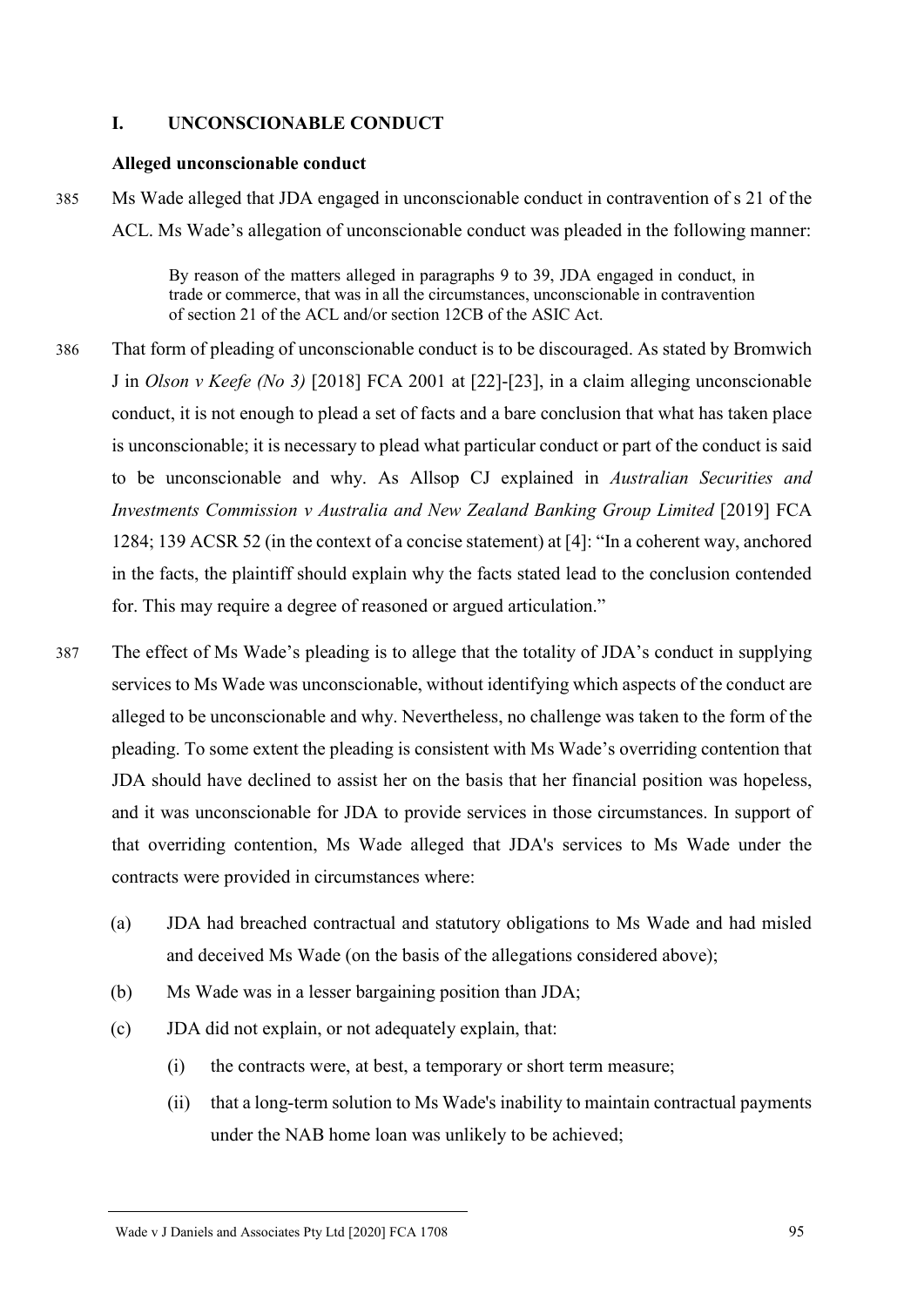- (d) Ms Wade did not receive, and was not recommended by JDA to obtain, independent legal and/or financial advice;
- (e) Ms Wade was not given the opportunity by JDA to obtain independent legal and/or financial advice;
- (f) Ms Wade was in a precarious financial position;
- (g) Ms Wade suffered from anxiety and depression;
- (h) Ms Wade's father had passed away in February 2016;
- (i) JDA imposed an onerous security over Ms Wade's property; and
- (j) JDA knew of the matters referred to in paragraphs (a) to (i) above.

# **Applicable legal principles**

- 388 Section 21 of the ACL relevantly provides as follows:
	- (1) A person must not, in trade or commerce, in connection with:
		- (a) the supply or possible supply of goods or services to a person; or
		- (b) the acquisition or possible acquisition of goods or services from a person;

engage in conduct that is, in all the circumstances, unconscionable.

…

- (4) It is the intention of the Parliament that:
	- (a) this section is not limited by the unwritten law relating to unconscionable conduct; and
	- (b) this section is capable of applying to a system of conduct or pattern of behaviour, whether or not a particular individual is identified as having been disadvantaged by the conduct or behaviour; and
	- (c) in considering whether conduct to which a contract relates is unconscionable, a court's consideration of the contract may include consideration of:
		- (i) the terms of the contract; and
		- (ii) the manner in which and the extent to which the contract is carried out;

and is not limited to consideration of the circumstances relating to formation of the contract.

389 Section 22 sets out a list of matters that a court may have regard to for the purposes of applying s 21. Subsection 22(1) is directed to circumstances where it is alleged that a supplier of services has engaged in unconscionable conduct. Subsection 22(1) provides as follows:

Wade v J Daniels and Associates Pty Ltd [2020] FCA 1708 96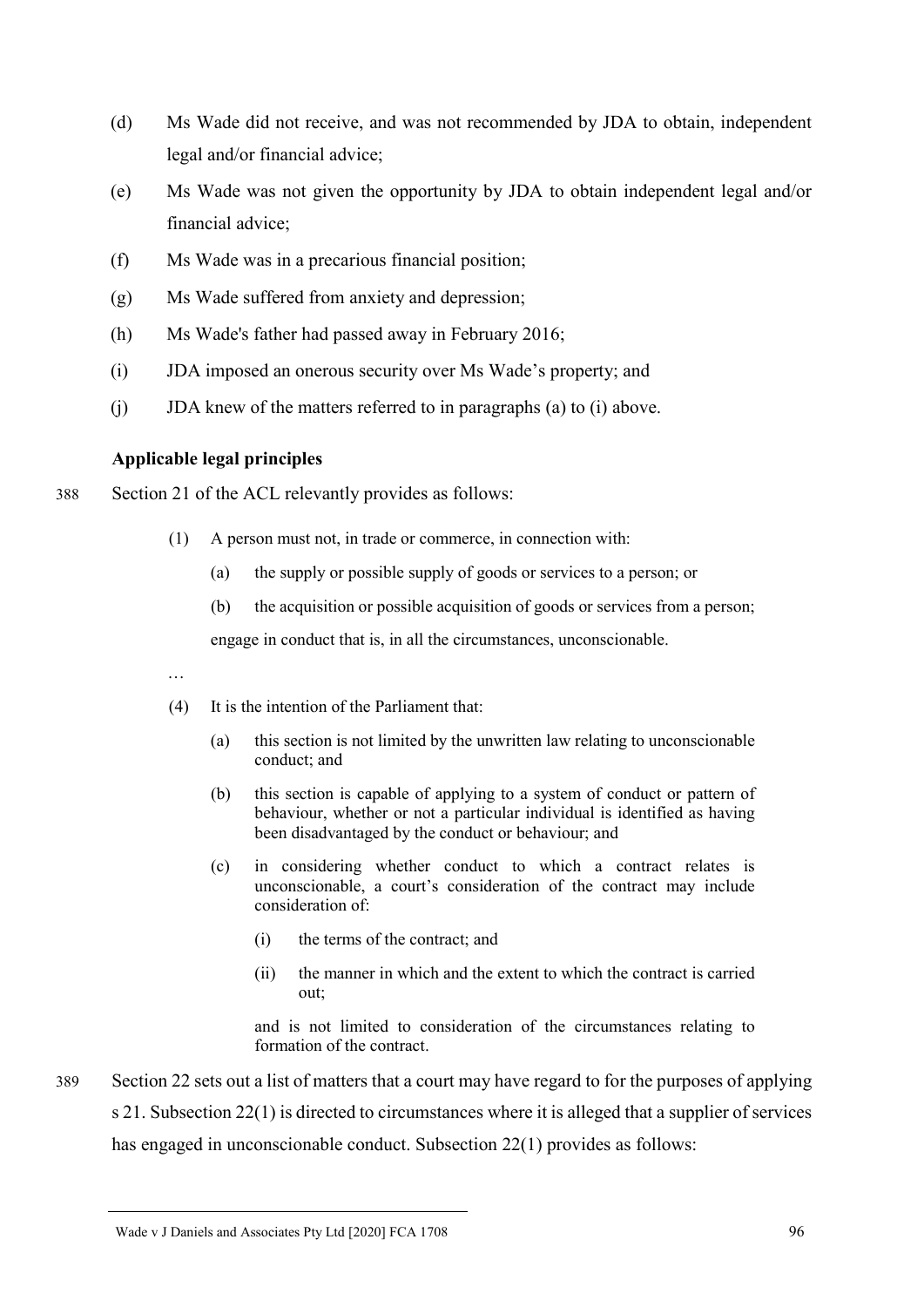- (1) Without limiting the matters to which the court may have regard for the purpose of determining whether a person (the *supplier*) has contravened section 21 in connection with the supply or possible supply of goods or services to a person (the *customer*), the court may have regard to:
	- (a) the relative strengths of the bargaining positions of the supplier and the customer; and
	- (b) whether, as a result of conduct engaged in by the supplier, the customer was required to comply with conditions that were not reasonably necessary for the protection of the legitimate interests of the supplier; and
	- (c) whether the customer was able to understand any documents relating to the supply or possible supply of the goods or services; and
	- (d) whether any undue influence or pressure was exerted on, or any unfair tactics were used against, the customer or a person acting on behalf of the customer by the supplier or a person acting on behalf of the supplier in relation to the supply or possible supply of the goods or services; and
	- (e) the amount for which, and the circumstances under which, the customer could have acquired identical or equivalent goods or services from a person other than the supplier; and
	- (f) the extent to which the supplier's conduct towards the customer was consistent with the supplier's conduct in similar transactions between the supplier and other like customers; and
	- (g) the requirements of any applicable industry code; and
	- (h) the requirements of any other industry code, if the customer acted on the reasonable belief that the supplier would comply with that code; and
	- (i) the extent to which the supplier unreasonably failed to disclose to the customer:
		- (i) any intended conduct of the supplier that might affect the interests of the customer; and
		- (ii) any risks to the customer arising from the supplier's intended conduct (being risks that the supplier should have foreseen would not be apparent to the customer); and
	- (j) if there is a contract between the supplier and the customer for the supply of the goods or services:
		- (i) the extent to which the supplier was willing to negotiate the terms and conditions of the contract with the customer; and
		- (ii) the terms and conditions of the contract; and
		- (iii) the conduct of the supplier and the customer in complying with the terms and conditions of the contract; and
		- (iv) any conduct that the supplier or the customer engaged in, in connection with their commercial relationship, after they entered into the contract; and
	- (k) without limiting paragraph (j), whether the supplier has a contractual right to vary unilaterally a term or condition of a contract between the supplier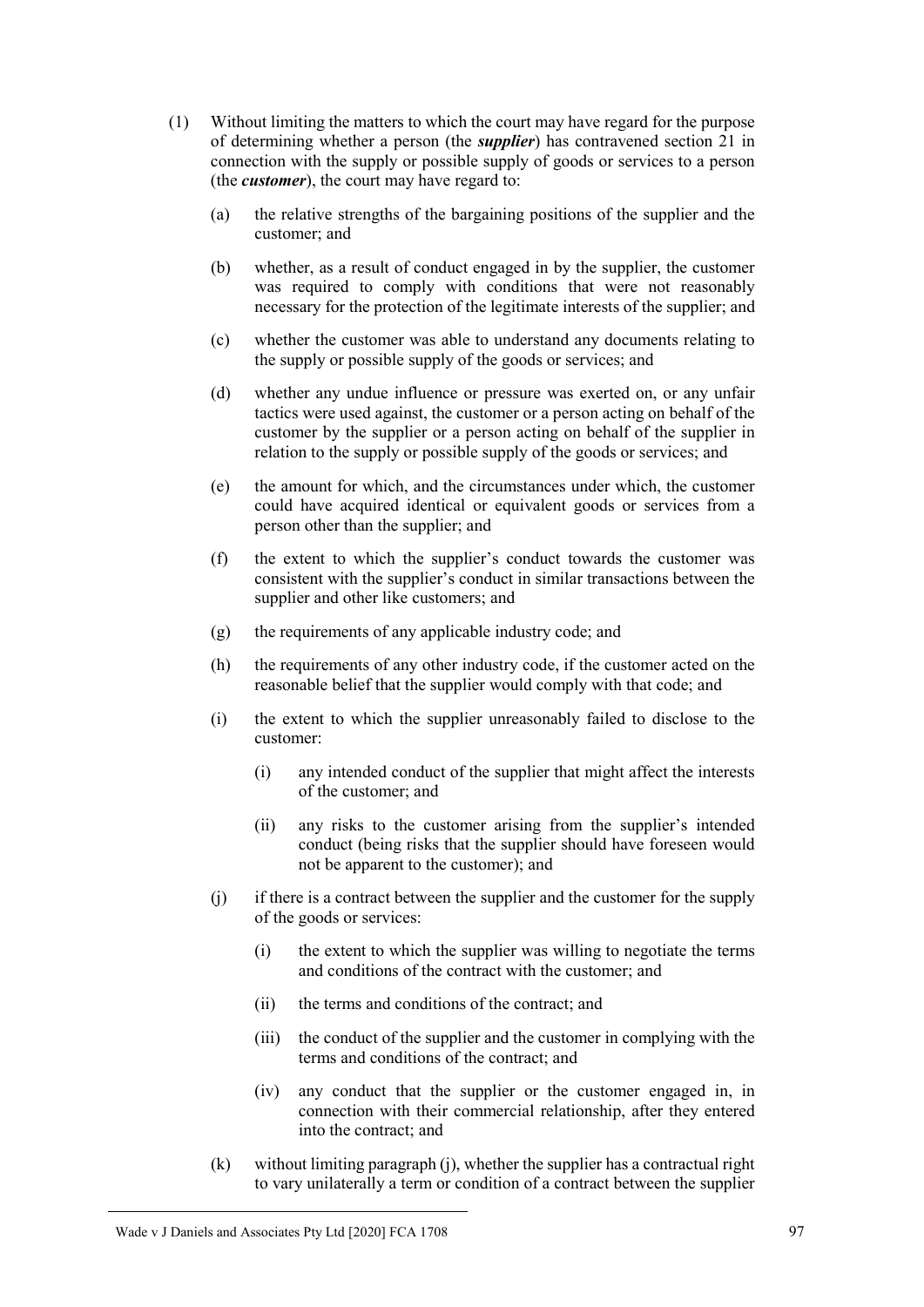and the customer for the supply of the goods or services; and

- (l) the extent to which the supplier and the customer acted in good faith.
- 390 Section 21 of the ACL and its statutory analogue, s 12CB of the ASIC Act, have been the subject of consideration in a number of appellate decisions including by the Full Court of the Federal Court in *Australian Competition and Consumer Commission v Lux Distributors Pty Ltd* [2013] FCAFC 90; ATPR 42-447, *Paciocco v Australia & New Zealand Banking Group Ltd* (2015) 236 FCR 199 (*Paciocco FCAFC*) and by the High Court in *Paciocco v Australia & New Zealand Banking Group Ltd* (2016) 258 CLR 525 (*Paciocco HCA*) (affirming the decision of the Full Court) and most recently in *Australian Securities and Investments Commission v Kobelt* [2019] HCA 18; 93 ALJR 743 (*Kobelt*). While *Kobelt* involved a 4:3 majority decision (the majority comprising Kiefel CJ, Bell, Gageler and Keane JJ, the minority comprising Nettle, Gordon and Edelman JJ), the difference in outcome is largely attributable to different characterisations of the underlying facts (based on the manner in which the case was presented at trial). The following principles governing the application of the statutory prohibition of unconscionable conduct, which have been established over time, were affirmed by the High Court:
	- (a) First, the prohibition of unconscionable conduct in s 12CB of the ASIC Act (and its analogue s 21 of the ACL) is not confined to conduct that is unconscionable within the meaning of the general law and remediable on that basis by a court exercising jurisdiction in equity (in contrast to s 12CA of the ASIC Act and its analogue s 20 of the ACL): at [83] (Gageler J), [119] (Keane J), [144] (Nettle and Gordon JJ) and [311] (Edelman J).
	- (b) Second, the term "unconscionable" is to be understood as bearing its ordinary meaning, being conduct that objectively answers the description of being against conscience: at [14] (Kiefel CJ and Bell J), [92] (Gageler J) and [119] (Keane J).
	- (c) Third, the values that inform the standard of conscience fixed by the statutory prohibition include those identified in *Paciocco FCAFC* at [296], being certainty in commercial transactions, honesty, the absence of trickery or sharp practice, fairness when dealing with customers, the faithful performance of bargains and promises freely made, and the protection of those whose vulnerability as to the protection of their own interests places them in a position that calls for a just legal system to respond for their protection, especially from those who would victimise, predate or take advantage: at [14] (Kiefel CJ and Bell J) and [234] (Nettle and Gordon J).

Wade v J Daniels and Associates Pty Ltd [2020] FCA 1708 98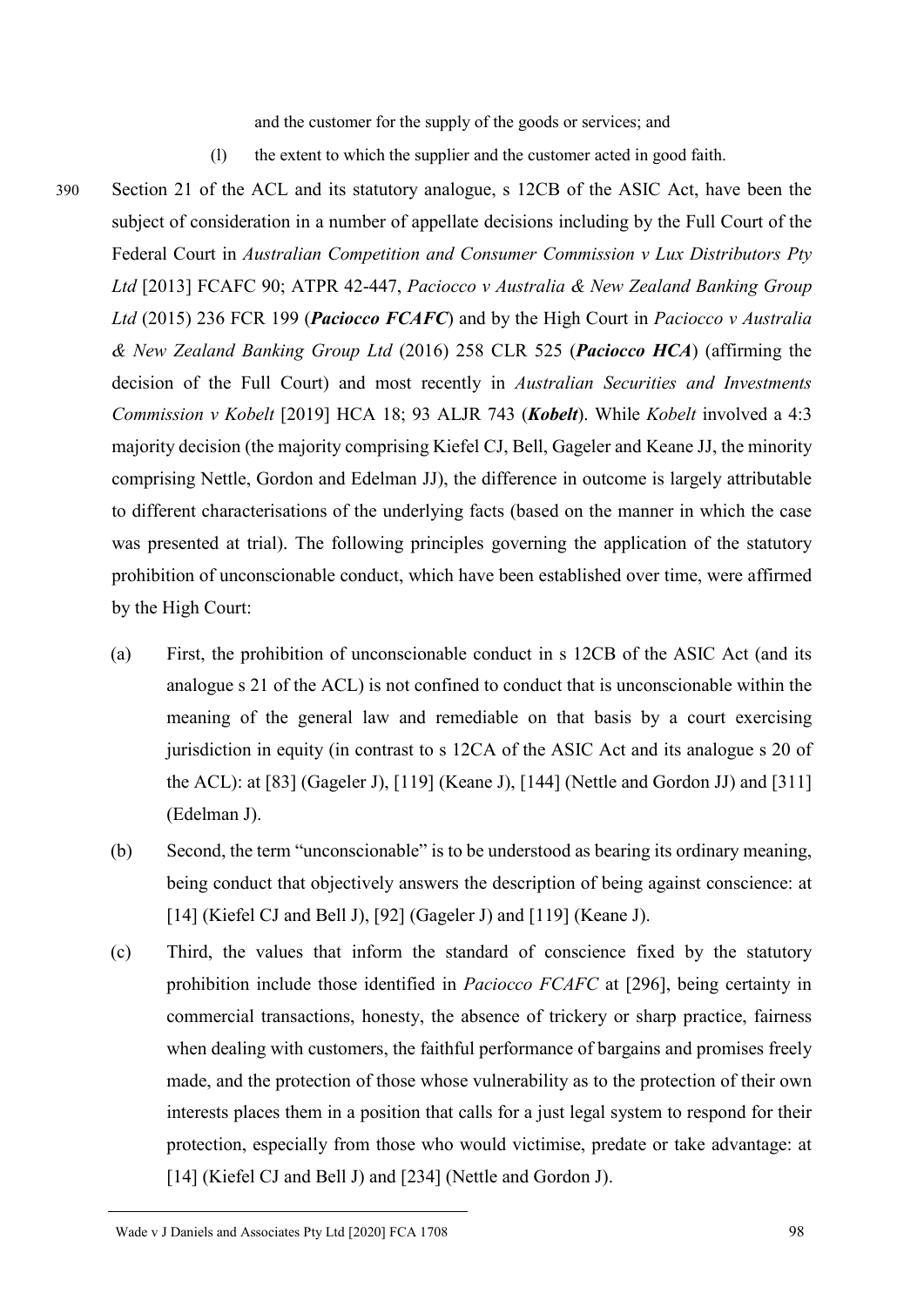- (d) Fourth, the conclusion that a supplier has engaged in conduct that contravenes the statutory norm of conscience is an evaluative judgment: at [47] (Kiefel CJ and Bell J), [120] (Keane J) and [153] (Nettle and Gordon JJ).
- (e) Fifth, conduct may be unconscionable in the absence of dishonesty, but the absence of dishonesty or other moral taint is a relevant consideration: at [59] (Kiefel CJ and Bell J) and [257] (Nettle and Gordon JJ).
- 391 In applying s 21 of the ACL, all of the factors referred to in s 22 that are relevant must be taken into account and it is wrong to focus on only some of those factors: *Paciocco HCA* at [188]- [189] (Gageler J), [294] (Keane J). The approach to the application of the prohibition in s 21 which is required by s 22 is analogous to the approach of a court of equity which takes a "more" comprehensive view, and looks to every connected circumstance that ought to influence its determination upon the real justice of the case": *The "Juliana"* (1822) 2 Dods 504 at 521; 165 ER 1560 at 1567 and *Jenyns v Public Curator (Qld)* (1953) 90 CLR 113 at 118-119, referred to by Allsop CJ in *Paciocco FCAFC* at [271] and in *Kobelt* by Keane J at [120] and Nettle and Gordon JJ at [150].

## **Consideration**

392 In applying s 21 to the facts of this case, it is necessary to consider the circumstances relied on by Ms Wade, and all other relevant factors referred to in s 22 of the ACL. It is convenient to consider the services supplied under the first and third contracts before considering the services supplied under the second contract.

#### *Services supplied under the first and third contracts*

- 393 Ms Wade's allegation of unconscionability is heavily dependent on the alleged contraventions of contractual obligations, failures to comply with the consumer guarantees and misleading and deceptive conduct of JDA. I have found that JDA did not breach its contractual obligations, fail to comply with the consumer guarantees or engage in misleading or deceptive conduct in respect of the services supplied under and in connection with the first and third contracts.
- 394 In the absence of those circumstances, the allegation of unconscionable conduct in respect of the services supplied under and in connection with the first and third contracts has almost no foundation. It can be accepted that:
	- (a) Ms Wade was in a lesser bargaining position than JDA;

#### Wade v J Daniels and Associates Pty Ltd [2020] FCA 1708 99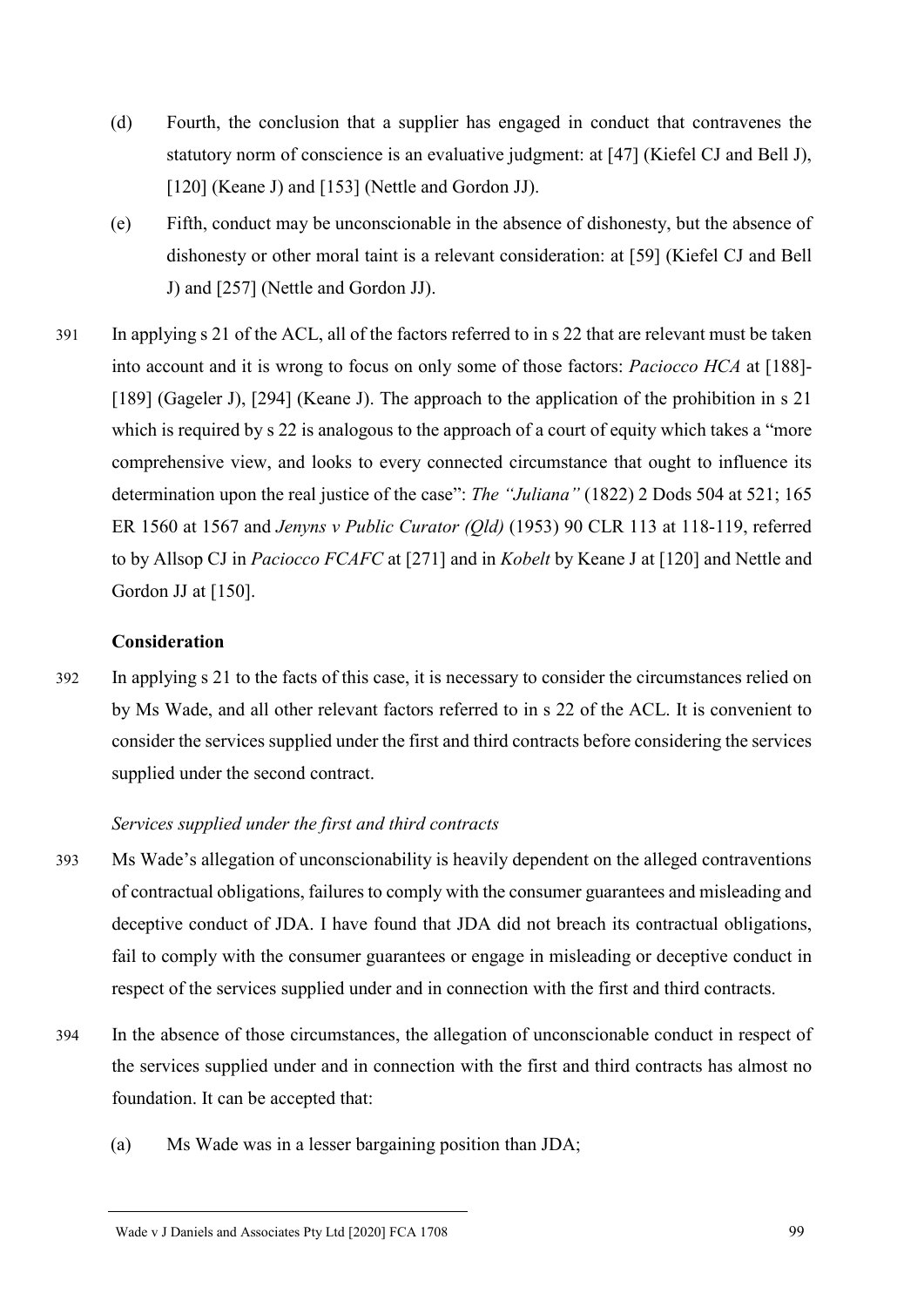- (b) Ms Wade did not receive, and was not recommended by JDA to obtain, independent legal and/or financial advice;
- (c) Ms Wade was in a precarious financial position;
- (d) Ms Wade suffered from anxiety and depression;
- (e) Ms Wade's father had passed away in February 2016; and
- (f) JDA knew of the matters referred to in paragraphs (a) to (e) above.
- 395 However, those circumstances do not identify any conduct of JDA that is unconscionable. They merely describe the reasons that Ms Wade needed assistance in dealing with her home loan problem, and establish that Ms Wade was in a vulnerable position when dealing with JDA. Ms Wade's allegation of unconscionable conduct required her to demonstrate that the services supplied by JDA, in the circumstances that they were supplied and with the knowledge of JDA at the time, involved a sufficient degree of unfairness, unreasonableness, trickery or sharp practice that JDA's conduct could be described as being against conscience. For the reasons explained above, I do not consider that the services supplied by JDA under the first and third contracts involved unfairness or unreasonableness. The services had the potential to assist Ms Wade. I reach that conclusion having regard to both the information held by JDA as well as Ms Wade's actual circumstances. Ms Wade has not persuaded me that her position was financially hopeless, let alone persuaded me that that was known by JDA (or ought to have been known by JDA).
- 396 Ms Wade also alleged that JDA imposed an onerous security over Ms Wade's property, being the caveat in support of the payment of JDA's invoices. That allegation was not developed in argument. It is not clear what "onerous" means in the circumstances. The caveat did not cause Ms Wade to sell her home; nor did it impede the ultimate sale of her home. The effect of the caveat was, if and when Ms Wade sold her house, JDA would have a form of security for amounts owing to it. In circumstances where I have concluded that fees were lawfully payable to JDA for services rendered, I do not consider that the act of taking security for payment of the fees is unconscionable.
- 397 The above findings address the factors in paragraphs (a), (i) and (j) of s 22(1). Turning to the other statutory factors in s 22(1), I make the following findings:
	- (a) As to paragraph (b), the only condition that Ms Wade was required to comply with was the payment of JDA's fees. I do not consider that the fee was such that it could be

Wade v J Daniels and Associates Pty Ltd [2020] FCA 1708 100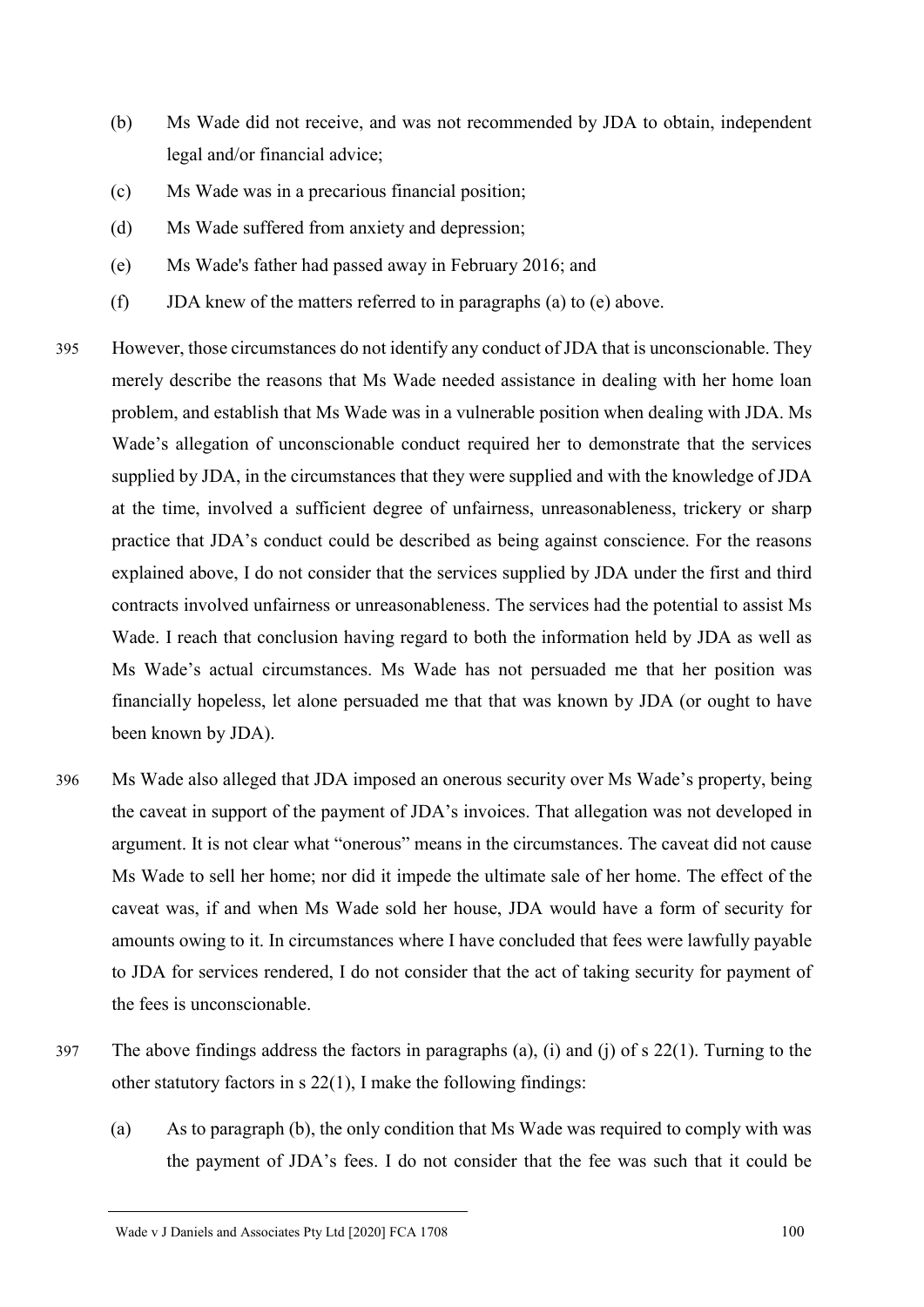concluded that it was not reasonably necessary for the protection of the legitimate interests of JDA.

- (b) As to paragraph (c), no evidence was led from Ms Wade that she was not able to understand the first and third contracts sent to her. While Ms Wade gave evidence that she believed that JDA represented or promised to procure a refinancing, I consider that that evidence involved a reconstruction. In any event, nothing that JDA said, nor anything written in the contracts, would have led a reasonable person to form that view.
- (c) As to paragraph (d), the evidence shows that no undue influence or pressure was exerted on, or any unfair tactics were used against, Ms Wade. The evidence shows that JDA had difficulties in contacting Ms Wade and frequently had to send emails or text messages asking Ms Wade to contact them. The predicament facing Ms Wade required urgent attention and it was reasonable and appropriate for JDA to try to contact Ms Wade regularly in an effort to assist her.
- (d) As to paragraph (e), no evidence was adduced as to the amount for which, and the circumstances under which, Ms Wade could have acquired identical or equivalent services from a person other than JDA.
- (e) As to paragraph (f), no evidence was adduced as to the extent to which JDA's conduct towards Ms Wade was consistent with JDA's conduct in similar transactions between it and other like customers.
- (f) As to paragraphs (g) and (h), no evidence was adduced as to the existence of any applicable industry code.
- (g) As to paragraph (l), the evidence does not establish that JDA acted with a lack of good faith in respect of the first and third contracts. Conversely, the evidence shows that Ms Wade was frequently not frank or honest in her dealings with JDA. Specifically, she was dishonest as to the income she was earning. In my view, she was also not frank with JDA about her expenditure. As set out earlier, each month Ms Wade had significant cash expenditure that was unexplained, a significant part of which was likely spent on gambling, and which was likely to be a significant cause of her financial difficulties. In the circumstances in which Ms Wade sought assistance from JDA, I consider Ms Wade's lack of candour and dishonesty showed a lack of good faith in her dealings with JDA.

Wade v J Daniels and Associates Pty Ltd [2020] FCA 1708 101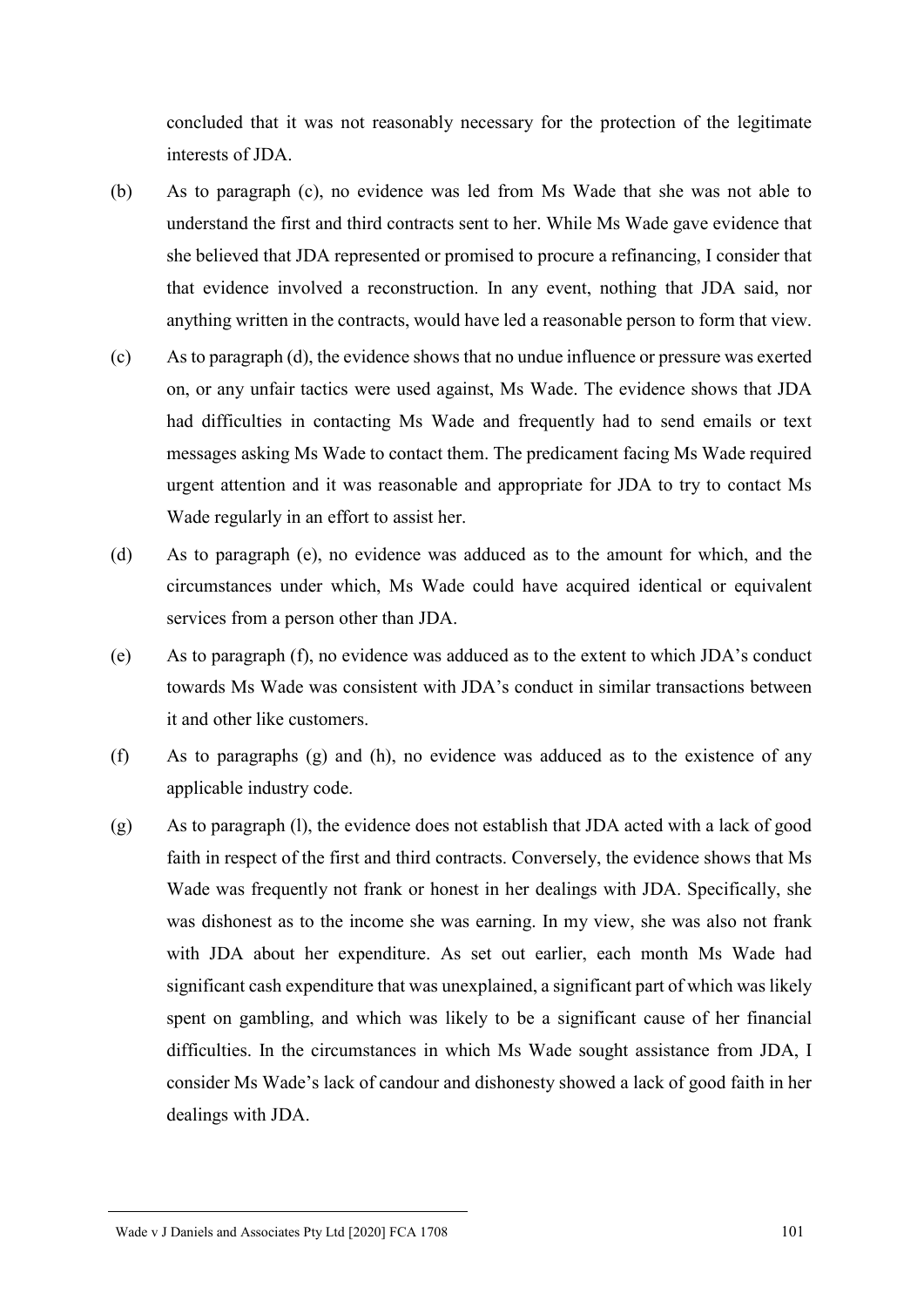398 Taking all relevant circumstances into account, I do not consider that JDA's conduct in relation to the services supplied pursuant to the first and third contracts was unconscionable.

## *Services supplied under the second contract (credit impairment)*

- 399 The services supplied under the second contract raise different considerations. I have found that, in removing the Vodafone credit impairment from Ms Wade's credit file in about October 2016, JDA breached its contractual obligations by failing to consult with Ms Wade and seek her agreement. I have also found that the same conduct involved a failure to comply with the "due care and skill" consumer guarantee in s 60. I have also found that the removal of the Vodafone credit impairment was a service supplied by JDA that was not reasonably fit for the disclosed purpose at the time that the service was supplied because it afforded no benefit to Ms Wade in keeping her home, and therefore involved a failure to comply with the "fit for purpose" consumer guarantee in s 61 of the ACL.
- 400 Those findings, in combination with the other circumstances relied on by Ms Wade, also support a conclusion that, in supplying that service and charging a fee for the service in October 2016 with no practical benefit for Ms Wade, JDA engaged in unconscionable conduct. The relevant circumstances were that:
	- (a) Ms Wade was in a precarious financial position;
	- (b) Ms Wade suffered from anxiety and depression; and
	- (c) Ms Wade was relying on JDA's expertise,

each of which was known to JDA.

401 Section 21 of the ACL requires companies supplying services to consumers to act ethically and not exploit or take advantage of a consumer's vulnerability. Ms Wade was in a vulnerable position because of her financial difficulties and her mental health problems. Regardless of contractual rights, it is unconscionable to charge a consumer such as Ms Wade a significant sum of money, \$2,000, to remove a credit impairment for her credit file which had no immediate benefit for her and might never have any benefit for her. At the time that JDA removed the credit impairment, it was not feasible for Ms Wade to seek refinance in the short term. In the circumstances, JDA should have held off, explaining to Ms Wade that it would not act under the second contract at that time because it would afford no benefits to her. If circumstances changed, and an improvement to her credit file might have made a practical

Wade v J Daniels and Associates Pty Ltd [2020] FCA 1708 102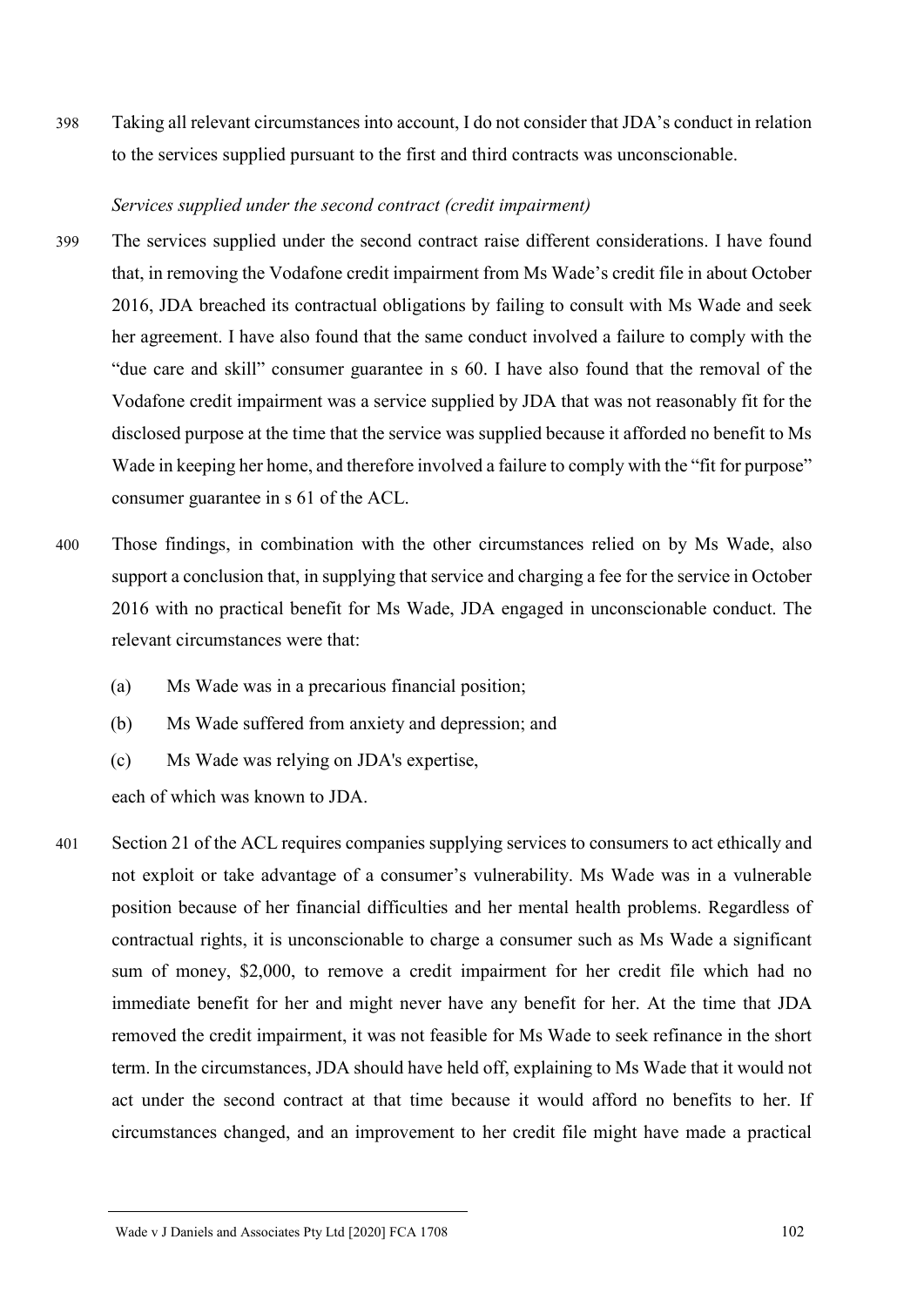difference to her prospects of being refinanced, it would then have been appropriate for JDA to consult with Ms Wade and, with her agreement, undertake the services promised.

402 In the present case, Ms Wade's dependence on JDA's expertise was apparent. JDA sent the second contract to Ms Wade with little in the way of explanation of the potential benefits for her. Ms Wade signed and returned the second contract. Ms Wade was not in a position to exercise any judgment about the benefits afforded by the second contract, and that was apparent to JDA. While the expert evidence of Mr Fallscheer confirmed that the removal of credit impairments has the potential to assist a person in refinancing a loan, Mr Fallscheer made clear that that depends on the circumstances. It was unethical for JDA to procure Ms Wade's agreement to the second contract without adequate explanation of the reasons and circumstances in which it may benefit her, and then proceed to provide the service under the second contract at a time that it would not have any immediate benefit for her and may never have any benefit for her. In all the circumstances, I consider that the conduct of JDA answers the statutory description of being unconscionable.

## **Conclusion**

403 In conclusion, I dismiss Ms Wade's claim that JDA engaged in unconscionable conduct in supplying services under the first and third contracts, but I uphold her claim that JDA engaged in unconscionable conduct in supplying services under the second contract.

## **J. RELIEF**

- 
- 404 In conclusion, I have found that, in supplying services under the second contract by removing the Vodafone credit impairment from Ms Wade's credit file in October 2016, JDA:
	- (a) breached its contract with Ms Wade;
	- (b) failed to comply with the consumer guarantees in ss 60 and 61 of the ACL; and
	- (c) engaged in unconscionable conduct in contravention of s 21 of the ACL.
- 405 I otherwise dismiss the claims made by Ms Wade.
- 406 I find that the above breaches of the law resulted in there being a total failure of consideration under the second contract. The removal of the Vodafone credit impairment from Ms Wade's credit file in October 2016 provided no benefit to Ms Wade and it follows that the consideration for the payment of \$2,000 for the service failed. Ms Wade is entitled to recover the payment of \$2,000 under each of the following bases:

Wade v J Daniels and Associates Pty Ltd [2020] FCA 1708 103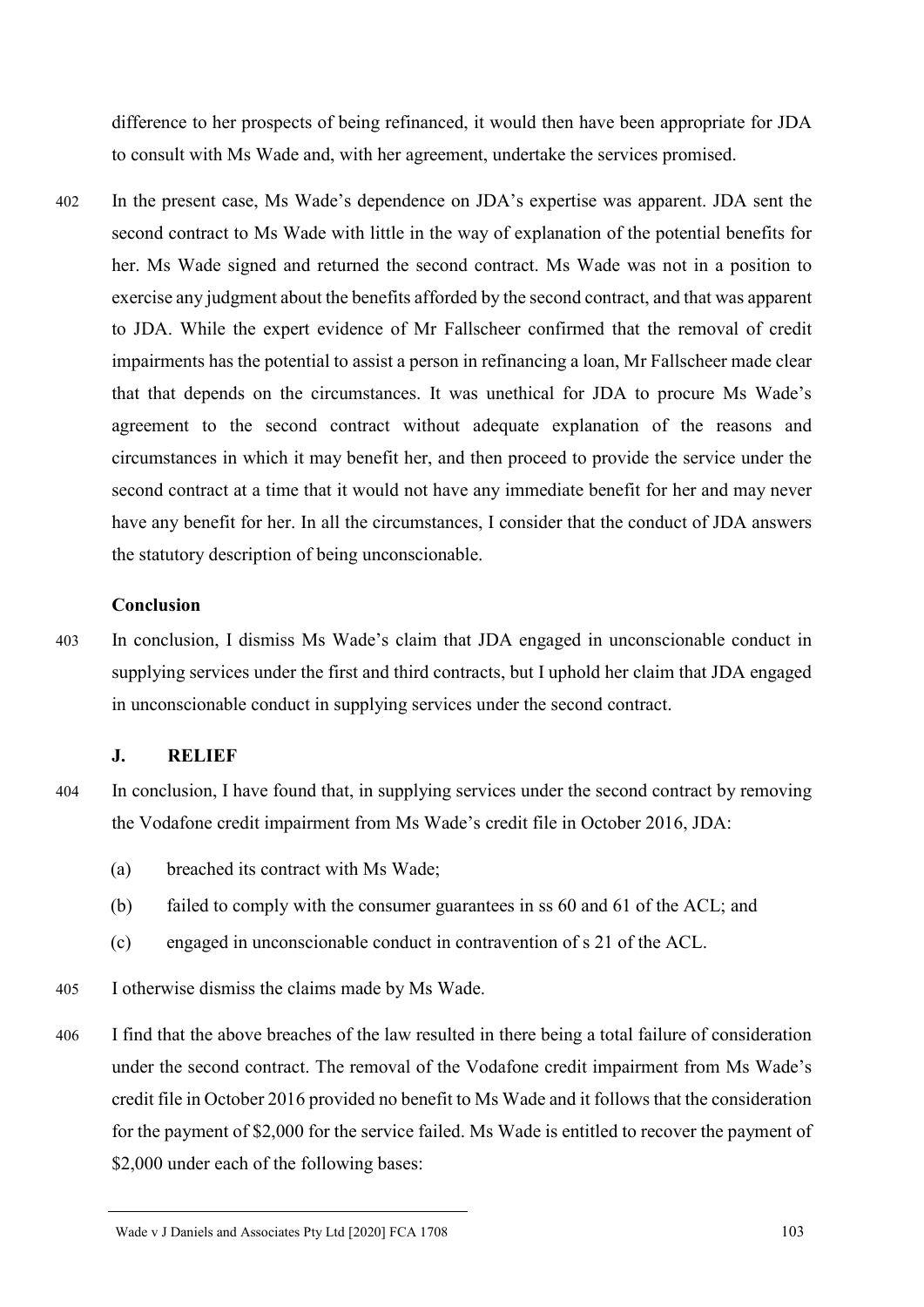- (a) First, Ms Wade is entitled to recover the sum in restitution (on the basis of a total failure of consideration) as the payment was made for the removal of the Vodafone credit impairment which was a severable part of JDA's contractual services: see *Baltic Shipping Co v Dillon (The Mikhail Lermontov)* (1993) 176 CLR 344.
- (b) Second, Ms Wade is entitled to recover the sum under s 236 of the ACL by reason of the contravention of s 21 of the ACL. In circumstances where the service afforded no benefit to Ms Wade, her loss is the full amount of the fee paid to JDA.
- (c) Third, Ms Wade is entitled to recover the sum under s 267(3) of the ACL by reason of the failure to comply with the consumer guarantees in ss 60 and 61 of the ACL. It follows from my findings that the failure is a major failure as defined in s 268 because a reasonable consumer would not have acquired the service knowing that, at the time it was acquired, it afforded no practical benefit. Under s 267(3), Ms Wade is entitled to recover compensation for any reduction in the value of the services below the price paid. As there was no value of the service to Ms Wade, she is entitle to recover the whole of the fee paid.
- 407 Section 51A(1)(a) of the *Federal Court of Australia Act 1976* (Cth) empowers the Court to order that there be included in the sum for which judgment is given interest at such rate as the Court thinks fit for the period between the date that the cause of action arose and the date of judgment. I consider that it is appropriate to order interest at the rate specified in section 2 of the Federal Court Interest on Judgments Practice Note (GPN-INT). Interest is to apply from the date that the fee was paid by Ms Wade, which was 10 November 2017 (the date of settlement of the sale of her house). Section 52 provides that interest is payable on the judgment sum from the date of judgment at the rate stipulated in r 39.06 of the *Federal Court Rules 2011*  (Cth) or such lower rate as the Court determines. There is no reason to apply a different rate to that specified in r 39.06.
- 408 JDA submitted that the damages awarded to Ms Wade ought to be reduced by reason of Ms Wade's share in the responsibility for the loss and damage suffered. JDA did not develop the statutory basis for the reduction, although presumably it sought to rely on Part V of the *Wrongs Act 1958* (Vic) in respect of the allegations of breach of contract and failure to comply with the consumer guarantees (by virtue of s 275 of the ACL) and s 137B of the CCA in respect of the allegations of contravention of s 18. Regardless, I do not consider that Ms Wade has any

Wade v J Daniels and Associates Pty Ltd [2020] FCA 1708 104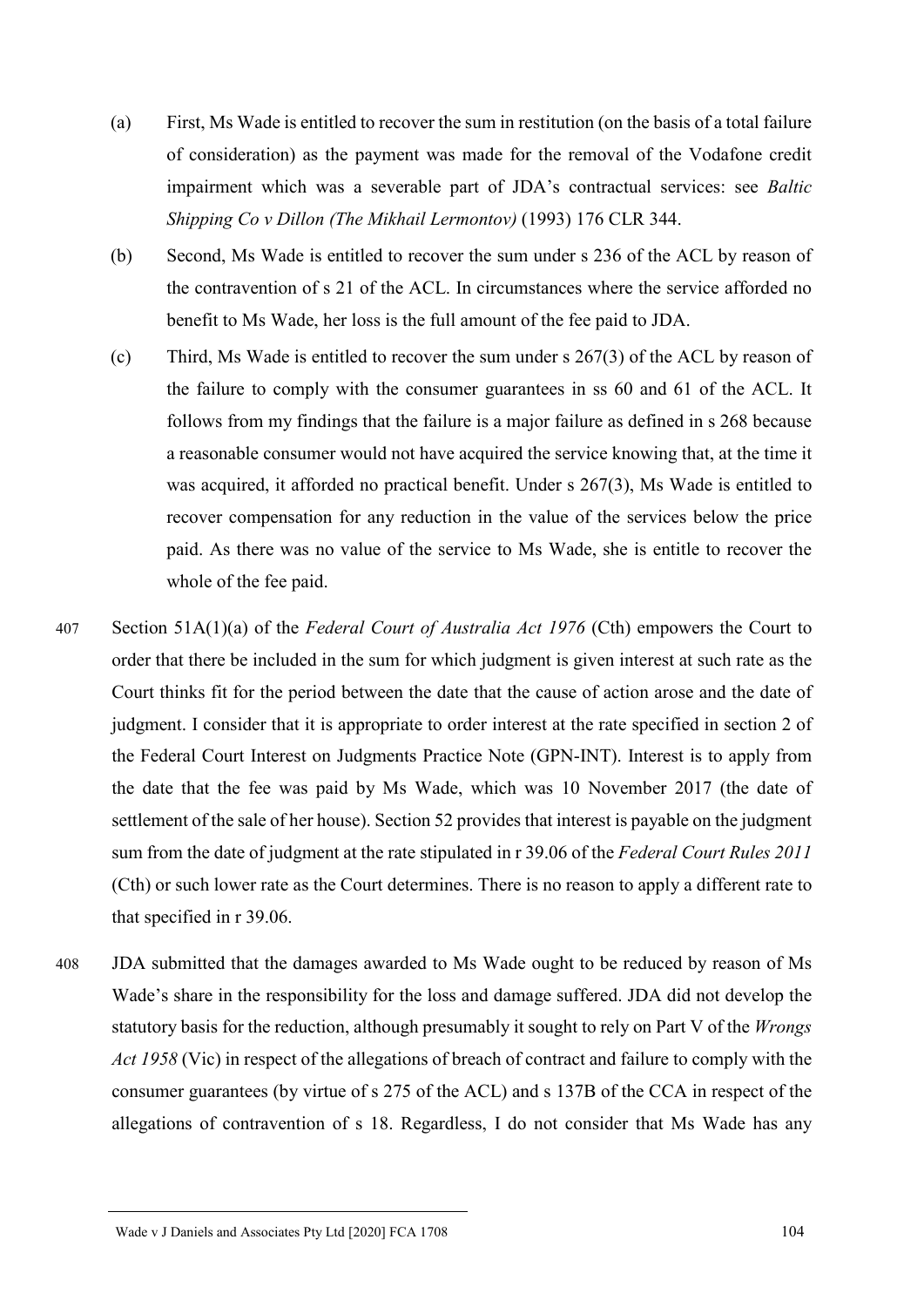responsibility for the loss sustained in connection with the service supplied by JDA under the second contract.

- 409 Ms Wade also sought unspecified damages or compensation for distress, physical inconvenience and disappointment. In support of that claim, Ms Wade gave evidence that she was "gutted" by the sale of her home, she felt that she had lost everything and that she let her children down. While I accept that evidence, in my view Ms Wade's distress and disappointment were not caused by JDA's breaches of the law. On the findings I have made, JDA's breaches (in relation to the second contract) did not cause the loss of Ms Wade's home and did not exacerbate her feelings of distress and disappointment that came from losing her home. Accordingly, I dismiss the claim for damages or compensation for distress, physical inconvenience and disappointment.
- 410 Ms Wade also sought declaratory relief. No submissions were addressed to that form of relief. I am not persuaded that declaratory relief will provide any tangible benefits to Ms Wade over and above the award of damages. Accordingly, I decline to make declarations of contravention.
- 411 In relation to costs, the Court's discretion to award costs under s 43 of the *Federal Court of Australia Act 1976* (Cth) is broad. Usually, the discretion is exercised in favour of a successful party: *Oshlack v Richmond River Council* (1998) 193 CLR 72 at [35] per Gaudron and Gummow JJ, [66]-[67] per McHugh J and [134] per Kirby J; *Foots v Southern Cross Mine Management Pty Ltd* (2007) 234 CLR 52 at [25] per Gleeson CJ, Gummow, Hayne and Crennan JJ. Nevertheless, a successful party may be deprived of a proportion of its costs, or even required to pay costs to the other party, if the successful party succeeded only upon a portion of its claim, or failed on issues that were not reasonably pursued, or where the result of the litigation might be described as mixed: *Ruddock v Vadarlis (No 2)* (2001) 115 FCR 229 at [11]ff per Black CJ and French J; *Queensland North Australia Pty Ltd v Takeovers Panel (No 2)* (2015) 236 FCR 370 at [11] per Dowsett, Middleton and Gilmour JJ.
- 412 The result in the proceeding is mixed, with JDA enjoying far greater success than Ms Wade. Ms Wade has succeeded on one aspect of her claims, but failed on all other aspects. The aspect of the claim on which Ms Wade succeeded was the smaller part of the claim, both in monetary terms and in evidentiary terms. It required Ms Wade to establish that, at the time that services were supplied by JDA under the second contract, the removal of the Vodafone credit impairment afforded her no tangible benefit in achieving her goal of retaining her home. While such a case required evidence to be adduced to establish the relevant context in which the

Wade v J Daniels and Associates Pty Ltd [2020] FCA 1708 105